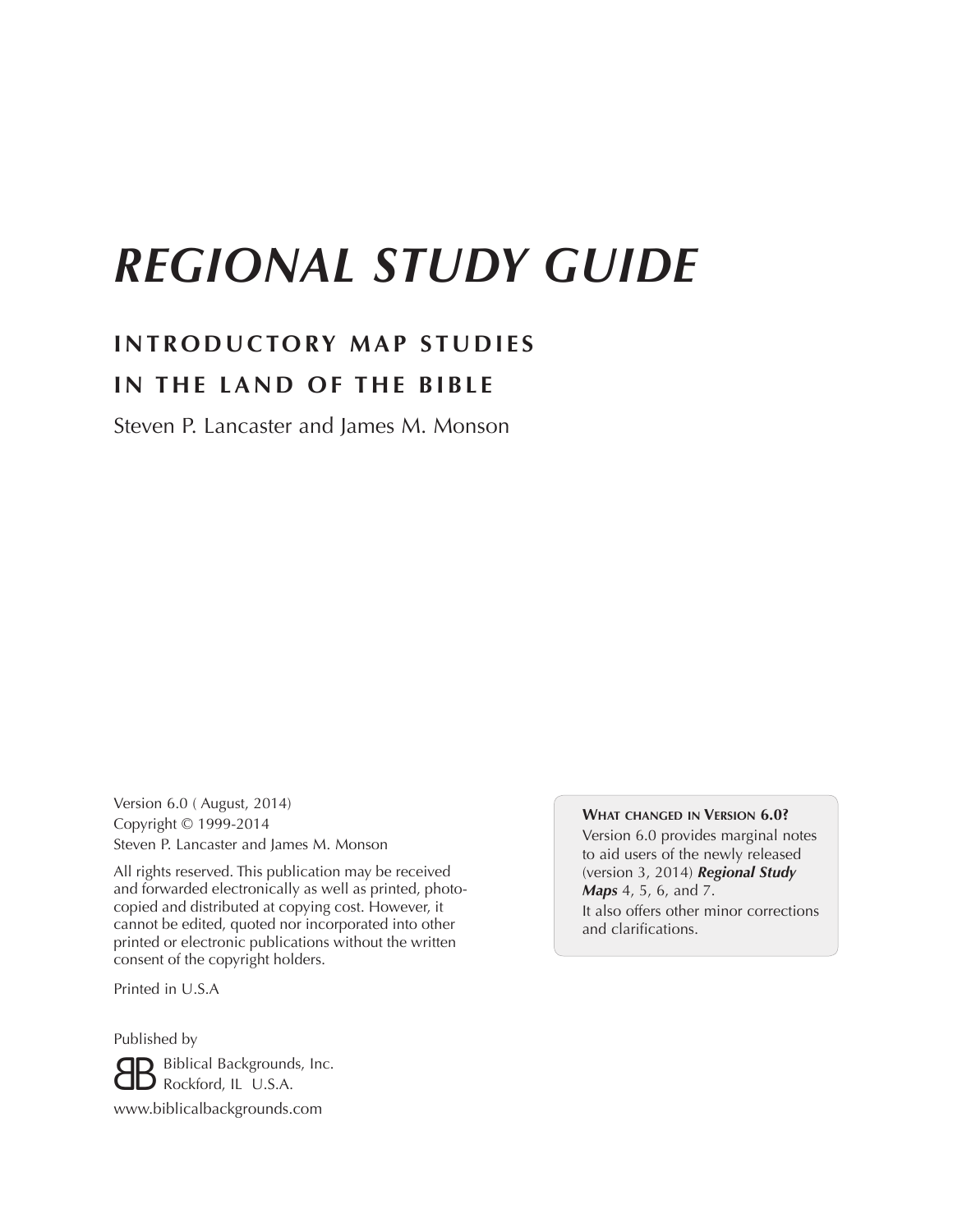# **TABLE OF CONTENTS**

| EVENT 1: ABRAHAM'S JOURNEYS-'GOTO THE LAND I WILL SHOW YOU!' 15<br>EVENT 2: PHOENICIA'S MARKETS-'YOUR RICHES, YOUR WARES, YOUR MERCHANDISE'  17<br>EVENT 4: JESUS' JOURNEY—'ARCHELAUS WAS RULING JUDEA IN PLACE OF HIS FATHER HEROD' 21                                                                                           |  |
|-----------------------------------------------------------------------------------------------------------------------------------------------------------------------------------------------------------------------------------------------------------------------------------------------------------------------------------|--|
| II. IMPERIAL HIGHWAYS THROUGH THE LAND BETWEEN (LB MAP)  22                                                                                                                                                                                                                                                                       |  |
| EVENT 5: EGYPT'S PRIORITIES-'LET ME KNOW THE WAY TO PASS MEGIDDO' 23<br>EVENT 6: EZEKIEL'S SIGNPOST-THE KING OF BABYLON STOODAT THE FORK OF THE HIGHWAY' 24<br>EVENT 7: DAVID'S EXPANSION-'IN THE COURSE OF TIME, DAVID DEFEATED ' 25<br>EVENT 8: HAZAEL'S EXPANSION—'HAZAEL DEFEATED ISRAEL THROUGHOUT ALL THEIR TERRITORIES' 27 |  |
| III. NORTHERN BATTLEFIELDS ALONG THE HIGHWAYS (NCA MAP) 30                                                                                                                                                                                                                                                                        |  |
| EVENT 9: SAUL'S BATTLES-'THE PHILISTINES GATHERED THEIR FORCES AT APHEK,<br>EVENT 10: BEN-HADAD'S NEW MARKETS—'BEN-HADAD CONQUERED IJON, DAN, ABEL-BETH-MAACHAH                                                                                                                                                                   |  |
|                                                                                                                                                                                                                                                                                                                                   |  |
| EVENT 11: AHAB'S CLAIM-'DON'T YOU KNOW THAT RAMOTH-GILEAD BELONGS TO US?'  34                                                                                                                                                                                                                                                     |  |
| EVENT 12: THUTMOSE'S TRIUMPH-TAKING MEGIDDO IS LIKE TAKING A THOUSAND CITIES'  37<br>EVENT 13: SISERA'S STRATEGY-4T MEGIDDO BY THE WATERS OF TAANACH'  40                                                                                                                                                                         |  |
| V. COMPETING CLAIMS ON SOUTHERN TRADE ROUTES (SCA MAP)  46<br>EVENT 14: A 'PHILISTINE' SHERIFF-'ACHISH GAVE ZIKLAG TO DAVID<br>AND DAVID AND HIS MEN WENT UP AND RAIDED' 47                                                                                                                                                       |  |
| EVENT 15: MESHA'S REBELLION-'AFTER AHAB'S DEATH, MOAB REBELLED AGAINST ISRAEL' 55<br>EVENT 16: A SOUTHERN ATTACK-'MOABITES, AMMONITES, AND SOME MEUNITES CAME TO MAKE WAR'  57                                                                                                                                                    |  |
|                                                                                                                                                                                                                                                                                                                                   |  |
| EVENT 18: DAVID PREVAILS-'THE PHILISTINES GATHERED THEIR FORCES FOR WAR AND ASSEMBLED AT SOCOH<br>EVENT 19: REHOBOAM PREPARES—'REHOBOAM FORTIFIED CITIES IN JUDAH AGAINST SIEGE' 68                                                                                                                                               |  |
| VII. A WAY THROUGH THE HILLS BETWEEN IMPERIAL HIGHWAYS (BEN MAP AND OTHERS). 72                                                                                                                                                                                                                                                   |  |
| EVENT 20: ISRAEL'S ENTRANCE-'GO UP TO THE ABARIM HEIGHTS, TO MOUNT NEBO IN MOAB,                                                                                                                                                                                                                                                  |  |
| EVENT 21: JOSHUA'S MARCH-'AFTER AN ALL NIGHT MARCH FROM GILGAL<br>ISRAEL PURSUED THEM ALONG THE ASCENT OF BETH-HORON' 79                                                                                                                                                                                                          |  |
| EVENT 22: JONATHAN'S FAITH-'SEEK AND DESTROY DIVISIONS WENT OUT FROM THE PHILISTINE CAMP<br>TOWARD OPHRAHBETH-HORON ANDTHE VALLEY OF ZEBOIM' 87                                                                                                                                                                                   |  |
| EVENT 23: DAVID'S MANEUVER-4ND THEY SMOTE THE PHILISTINE FORCES FROM GIBEON TO GEZER' 95<br>EVENT 24: JERUSALEM'S ACCESS-'BAASHA, KING OF ISRAELFORTIFIED RAMAH TO PREVENT<br>ANYONE FROM LEAVING OR ENTERING THE TERRITORY OF ASA, KING OF JUDAH' 99                                                                             |  |
|                                                                                                                                                                                                                                                                                                                                   |  |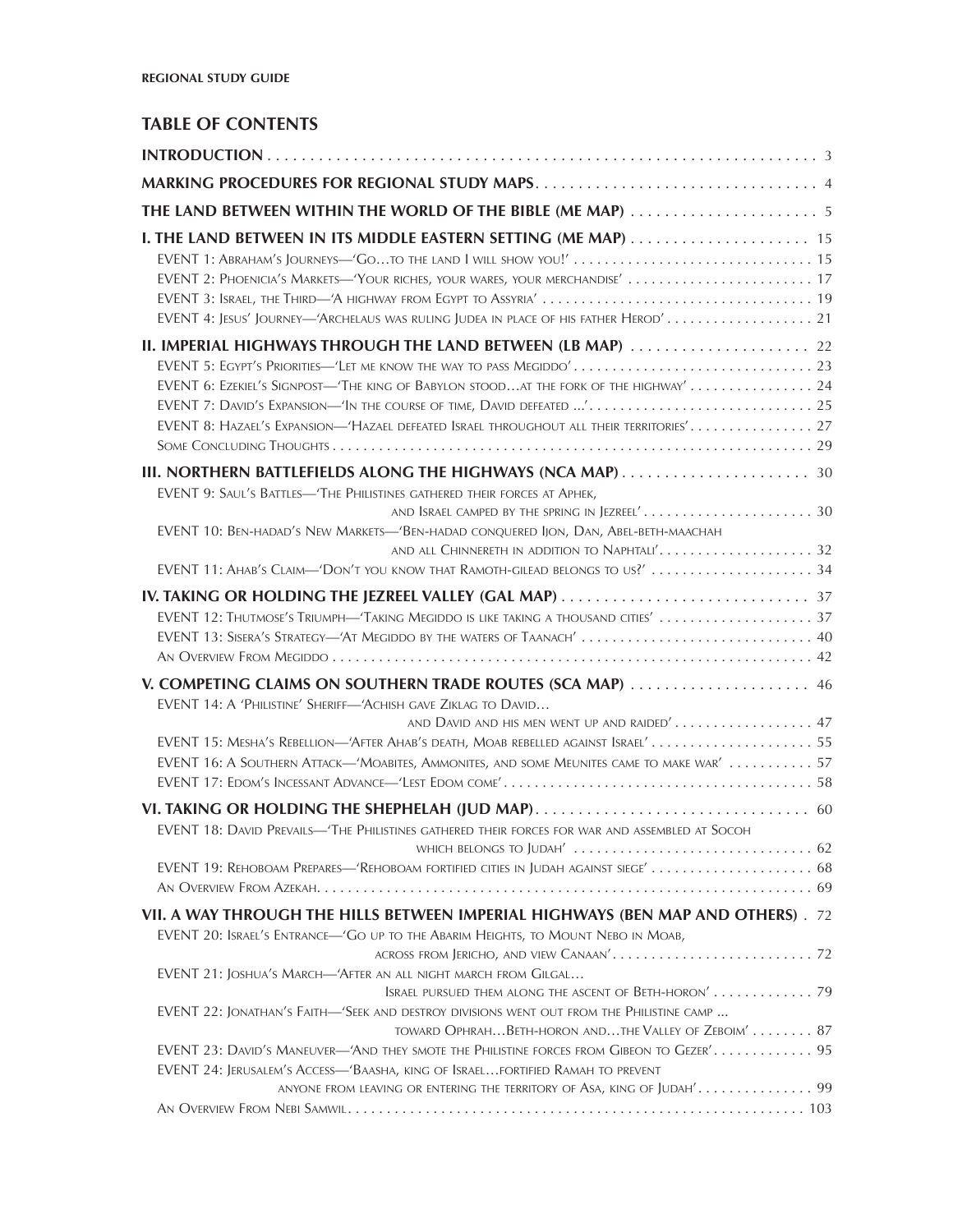# **INTRODUCTION**

The teacher in the book of Ecclesiastes says, 'What has been shall be again; what has been done shall be done again, since nothing is new under the sun. Can it be said about anything, "Behold, this is new?"' (1:9-10). In spite of this reality, Biblical Backgrounds offers this regional study of the land of the Bible as a 'new approach to an old subject.'

Learning biblical history without the land of the Bible is as difficult as playing chess without a chess board or telling someone how to drive through Boston without a map. Each biblical passage may teach a lesson, but the reader is often left with a myriad of unconnected events which do not fit into a meaningful whole. Learning the regional architecture of the land of the Bible (the 'playing board' of biblical history) remedies this situation by providing a gateway into the real world of the Bible. There are many benefits of such a study to us as readers and interpreters of Scripture. Here are some.

- a. We discover the motives of those we meet on the pages of the Bible while participating in their decisions, for better or for worse.
- b. We see events in the Bible fitting into a larger context as pieces of a puzzle fit into a larger picture.
- c. We more fully appreciate the message of the biblical writer as a prelude for translating that message into our lives in the 21st century.

In short, the playing board of biblical history provides the background for a broader and deeper understanding of Scripture and its message in its original setting. This is the goal of Biblical Backgrounds' *Introductory Study Package.*

The *Introductory Study Package* is made up of three parts:

a. *Regions on the Run* (Note contents on p. 3, and thumb through the book as you read below.)

This book provides the basis for your entire study. Its opening pages introduce the Land of the Bible in terms of climate, settlement, highways and imperial centers (pp. 6-9). The heart of the study familiarizes the reader with the three main parts of the playing board: the northern, the southern and the central arenas (pp. 10-29). Three maps introduce each arena's setting, regions, and routes with arrows showing the flow of traffic. This study of arenas also includes 'field trips through history' which reinforce the geopolitical issues. These field trips step through history using consistent subtitles for major historical periods. They also appear on the 4000 Year Overview chart inside the back cover of the book. When folded out, this chart keeps the flow of history in view for frequent reference. With the chart on the right and the map on the left the reader painlessly learns a great deal about various historical periods.

*Regions on the Run* also contains a concise two-page historical summary, 'The Land Between into the Days of Jesus' (pp. 30-31), and a six-page 'Regional Outline of the Gospels' with five reference maps (pp. 32-37). The book concludes with two graphic charts of history and a colored relief map which helps highlight topographical differences throughout the land (pp. 38-back cover).

b. *Regional Study Maps*

The large *Regional Study Maps* (most measuring 22 x 17 in/56 x 43 cm) offer 'virtual reality' as the reader examines selected events. The student's marking assignments enhance the maps and show how much the lay of the land influenced events and their outcome. The reader, together with biblical characters, meets the geographical challenges of the land as both seek to pass through its natural obstacles or capture and hold its strategic areas.

c. The *Regional Study Guide*

The *Regional Study Guide* integrates the regional architecture of the land presented in *Regions on the Run* with the study of specific events on various *Regional Study Maps*. Marking exercises allow a closer examination of individual events as they unfold in the Bible and often generate fresh insights into the meaning of the text.

*Regions on the Run* and the *Regional Study Maps* are available through Biblical Backgrounds Distribution Office, P.O. Box 135, Rice Lake, WI 54868 USA. They are protected by copyright and cannot be copied in any way. The *Regional Study Guide*, on the other hand, is available for printing from Biblical Backgrounds' website (www.bibback.com). It may be distributed to students for the cost of photocopying but may not be edited, republished nor sold for profit without the prior permission of the copyright owners.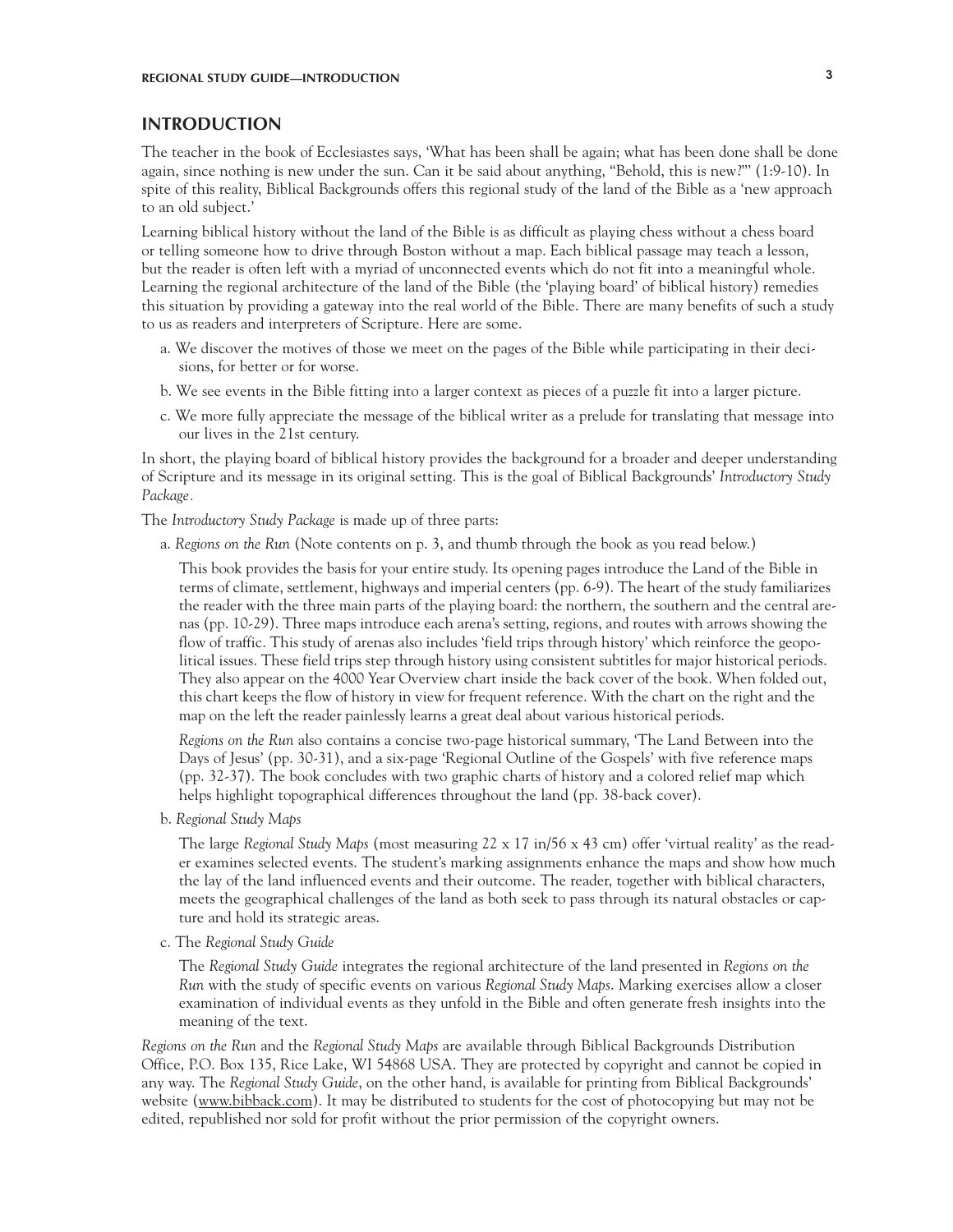# **MARKING PROCEDURES FOR REGIONAL STUDY MAPS**

Assignments in the *Regional Study Guide* consist of marking instructions for the *Regional Study Maps*, interspersed with discussions and reading assignments from the Bible. Discussions serve as a commentary on the graphics the student is drawing on the map. Each completed map becomes a geographical/historical building block for further study. Each map study is a statement about particular historical events and illustrates the expressed objectives of the unit in which it is marked. The maps, however, have a wide variety of uses in later study as the student continues to examine biblical texts against the background of the playing board.

#### **Colors and codes used for marking**

The following is a list of pens which are needed to complete the map assignments in the *Regional Study Guide*. It is best not to use colors that are too dark. The use of each color is explained here.

- 1. Yellow felt tip pen for highlighting important names and routes
- 2. Green felt tip pen (a bright, medium color) for information relating to Judah and Israel (except in the study of Israel, the Northern Kingdom)
- 3. Bright (not dark) blue felt tip pen for information relating to non-Israelite nations
- 4. Red felt tip pen to show confrontation of some type: battles or captured cities
- 5. Orange felt tip pen (bright and not too dark) for a variety of uses
- 6. Black fine ball point pen for writing in names and notes

#### **Highlighting names and routes**

The abbreviation HL instructs the reader to highlight the route or name in yellow. This brings out something especially relevant to the topic being studied on the map. When highlighting a city name avoid coloring the city dot with yellow (unless told to do so), since a different color may be placed on it later.

#### **Sweeping arrows**

These arrows graphically show movement and direction. The flow of action is drawn alongside or near the relevant routes (not directly on them). These arrows should skip over city names. The arrows can pass through hilly regions and run into areas of water if necessary. Make the points of these arrows large enough to show definite direction. Do not hesitate to be artistic. Practice with the dry end of the pen before attempting to mark the map. The following example illustrates the free movement of a sweeping arrow.



#### **Flight and chase arrows**

These are special arrows. Forces in flight from a battle are shown graphically with short arrows in the appropriate color. A small, double-pointed chase arrow (directly behind the flight arrow) shows the pursuing forces in its appropriate color. These would appear like the following example, except in two colors.



#### **Confrontation mark**

The confrontation mark stands at the point of battles. Make it red and like a large asterisk.  $\ast$ 

# **Add your own useful note**

Feel free to add your own notes to each map. Two useful suggestions are the following:

- 1. Write the number and abbreviated title in the sea or open space of each event on relevant maps;
- 2. Write the name of major players and notes, such as a reference, on each major arrow as you draw.

#### **Abbreviations**

*ANET Ancient Near Eastern Texts*. J.B. Pritchard, ed. Princeton: University Press, 1969

*RR Regions on the Run*. James M. Monson with S.P. Lancaster. Rockford: Biblical Backgrounds, 2014

*TLB The Land Between*. James M. Monson. Jerusalem, 1983

Biblical quotations are the authors' own translations. Permission is pending for use of texts from *ANET*.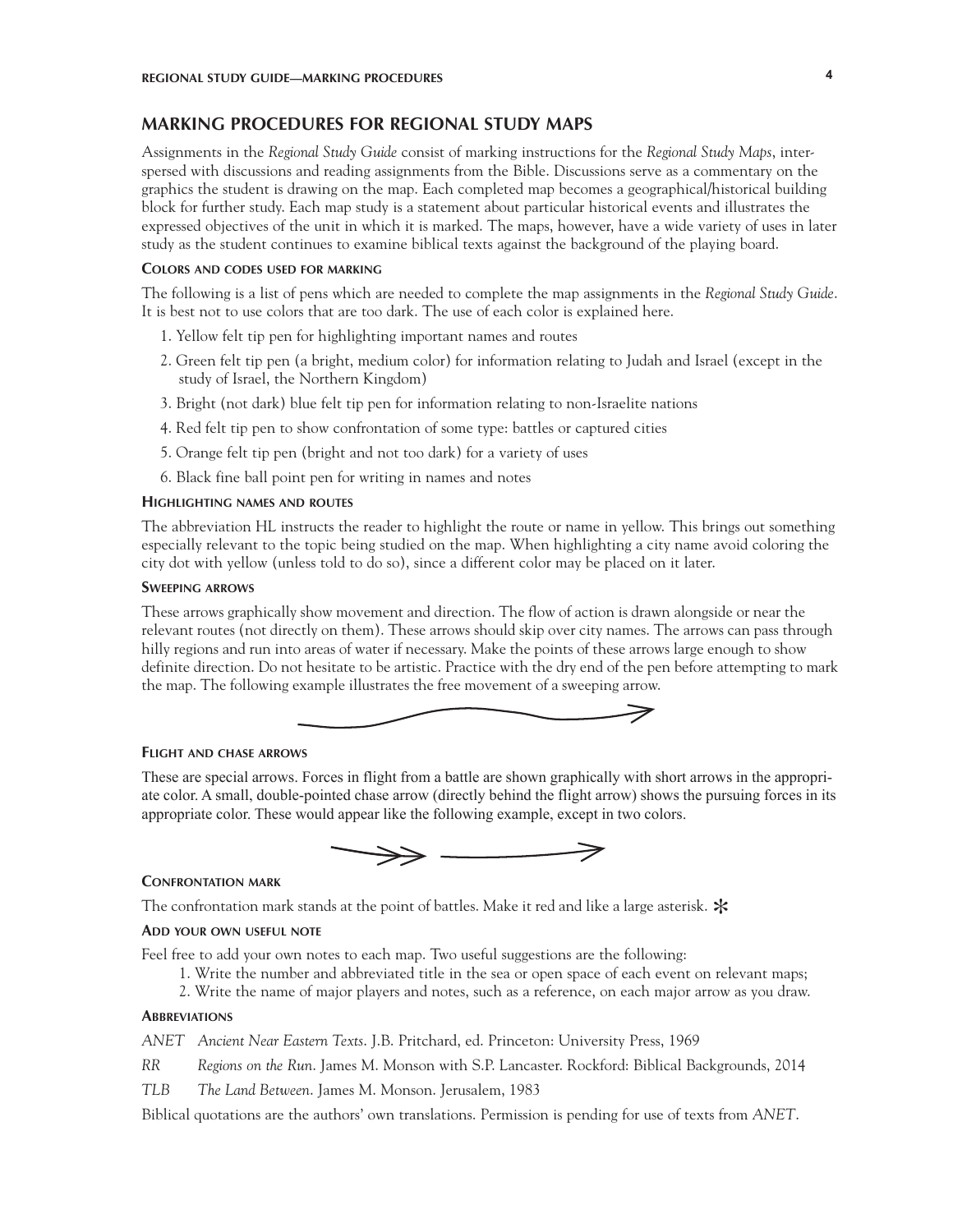# **THE LAND BETWEEN WITHIN THE WORLD OF THE BIBLE (ME MAP**, version 2**)**

**[NOTE**: *Regional Study Guide* (v. 5) uses ME Map (v. 2). For ME Map (v. 1) use *Regional Study Guide* (v. 4).]

This unit prepares us for later studies by introducing the Land of the Bible (the 'Land Between') within the context of eight historical periods. The name 'Land Between' emphasizes that it is situated between geographical forces of a western sea and an eastern desert, as well as between great centers of human settlement in Egypt to the south and in the region of Aram and Mesopotamia to the north. The corridor linking these important centers runs through the Land Between, avoiding both desert and sea. For this reason, whatever happened in the Middle East (our current subject) sooner or later had an impact on the Land Between.

#### **introducing me map (v. 2)**

- 1. Open the map before you, FIND the large names africa, europe and asia within the corners of the map. Note the names and positions of the various seas and especially the importance of the MEDITERRANEAN SEA, RED SEA and PERSIAN GULF and the lands between them. Note the mountain ranges curving across the north and the large deserts across the south.
- 2. Within this larger context FIND THE LAND BETWEEN in the blue box in the middle of the map, EGYPT to the south along the Nile River, mesopotamia (the northern section known as 'al-Jazira' in Arabic) and aram, across northernmost Mesopotamia, once the home of Aramean kingdoms.
- 3. Note that eight historical maps below the main map span some two millennia, from -1570 to +325. We begin by a study of these eight maps which provides a context for all of our subsequent work.

### **EIGHT PERIOD MAPS: From Egyptian Dominance through Rome Supreme (**bottom of ME Map, v. 2)

The three-fold goal of this study is 1) to provide an introduction to two millennia of history, 2) to set the scene for the events studied throughout this *Regional Study Guide*, and 3) to link features, regions and sites on these maps to the main map. Therefore we suggest that before you begin your study of each event in this guide you return and review the context of the event in the discussions below. Page 40 in *Regions on the Run* and a free and downloadable, seven-page *Regional Study Guide Supplement* offers further discussions of these periods.

Notes beside these eight period maps outline our discussions below and appear in bold within these discussions. A note with a number relates to an arrow on the period map, and this number also appears in the side margin. It is helpful to follow these notes and arrows as you read. Events you will later study in the *Regional Study Guide*  are also listed in the side margins. Other bold names in the discusssions (sites, regions or features) appear on the period map and/or on the main map. The term 'the land' in our discussions refers to the Land Between.

### **1. Egyptian Dominance -1570 to -1125**

**chart—4000 year overview** (inside back cover of *Regions on the Run,* abbreviated as '4000' below)

Find 'Egyptian Dominance/Rival Empires in Aram' along the bottom of this chart and note Egypt's rivals to the north (Mitanni and the Hittites). Note what was happening in the Land Between during this period in the middle of this chart (*Slavery* of the Israelites in Egypt, their *Exodus* from Egypt, their settlement during the life of *Joshua* and the *Early Judges*—our references to events in the stories of the Partriarchs through those of the Judges reflect the first view [top] in the five chronological options seen in the middle of the 4000 chart). Just prior to -1570 outsiders (whom the Egyptians called 'Hyksos') had controlled Egypt, but Egypt's new dynasty (18th) finally expelled them.

**marking on period map—1. egyptian dominance** (the first small map below the main map)

1. Encircle in blue: egypt, mitanni, hittites

2. HL on name: Gaza, Megiddo, Kadesh

#### **DISCUSSION discussion**

Arrow 1 Event 12 c. -1468 c. -1570 During the century prior to -1570 foreigners, who had infiltrated via the **Land Between**, ruled **Egypt**. After expelling these intruders, Egypt entered the land via the region of **Gaza** and formed the province of Canaan. When local leaders revolted against **Egypt in Canaan**, pharaoh Thutmose III campaigned to retake the land. After his victory at the strategic site of **Megiddo**, he was in a position to retake routes leading to the region of **Aram** ('taking Megiddo is like taking a thousand cities'). Later pharoahs also campaigned in the land as Egypt continued to control the land for more than three centuries.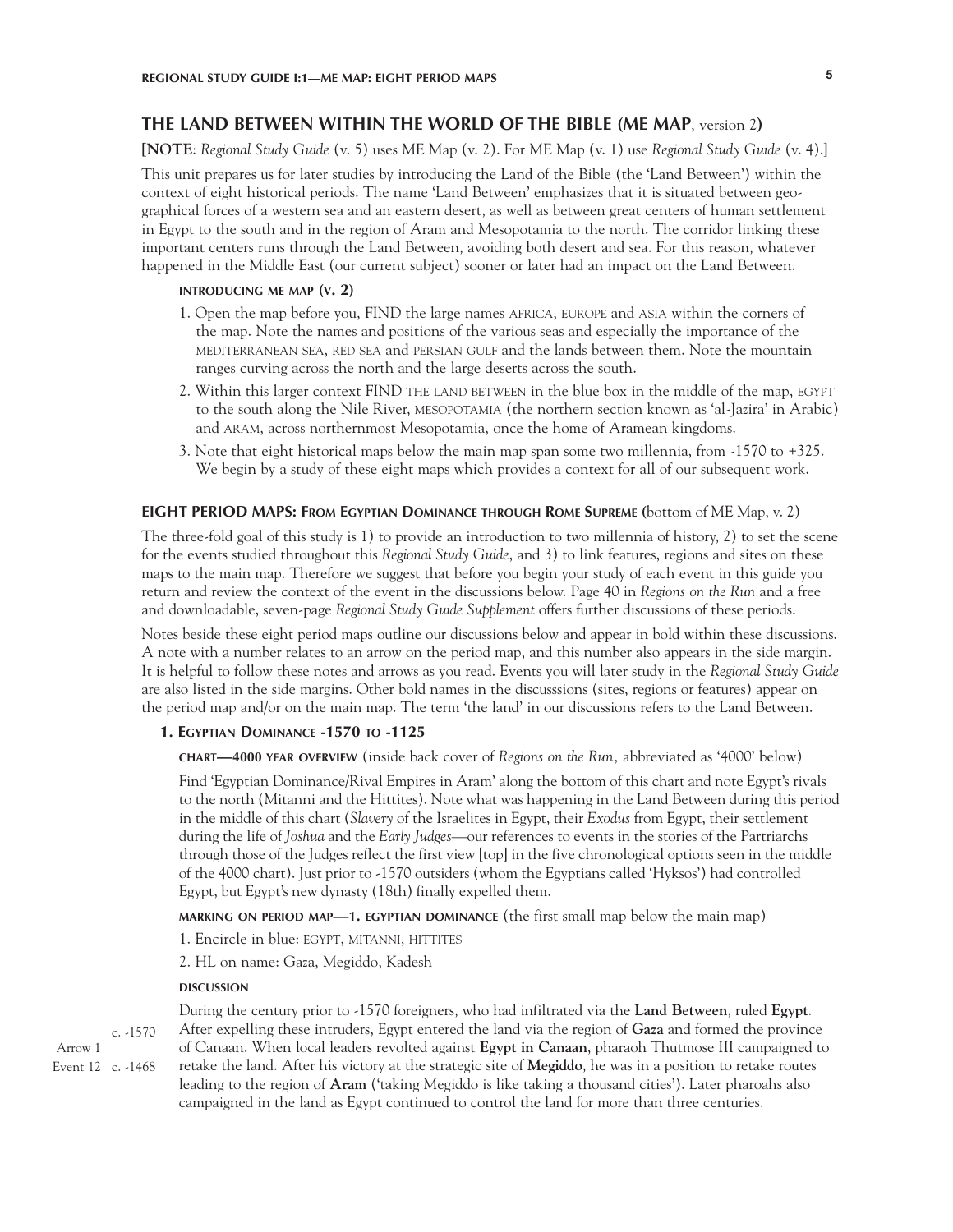| Arrow 2<br>Arrow 3 c. -1375            | c. $-1360$ | A new threat arose when the kingdom of <b>Mitanni moved south</b> into the region of Aram. The campaign<br>of Thutmose III aimed to meet this growing threat on Canaan. As the Hittites overtook Mitanni<br>pressure on Canaan must have diminished. Meanwhile, internal conflict arose in Egypt as pharaoh<br>Akhnaton upset the religious status quo and built his new capital at the modern site of Amarna. Unrest<br>also grew in Canaan, and local leaders vainly wrote to their ruler in Egypt complaining that other city<br>leaders were expanding their control and welcoming groups of outsiders.                                       |
|----------------------------------------|------------|---------------------------------------------------------------------------------------------------------------------------------------------------------------------------------------------------------------------------------------------------------------------------------------------------------------------------------------------------------------------------------------------------------------------------------------------------------------------------------------------------------------------------------------------------------------------------------------------------------------------------------------------------|
| Cf. 4000 chart<br>Event 20<br>Event 21 |            | According to view #1 of the Israelite Exodus from Egypt under Moses, Thutmose III was the pharaoh of<br>Israelite slavery, while his son Amenhotep II was the pharaoh of the Exodus. Among this view's many<br>arguments is the thought that an earlier exodus provides the time needed for Israelite settlement, from<br>the Israelite entry into Canaan under Joshua to Egypt's recognition of the people of Israel as a significant<br>enemy (below). Expansion of Israelite settlement could very well have occurred during the days of<br>pharaoh Akhnaton (above) when Egypt did not intervene in local affairs in the Land Between.        |
| Arrow 4 c. -1286<br>Event 5            | c. -1220   | As Hittite power grew stronger in the region of Aram, Ramses II of Egypt's new dynasty (19th) moved<br>north to meet this threat. Following his famous battle at Kadesh, an Egypt-Hittite peace was established<br>creating a stable frontier in that area. During Ramses' subsequent long rule, Egyptian control of the Land<br>Between again was taken for granted, and Israelite settlement must have expanded further. Indeed, Egypt<br>notes the Israetlites as an actual enemy in Canaan in an inscription of Merneptah, son of Ramses II. This<br>reveals that the Israelites had been present in the land for an extended period of time. |
| Event 13                               |            | At least two chaotic decades in Egypt (after -1200) followed pharaoh Merneptah's death, ample time<br>for Jabin, king of Hazor, to rise to power in the north of the Land Between. His attempts to restrain the<br>expanding Israelites met with disaster when he confronted two early Israelite judges, Deborah and Barak.                                                                                                                                                                                                                                                                                                                       |
| Arrow 5                                | c. $-1168$ | At the head of a new dynasty (20th) pharaoh Ramses III continued to campaign in Canaan, but waves<br>of so-called 'Sea Peoples' engulfed the eastern Mediterranean (coming by land and by sea). Empires fell<br>or declined. The Hittites, already weakened by internal struggles, succumbed, and Egypt barely survived<br>coastal invasions. Egypt's presence in Canaan diminished, and within decades its armies retreated to the<br>safety of the Nile. Imperial control of the land would not return for over three centuries.                                                                                                                |
|                                        |            | 2. AGE OF NATIONS -1040 TO -740                                                                                                                                                                                                                                                                                                                                                                                                                                                                                                                                                                                                                   |
|                                        |            | <b>CHARTS—4000, ISRAELITE MONARCHIES: 500 YEAR OVERVIEW</b> (p. 39, Regions on the Run, '500' below)                                                                                                                                                                                                                                                                                                                                                                                                                                                                                                                                              |
|                                        |            | On the 4000 chart find the blue above Egyptian Dominance in the middle of the chart and note that<br>it ends shortly before -1100. Imperial control ends, and local nations in the Land Between are free to<br>emerge and to compete. Egyptian Dominance fades and the Age of Nations begins. This is the period of<br>the Late Judges (middle of chart) and the rise of the Israelite Monarchies (orange/green boxes, rising and<br>falling). Orange represents Israel (the northern Israelite tribes) while green designates southern Judah.                                                                                                    |
|                                        |            | Turn now to the 500 chart (p. 39) to see how this small middle area of the 4000 chart is expanded by<br>adding more information. Page 38 discusses this chart and serves as another useful summary of this<br>important period. When reading the following discussion keep this 500 chart handy.                                                                                                                                                                                                                                                                                                                                                  |
|                                        |            | MARKING ON PERIOD MAP—2. AGE OF NATIONS (the second small map below the main map)                                                                                                                                                                                                                                                                                                                                                                                                                                                                                                                                                                 |
|                                        |            | 1. HL on name: Tyre, Jerusalem, Samaria and Damascus                                                                                                                                                                                                                                                                                                                                                                                                                                                                                                                                                                                              |
|                                        |            | 2. HL on name: Phoenicians                                                                                                                                                                                                                                                                                                                                                                                                                                                                                                                                                                                                                        |
|                                        |            | <b>DISCUSSION</b>                                                                                                                                                                                                                                                                                                                                                                                                                                                                                                                                                                                                                                 |
| Event 2                                | c. $-1040$ | Notes beside this map begin with a lull in imperial control, a lull which allowed local kingdoms to emerge.<br>Phoenician shipping grew quickly to fulfill the need for eastern luxury goods throughout Mediterranean<br>markets. The Phoenicians, however, needed inland tranding partners. Emerging local kingdoms thus<br>scrambled for territory and control of trade routes leading to the important Phoenician port of Tyre, a<br>small island just off the mainland. It was in this context that the Israelites demanded that the prophet                                                                                                  |

Samuel give them a leader, a king like all the other nations. Israelite history was about to change. The story of Saul, his battle with the Philistines, the faith of his son Jonathan, the rise of **David** and his new capital at **Jerusalem** are some of the most descriptive parts of the Bible. Lessons from this actionpacked period are many. In the end, David ruled a formidable kingdom and left it to his son **Solomon**. Events 9, 22 Events 14, 18 Events 23, 7 c. -968

> After Solomon's death the policies of his son Rehoboam (promoted by young, inexperienced advisors) resulted in the rebellion of northern Israelite tribes against southern Judah and it capital, Jerusalem. An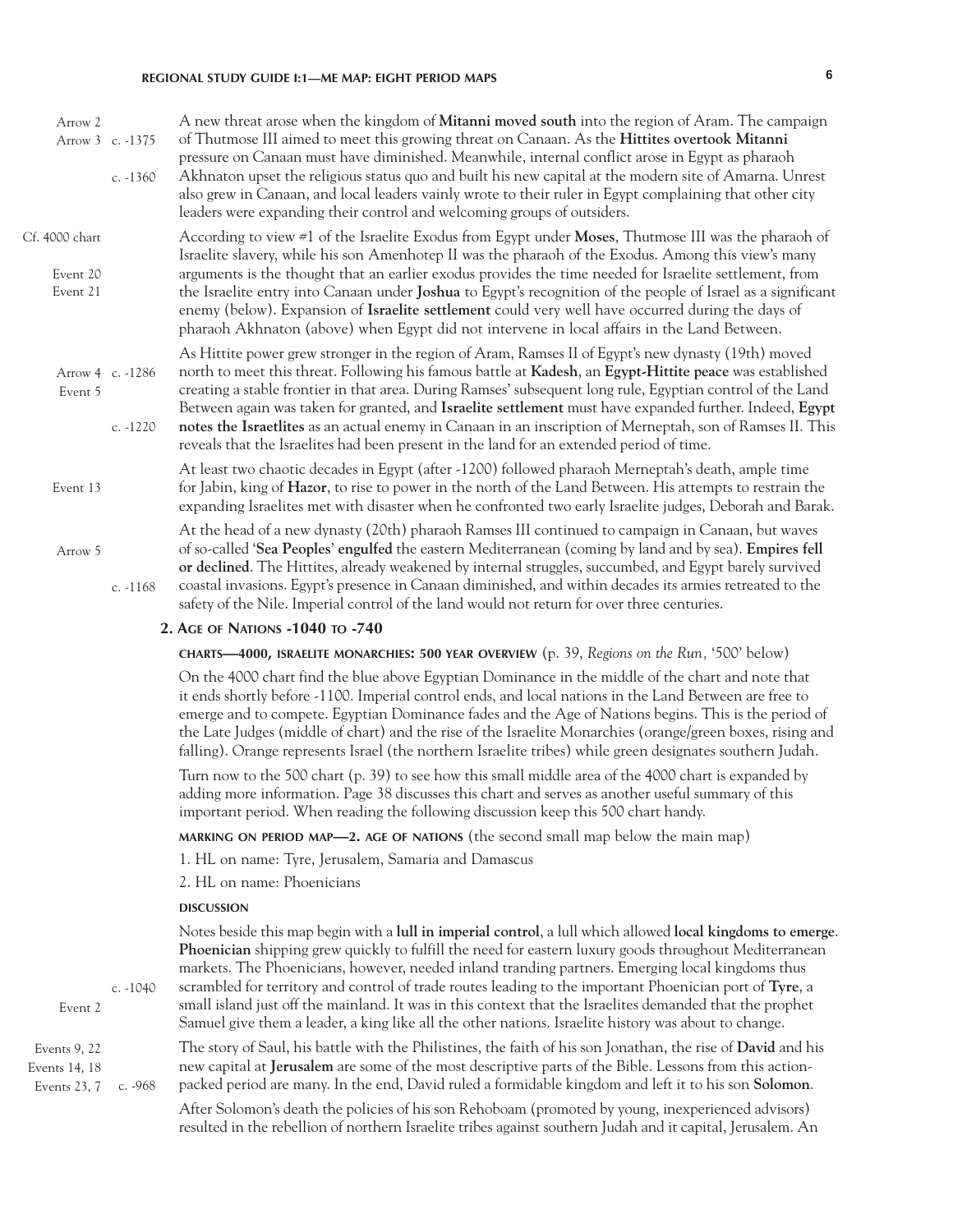| $c. -930$ | already divided confederacy now became two Israelite kingdoms, northern Israel versus southern Judah.                                                                                                                                                                                                                                                                                                                                                                                                                                                                                                                                                                                                                                                                                                                                                                        |
|-----------|------------------------------------------------------------------------------------------------------------------------------------------------------------------------------------------------------------------------------------------------------------------------------------------------------------------------------------------------------------------------------------------------------------------------------------------------------------------------------------------------------------------------------------------------------------------------------------------------------------------------------------------------------------------------------------------------------------------------------------------------------------------------------------------------------------------------------------------------------------------------------|
|           | In this same period Rehoboam fortified Judah, and Egypt invaded and ruined much of the land, destroying<br>the infrastructure Solomon had so carefully created. Fifty years of Israelite civil war ensued which left both<br>sides weakened—but strengthened the power of Damascus in the north.                                                                                                                                                                                                                                                                                                                                                                                                                                                                                                                                                                             |
| $c. -870$ | Both Israel and Judah finally realized the folly of their actions as a new dynasty took over northern Israel.<br>Under Ahab in the north (at Samaria, Israel's new capital) and Jehoshaphat in the south both Israelite<br>kingdoms flourished and sometimes cooperated in trade wars to secure routes between Arabia and<br>Mediterranean markets. Ahab sold his soul for financial gain, which had come through his marriage to<br>Jezebel of Phoenicia, sealing a northern trade alliance. These were the days of Elijah the prophet whose<br>famous contest with Phoenician prophets sparked persecution of faithful, northern Israelites. This northern<br>dynasty fell shortly after Ahab's death on the battlefield, and soon Mesha of Moab in Transjordan rebelled.<br>Other southern Transjordanian powers joined together in a sneak attack on Judah which failed. |
| c. $-853$ | At this point it is important to note the blue on this map in the region of Aram. It indicates that<br>Aramean kingdoms in this area were suffering as Assyria crushed Aram, looting their riches in order to<br>build and decorate their own capital at Nimrod/Calah (on the main map in the heart of Assyria). While<br>Assyria did not overrun the Land Between, the situation became so serious to the north that Ahab joined<br>a much larger coalition to meet the northern Assyrian threat at <b>Qarqar</b> (on the main map due north of<br>the Land Between). The coalition appears to have checked Assyria.                                                                                                                                                                                                                                                        |
| $c. -842$ | Jehu, a military commander, led a bloody revolt against the Phoenician religious takeover of northern<br>Israel but also wiped out Israel's infrastructure leaving it vulnerable to its arch enemy, Damascus. Like                                                                                                                                                                                                                                                                                                                                                                                                                                                                                                                                                                                                                                                           |
| $c. -800$ | Jehu, Hazael of Damascus was a military commander and killed his master but strengthened Damascus.<br>The days of Elisha the prophet saw northern Israel overrun by armies from Damascus. Only an attack<br>on that city by an imperial force from Assyria allowed northern Israel, together with southern Judah, to<br>return to prosperity again under Jeroboam II and Uzziah. Then the Assyrian threat waned, but it would<br>once again raise its ugly head—aided in part perhaps by the reluctant ministry of the prophet Jonah.                                                                                                                                                                                                                                                                                                                                        |
|           |                                                                                                                                                                                                                                                                                                                                                                                                                                                                                                                                                                                                                                                                                                                                                                                                                                                                              |
|           |                                                                                                                                                                                                                                                                                                                                                                                                                                                                                                                                                                                                                                                                                                                                                                                                                                                                              |

#### **3. Assyria Destroys -740 to -640**

#### **charts—4000 and 500 year overviews**

One of the most dramatic moments on the 4000 chart is the return of the blue across the chart in the decade following -750. The 500 chart shows this same blue and effectively divides the five centuries of the Israelite monarchy into two sections: one before -740 ('the year that king Uzziah died' in Isaiah 6:1, the year of the prophet Isaiah's vision) and the other after -740. Above we introduced the first section. Here we discuss the second. Note the names of the prophets on this chart. A box around a name signifies that there is a book in the Bible by that name.

### **marking on period map—3. assyria destroys**

1. Encircle in blue: assyria and egypt

2. HL on name: Damascus, Samaria, Jerusalem

#### **DISCUSSION discussion**

Arrow 1

- The period of local competition in the Land Between suddenly came to an end when the imperial armies of Assyria appeared on the scene in the decades after -740. As we saw above, Assyria was not a new arrival on the plains and hills in the region of Aram. This time, however, Assyria was led by even more ruthless leaders who not only attacked and looted but also destroyed local inhabitants and deported survivors to a distant land in their ever growing empire. The face of the Middle East was about to change and never be the same. Thus Isaiah's vision in -740 takes on great import. **Assyria had viciously returned** to the battlefield, prepared to achieve victory and destroy. c. -740
- As **the Aramean kingdoms fell**, there was no mercy. Meanwhile, all in the Land Between awaited Assyria's next move. Even such rivals as **Damascus** and **Samaria** (northern Israel's capital) made a mutual defense pact and attempted to force Judah to join it. Isaiah declared that both would soon be swept away. Then everything changed. **The route to Egypt fell** as Tiglath-pileser III of Assyria made a lightning raid south along the coast to the 'river/streambed of Egypt,' a debated term today (probably **Wadi el-Arish** in Sinai on main map). In Isaiah's day, however, this only meant one thing—effectively Assyria had severed the land from the Mediterranean Sea and had designs on the land itself. In the Arrow 2 Arrow 3 -734
	- following two years Galilee, parts of Transjordan and Damascus fell. The northern approaches of the -733, -732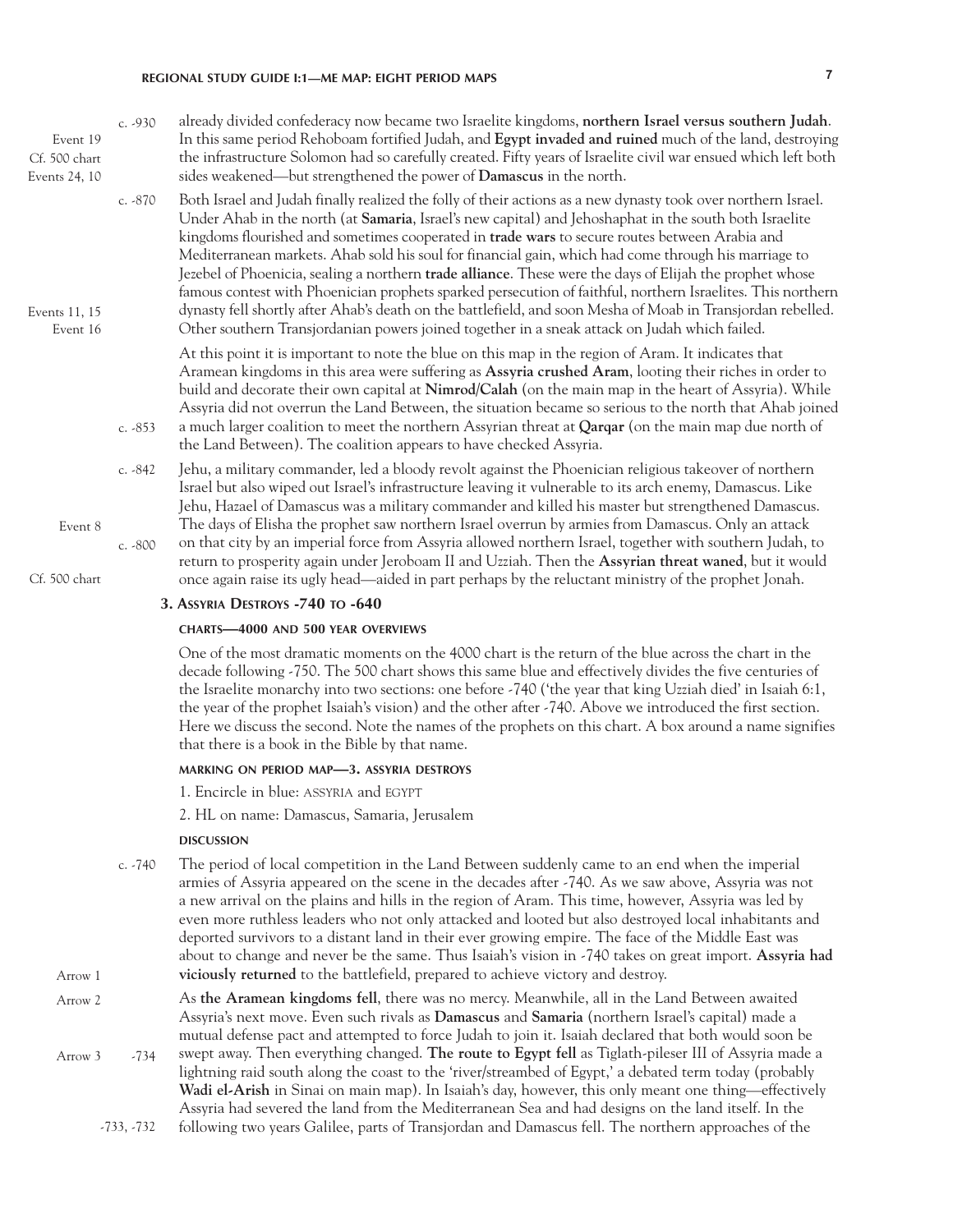Land Between and key northern territories with highways and trade routes were in Assyrian hands. The 'last days' of the Israelite monarchies were at hand.

- Within a few years the Land Between had been totally transformed. **Northern Israel was deported**, at least those beyond the territory of Samaria. Imperial Egypt knew that the land was a stepping stone into the Nile delta and successfully encouraged revolt in what remained of northern Israel. **Its capital Samaria fell** in -721. The hill of Samaria, chosen for its security, could not withstand Assyria's war machine. Remaining Israelites were deported to places like **Gozan** in the region of Aram while people from as far away as **Cuthah** in Babylonia were settled in the region of Samaria, now an Assyrian province. (These newcomers later became known as 'Samaritans.') Assyria controlled the entire coastal highway to Egypt. Only Judah remained in her hill country heartland, shocked at the loss of northern Israel, the once strong house of Joseph—the patriarch who in Egypt had saved Jacob and his family. -721
- Would Assyria persist or would it wane as it had before? This was the question. Then, in -705 Sargon II, who had destroyed Samaria, suffered a violent death fighting to preserve control of his northern territories in **Anatolia**. Assyria's enemies in **Babylonia** and neighboring **Elam** were rising again while Sargon's son Sennacherib was having difficulty consolidating his control. Egypt and Babylon seemed ready to help in the struggle to throw off the Assyrian yoke. In light of this larger scene it is not surprising that in -705 Judah's king Hezekiah prepared his revolt and overthrew an Assyrian puppetking on the nearby coastal plain. This proved to be diasastrous. -705
- The high drama that came next, **Assyria verses Judah's revolt** is the most documented episode during the Israelite Monarchy, described in 2 Kings and Isaiah, seen in the archaeolgical record and displayed in Sennacherib's palace at **Nineveh** in Assyria. Sennacherib overcame all of his challenges elsewhere and led his cruel army through the Shephelah lowlands below Judah, violently and mercilessly destroying everything in his path. However, **Judah and Jerusalem survived**. Arrow 4 -701
- Throughout this drama an even more powerful prophetic voice arose as **Isaiah declared hope** beyond the present catastrophe. **Assyria entered Egypt**, which no other Mesopotamian power had been able to do, but its empire soon crumbled. As this was happening some of the Bible's greatest and most specific prophetic declarations were being made, affirming that in spite of the doom and gloom of this tragic period, the promise made to Abraham over a millennium earlier would be fulfilled. Arrow 5 -669

#### **4. Babylon Overtakes -640 to -540**

#### **charts—4000 and 500 year overviews**

**Assyria** and **Babylonia** appear on both of these charts in the section 'Empires Control.' The 500 chart is especially helpful since the reign of Manasseh of Judah appears as a particularly low period in contrast to Josiah's reign, which elevates Judah's fortunes before its final decline and fall to Babylon. The cluster of Judean prophets reveals that the prophetic community was very active during this period. Much like modern news correspondents, Ezekiel addressed Jews in Babylon, and Jeremiah addressed Jerusalem.

### **marking on period map—4. babylon overtakes**

1. Encircle in blue: BABYLON and ASSYRIA; blue underline below MEDIA (name spread out on map)

2. HL on name: Babylon, Haran, Carchemish, Ashkelon, Jerusalem

#### **DISCUSSION discussion**

With this map we come to the final phase of the Israelite monarchies, the so-called 'Late Judean Monarchy.' The Assyrian onslaught had left Judah's outlying regions devastated but its geographical core remained intact albeit weakened. Assyria's iron grip on the land and its highways meant that confrontation was no longer an option and that the only way to survive was accommodation to this reality. During his long reign king Manasseh not only accommodated but led Judah into days of dire apostasy, worse than any previous ruler.

Assyria had invaded Egypt during Manasseh's reign but would soon face the ascent of its ancient rival, Babylon. The Assyrian empire was unraveling, and the drama of **Assyria verses Babylon** was rapidly unfolding. This allowed **Josiah**, **king of Judah**, to expand. Unlike his grandfather Manasseh, Josiah "did what was right in the eyes of the Lord." Josiah's kingdom grew, but the religious revival that occurred during his reign appears to have been superficial within Judah for it did not last beyond his death. c. -669 -622

Meanwhile, Egyptian pharaohs hurried north to **Haran** and to **Carchemish** in the region of Aram. The growing power of Babylon had pushed Assyria west into this region, and Egypt decided to bolster -609, -605

# Arrow 1

Event 3

- -640
-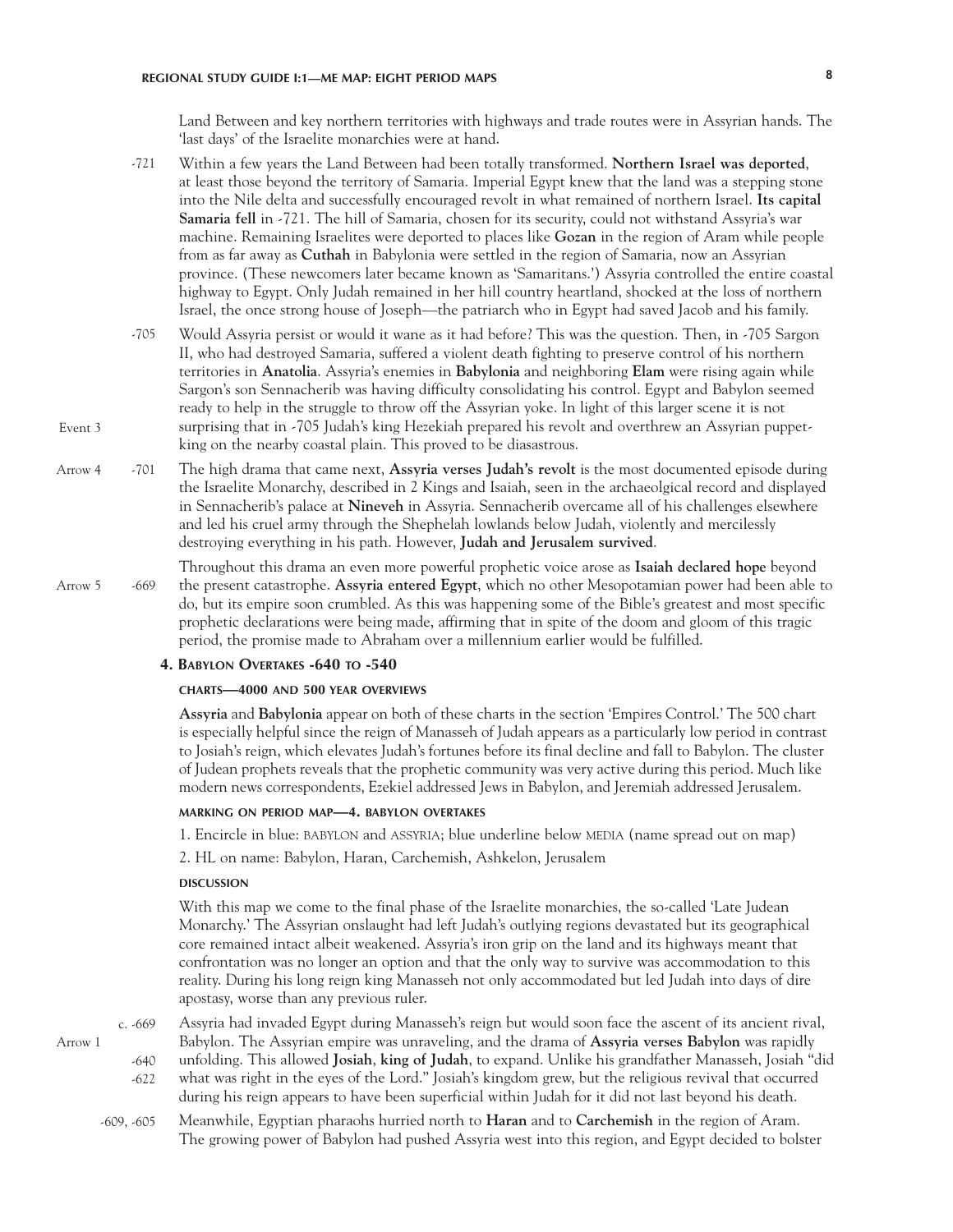faltering Assyria lest Babylon become an even greater threat. Josiah, however, knew that Egypt's motive was also to regain control of the Land Between, and thus he attempted to halt the advance of pharaoh Necho's army at **Megiddo**. There, Josiah was fatally wounded and brought back to **Jerusalem**. With its 'savior' dead Judah went into shock. -609

In the decade between -614 and -605 mighty Assyria lost battles at **Asshur**, **Nineveh**, **Haran** and finally at **Carchemish** where **Assyria fell to Babylon** and was no more. At this time Judah was under the control of Egypt, but this ended with the battle of Carchemish. Necho retreated to Egypt with his remaining forces, and **Babylon pushed south** along the eastern Mediterranean, destroyed **Ashkelon** and took over the Land Between. Control of Judah suddenly shifted from Egypt to Babylon. Arrow 2 Arrow 3 Event 6 to -605

The next fifteen years, under three subsequent kings of Judah, were a replay of what had happened a century before. Judah revolted; Babylon attacked and deported the highest classes and skilled laborers -598

of Judah; Egypt encouraged rebellion; **Judah and Jerusalem revolted**, and Babylon attacked again. -589

This time **Judah and Jerusalem fell**, Babylon destroyed the Temple, and more Judeans (but not all) were deported. The Judean monarchy, established under David some four centuries earlier, had come to an end. Meanwhile, from the natural fortress of **Bozrah**, secluded in the southeastern heights of Transjordan, the Edomites took advantage of Judah's misery. For centuries battles had raged between Edom and Judah, but now the Edomites could easily infiltrate Judah's southern territories. This was indeed a bitter moment for Judah and Jerusalem. -586

Various prophets had arisen in Judah during this entire period and saw that God's purposes could not be thwarted. The prophet **Jeremiah declared hope**, not only in the book which bears his name but also in the book of Lamentations. Most of **Judah was exiled to Babylon**, but Babylon did not have Assyria's cruel policy of destroying the very fabric of a conquered people by deportation and replacing the deportees with foreigners. Judeans were settled in Babylon itself, and a strong Jewish diaspora community has existed there into modern times. Proud **Babylon boasted** of its accomplishments, but one of those deportees named Daniel was privy to short and long term changes which were coming. Meanwhile, the kingdom of **Media** (seen on this period map) was hovering across a long stretch of territory north of Mesopotamia, and a Persian leader named Cyrus was about to change this entire map.

# **5. Persia Pushes West -540 to -332**

### **chart—4000 year overview**

Find Persia's expansive empire which followed that of Babylon on the 4000 chart. Note that like Assyria, Persia expanded through the Land Between and into Egypt, remaining there far longer than Assyria. Persia's control of Egypt was fraught with problems as revolts festered, one time lasting for some fourteen years and another for over six decades. The chart also shows that Persia expanded westward into the territories of classical Greek cities. We see this two-pronged Persian offensive on this period map.

#### **marking on period map—5. persia pushes west**

1. Encircle in blue: persia

2. HL on name: egypt, Achmetha, Sardis, Lydia, Babylon, Athens, Sparta

#### **DISCUSSION**

**discussion**

On the previous period map (no. 4), we saw that an expanding kingdom of Media hung over Babylon's empire and dominated the Persians south of Media. While Judean exiles languished in Babylon, a leader called Cyrus unified the Persians, and in -550 **Persia overtook Media**. With Persia now on the border of the affluent kingdom of Lydia, conflict soon erupted. Within a few years **Persia reached Sardis in Lydia**. The troops of Cyrus found a secret entryway, and the city's impregnable citadel also fell (an event not forgotten six centuries later in Revelation 3:1-3). Persia commanded Lydian riches and its Greek cities along the Ionian coast. Classical Greek cities such as Athens and Sparta were stunned. Given such developments, Babylon and its empire was naturally the next step for the great Cyrus, the king of the Medes and the Persians, but first he consolidated his gains and expanded in the east. In the later **Behistun inscription** (east of Assyria on the main map) Darius I may include some of the exploits of Cyrus. The final rulers of Babylon had disturbing dreams and visions concerning the future, some of -550 -546

which Daniel the prophet (a Judean exile in Babylon) interpreted. Then, in -539 (only six years after

the fall of Sardis) Cyrus marched into Babylon, assumed control of the city, and **Babylon's empire fell** (period map no. 4). Within the year Cyrus allowed the **Jews to return to Zion** (Jerusalem), and some did. Arrows 3, 4 -539

Cf. 500 chart

Event 17

Arrow 1

Arrow 2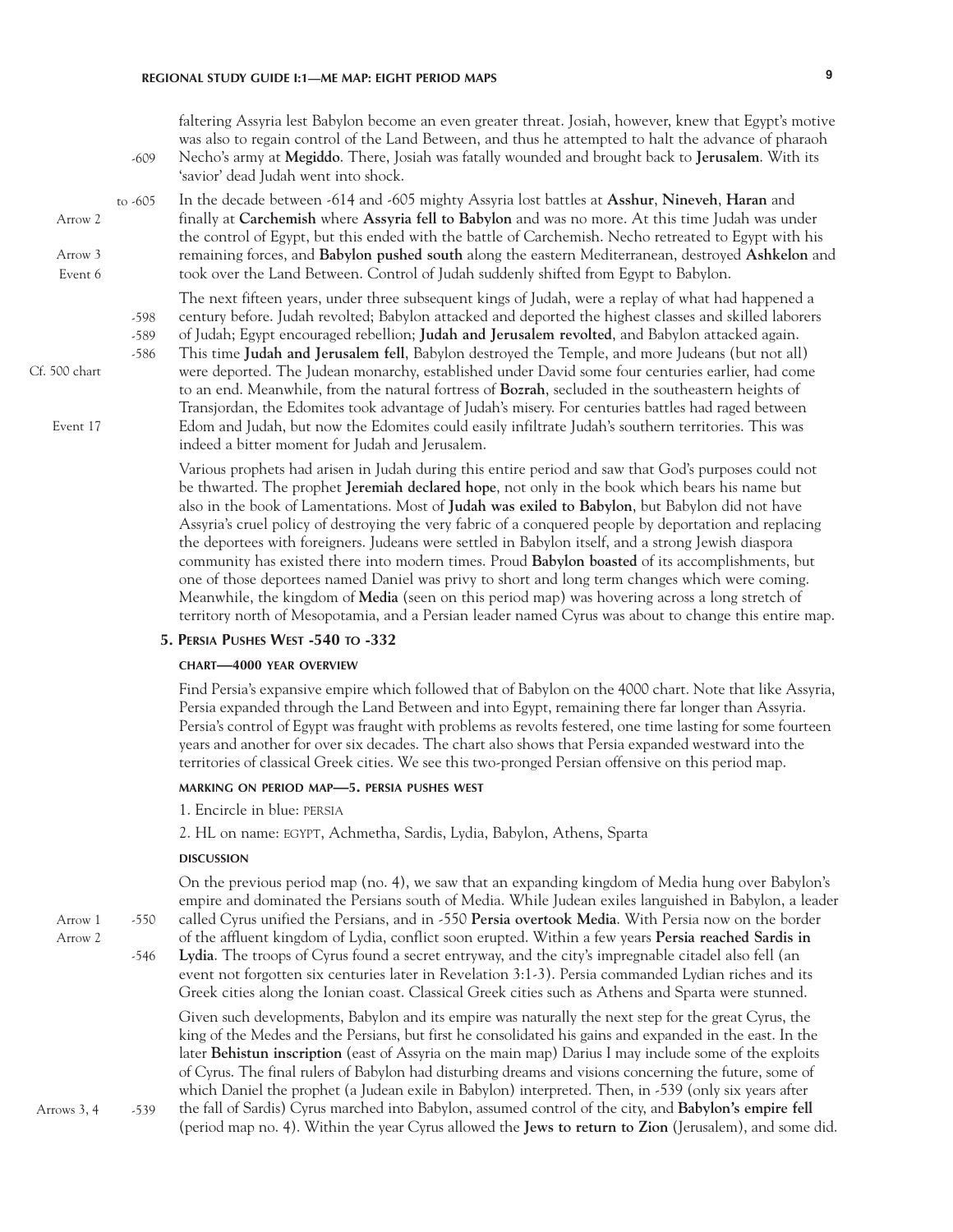| $-530$<br>Arrow 5           | Cyrus was killed ten years after he entered Babylon. His son ruled in his place, and Persia invaded<br>Egypt. Another ruler then campaigned eastward to the Indus River in India and began long wars in the<br>west with the classical Greek cities led by Athens and Sparta. Meanwhile, the Jews who had returned<br>to the Land Between were surrounded by adversaries who tried to sabotage the Jewish connections to                                                                                                                                                                                                             |
|-----------------------------|--------------------------------------------------------------------------------------------------------------------------------------------------------------------------------------------------------------------------------------------------------------------------------------------------------------------------------------------------------------------------------------------------------------------------------------------------------------------------------------------------------------------------------------------------------------------------------------------------------------------------------------|
| $c. -440$                   | the kings of Persia. These are the days of Ezra and Nehemiah, whose accounts in books by their names                                                                                                                                                                                                                                                                                                                                                                                                                                                                                                                                 |
| c. $-475$                   | concentrate on three short periods of one, five and twenty-four years in the century that followed the<br>fall of Babylon. The story of Esther and the rescue of the Jews in the Persian empire from extinction<br>also occurred during this same period. The festival of Purim continues to celebrate this deliverance.                                                                                                                                                                                                                                                                                                             |
| Arrow 6<br>$-490$<br>$-480$ | The Persian empire lasted over two centuries, and protracted Persian-Greek wars raged. When military<br>might failed, Persian gold fueled conflicts between these cities. The legend of the Marathon runner, the<br>famous battle of <b>Thermopylae</b> , and dramatic naval encounters occurred in the midst of these wars. The<br>Greeks despised Persia's Phoenician navy, not only due to the war but also because the Greeks and the<br>Phoenicians competed vehemently in maritime shipping and commerce. To reward the Phoenicians,<br>Persia awarded them the port-cities of the Land Between but gave Gaza to the Arabians. |
| c. $-520$ , c. $-445$       | Early in this period Judean prophets such as Haggai, Zechariah and Malachi not only addressed social<br>issues of their day but also looked beyond the present Persian imperial control to a coming Messianic<br>the contract of the state of the state and the state of the state of the state of the state of the state of th                                                                                                                                                                                                                                                                                                      |

kingdom. The life and visions of Daniel, however, gave his audience hope in the faithfulness of the God of Israel, who keeps his covenant and in His own time and way acts on behalf of Israel. We hear little of Jews in the land after -430, but Greek historians provide information on later Persian kings and their opulence. Meanwhile, the Jewish diaspora in Persia grew. They benefited from the empire's success, an empire that built the magnificent city of **Persepolis**, constructed in the midst of earlier Persian centers.

#### **6. Alexander Pushes East -332 to -323**

#### **chart—4000 year overview**

Find the red vertical line on this chart shortly before -300. This represents the amazing campaigns of Alexander (the Great) between -334 and his death in -323. As the subtitles at the bottom of the chart indicate, this changed the world for centuries to come. Eastern empires gave way to Western control, which stretched to the fall of Rome and beyond. Descriptions of Alexander's campaigns abound. Our task is simply to summarize the intriguing setting of these campaigns and its geographical high points.

### **marking on period map—6. alexander pushes east**

1. HL on name: Macedonia, Corinthian League, egypt, Gaugamela and persia

2. HL on name: Sardis, Issus, Tyre, Alexandria, Babylon, Persepolis

#### **DISCUSSION discussion**

|                    |        | The presence of Persia along the Ionian coast (map no. 5), military encounters, and Phoenician                                                                                                                                                                                                                                                                                                                                           |
|--------------------|--------|------------------------------------------------------------------------------------------------------------------------------------------------------------------------------------------------------------------------------------------------------------------------------------------------------------------------------------------------------------------------------------------------------------------------------------------|
|                    | $-338$ | vessels plying Greek waters exasperated the Greek cities. The rise of Philip II of Macedon (Greeks<br>thought Macedonia unsophisticated) culminated in -338 when Philip forcibly unified the competing                                                                                                                                                                                                                                   |
|                    | $-336$ | and weakened Greek cities into the <b>Corinthian League</b> . Two years later Philip was assassinated amidst<br>political intrigue, and his son, known later as Alexander the Great, persevered in his father's plan to<br>invade the Ionian coast and purge it from Persian control. The great weapon of Alexander's forces was<br>the 'phalanx,' tightly organized ranks of infantry, armed with long spears and protected by shields. |
| Arrow 1<br>Arrow 2 | $-334$ | Once across the Dardanelles (which centuries before Persians had crossed in the opposite direction) the<br>war against Persia began. Alexander's forces fought a decisive battle at the Granicus river; Sardis fell,<br>and the Ionian Greek cities were at last free. Circling through central Anatolia and Gordium, Alexander                                                                                                          |
|                    |        | took the city of Tyana and then descended via the narrow 'Cilician Gates' to the plains of Cilicia.                                                                                                                                                                                                                                                                                                                                      |
| Arrow 3            | $-333$ | Here Darius III, the Persian king, had mobilized his forces for the crucial battle of Issus in an area that<br>guarded the strategic 'Syrian Gates,' the entrance to Persia's eastern empire. His attempt miserably<br>failed, and both Egypt and Mesopotamia lay open to Alexander.                                                                                                                                                     |
|                    |        | Instead of following hard on the heels of Darius, Alexander turned south to mount an attack (and<br>bring long-awaited brutal revenge) on Tyre, the island home of his Phoenician arch-enemy. The                                                                                                                                                                                                                                        |
| Arrow 4            | $-332$ | isthmus Alexander built to complete the destruction of Tyre ended its existence as a naturally defended<br>island. Cities fell as his army moved toward Egypt, but Gaza required another siege. Once in Egypt the                                                                                                                                                                                                                        |
|                    |        | Macedonian was welcomed as a liberator and a god, and Alexander sought out the venerated Siwa Oasis                                                                                                                                                                                                                                                                                                                                      |
| Arrow 5            | $-332$ | (Ammonia). He wintered in Egypt in -332/-331, and during that time the great port-city of Alexandria<br>was founded. Greek merchants could now freely exploit maritime trade across the eastern Mediterranean.                                                                                                                                                                                                                           |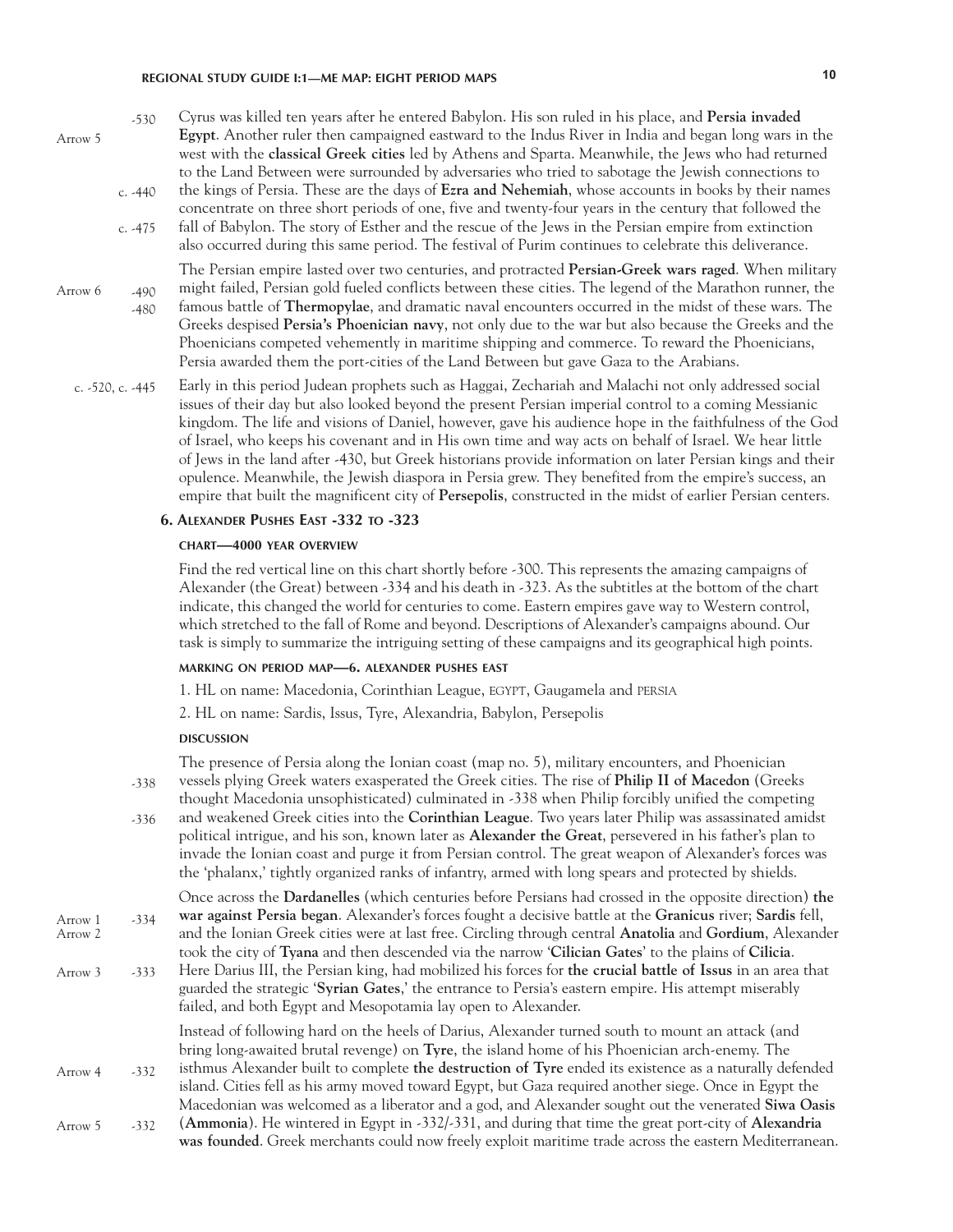Alexander now returned to the task of defeating Darius and the eastern Persian empire. Of all of his eastern battles the one fought on the flat plain of **Gaugamela** (in ancient Assyria's homeland!) is most exciting. It was here that Alexander broke the back of Persian power. Cities at the heart of the Persian empire now lay open to his advance: **Babylon,** one of the ancient world's most splendid cities; **Susa**, Persia's administrative capital; and **Persepolis**, the Persian king's royal, ceremonial, and architectural masterpiece, which Alexander's forces plundered and burnt. From this center of the ancient world **Alexander continued to the east** along the Silk Road as far as the Indus river in India. **The death of Alexander** in -323, occurred when he returned to Babylon at the age of 32. He died in the palace built by Nebuchadnezzar almost three centuries earlier. Here the prophet Daniel had lived Arrow 6 Arrow 7 Arrow 8 Arrow 9 -323 -331 -331 -330

with other Judean exiles in the latter years of Babylon and the beginning of the Persian empire. In Babylon and Susa (Shushan of the Bible) Daniel had interpreted the dreams of Nebuchadnezzar and had seen visions of empires coming and going:

**Babylon** as 'a head of fine gold' and 'like a lion';

**Persia** 'as a bear,' 'a ram with a pair of horns' (Medes and Persians), plunging west, north and south.

**Alexander** and his army from **Macedonia** and **Greece**, 'a kingdom of brass,' 'a leopard with four wings,' 'a billy goat from the west,' coming 'across the entire earth without touching the earth ... having a conspicuous horn (Alexander) ... in the fury of his power struck down the ram, shattering his horns and trampling him,' but 'the billy goat greatly magnified himself at the height of his power and his great horn (Alexander) snapped.'

We later discuss what happens after this in Daniel's visions.

#### **7. Hellenistic Empires -323 to -63**

#### **chart—4000 year overview**

The 4000 chart shows this period in the centuries surrounding -200. Blue areas, the lack of blue and arrows on the chart show that there are basically three sub-periods in the Land Between: 1) Ptolemies, 2) Seleucids, and 3) the Maccabees, later called Hasmoneans. Then the dark blue of Rome descends.

### **marking on period map—7. hellenistic empires**

1. Encircle in blue: Roman Republic, Parthians, Seleucid Empire, Ptolemaic Empire of Egypt

2. HL on name: Alexandria, Seleucia, Antioch, Panias, Jerusalem, Athens, Rome

#### **DISCUSSION discussion**

**Alexander's successors** were four in number, as Daniel relates when he says that the swift leopard had 'four bird-like wings on its back and four heads.' In his interpretation of the vision he tells us that the rough, hairy billy goat 'is the king of Greece (Alexander),' having a great horn between his eyes, which was broken and replaced by four other horns, four kingdoms but not with his might. This indeed

- occurred as four successors vied for control of 1) **Macedonia**, 2) **Asia**, 3) remnants of the eastern Persian empire with **Seleucia** (by Babylon) as a capital, and 4) **Alexandria**, the growing port-city in Egypt. **Ptolemy I and Seleucus I** are important since their dynasties began to rule the **Ptolemaic empire in Egypt** and the **Seleucid empire**, which at the outset stretched far to the east. The Seleucid kingdom soon saw its need to be closer to the Mediterranean arena and moved its capital to the much more prudent position of **Antioch** (on the **Orontes river**). -323 -300
- Arrow 1

Arrow 2

Daniel 2, 7, 8

With a much more unified and defensible territory the Egyptian **Ptolemies claimed the Land Between** without conflict and thoroughly exploited the land's agricultural resources. The Seleucids, however, engaged themselves in defending their boundless eastern flank, dealing with the rising power of the **Parthians** and attempting to expand westward. This period, more than any other, illustrates the vast difference between secure Egypt along the Nile and the vulnerable territory of the Seleucids stretching across the north. The Seleucid heartland included the area formerly controlled by Aramean kingdoms (period map no. 2), but Greeks began calling this region of '**Aram**' (where the Assyrians had made their last stand) by the term '**Syria**,' a mispronunciation of the original 'Assyria.'

It is not surprising that five so-called 'Syrian wars' broke out between the Ptolemies and the Seleucids after -276 over control of the Land Between. They ended in -198 when the **Seleucids took the land** at the battle of **Panias**. Meanwhile, the **Roman Republic** had been fighting in the western Mediterranean -276 -198

against its arch-enemy, Hannibal of Carthage (the Punic wars). Rome was finally victorious in -201. -201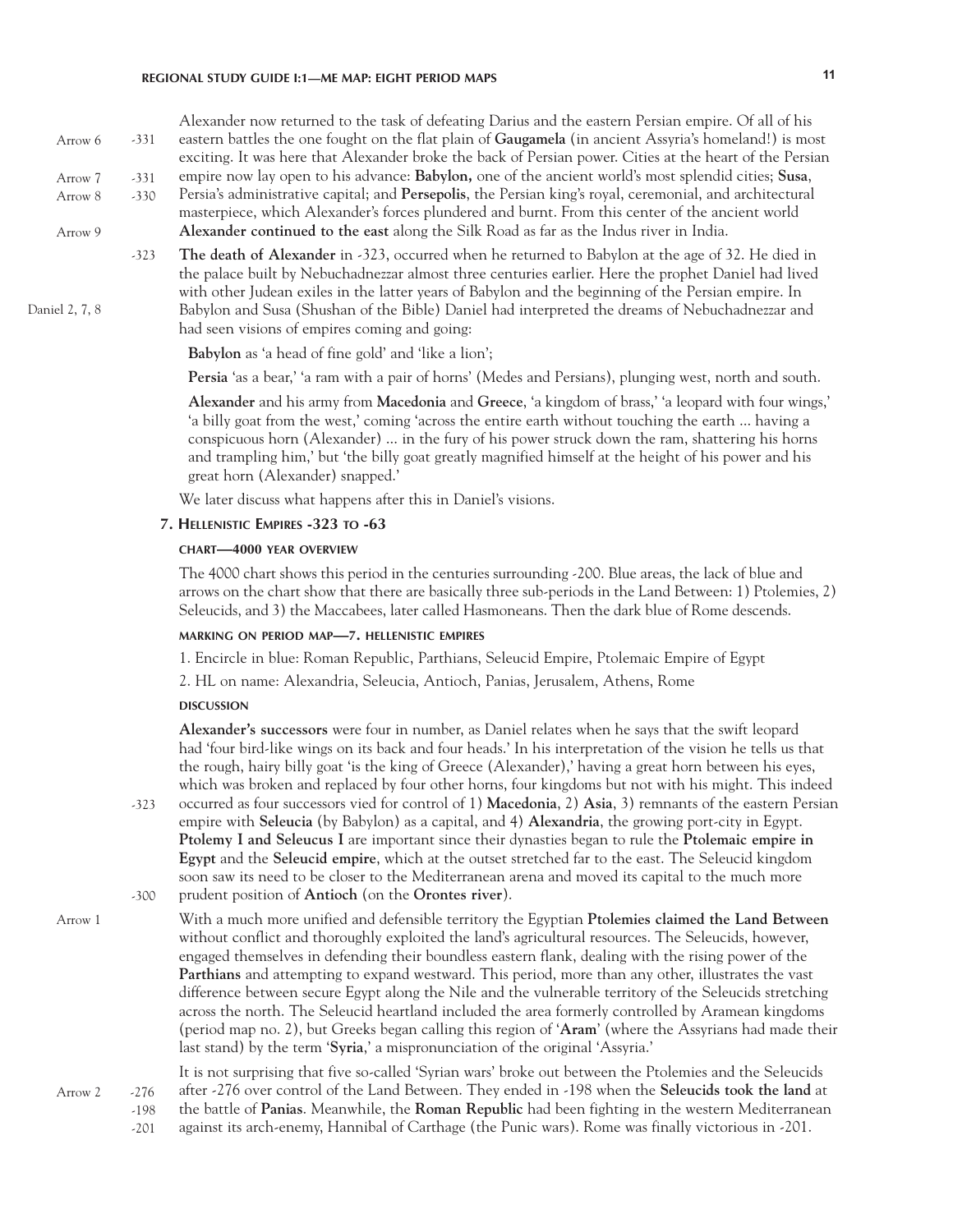Its wise policy during these decades was to keep powers in the eastern Mediterranean preoccupied and divided. A powerful Seleucid ruler (Antiochus III the Great), however, had given Hannibal refuge and against Hannibal's advice joined in an alliance against Rome. Rome was now a tested land and naval power, and the conflict with the **Seleucids versus Rome** ended in disaster. First Rome defeated the Seleucids at **Thermopylae** and then near **Magnesia** (northwest of Sardis). In the peace treaty **Rome humbled the Seleucids**, stripping its kingdom of much of its power. To make matters worse, **Parthian advances** in the east and an internal Seleucid succession conflict soon further weakened the empire. The Seleucids met Rome's challenge by consolidating culturally what was left of the empire and by taking Egypt and its resources and thus unifying the eastern Mediterranean. This period again demonstrates how such a goal permeates the history of the Land Between. Antiochus IV (Epiphanes) made an initial campaign but did not take Alexandria, permitting a puppet king to rule Egypt. In his second campaign a Roman ambassador met Antiochus with an ultimatum from the Roman Senate to retreat back into his territory. When Antiochus requested time to consider this, the Roman ambassador drew a circle in the sand around him, telling him to decide before he left the circle. Antiochus retreated in a rage and sent a large group of his mercenaries to **Jerusalem**, which was in revolt, in part due to a false report that Antiochus had been killed. What happened next is not totally clear, but tension between Hellenistic Jews who had adopted Greek ways and traditional Jews who worshiped the God of Israel had grown heavy during the previous century. Now cultural unity was a priority of Antiochus. He and his agents may have thought that enough Jews had embraced Hellenism that Jerusalem could become a Greek city—like those which occupied the major highways of the Land Between—and the Jewish Temple could become a temple to Greek gods. He was wrong, and when revolt broke out he entered Jerusalem, razed its walls, slaughtered thousands of Jews and sold many others into slavery. Worst of all, Menelaus (the High Priest who had promoted Greek customs) guided Antiochus through the Temple, even entering the Holy of Holies. Soon **Hellenism was enforced** as the Seleucid agent in Jerusalem desecrated the Temple and compelled sacrifices of swine throughout Jewish territory. All of this and more ignited the **Maccabean revolt**, as traditional Jews refused to submit and took to arms. As the weakened Seleucids fought the Parthians to the east and internal succession battles continued, the Jews in the Land Between bravely responded to various Seleucid attacks. Jews gained religious freedom six years after the revolt had begun. Two decades later they achieved political freedom and continued to expand to the west, to the north and to the east. Ironically, some four decades later their non-Davidic leaders were kings of a 'Jewish' Hasmonean state run on a Hellenistic model, with great internal strife and religious conflict. All of this could only have happened because the Seleucid empire had decayed, with Parthia at its eastern door and Rome controlling the lands around the entire eastern Mediterranean. As in the Age of Nations, 'the mice could play while the cat was away.' During these developments, Rome became busy back home, dividing up the spoils of victory while military leaders emerged and competed. When a massive revolt broke out across Roman territories in Asia, led by Mithridates of the region of **Pontus** on the **Black Sea**, it took three extended conflicts in twenty-four years to subdue Mithridates; Pompey finally accomplished it. A year later this same Roman leader dissolved what remained of the Seleucid kingdom and established the Roman province of **Syria**. A year later he was in **Damascus**, planning to campaign against the **Nabateans**, who were advancing north from **Arabia**. When he heard of a succession conflict within the Jewish Hasmonean state, he changed plans and marched to Jerusalem; the Jewish state never regained independence. Rome had come. **8. Rome Surpreme -63 to +325 chart—4000 year overview** -191 Cf. Daniel 11:31 Cf. Daniel 11:21-30 -188 -168 -170 -162 -142 -104 -88 -64 -63 Arrow 3 Number 7 (not an arrow) Arrow 6 Arrows 4, 5

> Find the dark blue above 'Rome Supreme, Submit or else' on the 4000 chart. Note that 'Roman Empire' (the title at the top of this blue) begins shortly before the date '0.' Before that Rome was a republic which had three phases (in parentheses). Rome's imperial period has been named the 'Pax Romana' (the period of the 'Roman Peace'), noted at the top of this blue. Now explore all of the notes in the midst of this dark blue. Finally, find the lighter blue of Parthia, Rome's arch-enemy in the east, and its conflicts with Rome.

#### **marking on period map—8. rome supreme**

1. Encircle in blue: roman empire and parthia

2. HL on name: Rome, Ephesus, Asia, Egypt, Jerusalem, Caesarea, Syria, Carrhae, Armenia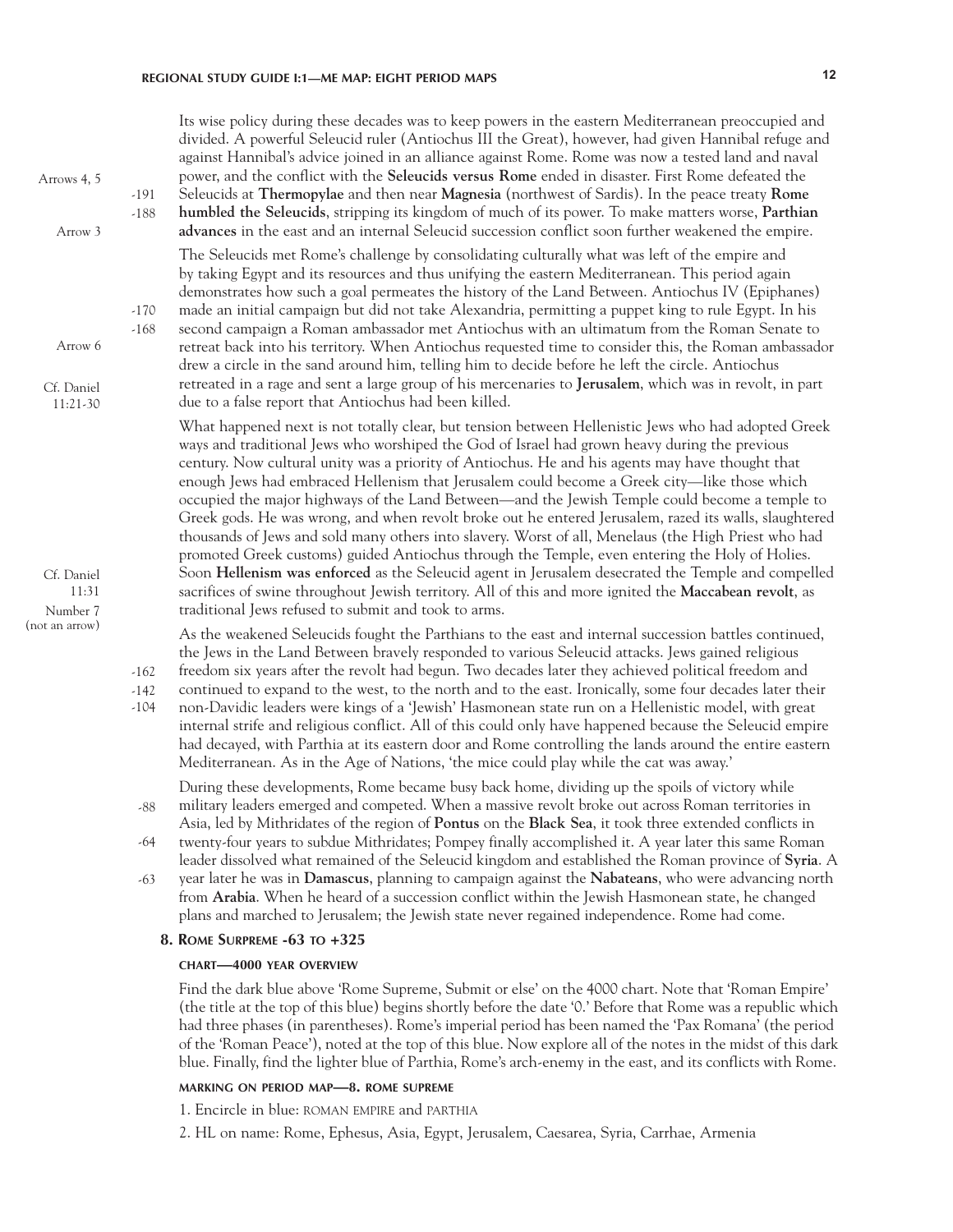#### **DISCUSSION discussion**

*After this in my vision during the night I looked, and, lo, there before me was a fourth beast, scary, terrifying and ferociously powerful, with great iron teeth. It gobbled up (its victims) and smashed (them) and what was left it trampled with its feet. It was unlike any of the previous (three) beasts.*

Daniel's words are his attempt to describe the indescribable. There was no living creature with which he could compare this fourth beast. This beast is Rome, which we now discuss briefly.

Rome did not set out to conquer the world but rather met every challenge with increased vigor and skill. Rome—it is said—never made the same mistake twice. Two centuries earlier, in the Punic wars

- with Carthage, Rome had come near to ruin in the battle of **Cannae** in Italy when Hannibal's forces outflanked the Romans. The ensuing slaughter was staggering and left an indelible impression on Rome, a fear that permeated all future challenges. The lesson of Cannae came again in **conflicts with**  -216
- **Parthians** at **Carrhae** in Syria. Here the Parthians overwhelmed Roman legions and captured their military standards. Added to its fear of losing was Rome's technology and efficiency. It had allowed the -53
- Romans to absorb province after province across this map, beginning at the end of the first Punic war with **Sicily**. The Mediterranean was now a Roman sea, and no one dared challenge Rome's authority. -241
- Our discussion begins in the midst of the Late Roman Republic, the century before Jesus' birth when Rome was still ruled by its Senate. During this century the Seleucid kingdom fell and Roman governors began administering the province of **Syria** from Antioch, the former Seleucid capital and a city greatly valued by the Romans. Meanwhile, in the Land Between, Antipater, the Idumean grew increasingly influential (Idumeans were Edomites who formerly had migrated into Judea). -63

As Rome's military leaders vied for power, Julius Caesar sought to destroy Pompey, who had found refuge in **Egypt**. In this battle a Jewish force organized by Antipater rescued Julius Caesar; Pompey

- was killed; the great library of **Alexandria** went up in flames, and Julius Caesar issued pro-Jewish -48
- proclamations. His army went on to win a decisive victory at **Zela** against a rebellion in **Pontus**. The -47
- Jews were favored in the Republic, but within years Julius Caesar was assassinated in Rome. -44
- War with **Parthia** raged on. A secret Jewish-Parthian alliance emerged, and at one point Parthia reached the Land Between where many Jews thought that freedom from Rome had come. Antipater's oldest son was killed, but the younger escaped to Rome. His name was Herod. With Parthia's withdrawal Herod returned to crush the revolt, having been make 'king of the Jews' by the Roman Senate. A Jewish movement calling for war with Rome emerged, which fought for freedom and recognized God alone as their master. Herod brutally subdued the revolt, went on to be awarded many more territories in the land and slowly but surely eliminated most of what remained of the royal Jewish Hasmonean dynasty. Meanwhile, the **Nabateans** and Cleopatra of Egypt (through Anthony, the Roman) harassed Herod. -40
- With Anthony and Cleopatra gone, Egypt officially became a Roman province. What was about to happen in Rome would change the world. Political in-fighting had grown so intense that in the decade which followed, the Roman Republic in effect became the Roman Empire. Octavian, the adopted son (great-nephew) of Julius Caesar, was chosen as its sole administrator and the head of the powerful army. The name given him became synonymous with Rome, Augustus Caesar. -30
- This transition **from Republic to Empire** was all but complete when Jesus was born in **Bethlehem** of Judea. King Herod died later that same year. Although he had supported Anthony, Octavian's enemy, Herod manipulated his way through the imperial transition to gain more territory and to build some of the most impressive sites in the Land Between, including the expanded Jewish Temple in **Jerusalem** and Rome's gateway to the land, the marble city of **Caesarea**. King Herod ruled with an iron fist, and his death signaled the beginning of a new era of revolts against Roman control and its Greek culture. -4
- Our sketch of Roman supremacy shows that **Jesus and the apostles** lived in a different world than Isaiah and Jeremiah, but their messages remained constant: God will accomplish His will and His plan of salvation in a fallen world. From the perspective of Roman history and Daniel's fourth beast, Pilate's question to Jesus is revealing: 'So, then you are a king!' (*Regions on the Run* includes both a useful summary of eight centuries leading up to the birth of Jesus [pp. 30-31] and six pages, which lay out events, regions and sites in the four Gospels and the beginning of the Acts of the Apostles [pp. 32-37]). ca. +30 ca. +30 to +33
	- Many sites mentioned in the Acts of the Apostles appear on the main map. Our task here is not to trace events or Paul's journeys but rather to introduce a few significant points. The most obvious one is that in the three centuries prior to the days of the apostles, Jerusalem experienced and survived

Daniel 7:7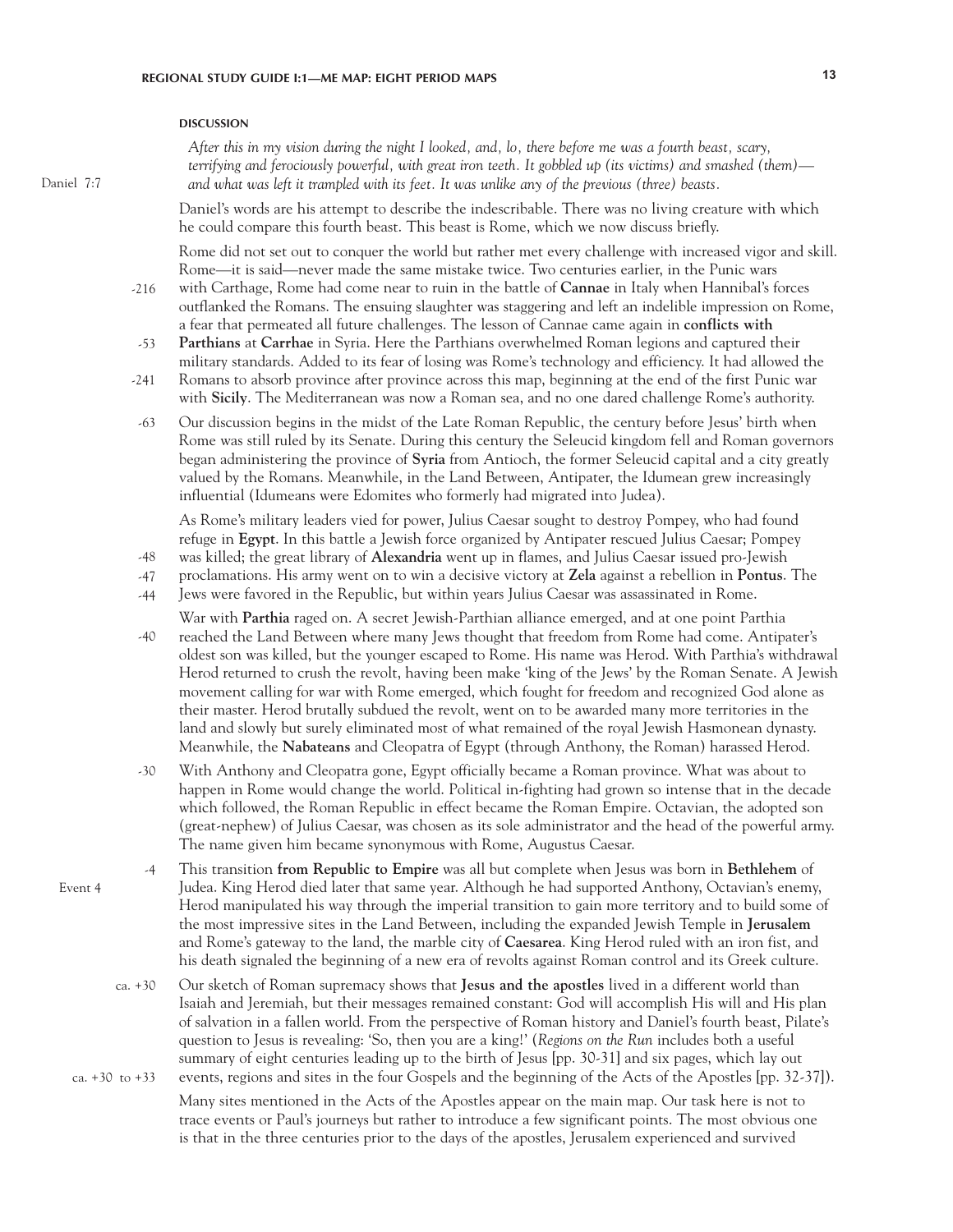immense political and cultural upheaval. There were many differing views among Jews on both political and religious issues. Ironically, even rulers of the Assyrian kingdom of **Adiabene** based in **Arbela** east of ancient **Nineveh** (capital of Sennacherib, who had attempted to destroy Jerusalem in -701!) had converted to Judaism, and its queen Helena had built palaces in the city of David below the Temple Mount. Those making pilgrimage to Jerusalem's Temple came from all over the Roman world, as well as from Babylon, Persia and Parthia, areas stretching across this map and beyond. As the Holy Spirit fell upon the followers of Jesus at the feast of Pentecost (Shavuot) in Jerusalem there were,

*Jews, devout men from every nation ... bewildered, because each one heard them speaking in his own language ... Parthians, Medes (Media), Elamites (Elam), residents of Mesopotamia, Judea, Cappadocia, Pontus, Asia, Phrygia, Pamphylia, Egypt, parts of Libya belonging to Cyrenaica (Cyrene), visitors from Rome, both Jews and proselytes, Cretans (Crete) and Arabians.*

Acts 2:1-12

Rev 1:8; 17:14

ca. +40 to +62

During his missionary journeys Paul journeyed through parts of this scattered Jewish diaspora, from parts of **Arabia** to **Antioch** south of the famous **Syrian Gates**, from the plains of **Cilicia** west of the Syrian Gates to **Ephesus**, capital of the Roman province of **Asia** along the ancient Ionian coast, and from **Troas** south of the **Dardanelles**, by the island of **Samothrace** and through cities in **Macedonia** to **Athens**, including **Philippi**, the renowned and privileged Roman colony in eastern Macedonia at the end of Via Egnatia which linked it to **Rome**. Beyond this Paul traveled by ship to **Cyprus**, **Crete**, **Malta** and **Sicilia** (Sicily) and finally to Rome itself, and perhaps beyond into the western Mediterranean. As he preached a Jewish Messiah, crucified for both Jews and gentiles from many backgrounds, he traversed former battlefields between Egyptians and Hittites, Persians and Greeks, Seleucids and Romans.

Jewish-Roman tensions were quickly rising in the Land Between as the book of Acts closes. Many Jews were enraged by the corruption and wanton acts committed by some Rome-appointed governors of Judea, including Felix before whom Paul made his defense. Growing discontent finally broke out in

the first Jewish revolt against Rome. Jewish historian, Josephus Flavius describes it in great detail, and his account adds much to fill in the background of the Land Between during the lives of Jesus and the apostles decades earlier. The revolt continued as Rome brought in her forces and systematically subdued Jewish territories, bringing relief to surrounding Greek/Hellenistic cities, which had been attacked or overrun. Finally, Jerusalem fell; the Temple was destroyed, and Judea lay in ruins while rebels found refuge in isolated fortresses. Soon the fortress of Machaerus, east of the Dead Sea, was taken. Then, +67 to +69 +66 +70

in an all out Roman assault west of the Dead Sea, Masada (king Herod's old luxurious fortress) fell. Daniel's fourth beast had triumphed, by *smashing and trampling with its feet what remained*. +73

Many Jews of higher class had accepted Greek ways, but others still hoped to throw off the yoke of Rome. A second and better organized revolt against Rome broke out some sixty years after Jerusalem fell. Rome again triumphed but at great cost. **Jewish wars with Rome** had failed, and Jews realized that an independent Jewish state along the eastern edge of a Roman sea was not possible. The process of consolidation of Jewish traditional thought thus greatly accelerated, ultimately being expressed in the **Mishnah and Talmud**. Roman cities multiplied in the Land Between, while **Rome and Hellenism triumphed** along its trade routes. **Petra**, the key city of the **Nabateans**, was now in Roman hands, and its former territory—from Petra to **Damascus**—became the **eastern limit of the empire**.  $+131$  to  $+134$ +106 Cf. 4000 chart

In the two centuries that followed, Rome's fortunes fluctuated, but the seed that the apostle Paul and others had sown bore much fruit as the **Gentile church spread** throughout the empire. In various periods Rome persecuted Christians ferociously, which only encouraged the proclamation of the Good News. Like Daniel in Babylon, the apostle John on the small island of **Patmos** had visions of the ultimate triumph of the will of the God of Israel over all human agendas. He wrote to seven churches in the +135 to +325 c. +96

Roman province of Asia: **Ephesus**, **Smyrna**, **Pergamum**, **Thyartia**, **Sardis**, **Philadelphia** and **Laodicea**. Rev 2-3

> *I am the Alpha and the Omega, declares the Lord God, who is and who was and who is to come, the Almighty ... (the beast and his followers) will make war on the Lamb (of God), but the Lamb will conquer them, for he is Lord of lords and King of kings, and those with him are called and chosen and faithful.*

Our study this far sets the scene for many of the events discussed in the remainder of the *Regional Study Guide*. Except for one—the first event, 'Abraham's Journeys'—all of these events fall under the periods above. We suggest that you consult this discussion before begining your work on each event. On the next page, you begin to mark out twenty-four historical events that we have selected to teach how the Land Between functions.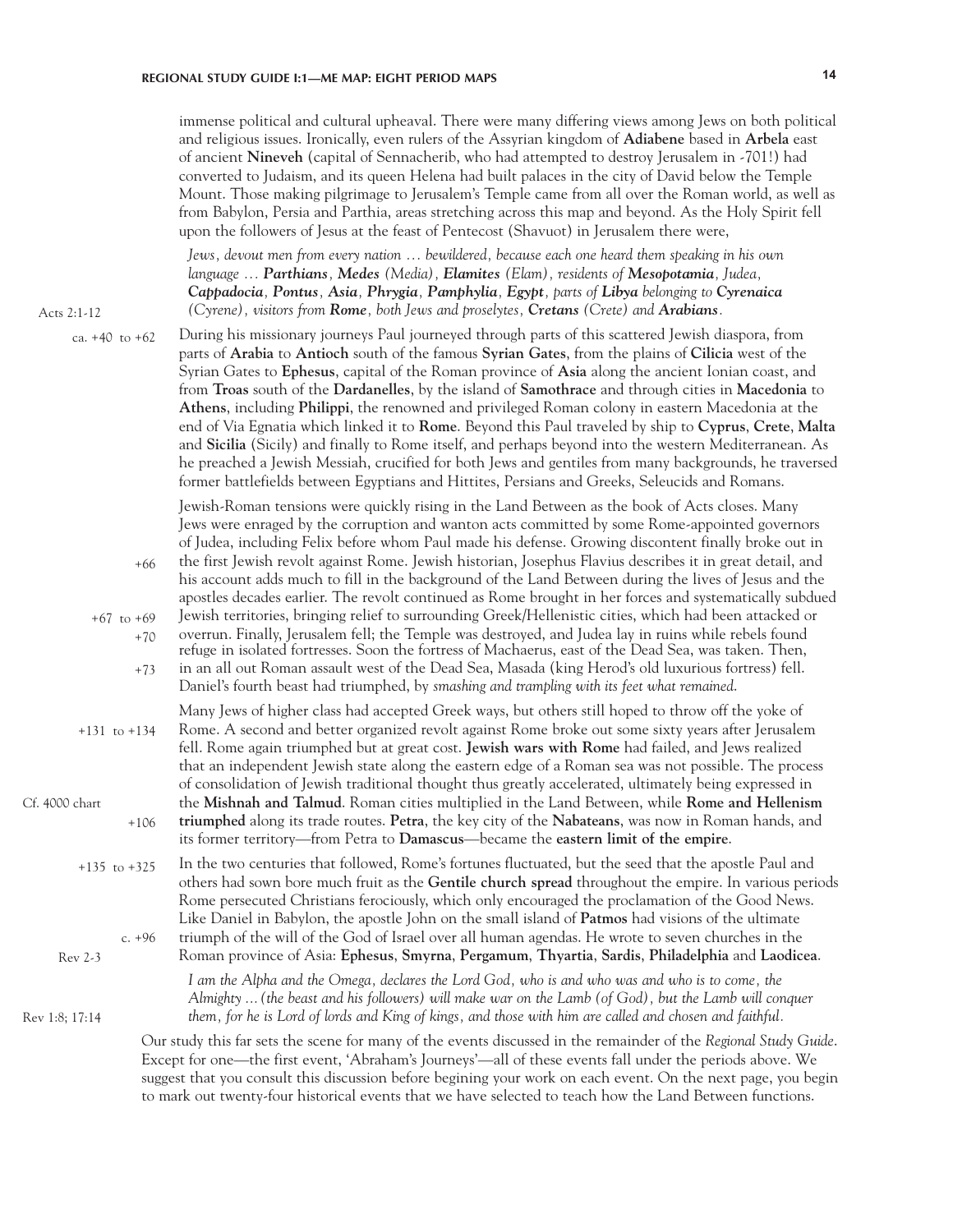# **I. THE LAND BETWEEN IN ITS MIDDLE EASTERN SETTING (ME MAP)**

**Read** *RR* (*Regions on the Run*), pp. 6-7: The Land Between

The larger main map has been used above as a reference in our discussion of the eight small period maps. We now begin marking this main map with four events, which stretch from the days of Abraham to the times of Rome. The first event, Abraham's Journeys, occurred centuries before period map no. 1 ('Egyptian Dominance'), but the three other events in this unit—and all other events in this guide—are placed in their proper chronological positon by event number along the side margins of the period discussion you just completed. A useful way for you to begin the study of events two through twenty-four might be to note a reference date at the beginning of each discussion and from that date to locate the context of the event in the discussions on pp. 5-14 of the eight small period maps.

- 1) Abraham plotted a course along international routes as he moved through the Middle East from Mesopotamia and Aram to the Land Between and on to Egypt.
- 2) Phoenician ports along the eastern Mediterranean seaboard were Middle Eastern meeting points for land caravans from the eastern desert and shipping lanes across the western sea.
- 3) Local nations, such as Judah under king Hezekiah, desired to reap the economic benefits of this exchange of goods by controlling part of the Middle Eastern trade network. However, commercial activity at ports in Phoenicia also attracted the attention of the imperial power of Assyria, whose armies campaigned along the highways of the Land Between and against local nations such as Israel and Judah.
- 4) By the time Jesus was born, Rome controlled Egypt, Aram (then known as 'Syria') and the highways through the Land Between. Jesus returned from Egypt to the Land Between along these imperial routes.

#### **EVENT 1: Abraham's Journeys—'Go ... to the land I will show you!'**

#### **marking on me map**

1. HL geographical regions: mesopotamia, aram (HL on each letter only) and egypt

2. HL on city names: Ur, Haran, Shechem, Bethel and Beer-sheba

3. HL on river names: Tigris River (S of assyria); Euphrates River (W of Ur; N of Mari)

Keep the ME map in view as you read and find highlighted names when they appear in the text below.

**chart—4000 year overview** (Find bold names on the chart.)

The charts in *Regions on the Run* are graphic 'maps of history.' Each new 'Event' in this study usually opens with a discussion of relevant parts of a chart. Remember to find any name printed in bold below on the chart. In this way you become familiar with many parts of the chart and the sequence of historical events. Open the 4000 Year Overview chart inside the back cover of the *RR* and find the main chart and the timeline below this chart*.* It may be helpful to skim over the titles and texts which surround the chart and see how the timeline graphically summarizes the main chart.

The timeline places **Abraham** around -2000 which coincides with the word **Patriarchs** in chronologies #**1**, #**2** and #**3** in the middle of the main chart. Explore the world which flourished before Abraham by looking at the **-3200 to -2200** millennium called **Beginnings** on the bottom of the chart. You can see by the blue areas on the chart and timeline that by Abraham's day empires had already risen and fallen in **Egypt** below the **Land Between** (south on the chart) and in **Mesopotamia** above.

The 'Beginnings' millennium ended in a period of disorder which appears as a **dark red line** running vertically through the chart around **-2200**. No one yet knows exactly what happened, but empires in Mesopotamia and in Egypt crumbled as **'Dark Ages'** descended upon the Middle East and a new millennium (**-2200 to -1200**) slowly emerged. Our concern is the period of **New Beginnings** (**-2200 to -1600**).

#### **reading**

Two brief sections in *RR* on p. 40 discuss what was happening in the Land Between in these centuries. Read '-3200 to -2200 Beginnings' and '-2200 to -1600 New Beginnings' and related texts on the chart.

**chart—4000 year overview** (Find bold names on the chart.)

According to chronology #1 on the 4000 Year Overview chart the city of Ur in southern Mesopotamia was flourishing under its 3rd Dynasty (**Ur III**) about the time Abraham's family lived there. If this is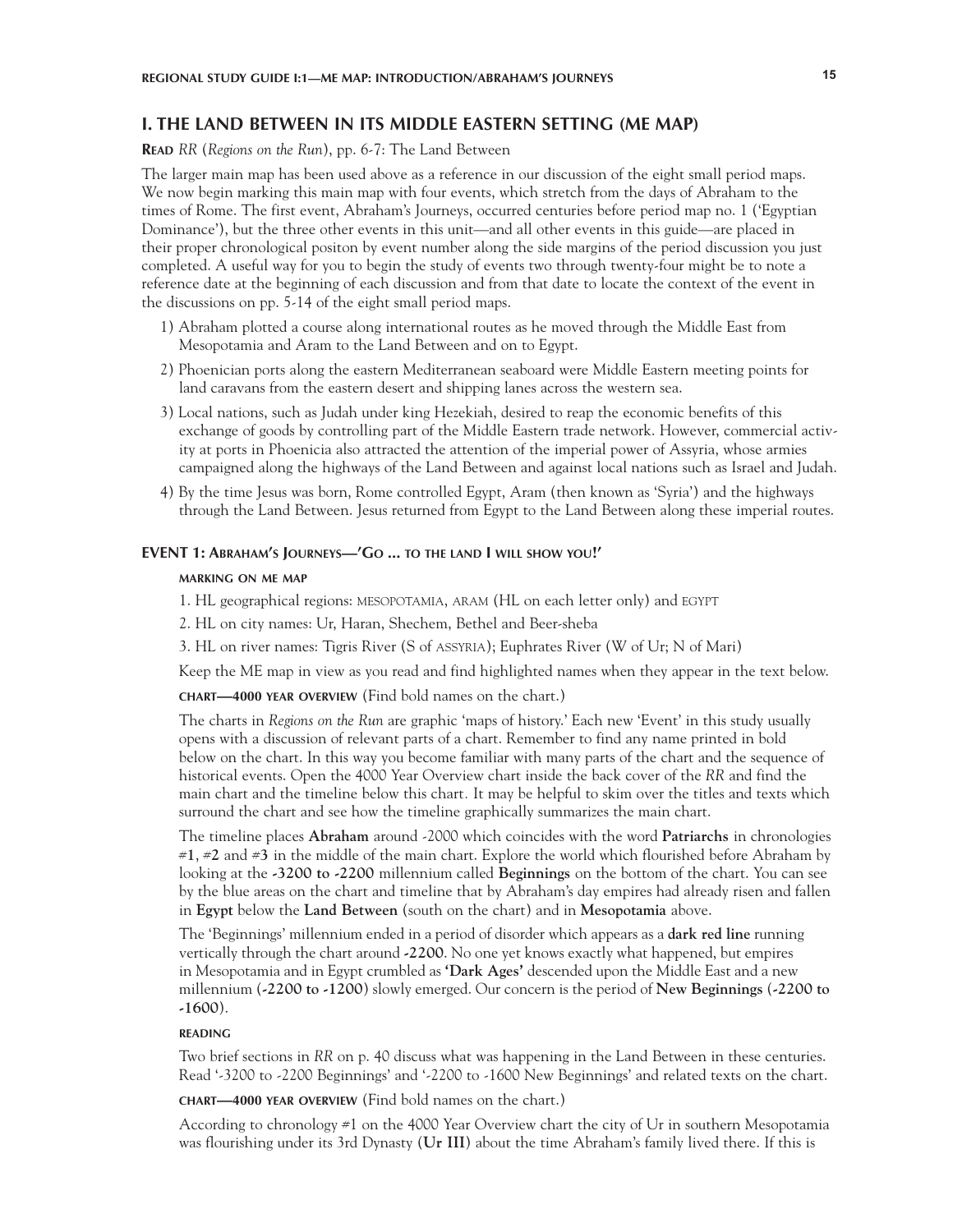# **REGIONAL STUDY GUIDE I:1—ME MAP: ABRAHAM'S JOURNEY 16**

correct, discoveries of ancient texts at Ur shed light on the cultural and political life in the very city in which Abraham's family lived before leaving for Haran. The city had blossomed in the earlier **Classical Sumerian Age** but then declined during the reigns of **Sargon I** and his successors in **Akkad**. Ur's revival (Ur III) after the fall of Akkad ushered in a period of stability and expansion, renowned for its architecture (including magnificent pyramid-shaped ziggurats), its literature and the oldest known legal code. Abraham's family could very well have been familiar with the claims of Ur-Nammu, founder of Ur's 3rd Dynasty (around -2000) and the ruler of an area which encompassed Sumer and Akkad.

Then did Ur-Nammu, the mighty warrior, king of Ur, king of Sumer and Akkad, by the might of Nanna, lord of the city (of Ur), and in accordance with the true word of Utu, establish equity in the land (and) he banished malediction, violence and strife. *(ANET* 523)

Ur-Nammu's successor, Shulgi, began his reign with the peaceful pursuits of building and administration but then initiated a series of campaigns to secure his borders from external threats, including threats from the '**Amorites**' ('Westerners') northwest of Ur. These campaigns opened important trade routes to the west which carried imports coming from the Persian Gulf and perhaps as far away as the frontiers of India. Shulgi wrote in a self-praising hymn,

I, Shulgi, a mighty king, supreme am I. Because I am a powerful man rejoicing in his 'loins,' I enlarged the foot paths, straightened the highways of the land, I made secure travel, built there 'big houses,' Planted gardens alongside of them, established resting-places, Settled there friendly folk, (So that) who comes from below (Persian Gulf), who comes from above (northern Mesopotamia), Might refresh themselves in its cool (shade), The wayfarer who travels the highway at night, Might find refuge there like in a well-built city. (*ANET* 585)

The kingdom of Ur III was thus a thriving metropolitan area with strong commercial contacts to the East and to the West. Its literature and religious life, however, remained deeply rooted in local Mesopotamian traditions. Older hymns to Mesopotamian deities spoke of the origin of life, and royal poets revived the legend of Gilgamesh and made it renowned. Gilgamesh, the star of this legend, witnessed the death and decay of his friend Enkidu, and set out upon a quest to find everlasting life. Along the way he was exhorted to forsake his pursuit and to enjoy this present life.

Gilgamesh, where are you wandering? The life which you pursue, you will never find. For when the gods created man, they let death be his share, and life they retained in their own hands. Gilgamesh, fill your belly, and be merry by day and by night. Fill each day with a feast of rejoicing, day and night dance and play. (cf. *ANET* 90)

Gilgamesh, however, persisted and found that everlasting life came from a type of seaweed. He obtained a piece with great difficulty but momentarily laid it aside to relax. A serpent ate it; Gilgamesh wept.

The following reading presents the migration of Abraham's father from Ur to Haran and Abraham's subsequent call and departure from Haran to 'the land I will show you.' If Ur III was indeed the original cultural setting of these trips, then it is significant that this family set out on a journey of faith which ultimately brought the message of eternal life to the world.

#### **reading**

#### **Genesis 11:31-12:10; 13:1**

#### **marking on me map**

- 4. Write canaan in small, black caps S to N between second 'a' of Gaza and the 'M' of Megiddo
- 5. Sweeping green arrows = Abraham's journeys
	- a. From the dot of Ur to Haran, staying near the Euphrates river, passing Mari on the way
	- b. From Haran to Shechem, passing beside Damascus and staying to the W of Rabbah
	- c. From Beer-sheba passing near Kadesh to W. Tumilat in the Nile delta
	- d. An arrow parallel to and S of arrow c, returning Abraham to Canaan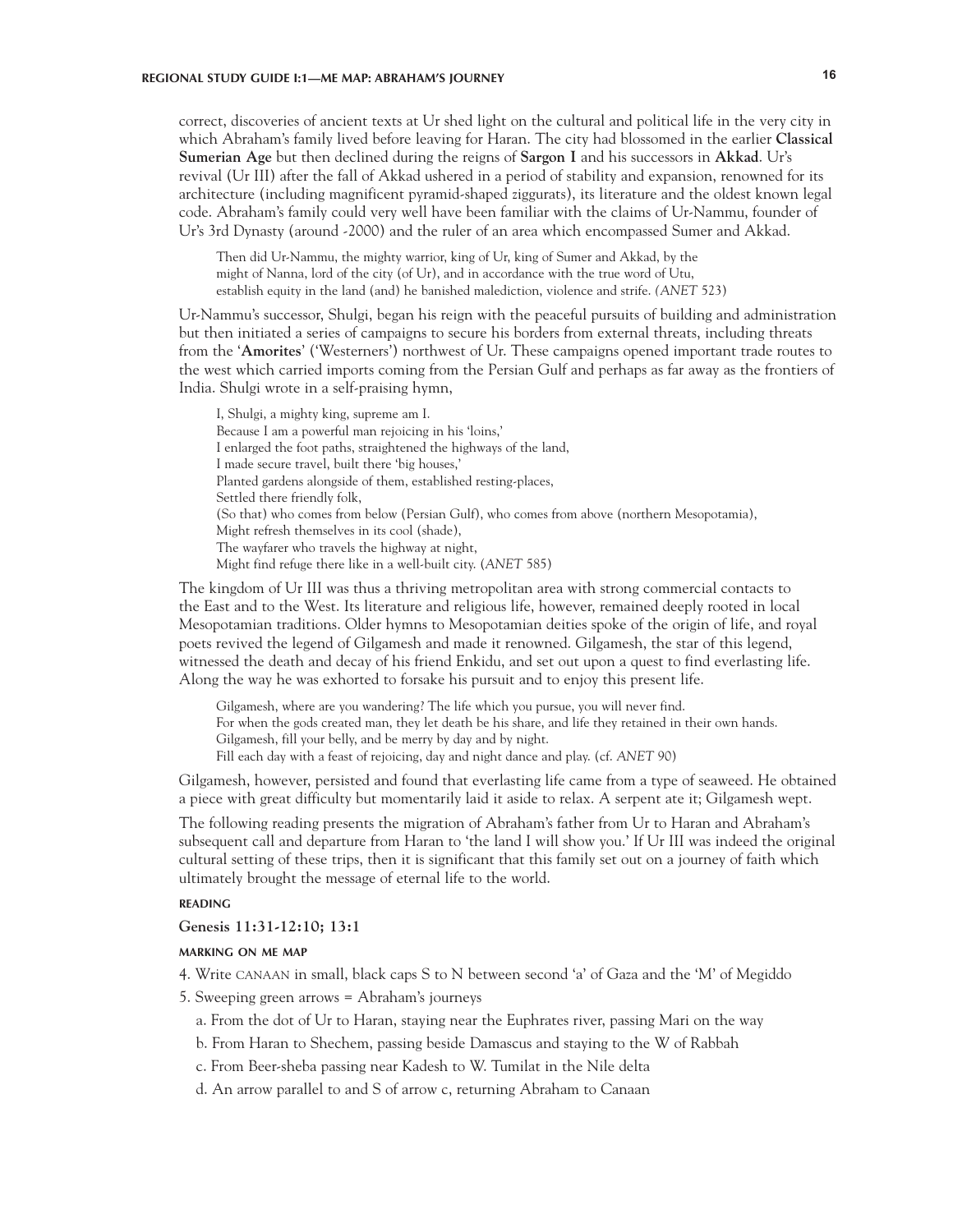#### **discussion and 4000 year overview chart**

If chronology #1 on the 4000 Year Overview chart is correct, Abraham's father left a flourishing culture with a thriving economy to travel northwest some 1000 km/600 mi along the Euphrates River Valley to Haran (to an area later known as Aram), perhaps along the same trunk routes renovated by Shulgi, king of Ur. This trip could coincide with the period of Ur's expansion northwest or reflect the migrations out of Ur in the chaotic period which ended in Ur's destruction decades later.

Abraham received his divine call at Haran: 'Go from your land, your family, and your father's home to the land I will show you.' The Bible records Abraham's journeys but relatively few details along the way. Its does preserve illustrations of Abraham's life of faith, later summed up by a remarkable statement in the book of Hebrews: 'By faith Abraham, when called to go to a place he would later receive as his inheritance, obeyed and went, even though he did not know where he was going' (Heb 11:8).

Chronology #1 also fits well with the spread of Amorite tribes throughout the eastern Mediterranean (**'Amorite' influence expands** on the 4000 Year Overview chart). Abraham journeyed from Haran to Canaan (approximately 650 km/400 mi), but a severe famine soon forced him to leave Canaan and take his family to water-rich Egypt in search of sustenance (approximately 320 km/200 mi). There Abraham encountered the other highly developed culture of the Middle East with its social structure, literature, religion and awe-inspiring great pyramids (centuries old when Abraham arrived). Chronology #1 places Abraham's visit to Egypt during the troubled times of the **First Intermediate Period**, which was marked by incursions of Asiatics into the region of the Nile Delta.

In Genesis 13 we read that Abraham brought his family back to Canaan where he lived as a tentdwelling, semi-nomad, moving seasonally with the pasture lands around recently reestablished city-states of the **Middle Bronze II** period. Abraham found himself in the southern fringes of a relatively poor land between the great cultural centers of Mesopotamia and Egypt with their rich resources.

Abraham's journeys inspired the hearts of later Hebrews as caravans traveling through this 'Land Between' brought news of far-flung civilizations in Mesopotamia and in Egypt. This could have only heightened their appreciation for the phrase: 'So Abram went, as the LORD had told him.'

#### **EVENT 2: Phoenicia's Markets—'Your riches, your wares, your merchandise'**

#### **charts—4000 year overview and israelite monarchies: 500 year overview**

Our study of the Middle East map jumps ahead in time some 1400 years to the period around -600. One can see that empires had struggled during the centuries and that with the demise of the New Kingdom in Egypt the nations in the Land Between were free to emerge and to compete. Most of the local struggles between these nations were for control of overland trade routes and the economic income this control brought. Ports along the Phoenician coastland were main exchange points for overland and maritime trade. Find the word 'Phoenicians' in the middle of the chart, just above the words 'IRON AGE.' The importance of the Phoenician ports can be seen by noting the position of Tyre on Map A on p. 38 (*RR*).

This period of local competition suddenly came to an end when the empire of Assyria appeared on the scene in the decades after -750, but Phoenicia's final demise waited for the arrival of the armies of Babylon in the years around -600. This disastrous sequence of events is discussed on the right side of the Israelite Monarchies: 500 Year Overview chart on the bottom of p. 39 (*RR*). This provides the context for our discussions of Tyre's economic trade network which reached across the Middle East and far out on the Mediterranean Sea.

### **marking on me map**

- 1. HL on city name: Tyre
- 2. Blue circle around city name: Tyre

#### **DISCUSSION discussion**

The island fortress of Tyre stands out as the best example of how a small, well-organized Phoenician port could exploit its position and commercially reach out in all directions from its narrow and secure coastland beneath the forested slopes of the Lebanese mountains. Just as its success involved many commercial partnerships, so its fall had repercussions across the Middle East and the Mediterranean Sea.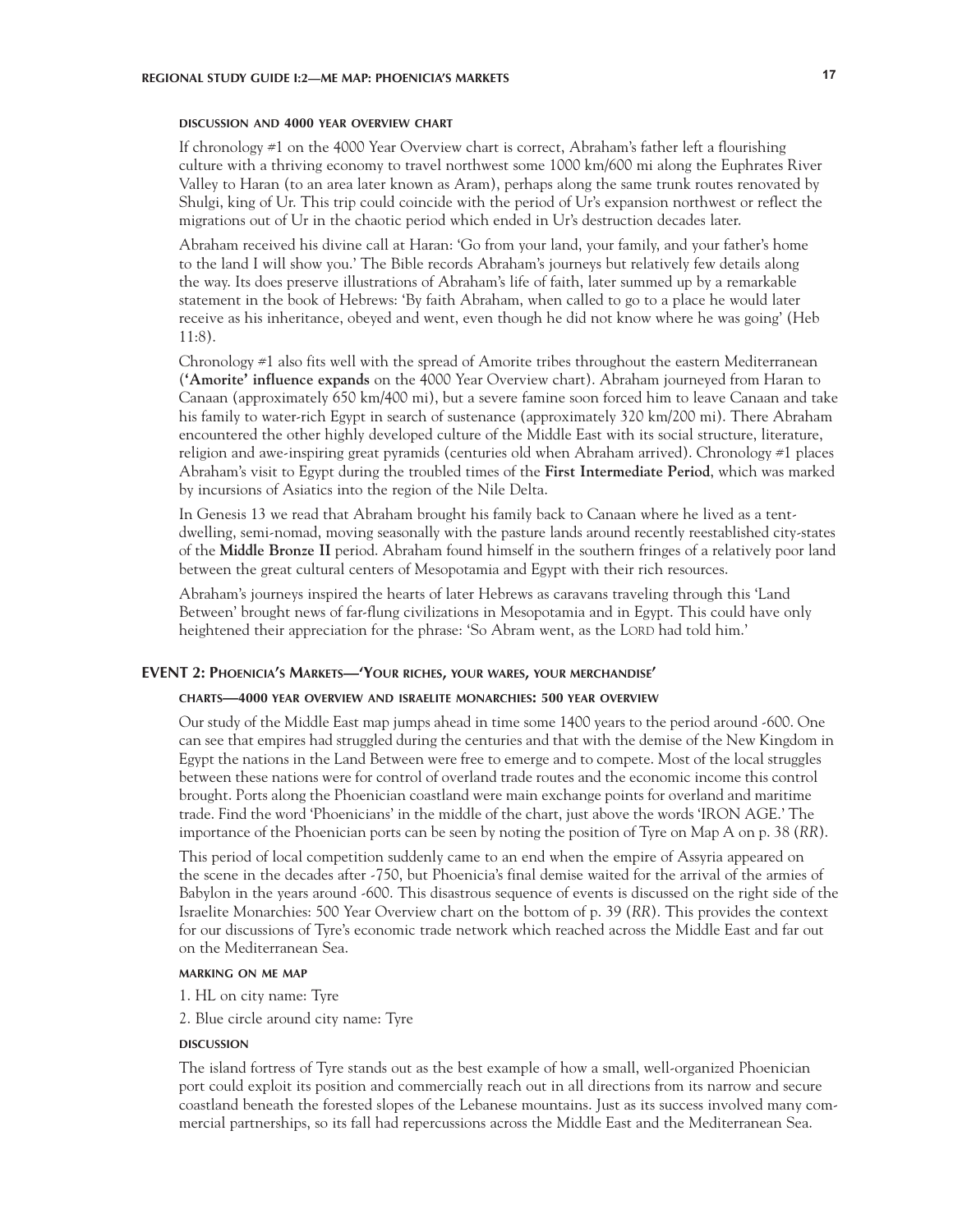# **REGIONAL STUDY GUIDE I:2—ME MAP: PHOENICIA'S MARKETS 18**

Ezekiel prophesied Tyre's fall with a long lament (Ezek 27) as Babylon's grip tightened on the Land Between. Ezekiel addressed Tyre in the eleventh year of king Jehoiachin's exile to Babylon (26:1) which would place his words around -586. The Judean exile had already taken place (the green arrow to Babylonia on the chart at -586, within the context of Babylonian imperial blue). Tyre exulted at the fall of Jerusalem as recorded in a cryptic comment by Tyre in Ezek 26:2: 'Yes! Jerusalem which served as the gateway for southern traders is broken; now the gates have swung around to me. Let me be filled, as Jerusalem lies in ruins.' This prompted Ezekiel's response.

Ezekiel's lament has two main parts. The first speaks about all the resources on which Tyre drew to equip its sea-faring ships (27:3b-11); the second announces the earth-shattering news that Tyre is lost like a ship at sea (27:25-36). A simple recitation of Tyre's far-flung markets (27:12-23) is found nestled between these two parts of the lament and offers a glimpse of Tyre's market strategy in the Middle East.

# **reading**

Ezekiel 27

The verses in this reading which are relevant to the marking below are noted at the end of each instruction. You may want to write these in as you read this chapter.

**marking on me map** (write in with a fine, black pen; stack your lines when necessary)

- 3. In the sea on the far W side of the ME Map: '**Tarshish**: silver, iron, tin, lead' (v. 12)
- 4. Between Athens and Smyrna: '**Javan**: slaves, bronze vessels,' and NW of Carchemish: '**Meshech and Tubal**: slaves, bronze vessels' (v. 13)
- 5. E of Hattusa (upper center): '**Togarmah**: horses and mules' (v. 14)
- 6. In the sea under Rhodes: '**Rhodes and islands**: ivory, ebony' (v. 15; reading *rdn* after the Greek text instead of the Hebrew *ddn*; *ddn* appears in v. 20, and the r/d interchange is a common scribal error)
- 7. Above Haran: '**Aram**: precious stones, embroidery, purple, linen' (v. 16; others read 'Edom' for 'Aram')
- 8. In the sea SW of Caesarea: '**Israel and Judah**: wheat, honey, oil, balm' (v. 17)
- 9. SE of Damascus: '**Damascus**: wine, wool' (v. 18)
- 10. SE of Elath: '**Dedan**: saddle blankets' (v. 20)
- 11. SW of Dumah: '**Kedar**: lambs, rams, goats' (v. 21)
- 12. E of Red Sea near the bottom of the map: '**Sheba and Raamah**: spices, precious stones, gold' (v. 22)
- 13. Between Assyria and Media: '**Asshur and all Media**: violet cloth, embroidery, carpets' (vv. 23, 24; reading *klmdy* with the Targum instead of *klmd*)
- 14. Six blue arrows (medium length) pointing toward Tyre from the general direction of the markets you have located

This recitation of Tyre's trading partners demonstrates its vast influence throughout the Middle East and the Mediterranean world. The list swings from west across the sea (Tarshish) to the eastern desert (Dedan, Arabia, Kedar), to the distant southeast (Sheba, Raamah) and on to the far northeast (Asshur, Media). The passage on ship-building also lists other resources from Senir, Lebanon, Bashan, Kittim, Egypt and Elishah. Tyre, as the leader of Phoenicia's merchant marine, became the largest maritime power in the Mediterranean and founded numerous colonies along its coastlands. Carthage on the shores of North Africa became Tyre's most famous colony, and after the fall of Tyre, Carthage continued to exert an influence on the western world.

This brief look at the length and breadth of Tyre's influence illustrates how a large trade network linking the Middle East and the Mediterranean world could be controlled by relatively small ports in Phoenicia. When Tyre finally fell, the nations could not believe the news. The loss of this economic engine which had driven commerce for some 500 years was like a crash of the modern stock markets. Many nations wept bitterly because 'you [Tyre] satisfied many peoples with your wealth, and by your trade goods you enriched the kings of the earth' (27:33). However, given Tyre's great fortunes and the arrival of much stronger empires, Ezekiel knew that Tyre's doom was sealed. He knew that Tyre, 'perfect in beauty' as the queen of the Phoenician coastline, was bound for destruction like a ship caught in an east wind at sea. A reading of Ezekiel 26-28 reveals the prophet's other reasons for this disaster, which rebounded throughout the market places of the Middle East and along the shores of the Mediterranean Sea.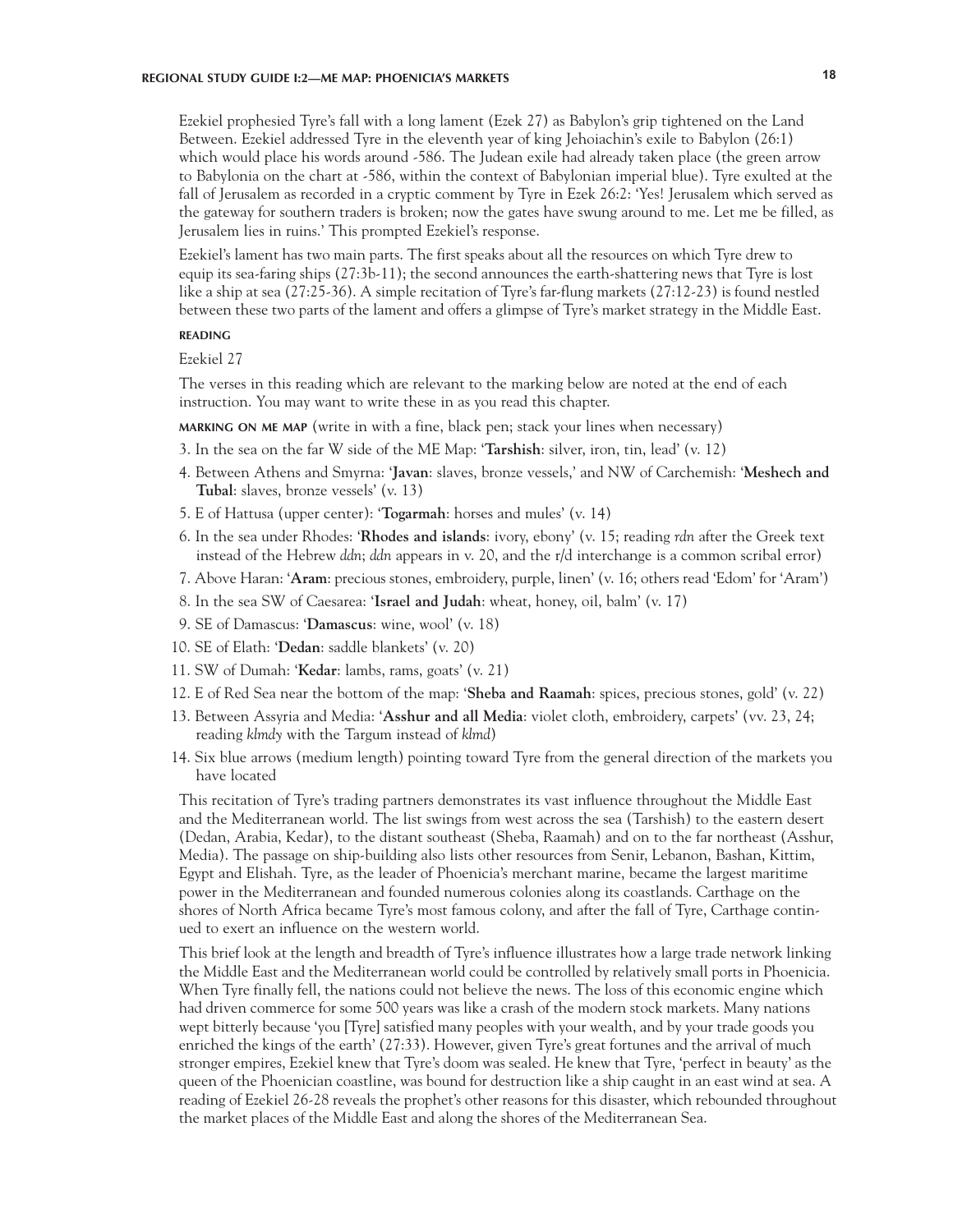#### **EVENT 3: Israel, the Third—'A highway from Egypt to Assyria'**

#### **marking on me map**

1. HL assyria

2. Blue boxes around egypt and assyria

#### **charts: 4000 year overview and israelite monarchies: 500 year overview**

Open the 4000 Year Overview chart in the back of *RR* and turn back to p. 39 so that this page covers part of the 4000 Year Overview chart. On the 4000 Year Overview chart note that the imperial blue of Egypt fades shortly after -1200 which allowed a respite for the Land Between from outside imperial powers. During this time local peoples began to expand and compete for trade routes. Chart B on p. 39 enlarges this important interlude and provides a fuller description of this period. Read the text on p. 38 which discusses the 500 Year Overview: The Israelite Monarchies chart.

On both charts note a sharp return to imperial blue in the decades after -740. These years were fraught with diplomatic and military attempts to contain the expansion of Assyria. It is one of the most documented yet complex periods in biblical history. These were the days of Isaiah the prophet. Find his name on the Israelite Monarchies chart in the dramatic period after -740 when the chart's brown (Nations Emerge and Compete) turns to blue (Empires Control). Developments in this complex period changed the course of the Israelite monarchies.

This event underscores 1) the importance of the Land Between as a thoroughfare for imperial powers, and 2) the dilemma confronting local nations who would not submit to imperial overlords. While the Hill Country of Judah was removed from imperial highways along the strategic Coastal Plain, leaders in Jerusalem became involved in rebellions which led to a large scale Assyrian invasion. Assyria could not tolerate interference along the road to Gaza, its gateway to Egypt, and Judah looked to Egypt for help as pharaoh's armies tried to defend Egypt's last line of defense against Assyria.

#### **reading**

Isaiah 19:23-25

#### **discussion and charts**

This short pronouncement by the prophet Isaiah stands in stark contrast to the threatening realities of his day. Isaiah envisioned a time when Israel, together with its present adversaries, would be 'a blessing in the midst of the earth.' Israel would be the third member of the three, strategically located between Assyria at one end of the great international highway and Egypt at the other. In the decades prior to -700, however, Israel (more precisely Judah) found itself caught between two great Middle Eastern adversaries, Assyria and Egypt. To illustrate this we trace events in the decades following -740 and draw upon some of the most moving historical and prophetic texts in the Bible. As you read, consult your charts.

The red line followed by imperial blue after -740 on your charts represents Tiglath-pileser's (III) renewal of Assyria's expansionist policy (cf. 2 Kgs 16:7ff.). In -734 Tiglath-pileser took the Philistine Plain and placed it under an Assyrian administration. Hanun king of Gaza fled to Egypt. Then in -732 Tiglathpileser took the International Coastal Highway away from Israel and reduced Damascus to a province.

In -721 Shalmaneser V (soon replaced by Sargon II) of Assyria captured Samaria, and many from the northern kingdom of Israel were taken into captivity (2 Kgs 17:3-6). Note the end of orange boxes on both charts. It was in these days that Isaiah used Assyrian aggression on the Philistine plain as an illustration of the futility of depending on Egypt. In chap. 20 the prophet warned 'the inhabitants of this coastland' that Egypt and Cush would not deliver them from Sargon II of Assyria. We need to reconstruct the context for Isaiah's message from some of Sargon's inscriptions. Azuri king of Ashdod had withheld tribute from Assyria, hoping that Assyria was too busy elsewhere to be bothered. Sargon was not too busy; he deposed Azuri and set his brother Ahimiti on the throne instead. The people of Ashdod opposed Assyria's puppet king, together with a certain Iamani (possibly an Ionian), who had no right to the throne. This Iamani encouraged others in the Land Between (Judah, Edom and Moab) to join the rebellion against Assyria and send bribes to Pir'u of Musru (Egypt or Cush) in order to be an ally. Sargon responded with a swift, punitive campaign in -711. Iamani fled to Pir'u, who put him in chains and sent him to Assyria *(ANET* 286-287). Isaiah pointedly had addressed the ineffective policy of depending on Egypt's help from the southern end of the international highway against the ever advancing power of Assyria from the north. Hezekiah, king of Judah, should have listened to the warning.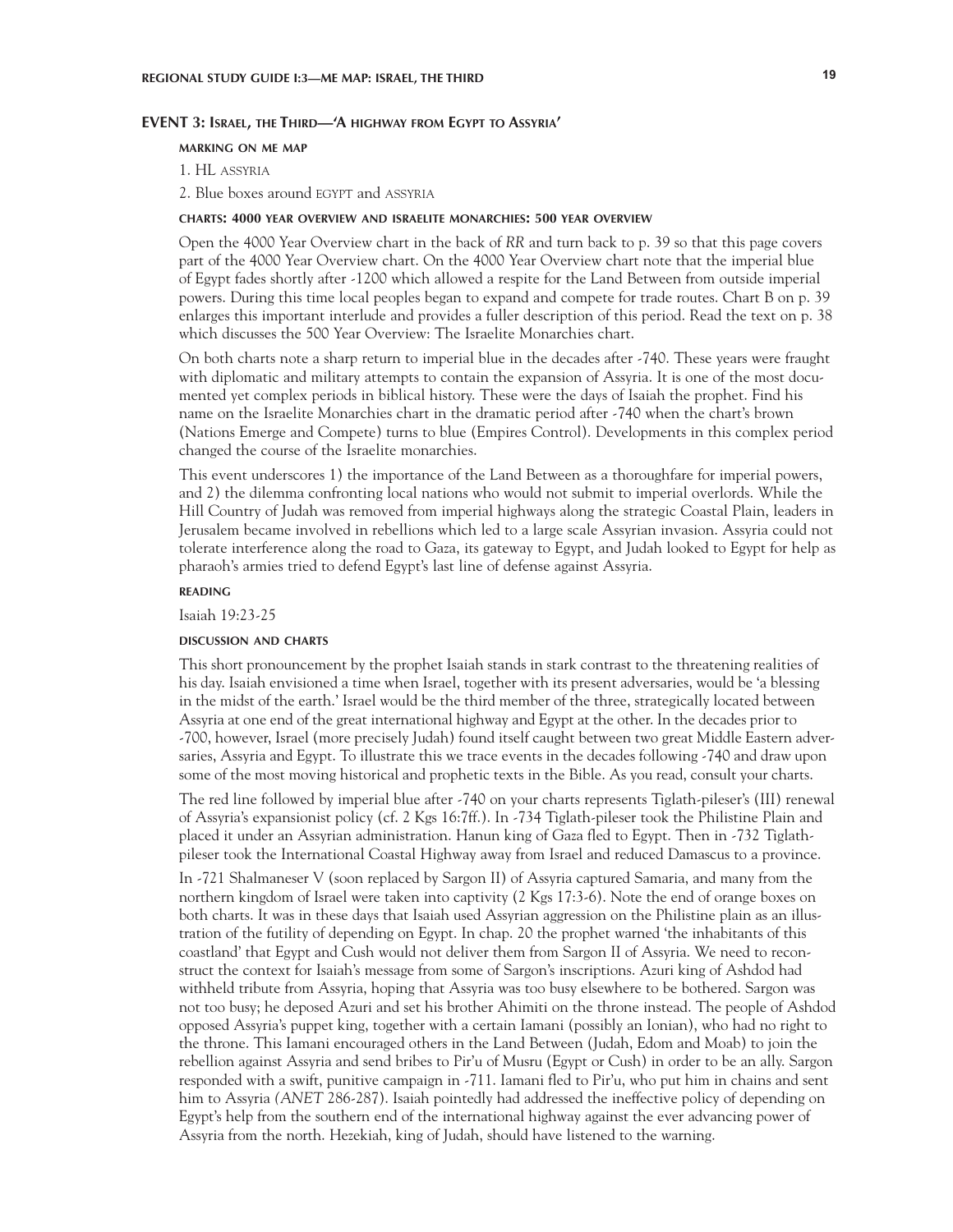Hezekiah had witnessed these events in the early part of his reign. The 'H' in the green box on the 4000 Year Overview chart stands for Hezekiah. Note that the southbound red arrows of Assyria and the shorter northbound red arrow of Egypt place Judah and others in the land directly between the empires of Assyria and Egypt.

At the death of Sargon II of Assyria (-705) rebellion again broke out, this time led by Hezekiah, king of Judah. Details of this revolt are given in the Bible and in the annals of the new and efficient king of Assyria, Sennacherib. Both accounts strongly infer that preparations for this war of liberation were extensive. Hezekiah, who came to the throne in -715, had seen the Ashdod rebellion fail and this coastal region turned into an Assyrian province. He wanted to be certain that his operation from Judah did not end in the same way. Thus his operation had to be well-planned.

Hezekiah was encouraged by several factors around him and in other parts of the Assyrian Empire. Ashkelon and Ekron along the International Coastal Highway were revolting. Sidon and Tyre in Phoenicia were also throwing off the yoke of Assyrian domination. Babylon, at the other end of the empire, had been taken over by Merodach-baladan, who was busy uniting the region against its long time enemy, Assyria. At the same time Egypt realized that it had to act now or never. If Egypt did not enter into the struggle on the battlefield, its last chance to stop the Assyrian advance would be lost. Add together all these factors, and the timing of Hezekiah's operation is better understood.

#### **optional reading**

| 2 Kings 18:1-8<br>2 Chronicles 29-31 | Hezekiah moves onto the Coastal Plain.<br>  Hezekiah unifies his kingdom through religious reforms.             |
|--------------------------------------|-----------------------------------------------------------------------------------------------------------------|
| 2 Kings 20:20<br>2 Chronicles 32:30  | Hezekiah prepares for the revolt: a tunnel to bring<br>water inside the city of Jerusalem; the reinforcement of |
| Isaiah 22:8-11                       | Jerusalem's fortifications; administrative improvements;                                                        |
| 2 Chronicles 32:27-31                | southern expansion into the Negev (read Gerar                                                                   |
| 1 Chronicles 4:39-43                 | for Gedor, an important city in the western Negev).                                                             |

#### **DISCUSSION discussion**

The Assyrian king Sennacherib exploited Judah's threatened position when he sent his messenger Rabshakeh to the walls of Jerusalem. Rabshakeh's taunt was recited 'in the language of Judah' and served as propaganda aimed to discourage all who heard it (Isa 36:11-20).

On whom do you rely that you have rebelled against me? Indeed, you rely on Egypt, this broken reed of a staff, piercing the *hand* of anyone leaning on it. So is Pharaoh, king of Egypt, for all who rely on him' (Isa 36:5-6).

During this period Isaiah the prophet delivered some of his most pointed messages. He knew that the LORD had brought Abraham out of the great cultural center of Mesopotamia and had established and preserved his descendants in this fragile 'testing ground of faith' between sea, desert and great political powers. Now, as Judah's demise appeared to be imminent, Isaiah denounced their appeals to Egypt and told them to trust the One who had called, established and preserved them. Isaiah fully appreciated the current crisis but also condemned Jerusalem's leaders, who failed to accept the saving power of the 'hand' of the LORD (a metaphor used throughout the book of Isaiah). Isaiah knew that in the midst of this crisis 'God is with us' (in Hebrew 'Immanuel'), for 'the LORD spoke to me with a mighty *hand* and warned me not to follow this people,' graphically recorded in Isaiah 8:11. This was the same 'mighty hand' which delivered Moses and the children of Israel without human assistance (Ex 6.1). Yet Jerusalem's leaders now turned to that same Egypt for military assistance against Assyria.

Woe to the obstinate children ... who go down to Egypt without consulting me, to take refuge in the safety of Pharaoh, to seek shelter in the shadow of Egypt. Now Pharaoh's safety will become shame, and the shelter in Egypt's shadow, humiliation (Isa 30:1ff.). Woe to those who go down to Egypt for help, who rely on horses. They depend on chariots because they are many and on horsemen because they are very strong. But they do not look to the Holy One of Israel—the LORD they do not seek.... The Egyptians are men and not divine; their horses are flesh and not spirit. The Lord will stretch out his *hand* [as Moses had done at the Red Sea], and the helper will stumble, the one who is helped will fall, and together they will all come to an end (Isa 31:1-5).

Isaiah's words resonated even more as the crisis came to a sudden end. A plague struck the Assyrian army before it reached Jerusalem. Sennacherib, king of Assyria, returned to Mesopotamia, and Jerusalem was spared destruction. Back in Assyria, Sennacherib memorialized the fall of Lachish, the major site of the Shephelah (Lowland) but not the fall of Jerusalem, Judah's capital. This made such an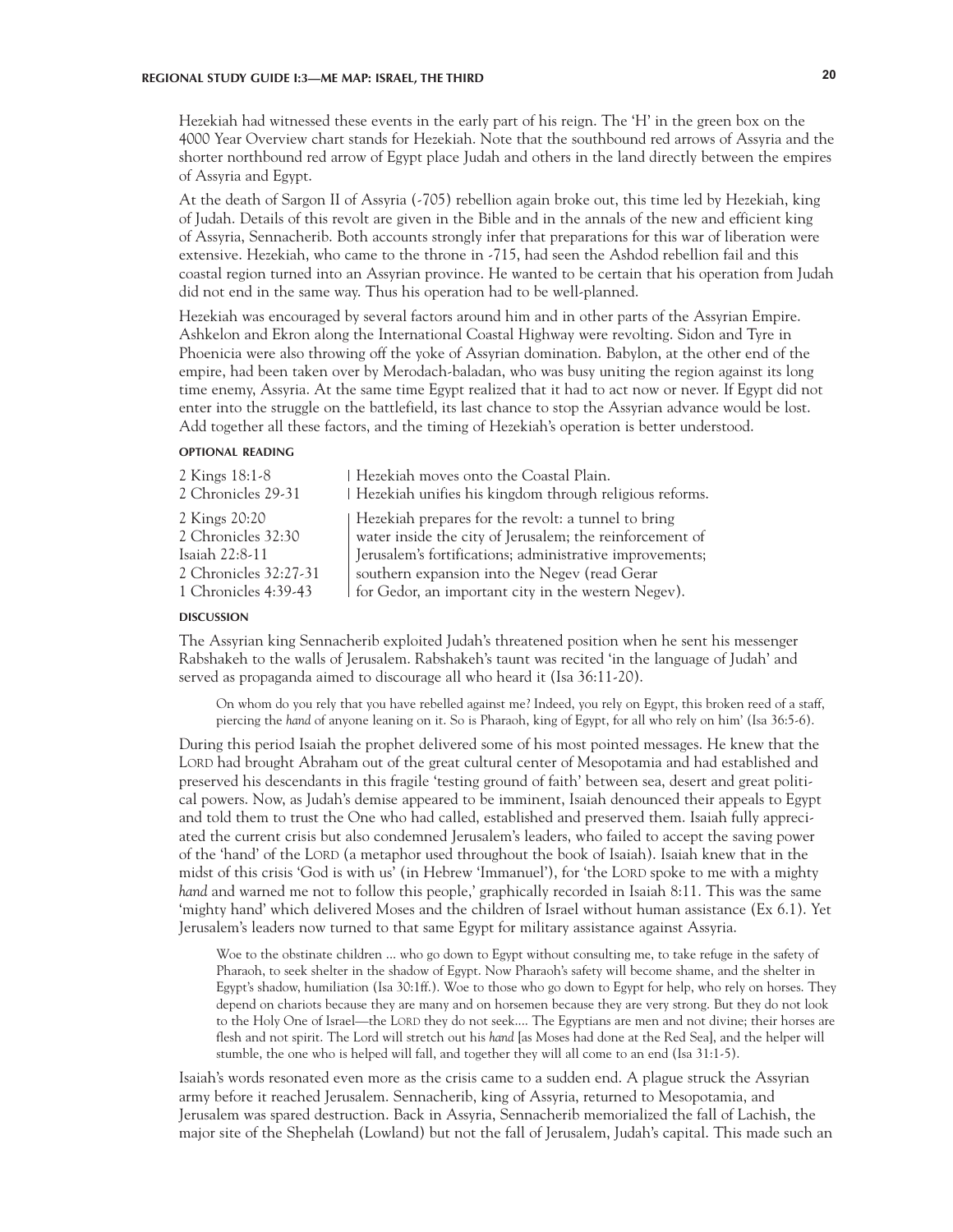impression upon Judah that a century later, as Babylon took control of the Land Between, Judah's leaders were lulled into a false sense of security, for which they paid dearly.

This event illustrates a basic rule in the Land Between: local nations paid a heavy price if they resisted imperial control of the country's major highways. Jerusalem's deliverance from Assyria in Isaiah's day is the greatest known exception to this rule. Understanding this rule and this exception is the best possible commentary on the words of Isaiah the prophet and his far-reaching declaration in Isaiah 19:23-25.

#### **EVENT 4: Jesus' Journey—'Archelaus was ruling Judea in place of his father Herod'**

#### **charts: 4000 year overview chart and the israelite monarchies: 500 year overview**

Authority in northern Israel had always resided with the tribe of Ephraim, the strongest son of Joseph. Toward the end of the period of the **Patriarchs** (4000 Year Overview chart), Joseph was sold by his brothers into Egypt where he rose to power and provided a place of refuge for his brothers and his father Jacob (also called 'Israel'). After a period of **Slavery** (red boxes after the Patriarchs) Israel was called out of Egypt, and authority understandably rested with Ephraim, which was also the tribe of Joshua (see orange boxes **Josh/Judges** following 'Slavery').

In light of this we better understand the prophet Hosea's pointed message to Ephraim shortly before the arrival of the armies of Assyria. Find **Hosea** on the Israelite Monarchies: 500 Year Overview chart (*RR*, p. 39) just prior to -740. Note that Hosea, unlike Isaiah, was a prophet from northern Israel (orange). His warnings united themes of deep love and coming judgment. His careful use of the terms 'Assyria' and 'Egypt,' the two imperial contenders of this period, add ominous overtones to his heartfelt but unheeded call for Ephraim's repentance. In Hosea 11:5 his words resonate like a trumpet call: 'He (Ephraim) will *not* return to the land of Egypt (from whence he was delivered), but his overlord is none other than Assyria!' By such terms the prophet reveals his understanding of who controlled the two ends of the imperial highway through the Land Between and the implications this had for Ephraim and the northern tribes of Israel. These were Ephraim's 'last days,' and the north would soon be overrun by the Assyrian war machine.

#### **reading**

Hosea 11

#### **DISCUSSION discussion**

Matthew, the Gospel writer, drew upon this text from Hosea and thereby showed his understanding of the inherent tensions in the Land Between. He speaks of another call out of Egypt to fulfill divine purposes. Roman governors now administered Egypt to the south and Syria (the Greek name for Aram) to the north. Rome's representatives kept an eagle eye on potential rebellions like the one which broke out after the death of king Herod in -4. The imperial highways through the Land Between were essential if Rome were to maintain its hold on these parts of the Middle East. The darker blue of **Rome Supreme** on the 4000 Year Overview chart is an ominous reminder of these times.

Within this context a startling message was heard: 'Repent, for Heaven's *kingdom* is at hand' (Matt 4:17). This 'kingdom' was not realized nor sustained through the might of armies and chariots nor by political maneuvering and required alliances but by a young boy who had walked beside his parents along a dusty historic highway from Egypt to Nazareth in Galilee. The highway was now fully under the control of Rome, and that boy would someday die upon a Roman cross—but through that death and resurrection Jesus completed the long journey which Abraham began toward everlasting life.

### **reading**

Matthew 2:13-23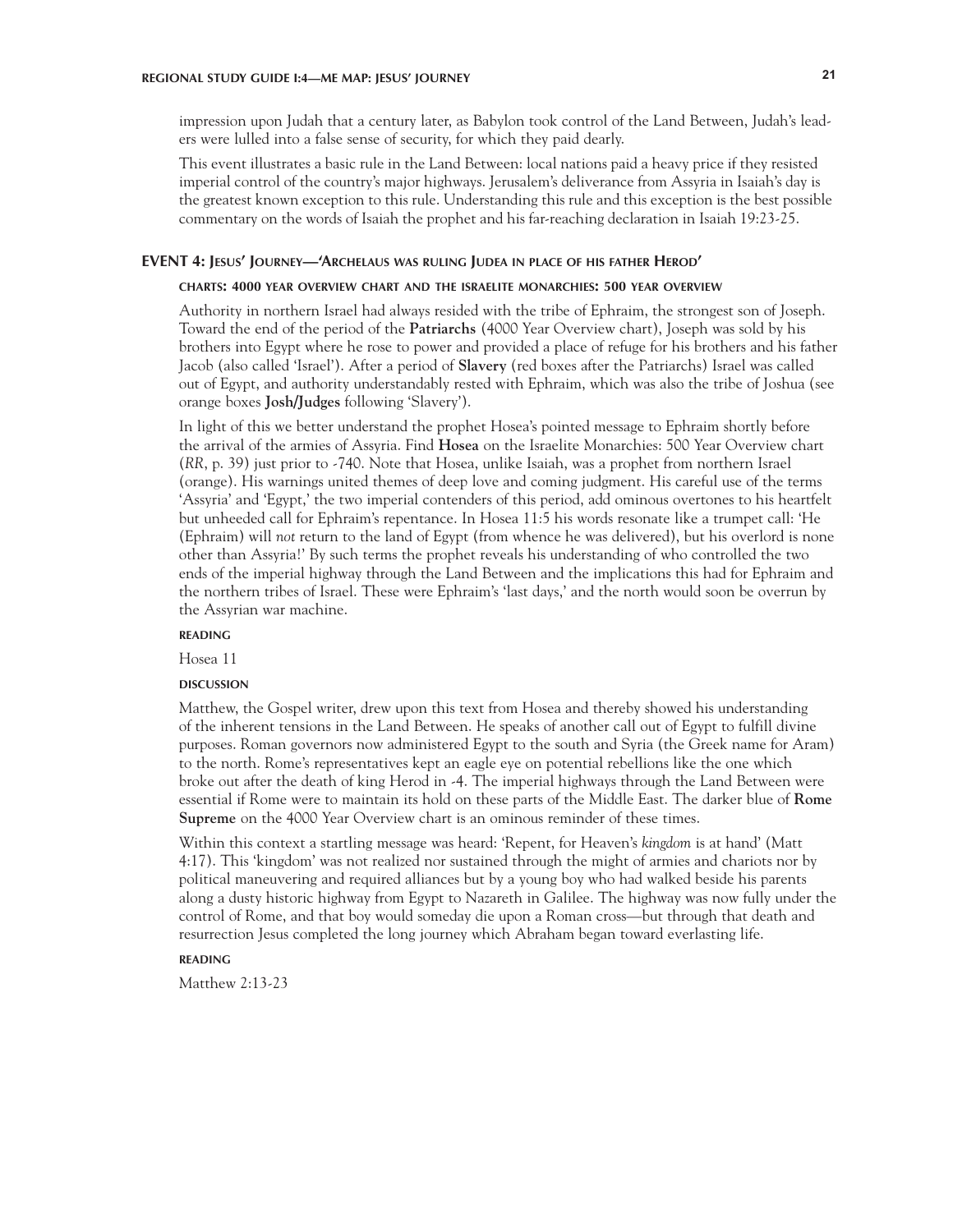# **II. IMPERIAL HIGHWAYS THROUGH THE LAND BETWEEN (LB MAP)**

This unit introduces highways which made the Land Between an essential bridge between population centers in Aram and Mesopotamia and the empire of Egypt. The land contains two major north-south highways whose paths avoid the challenges of terrain while satisfying the need for water and security. After gaining a better understanding of the land itself we consider selected events which show how imperial powers sought to control the country's highways for their purposes of conquest and commerce. Local peoples coveted these same routes in order to tax the trade caravans passing through this Land Between.

**Read** *RR* 8-9: Imperial Highways and Local Routes

**Explore** *RR* map inside back cover: The Land Between—Relief, Flow and Elevation

The elevation scale on the map aids you in determining the relative heights of land forms on this map. You can learn much about the country and its imperial highways by understanding the relative elevations of the map's relief. Names printed in bold indicate that the site or feature appears on this map. Find these names and the geographical features which are mentioned as you explore the map.

Place your finger on the term **Rift Valley** at the bottom of the map and move north through two bodies of water (the **Dead Sea** and Lake Galilee) to the top of the map where the valley swings northeast off the map. This rift is part of a much larger split in the earth's crust which runs north from Africa and the Red Sea through this map. In the Land Between much of the area west of the Rift Valley is called **Cisjordan** (in bottom border of the map) while **Transjordan** applies to the area east of the Rift Valley.

The headwaters of the Jordan River in the far north of this map flow south into a flat, swampy basin between **Dan** and **Hazor** (the Huleh Basin). Higher ground (a basaltic outflow) separates this basin from lower Lake Galilee. Look at the elevation scale and find the green of '0 m/f' (sea level). Find the same green color on the slope above Lake Galilee. Had the Mediterranean Sea flowed into the Rift, this green color would be its seashore. Farther south along the Jordan River elevations drop even farther below sea level until you reach the lowest point on the face of the earth, the Dead Sea. Elevations rise and sea-level green again appears south of the Dead Sea near **Moa**. Return to the north and again work your way south, this time noting the hill regions on either side of the Rift Valley. Where do you find the steepest slopes along the Rift Valley?

Now place your fingertip in the hills just east of the Mediterranean port of **Sidon** (in the far north). As you move south through Cisjordan, try to stay in hill regions of **Galilee** west of the Rift Valley. You soon run into the large **Jezreel Valley**, which separates the hills of Galilee from the hills of **Samaria**. As you proceed south through Samaria and **Judah** you run into the **Negev** basin (around Beer-sheba) which separates Judah from the **Southern Highlands**. Steep drops and deep canyons between the Negev and the Dead Sea descend into the Rift Valley.

Attempt the same exercise in Transjordan. There you find only two major hill regions: in the north by **Mt. Hermon** and the **Anti-Lebanon** range (with elevations over 2800 m/9000 f) and in the hills of **Gilead**. The broad plateaus of **Golan** and **Bashan** separate Mt. Hermon from the hill country of Gilead. South of Gilead steep slopes rise from the deep Rift Valley to elevated plains. These plains rise higher and higher until they are over 1700 m/5575 f in **Edom**. Find four main canyons which cut deeply through Transjordan (**Yarmuk**, **Jabbok**, **Arnon** and **Zered** canyons). It may be useful to reread the text on *RR*, p. 7.

### **Explore** LB (Land Between) Regional Study Map

Hill country regions present difficulties for travel and communication, whereas plains, valleys, and plateaus offer relative ease of travel. On this map try to find the easiest way through the land by staying on plains, valleys, or plateaus and avoiding hilly regions and canyons. Place your finger at **Gaza** (on the southwestern coast) and try to reach **Damascus** (in the far northeast corner) without crossing any Hill Country area. It is impossible. The range of Mount Carmel (just east of **Dor**) presents a barrier to the Jezreel Valley by Megiddo. Once in the Jezreel Valley, ridges and hills in **Galilee** separate you from **Hazor** and **Dan** (around the Huleh Basin). Should you try to leave the Jezreel Valley by the eastern pass of **Beth-shan**, the eastern scarp of the Rift Valley and its canyons separate you from the plateaus of Golan and Bashan.

Go back to Gaza and proceed east into the **Negev** basin past **Beer-sheba** to **Arad**. Note the difficulties which face you as you proceed eastward to Moab and then north to Bashan and Damascus. Topographical barriers and the lack of water (see *RR,* p. 7) show that this was not a desirable route.

It is clear that any attempt to cross the Land Between is difficult at best. Natural barriers abound and define strategic regions such as gateways and passes along the country's imperial routes. Anyone seeking to control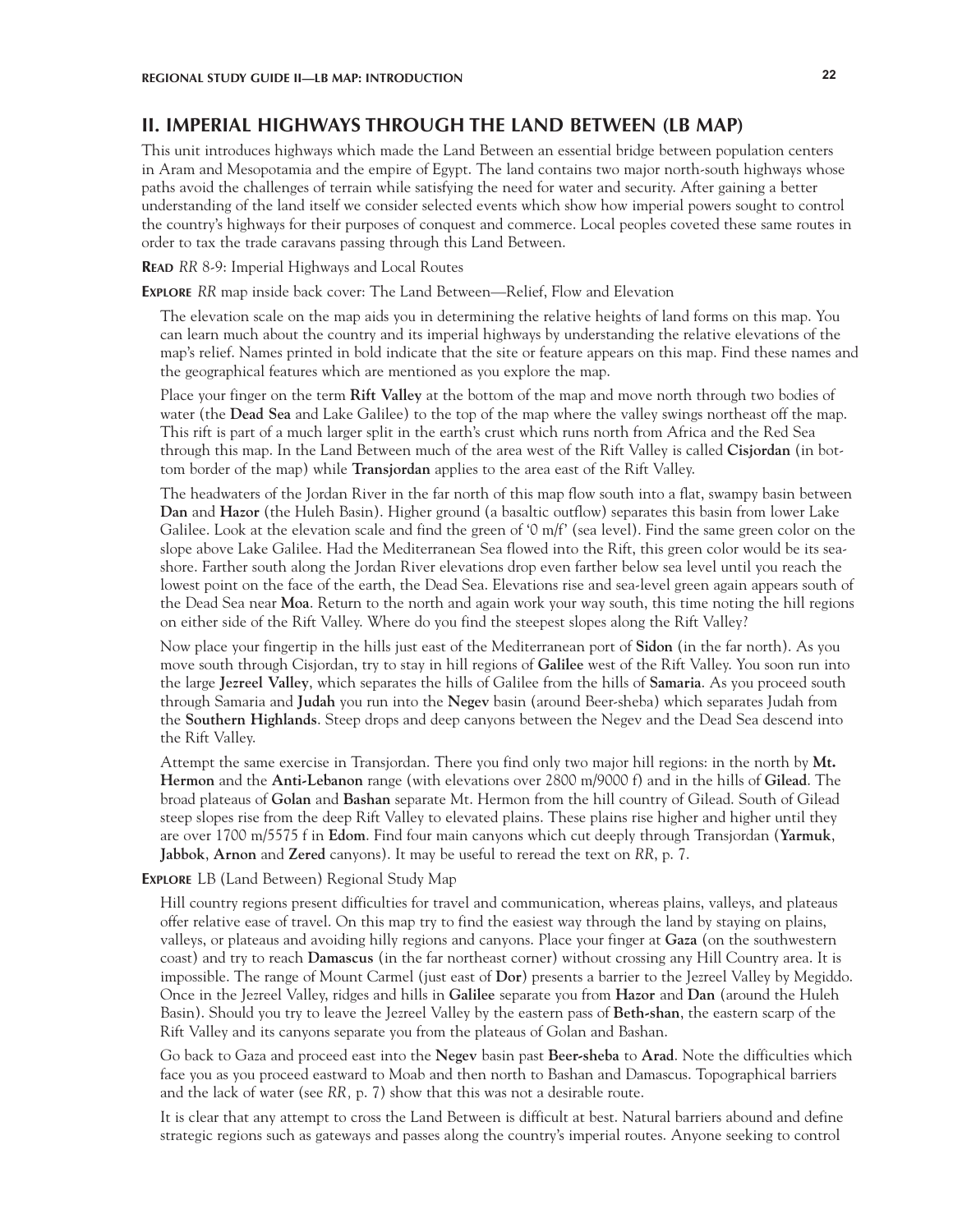the land had to consider carefully these strategic regions, as history clearly teaches us. Four selected events, chosen to illustrate the highways on the LB map, stretch from the days of Egyptian dominance in the land to the times of Rome's control.

- 1) An Egyptian scribe listed Egyptian priorities in the Land Between as they lay along the major highways.
- 2) Ezekiel alluded to the imperial highways as he portrayed the Babylonian king divining his course of action at a northern fork in the road.
- 3) David of Israel and Hazael of Aram displayed an intimate knowledge of the land as they each devised strategic plans for taking control of the country's highways.
- 4) Matthew interpreted Jesus' move from Nazareth to Capernaum as a programmatic move to position his ministry over the international routes.

#### **EVENT 5: Egypt's Priorities—'Let me know the way to pass Megiddo'**

### **chart—4000 year overview** (Find bold names on the chart.)

Again we open the chart in the back of *RR*, this time to note the era of a strong Egyptian presence in the Land Between after **-1600** until after **-1200**. Find this era of **Egyptian Dominance** on the chart and read about it on the lower part of *RR,* p. 40. Find the **19th Dynasty**, the period when **Ramses II**, a strong pharaoh of this dynasty, had a well-organized administration armed with imperial scribes, the secretaries and couriers of their time.

One of these scribes, Amen-em-opet, was evidently advancing in the scribal ranks and had been offended by an earlier letter from a scribe named Hori. Amen-em-opet's letter was so harsh that Hori responded in a tongue-in-cheek fashion which questioned Amen-em-opet's experience and his ability to perform his duties when traveling abroad with an army or as an official courier. Excerpts from Hori's satirical letter provide us with one of the best and certainly the most amusing ancient descriptions of Egyptian priorities along the major highways in the Land Between.

#### **marking on lb map**

1. Not all names in Hori's letter appear on this map, but we can follow his imaginary trip as it avoids areas of difficulty and follows imperial highways in Canaan. He begins in Phoenicia and moves down the coast to Mt. Carmel (Hori's 'Mt. User') but stops before entering the mountains whose main city is Shechem. He then turns toward Hazor and on the way questions Amen-em-opet about other options around Lake Galilee. After an excursion off our map to the north he returns to the region of Damascus and circumvents the Yarmuk River canyon by Kiriath-anab to reach Beth-shan, a natural eastern gateway to the Jezreel Valley and to Megiddo. He then proceeds through the nearby perilous pass to the coastal highway and south to Joppa, Gaza and Raphia. Follow his path in the text below and color the dot of each city in orange when the name of that city appears in bold below.

#### **reading**

Let me tell you about another strange city named Byblos. What's it like, as well as its goddess? Once again— [you] have not walked about it. Now, please instruct me about Beirut, about **Sidon** and about **Zarephath**. Where is the stream of the Litani? (The Litani reaches the sea just north of Tyre.) What is Uzu (**Usu**) like? They say another town called **Tyre**-the-Port is situated in the sea (an island). Water is taken to it by the boats, and it is richer in fish than the sands.

Let me tell you another difficult case—the crossing of Seram (Selaim, the perilous highway along steep slopes south of Tyre also called the 'Ladder of Tyre.').... Lead on toward the south and the route to the region of **Acco**. Where does the road to **Achshaph** begin? At what town? Pray, teach me about the mountain of User (Mt. Carmel south of Acco). What is its promontory like? Where are the mountains of **Shechem** found?... In which direction does the royal courier travel to reach **Hazor**? What is its river (wetland) like? Put me on the way to Hamath (**Tiberias** of Jesus' day by Lake Galilee), Deger, and Deger-El, a thoroughfare known to every royal courier. Pray, teach me about its road and show me Yan (**Yenoam**). If one is traveling to **Adamim**, which way is the face? Do not shrink from your teaching! Guide us (to) know them!

Haven't you yet seen **Kiriath-anab**? ... don't you know about Aduru or Zedpet (Aduru is perhaps by **Edrei**; Hori asks about options in this area of crossroads)? ... Pray, teach me about the appearance of Qiyen, let me know **Rehob**, explain **Beth-Shan** and Tirqa-El. The stream of the Jordan, how is it crossed? Tell me about the way to pass **Megiddo**.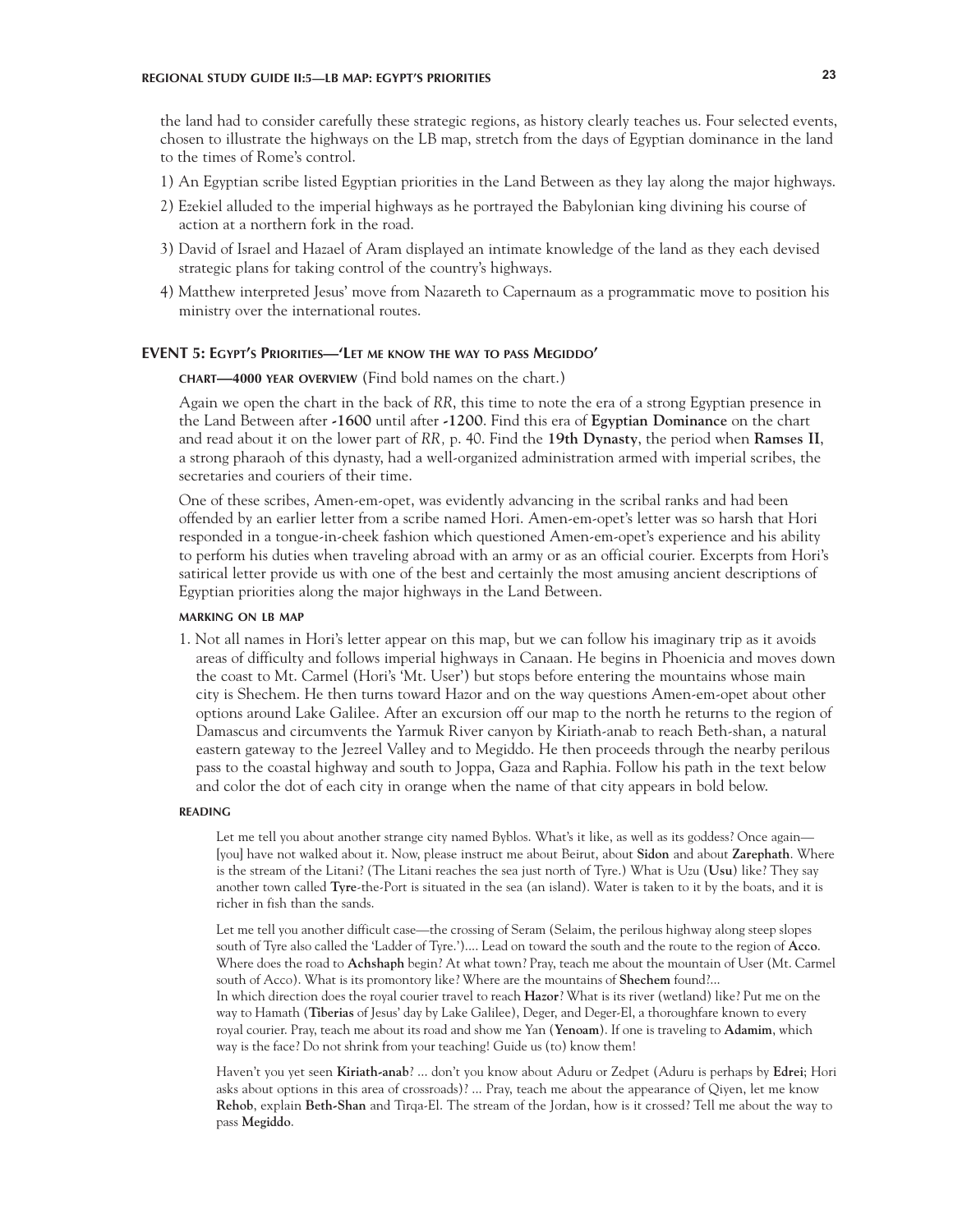The narrow valley (the Megiddo-**Aruna** Pass) is dangerous ... you're alone; there's no messenger with you, no army host behind you. You find no scout, who might show you a way of crossing. You come to a decision by going forward, although you know not the road. You're seized by fear, (the hair of) your head stands up, your soul lies in your hand. Your path is filled with boulders and pebbles, without a toe hold for passing by, overgrown with reeds, thorns, brambles, and 'wolf's-paw.' The ravine is on one side of you, and the mountain rises on the other. You go on jolting, with your chariot on its side, afraid to press your horse (too) hard.... You start to trot. You come to a clearing and think that the foe is behind you. Trembling seizes you. If only you had a hedge of shrubs to separate you (from your enemies)! The horse is exhausted by the time you find a night-quarters. You see the taste of pain! ... Finally, you come into **Joppa**, and you find the meadow blossoming in its season ... **Raphia**—what is its wall like? How long is the march to **Gaza**? Answer quickly! Make me a report, that I may call you royal courier. (adapted from *ANET* 477-478)

### **marking on lb map and discussion**

- 2. HL the routes Hori followed in his letter
	- a. Start HL N of Sidon; move S past Tyre, Acco, and Jokneam to Gath [-padalla] along one route
	- b. From Megiddo HL N to Hazor; take the road that passes just N of Shunem and N of Mt. Tabor
	- c. From Hazor HL N off the map
	- d. Start your HL NE of Damascus; from Damascus move directly S past Karnaim and follow the most direct route from Karnaim via Beth-arbel to Beth-shan
	- e. From Beth-shan HL the shortest route to Megiddo
	- f. From the dot of Megiddo, HL SW through the pass to Gath [-padalla]; continue S to Aphek, Ashdod, Gaza, Raphia and off the map; also HL the Aphek-Joppa and Joppa-Ashdod connections

In his letter the scribe Hori demonstrates that he knew the major imperial highways of the Land Between, including the all-important Coastal Highway and the Transjordanian Highway across the Bashan. It is clear that he had traveled along them as a lone carrier and no doubt together with the pharaoh's armies. Inscriptions on the walls of Egyptian temples, especially city-lists of military conquests, follow these same routes. The campaign of pharaoh Seti I into Canaan in -1303 used most of the same routes described in Hori's letter. Campaigns listed on the '4000 Year Overview' during Egypt's New Kingdom lie behind the chart's flow of imperial blue through the Land Between and beyond during this period of Egyptian Dominance.

- 3. HL the remaining portions of the two international highways (used in this or in later periods)
	- a. HL the route from Hazor to Damascus via Dan
	- b. From Karnaim continue HL S past Gerasa, Rabbah, Medeba, Dibon, Bozrah, E of Petra and off the map. This is called the King's Highway, the western branch of the Transjordanian Highway.
	- c. From Rabbah HL SE to Sahab and then S to Jiza, Qasr Bashir and Qatrana and continue S off the map. This highway runs roughly parallel to the King's Highway and is commonly called the Desert Highway. The King's Highway intersects heavier settled regions and richer water resources.
	- d. Compare HL on the LB Map with the discussion of highways on *RR*, p. 8 and shown on Map B, *RR*, p. 9

### **EVENT 6: Ezekiel's Signpost—'The king of Babylon stood ... at the fork of the highway'**

**chart—4000 year overview** (Find bold names on the chart.)

Centuries of **Egyptian Dominance** were followed by the **Age of Nations** when local nations in the Land Between emerged and competed (see the center of the chart). After **-740** waves of armies from **Assyria** all but eliminated these nations and ushered in an Assyrian Peace (**Pax Assyriaca**). With the revival of **Babylonia** as an imperial power this era slowly but surely came to an end. Miraculously the nation of Judah had been spared deportation by Assyria, and as Assyria weakened, nationalistic elements in Judah emerged. Shortly after **-600**, rebellion in Judah resulted in the deportation of some of Jerusalem's upper classes to Babylon. Among them was a priest called Ezekiel. His vision and prophetic word issued from Babylon warned zealous patriots back in Jerusalem that their actions would only lead to the fall of Judah and Jerusalem a few years later (**-586** on the chart). The following passage is one of the most striking examples of how he used regional realities of the Land Between in his prophecy.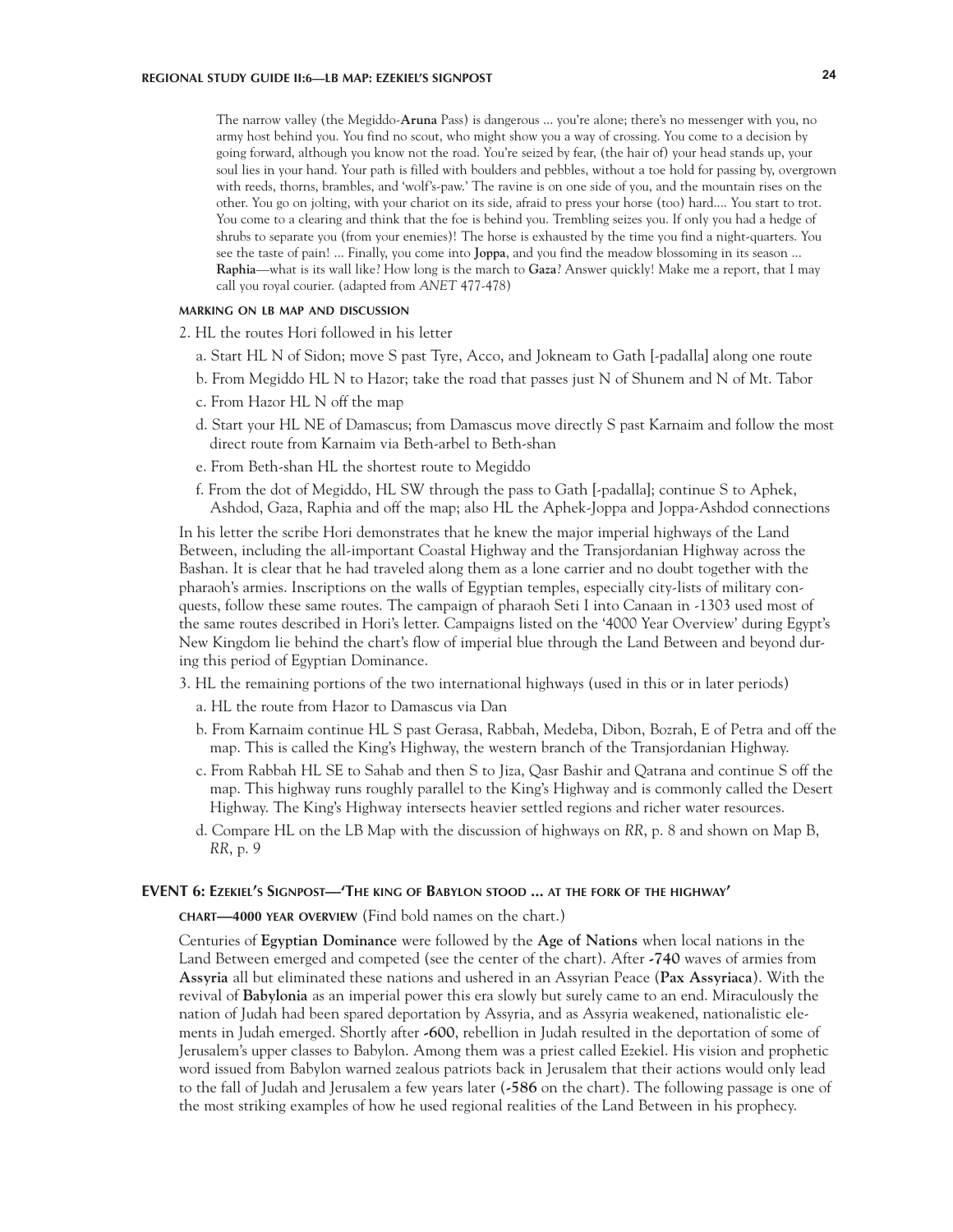### **reading**

Ezekiel 21:18-23

#### **DISCUSSION discussion**

Ezekiel's 'signpost' is based upon well-known traffic-patterns in the Land Between. Everyone knew that conquerors from the north normally did not pass through the central Hill Country regions nor down the Rift Valley. Those entering the land from the north therefore had to make a major strategic decision before they proceeded south: to follow a southeastern route in Transjordan toward Arabia or a southwestern route via the Jezreel Valley in Cisjordan and the Coastal Highway to Gaza and Egypt. The prophet Ezekiel used this issue to attract the attention of his audience. It raised questions which should have struck fear in their spirits. Which route will the king of Babylon choose? Which city will fall first?

God instructed Ezekiel to set up a sign at the fork in the road. One arrow on the sign would point toward the city of Rabbah in Ammon, a key position on the Transjordanian Highway. The other arrow would direct the Babylonians to Jerusalem, in other words, to the Coastal Highway from where they easily could attack Judah. Ezekiel could place a sign-post at several places in the land. If the Babylonian army came via Damascus, Nebuchadnezzar would make a decision there. However, if the army used the Hazor Gateway or the Phoenician Gateway, Ezekiel could place his sign in the Jezreel Valley. The point is that this text underscores the reality that there are two imperial highways through the Land Between.

#### **EVENT 7: David's Expansion—'In the course of time, David defeated ...'**

Events 5 and 6 above provide an imperial view of the highways passing through the land: Egypt's priorities when its army marched north and Babylon's strategy when its army marched south. We now turn our attention to expansionist programs which began within the Land Between and discover how smaller, local nations could take and hold the land from within.

#### **chart—4000 year overview** (Find bold names on the chart.)

We have seen the absence of imperial blue between the dates -**1200** and **-740**, the **Age of Nations**. During this period the reigns of David and Solomon are represented by **D/S** in the green and orange box after **-1000**. Green, here the more prominent color, represents David's tribe of Judah; orange represents the northern tribes of Israel, and together (with no line between them at this time) the box represents the United Monarchy. Note that the box is raised above the adjacent boxes reflecting a period of relative strength, as David and Solomon ruled most of the Land Between. A larger format of this period can be seen by keeping this chart open and flipping back one page to chart B (p. 39).

The 4000 Year Overview chart also lists other developing peoples who enter the struggle for control of the highways in the absence of empires: **Phoenicians**, **Zobah**, **Aram-Damascus**, **Ammon**, **Moab**, **Philistines** and **Edom**. An early Assyrian campaign to Aram north of the Land Between a century before David is not seen on this chart, but other Assyrian campaigns after -900 are. Therefore, the international scene was such that Israel, together with other nations, could expand and compete.

#### **marking on lb map**

Some of David's campaigns in this period are explained in great detail, such as the battle for Rabbah in Ammonite territory on the Transjordanian Highway. Others are only hinted at in single verses or short passages. Still others, like the take-over of the Canaanite centers in the Jezreel Valley, are not mentioned at all but must have happened. Together all of these actions show that David understood well the dynamics of the Land Between and used them to his advantage. The marking below represents David's expansion from his new capital at Jerusalem. A discussion of his expansion follows the marking exercise, along with readings from relevant passages. When marking cities, include the dot inside your box or circle.

- 1. **Green** box around Jerusalem = David's new capital, far removed from imperial highways
- 2. **Red** circle around Gezer, Medeba, Helam, Rabbah = Battlefields along imperial highways
- 3. Sweeping **green** arrows = David's expanding kingdom. Label your arrows with a **black** pen as you mark. Write the letter of the arrow beside the arrow and draw a black circle around the letter.
	- a. An arrow from Jerusalem pointing toward Gezer via Gibeon and Beth-horon
	- b. An arrow from Jerusalem pointing toward Gath via Bethlehem and Azekah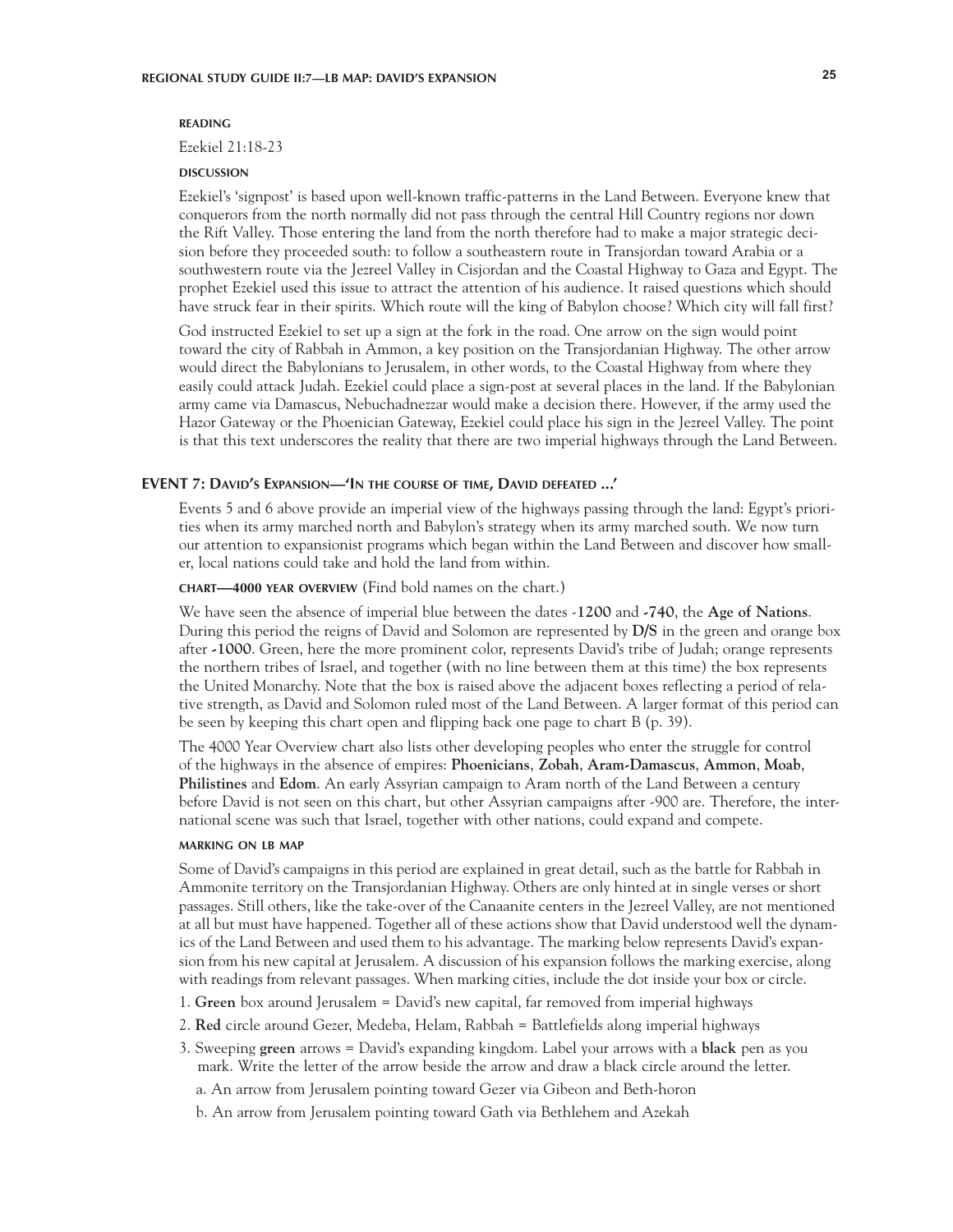- c. An arrow from Jerusalem to the region of Jericho; and a second arrow from E of Jericho to Dibon passing SW of Medeba; place the circled 'c' beside the second arrow
- d. An arrow from Bethlehem and continuing via Hebron and Arad to the Rift Valley W of Zoar
- e. A second arrow from E of Jericho curving past Abila to Medeba (place circled 'e' below arrow)
- f. An arrow splitting off of arrow 'e' near Abila and curving up to Helam via Jazer, Jogbehah, Gerasa and Edrei
- g. An arrow coming out of the junction of arrows 'e' and 'f' and curving up to Rabbah
- h. An arrow from W of Gezer to Joppa
- 4. **Green** underline: Megiddo, Beth-shan, Hazor (Canaanite cities taken by David but not listed in his conquests)

**discussion and reading** (Find bold names on the LB map.)

As you read this discussion consider regional realities that might have contributed to the actions described below. Read the texts printed in bold, either while reading the discussion or later as a review at the close of Event 7.

#### move to jerusalem and campaigns to the west

The northern tribes came to David of Judah at **Hebron** and anointed him as king over all Israel. David later moved his capital outside Judah's territory by capturing and settling **Jerusalem**, an unconquered Jebusite town within the territory of the tribe of Benjamin (2 Sam 5:1-13). David's move accomplished two purposes. It was an unspoken compromise representing his willingness to serve all Israel, and it was a strategic repositioning of his capital to a location which, unlike Hebron, greatly facilitated eastern and western expansion. David's move immediately seized Philistine attention. They saw the revival of a unified Israelite kingdom based in Jerusalem as a direct threat to their hold on local routes. On two occasions the Philistines entered the Hill Country and camped in the Valley of Rephaim, just southwest of Jerusalem. Both times David drove them out of the hills. In the second victory he pursued the Philistines from **Gibeon** to **Gezer** (**2 Sam 5:17-25; arrow 'a'**). In the years which followed, David secured his western border and expanded onto the coastal highway by subduing the Philistines (**2 Sam 8:1; arrow 'b'**).

early campaigns and major victory in transjordan

David now turned his attention to Transjordan. First he conquered **Moab** (**2 Sam 8:2; arrow 'c'**) and then either approached **Edom** by moving south along the Transjordanian Highway or by traveling through the Negev past **Arad** (**1 Chron 18:12-13; arrow 'd'**). David spoke of a kindness shown to him by Nahash king of Ammon, perhaps reflecting aid earlier offered to David. As long as David focused on his western border with the Philistines, Nahash continued to feel secure, but David's actions against Moab and Edom must have unnerved Ammon. With the death of Nahash, his son Hanun became suspicious of David's overtures of friendship and insulted David, an intolerable action in the Middle East.

Hanun's actions went beyond an insult. He hired mercenaries from Zobah and Maacah (Arameans north and southwest of Aram-Damascus) to assist in a war against David. Suddenly a major military contest emerged. David's successful campaigns against Moab and Edom had established his presence along the Transjordanian Highway south of Ammon, and now, because of Hanun's insult, he was free from his previous obligation to Ammon. If he successfully met this new challenge, his influence would expand to the highways north of Ammon. If he were to fail, however, he would be forced to retreat to Cisjordan, and Hanun of Ammon (as well as the Arameans farther north) would be free to expand. The stakes were high. The battlefield was the strategic plateau around **Medeba** (1 Chron 19:7). David's general Joab engaged the Aramean and Ammonite coalition and both fled before him (**2 Sam 10:6-14; arrow 'e'**).

Hadadezer, the Aramean king of Zobah, regrouped his armies and gathered reinforcements from the far north. David heard about their mobilization and acted quickly. He crossed the Jordan and met Hadadezer's coalition at **Helam** on the strategic plateau of Bashan (**2 Sam 10:15-19; arrow 'f'**). Damascus came out in support of Hadadezer (2 Sam 8:3-5), but David was victorious. He stationed Israelite forces in Aram-Damascus to hold his new acquisitions along the highway, and Hamath, the region north of Zobah, sent David a petition for peace (2 Sam 8:5-10). Suddenly David found himself controlling areas of great economic potential, far from his native Wilderness east of **Bethlehem**. The red circle and green line on Map B, *RR* 14 illustrate this 'sudden burst of geopolitical skill.' Both texts on *RR* 15 (right hand columns) refer to David's expansion into Transjordan.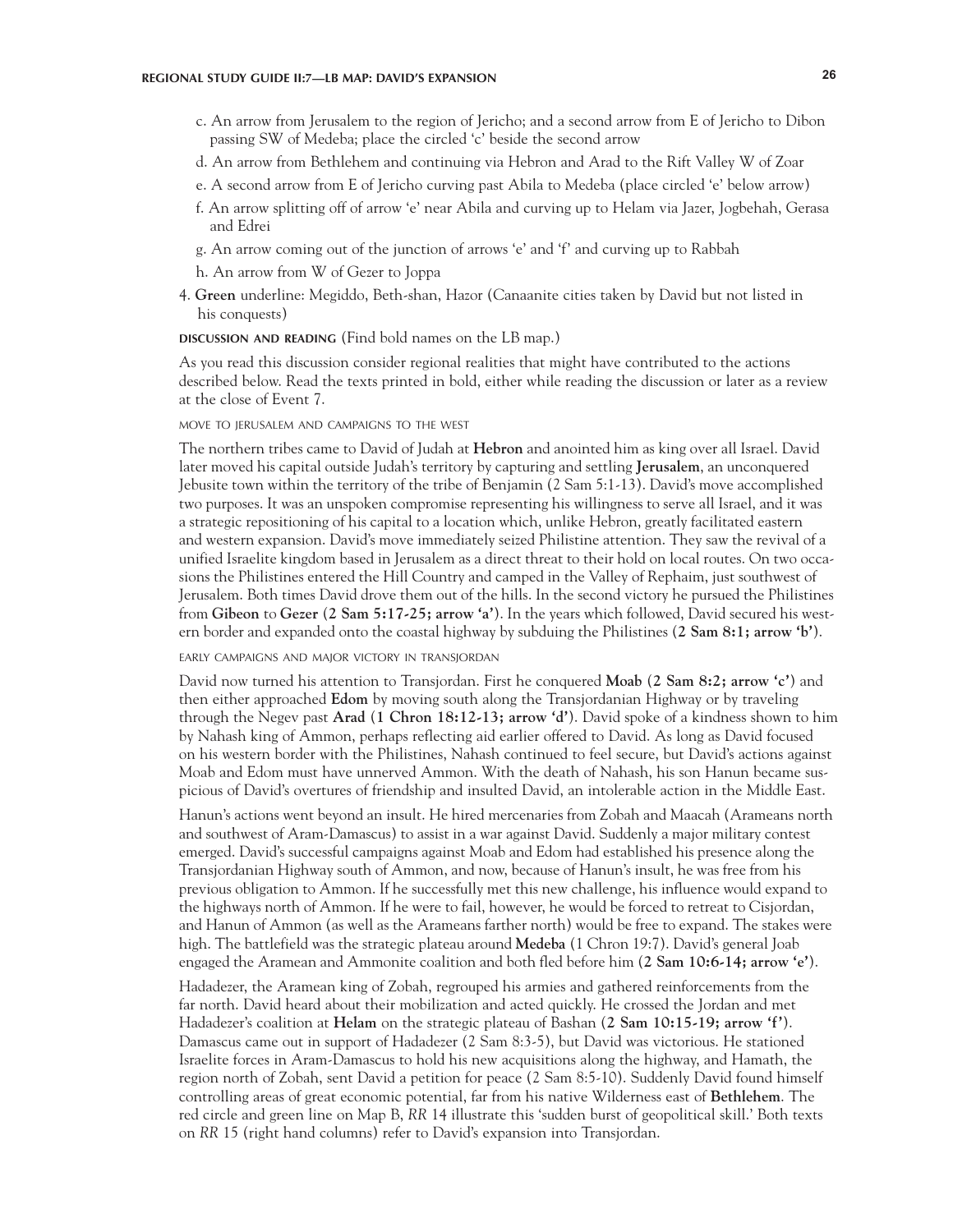# **REGIONAL STUDY GUIDE II:8—LB MAP: HAZAEL'S EXPANSION 27**

the campaign against ammon and david's sin in jerusalem

Ammon and its capital **Rabbah** remained as the one obstacle in Transjordan. Historically, Ammon had created problems for Israel. During Jephthah's time (Judg 11), the Ammonites had made a claim on Gilead—Reubenite and Gadite territory—since it would give Ammon access to **Beth-shan**, the Jezreel Valley and the Phoenician ports. During Saul's reign (1 Sam 11), Nahash of Ammon had laid siege to the Israelite town of **Jabesh-gilead** on the highway from Rabbah to Beth-shan. Nahash's goal was the same as the earlier Ammonite goal: Beth-shan and Phoenician ports. Now David could remove Ammonite competition. He sent the army under Joab to lay siege to the Ammonite capital of Rabbah. Here the biblical text interjects a strange twist into the historical record: king David in Jerusalem sees a woman, takes her in adultery, orders her husband killed in battle and dismisses a military loss at the walls of Rabbah because it serves his purposes.

Why is this account here? Why this interruption in David's expansion? It appears that the basic message of these accounts is not David's success along the country's main trade routes but rather an inspection of David's heart. Events recorded in the history of Israel and its leaders such as David were lessons on the most basic spiritual requirement of God's people: a contrite heart. The account of David's sin reflects the lesson of Satan's third temptation of Jesus, the Son of David: 'all the kingdoms of the world ... I shall give to you' (Matt 4:8). Jesus' answer—'You shall worship the LORD your God and serve him only'—was a lesson David apparently had to review. Centuries later the prophet Amos brought this lesson to the leaders of northern Israel who had expanded across the plain of Bashan and boasted, 'Haven't we, by our own might, taken Karnaim?' (Amos 6:13) but paid little attention to their social and moral obligations as a chosen people and witnesses to surrounding nations. The lesson is underscored in David's response to Nathan's satirical account (2 Sam 12:1-14) of unbridled, insensitive power: 'this man deserves death ... he had no pity.' Nathan adds, '... by this affair you have indeed given the enemies of the LORD cause to scorn....' David finally recognizes his sin, and His contrite heart is unveiled in Psalm 51: 'Show me mercy, O God, according to your bond of loyalty ... cleanse me from my sin, for my violation I know ... create in me a clean heart, O God, and renew a correct spirit in me.'

David and Joab returned to Ammon to finish the battle at Rabbah (**2 Sam 12:26-31; arrow 'g'**). With this conquest, David had control of the Coastal Highway in Philistia and the full length of the Transjordanian Highway. Canaanite centers like Megiddo and Beth-shan were sealed off and must have fallen to David. The biblical account does not mention this, but during Solomon's reign these centers became part of the defensive and administrative structure of his kingdom. Taking over these centers completed the Davidic conquest of the trade routes through the Land Between.

As a postscript to David's conquests, 2 Samuel 21:15-22 and 1 Chronicles 20:4-8 recall that the Philistines revolted late in David's reign. A victory near Gezer may have gained the port of Joppa for Solomon's kingdom (**arrow 'h'**). In Solomon's reign, building materials from Phoenicia are brought in through Joppa (2 Chron 2:16). The following is a summary of David's conquests discussed above.

| 2 Samuel 5:17-25<br>$(1$ Chronicles $14:8-17$ ) | David's earlier battles with the Philistines                                                                                                    |
|-------------------------------------------------|-------------------------------------------------------------------------------------------------------------------------------------------------|
| 2 Samuel 8<br>(1 Chronicles 18)                 | Summary of David's conquests and reign                                                                                                          |
| 2 Samuel 10-12                                  | Details of David's northeastern and eastern campaigns<br>$(1$ Chronicles 19:1-20:3) $\mid$ (19:7 adds Medeba as a gathering point for Arameans) |
| 2 Samuel 21:15-22<br>$(1$ Chronicles $20:4-8$ ) | David's later battles in the west against the Philistines                                                                                       |

### **EVENT 8: Hazael's Expansion—'Hazael defeated Israel throughout all their territories'**

**chart—the israelite monarchies: 500 year overview; lb map** (Find bold names on the chart.)

Earlier we saw that the green/orange boxes in the middle of the 4000 Year Overview chart represent high and low periods of the Israelite monarchies. The Israelite Monarchies: 500 Year Overview chart on page 39 enlarges these boxes and summarizes various periods of the Israelite monarchies. Turn to this chart and read the left hand summary statement inside the tan box.

The affluent period of **Ahab** and **Jehoshaphat** is the background for the disasters of Event 8. They had put aside the civil wars which plagued Israel and Judah after the death of Solomon, and each had built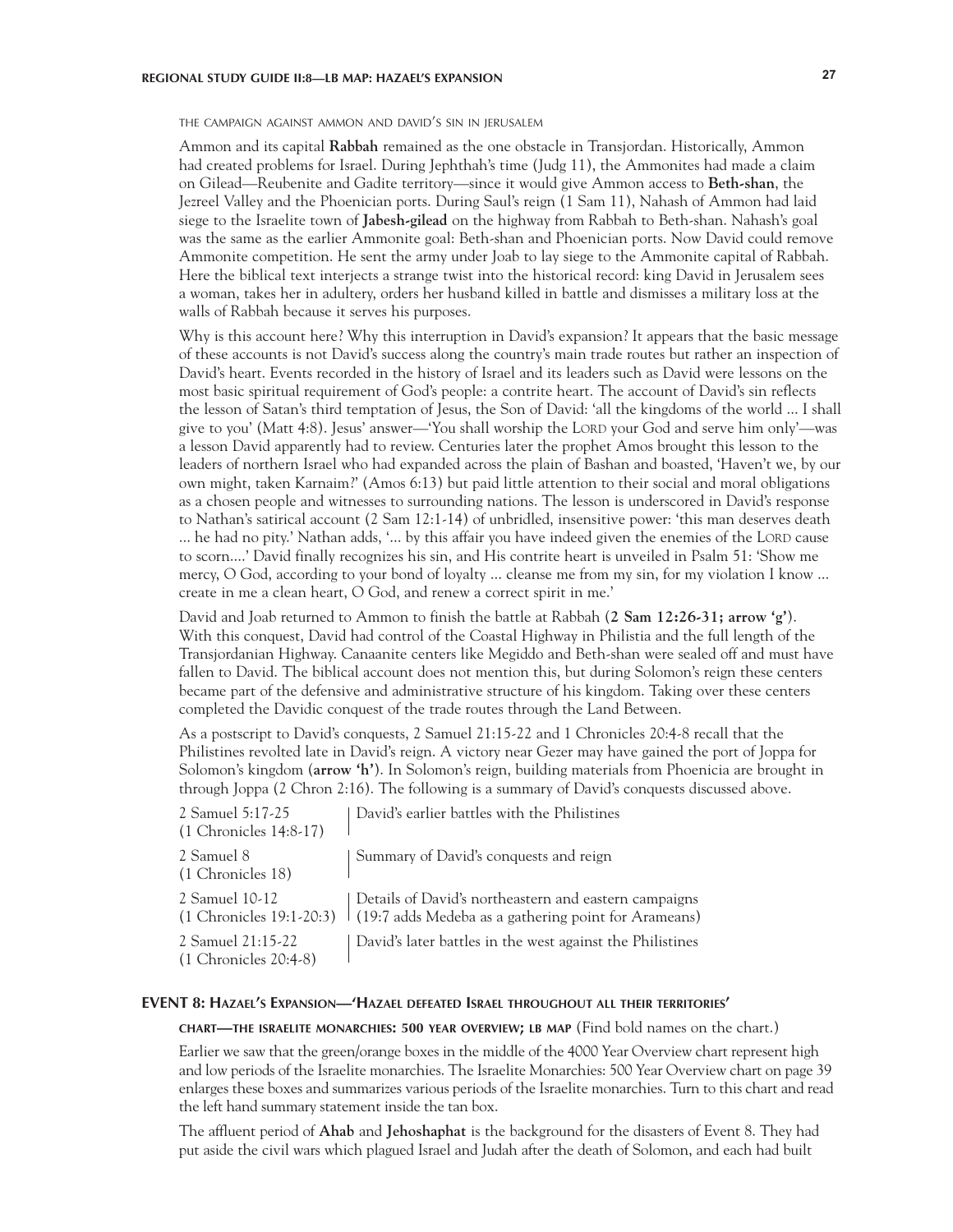# **REGIONAL STUDY GUIDE II:8—LB MAP: HAZAEL'S EXPANSION 28**

a prosperous economy, the fruits of controlling large portions of the trade routes passing through the Land Between. While this was happening, however, the Assyrian Empire in Mesopotamia was gaining strength and extending its control in the region of Aram to the north. This had serious implications for the nations around Israel, and local powers, including Israel, were wise enough to stop their feuding briefly and organize a unified front against this rising Assyrian threat. They met Shalmaneser III king of Assyria in battle near **Qarqar** (-853, on both charts) on the Orontes River in the territory of Hamath. The coalition from Canaan stopped him from advancing southward. Once the Assyrian threat was temporarily halted, however, the league of smaller nations dissolved and local skirmishes resumed.

At the end of Ahab's reign rebellion broke out in Transjordan (2 Kgs 1:1), and **Moab** (LB map) extended its control north to the strategic plateau around **Medeba** (LB map). Ammon may also have taken advantage of the situation. Aram, which had suffered a setback at the Battle of Aphek (1 Kgs 20:26- 34), appears to have maintained control of **Ramoth-gilead** (LB map; 1 Kgs 22:36-37 with 2 Kgs 8:28). From Ramoth-gilead Aram may have encouraged liberation movements in Moab.

In **-841** a coup in Damascus brought the new dynasty of Hazael to power (2 Kgs 8: 7-15). A coup in Israel brought the new dynasty of Jehu to power (2 Kgs 9-10) leaving Israel's king (Ahab's son), the queen mother, Jezebel (princess of Phoenicia), and all the royal family and administrative officers dead, together with the king of Judah and his royal family. Israel's alliances with Phoenicia and Judah were in shambles. Meanwhile, Assyria was on the move to the north under **Shalmaneser III**. In -841 he conducted a lightening campaign from **Bashan** (LB map) to Mt. Carmel before withdrawing via Phoenicia. Cities such as **Beth-arbel** (LB map) were left in ruins as recalled by Hosea (10:14) a century later.

Thus, between -853 and -841 Israel witnessed tremendous upheaval with disastrous effects on political and economic life. Recovery would not begin until a half century later when **Adad-nirari III** of Assyria broke the power of Damascus in **-806** and Israel and Judah revived and reached another zenith under **Jeroboam II** and **Uzziah**. The interlude between these two high points on the Israelite Monarchies: 500 Year Overview chart is called the '**Heyday of Damascus (Hazael)**.' This box represents a period of weakness when Damascus oppressed both Israel and Judah. Israel's fortunes changed when God sent a 'deliverer' (2 Kgs 13:5), who may have been the Assyrian Adad-nirari III, or was it Jehoash, for whom the prophet **Elisha** prophesied victory (2 Kgs 13:14-25)?

During this 'Heyday of Damascus' Hazael took the opportunity to seize the Transjordanian Highway from Israel (2 Kgs 10:32-33). Damascus also appears to have had a free hand along the strategic entrances to Galilee and the Jezreel Valley. The Aramean troops even campaigned along the Coastal Highway and onto the Philistine Plain. From Philistia Hazael turned toward the Hill Country of Judah to attack Jerusalem, but king Joash of Judah saved Jerusalem by sending heavy tribute to Hazael (2 Kgs 12:17-18).

What a change from the days of Ahab a few decades earlier when Israel and Judah controlled much of the Land Between! During these decades of disaster Elisha ministered, witnessing the wrath of Hazael and hoping that the once affluent but apostate Northern Kingdom would learn from this tragic experience.

#### **marking on lb map and discussion**

- 1. Blue box around Damascus = Hazael's capital
- 2. Blue circle around Aroer in Moab and Gath in Philistia
- 3. Sweeping blue arrows = Hazael's expanding kingdom
	- a. An arrow from Damascus pointing toward Aroer in Moab via Gerasa and Rabbah (skipping over green arrow 'f' and staying east of the green arrows 'g', 'e' and 'c')
	- b. An arrow from Damascus pointing to Gath in Philistia via Dan, Hazor, Megiddo, Aphek, and Lod (skipping over the green arrow 'h')

It is clear from this marking that Hazael's invasion was a disaster for Israel and Judah, who lost their economic hold on the country's trade routes. Again we see the significance of the highways running through the land. Note that the biblical writer only records destinations along the highways (Aroer and Gath), knowing that his audience knew the routes implied by such names, the economic motivation behind Hazael's campaigns and what Hazael's gains meant to Israel and Judah. The writer then went on to spell out more carefully the spiritual message of the event: God's great mercy. The pattern is the same as that found in the book of Judges: Israel sins, God disciplines with oppression, Israel cries out, God delivers. Indeed, it may imply judgment of the royal houses since things were as bad as they had been in the period of the judges when 'Israel did not have a king, so everyone did as he pleased' (Judg 21:25).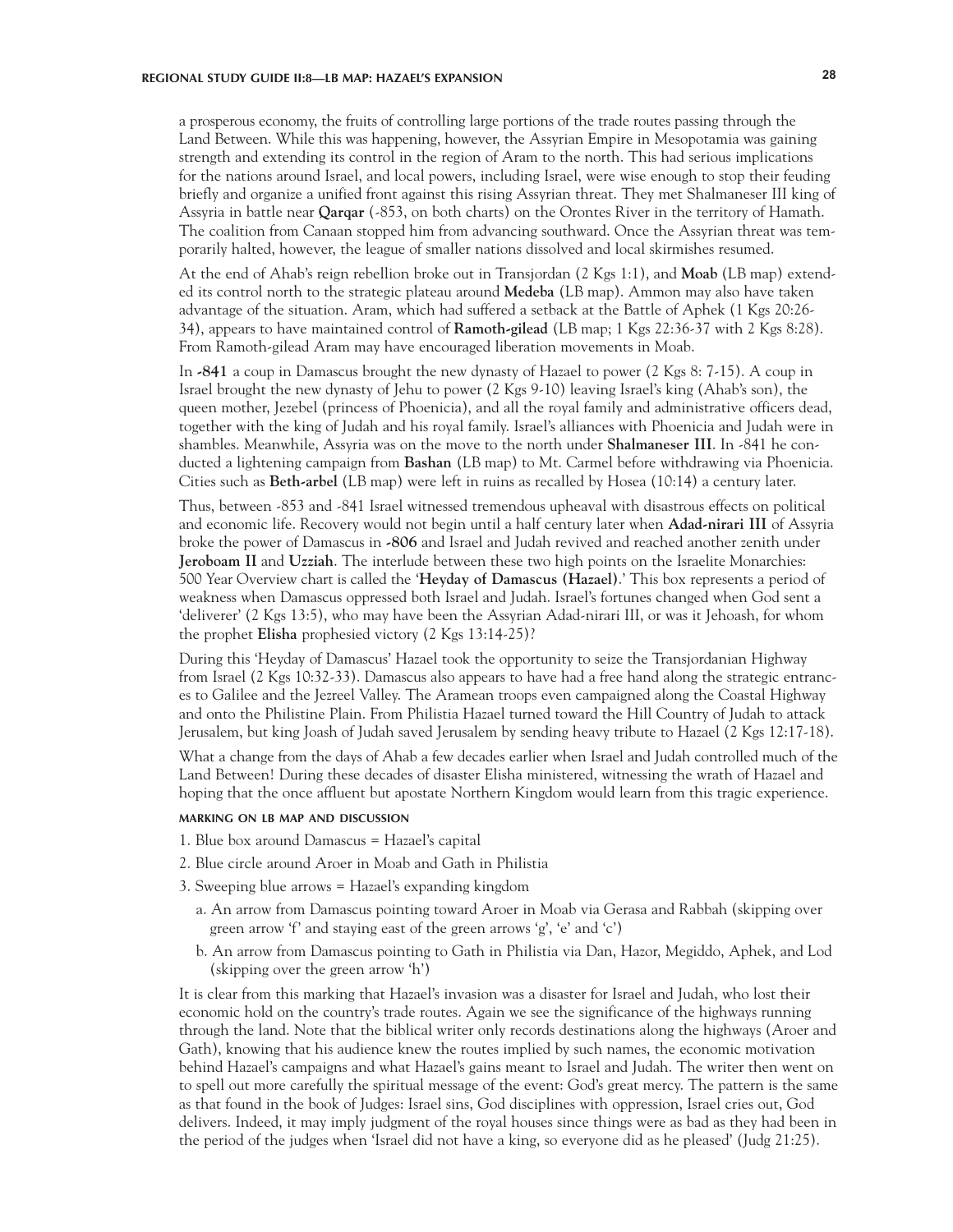# **REGIONAL STUDY GUIDE II—LB MAP: SOME CONCLUDING THOUGHTS 29**

It is interesting that in the midst of this story the prophet Elisha anointed Hazael king in Damascus and then wept over the future destruction of Israel by Hazael (2 Kgs 8: 7-15). Jehu would destroy the political infrastructure of Israel, and Hazael would destroy its economic infrastructure, but when the oppression became intolerable, king Jehoahaz repented and God sent a deliver (2 Kgs 10:32; 13:4-5). As the writer clearly teaches, 'The LORD was gracious and compassionate with them, and he turned to them because of his covenant with Abraham, Isaac and Jacob. He was not willing to destroy them or to cast them away from himself even now' (2 Kgs 13:23). Thus, as in the rise of David, the real message of this event lies behind the details of the story. By the same token, were we not to have the details of the story and the knowledge of the land and its highways, the message would lose much of its impact.

#### **reading**

With the background gained from your study of this event, read the following summary of events.

| 2 Kings 8: 7-15  | Hazael seizes power in Damascus                              |
|------------------|--------------------------------------------------------------|
| 2 Kings 10:32-33 | Hazael takes the Transjordanian Highway all the way to Aroer |
| 2 Kings 12:17-18 | Hazael takes the Coastal Highway all the way to Philistia    |
| 2 Kings 13       | Hazael serves as a tool for disciplining God's people        |

#### **Some Concluding Thoughts**

This unit argues for and defines 'Imperial Highways through the Land Between.' Knowledge of these highways comes from historical texts which speak about how conquerors and caravans used the highways. The discussion here uses four illustrative events for the presentation of the routes, but many more biblical as well as extra-biblical events took place along these same roads. Such routes are at the heart of a regional study of the land. They are what drives the Land Between, the avenues of caravans and the goals of conquerors. Any interference with these routes affects the geopolitics of the entire Land Between.

Can biblical history be understood apart from these routes and the regions through which they pass? The answer is clear and must be a resounding 'No!' Routes and regions not only illuminate regional architecture, they also reveal the motives of the historical players and heighten our understanding of the divine message behind our brief glimpses into past events. The fragmented terrain and resulting road system of the Land Between made it politically fragile. For Israel to survive it had to depend upon a greater power, one which Israel is told again and again to trust. David, 'a man after God's own heart,' realized this more than other kings in the Israelite monarchies, and for this he has been revered to our day (1 Sam 13:14; Act 13:22).

This idea that Israel's mission was to love, to obey and to represent the justice and righteousness of their God to other peoples finds expression in historic, poetic, and prophetic portions of the Bible. In 1 Kings 10 the queen of Sheba visited Jerusalem and gave praise to the God of Israel, who delighted in His people and by his loving bond of loyalty gave them a wise ruler to maintain justice and righteousness. The liturgical writer of Psalm 72 casts the ideology in a poetic enthronement hymn which calls on God to endow the royal son with justice and righteousness, so that his fair and equitable rule might draw the attention of distant nations and bring blessing to all. The prophets envisioned the day when the nations would go up to Jerusalem to witness justice and righteousness, to worship Israel's God and to learn the ways of peace (Isa 2:3-4; Mic 4:2-3).

In Isaiah 9:1-7 we find the same ideology. The prophet proclaims good news to the Israelite tribes living along the highways. The tribes of Zebulun and Naphtali had borne the greater part of the suffering brought by conquering armies, armies that had their way with Israel because (in the prophetic view) disobedient kings had led God's people astray. The good news is the birth of a future king who will reign from David's throne, establishing and upholding his kingdom with justice and righteousness. According to the prophet, one day the nations will support rather than oppress Israel. It is more than a coincidence that Matthew draws upon this text from Isaiah to explain Jesus' move from Nazareth to Capernaum. Jesus moved from an insignificant, out-of-the way village to a commercial hub of the Galilee. His ministry centered on a northern crossing point of the highways so that all who passed through might begin to hear the proclamation of the king as he called out to his people, 'Repent for Heaven's Kingdom is at hand' (cf. Matt 4:12-17).

Read *RR* 5: Lessons from the Land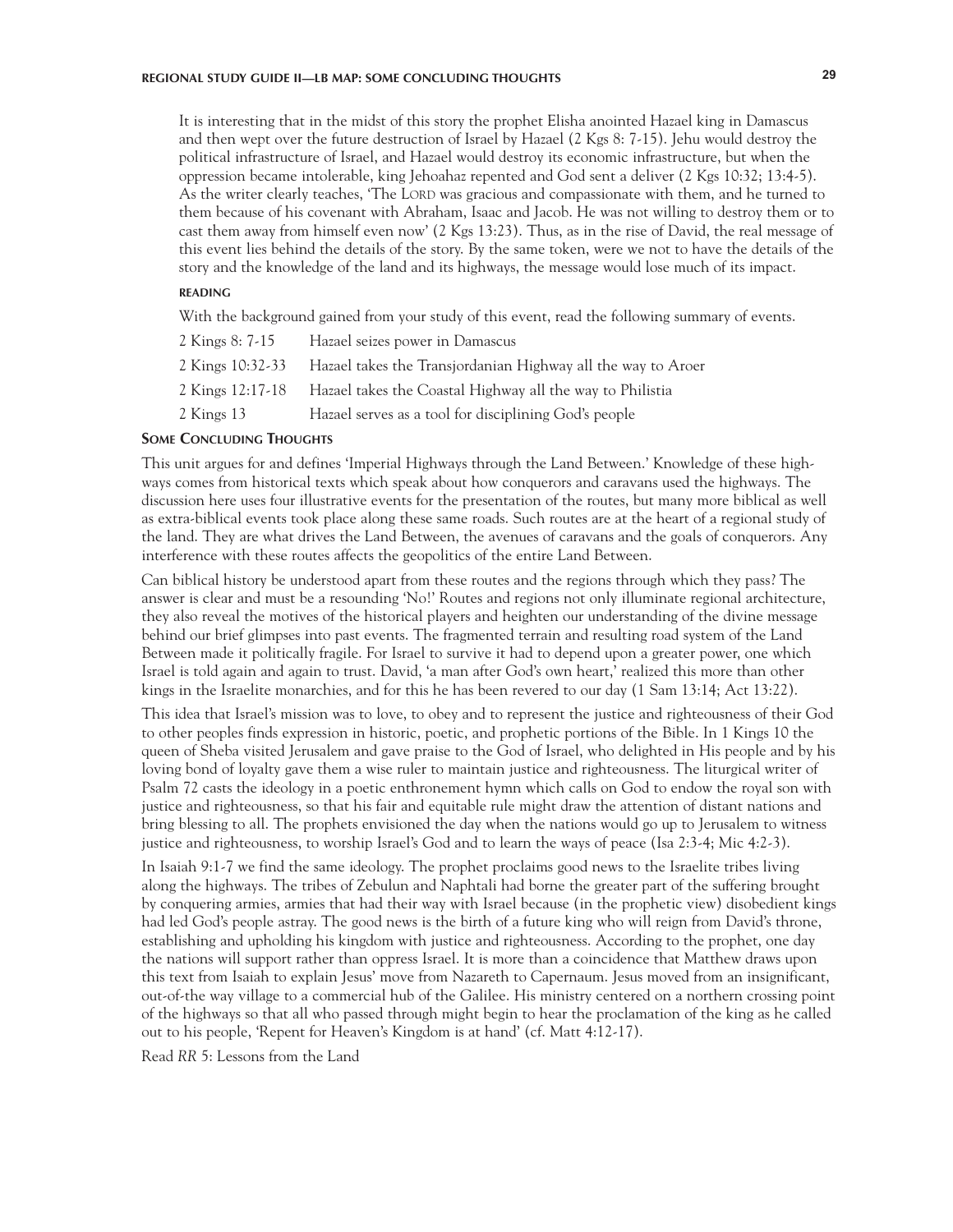### **III. NORTHERN BATTLEFIELDS ALONG THE HIGHWAYS (NCA MAP)**

'Northern Battlefields along the Highways' introduces three geographical corridors which gather routes and manage traffic in the north: the Jezreel Valley, the Hazor Highway, and the Bashan. These corridors lie between the Phoenicians, Israelites, Ammonites, and Arameans. They became battlefields as these peoples contended for control of the north or resisted invasions by outside imperial powers.

#### **Read** *RR* 10-11: The Northern Arena

**Skim** *RR* 12-13: Phoenician and Carmel Gateways; *RR* 14-15: Damascus, Bashan and Hazor Gateways

With this introduction to the Northern Arena we turn to three events (9-11) which unfold along these three corridors. All three events occurred during the period of the Israelite monarchies.

- 1) The Philistines campaigned north into the **Jezreel Valley** and beyond to Beth-shan in order to gain control of the growing caravan trade in the region.
- 2) Ben-hadad of Aram campaigned along the **Hazor Highway** and seized four Israelite positions in order to gain control of routes which linked eastern caravan trade with Phoenician ports.
- 3) Ahab, king of Israel, campaigned at Ramoth-gilead in southern **Bashan** in order to maintain his control of eastern caravan trade passing through the north to Phoenician ports.

### **EVENT 9: Saul's Battles—'The Philistines gathered their forces at Aphek, and Israel camped by the spring in Jezreel'**

# **reading**

*RR* 12-13: Phoenician and Carmel Gateways

**chart—the israelite monarchies: 500 year overview** (Find bold names on the chart.)

The prominence of the color orange in the **Samuel and Saul** box represents the authority of the northern Israelite tribes, including Ephraim (Samuel's tribe) and Benjamin (Saul's tribe). This box is low because Philistine dominance in this period (1 Sam 13:19-22; 14:52) continued until the days of **David** of Judah (green). The chart also lists references for each period as well as the names of prophets. Note that Samuel initiates this list. A box with two 'S's below **-1040** on the 4000 Year Overview chart also represents the 'Samuel and Saul' period, which is preceded by the period of the judges.

#### **DISCUSSION discussion**

During the period of the judges, tribal heroes arose to deliver Israel from foreign oppressors, but no judge had united the tribes politically or religiously. As internal decay deepened and Israelites adopted the ways of the Canaanites, Samuel was born (1 Sam 1-2). He not only served as a priest but also as the last of the judges (1 Sam 7:15) and initiated the office of the prophet as 'king-maker,' an office which continued to have access to the royal court (cf. 1 Sam 10:1; 1 Kgs 19:16). Samuel preached that spiritual renewal of the inner man resulted in obedience to God and the security for which both the Israelite and Israel longed. In his own words,

If you are coming back to the LORD with all your heart, then throw away the strange gods from your midst—as well as the Ashtaroth—and fix your heart firmly on the LORD, worshipping Him alone; and He will deliver you from Philistine domination. (1 Sam 7:3)

The Israelites, however, wanted visible assurance of security in the form of a national leader, a king like peoples around them had. In spite of personal misgivings, Samuel honored their request and anointed Saul of Benjamin as the first king of Israel. Saul soon had an opportunity to prove his ability to lead.

#### **marking on nca map**

1. HL jezreel valley

2. HL harod valley

#### **DISCUSSION discussion**

The Jezreel and Harod valleys serve as one long corridor between the Rift Valley and the Mediterranean Sea. They effectively interrupt the Hill Country west of the Jordan and, if held by an enemy, cut off Israelite tribes in Galilee from those to the south. Two sites, Jezreel and Shunem, guarded the pass leading from the Jezreel Valley into the Harod Valley and on to Beth-shan.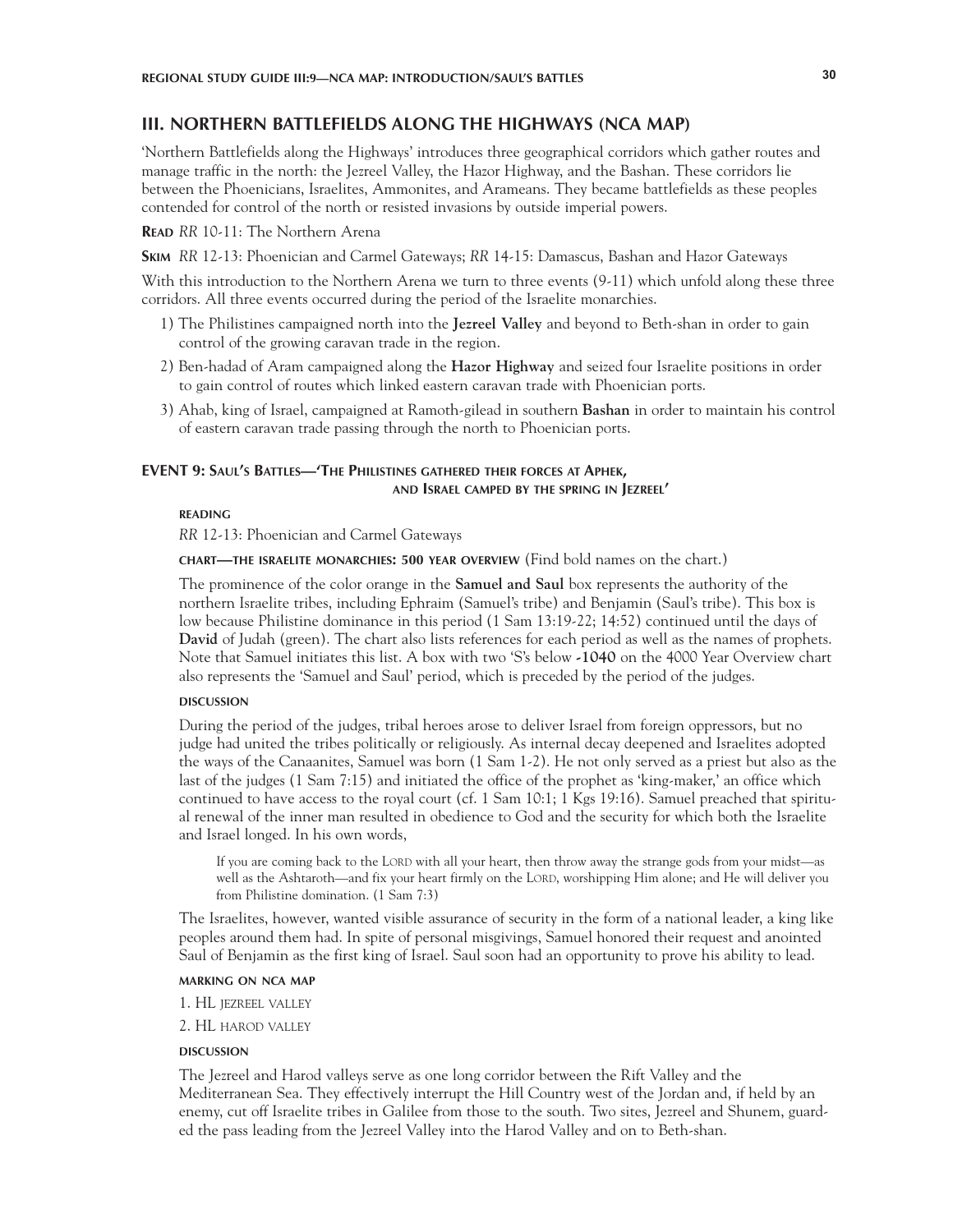# **REGIONAL STUDY GUIDE III:9—NCA MAP: SAUL'S BATTLES 31**

Saul's reign not only began but also ended (1 Samuel 31) with military actions in this strategic area. The goal of both was to defend the integrity of tribal unity in the north and to make Israel's claim on the Jezreel Valley corridor with its eastern gate via Beth-shan and the Harod Valley. The detailed account of the Ammonite campaign against Jabesh-gilead in 1 Samuel 11 puts these geographical realities into the world of Samuel and Saul.

### **marking on nca map**

- 3. Blue box around Rabbah = Ammonite center and HL Ammon
- 4. HL on Transjordanian Highway
	- a. From Rabbah to Gerasa, er-Ramtha, Karnaim, Naveh and off the map
	- b. From Rabbah to Umm el-Hanafish, Samaga, Medeba and S off map
- 5. HL route from Gerasa to Jabesh-gilead and Beth-shan
- 6. Red circle around Jabesh-gilead
- 7. Sweeping blue arrow from Rabbah to Jabesh-gilead via Gerasa
- 8. Orange box around Gibeah (S of map above Jerusalem) = Saul's capital
- 9. Orange circle around Bezek (in the hills SW of Beth-shan) = Saul's camp
- 10. Sweeping orange arrow from Bezek to Jabesh-gilead via Abel-meholah and Pehel
- 11. Sweeping orange arrow from Gibeah to Bezek via Bethel and Shechem

The marking you have just completed reinforces the flow of blue and orange arrows on *RR* 14, Map B. The cross-flow of these arrows explains some of the Ammonite-Israelite tension in the Bible. The goal of the Ammonite's push was to reach trade routes in the region of Beth-shan and the Harod Valley. (Find 'Ammon's Push' and the verses around Ammon on *RR* 11, Map B.) Saul's objective was to stop this Ammonite advance and protect Israelites in Gilead. Later Israelite leaders looked beyond Jabeshgilead to the intersections of trade routes around Ramoth-gilead and Karnaim in Bashan. Other events along these routes in this period are summarized in the section 'Nations Emerge and Compete' on the bottom of *RR* 15.

#### **reading**

1 Samuel 11; 14:47-48

#### **DISCUSSION discussion**

Saul's success at Jabesh-gilead did not satisfy the needs of his threatened spirit. He appears to have had difficulty applying Samuel's message of obedience. Once he offered sacrifice at Gilgal without Samuel, and Samuel told him, 'Since you did not obey, your kingdom will not last' (1 Sam 13:13-14). Again he disobeyed in a battle against the Amalekites and brought back sheep that he alleged were for sacrifice. Samuel told him, 'To obey is better than sacrifice; the LORD has rejected you as king' (1 Sam 15:22-23). Finally, God sent Samuel to anoint a new king, David, the youngest son of Jesse of the tribe of Judah. As David's exploits and popularity rose, Saul's threatened spirit became even more restless and suspicious.

#### **marking on nca map**

- 12. Blue boxes around Gath, Ekron, Ashdod (SW of map) = Three main Philistine centers on this map
- 13. Blue circle around Aphek (include Antipatris and dot) = Philistine mustering center
- 14. HL coastal plain and philistine alluvial plain (SW corner of map), Beth-shan, mt. gilboa
- 15. Blue sweeping arrow from philistine alluvial plain to Aphek
- 16. HL on International Coastal Highway
	- a. From Aphek to Ono, Jabneel, Ashdod and off the map
	- b. From Aphek to Yaham, Aruna, Megiddo, Afula, En-dor, Adamah, Chinnereth and Hazor
- 17. HL from Afula to Shunem and Beth-shan
- 18. Blue circle around Shunem and Beth-shan = Philistine camps
- 19. Blue sweeping arrow from Aphek past Aruna and Megiddo to Shunem
- 20. Orange circle around Jezreel (actually the 'jezreel spring' on GAL map) = Saul's camp
- 21. Sweeping orange arrow from Gibeah to Jezreel (parallel to first orange arrow)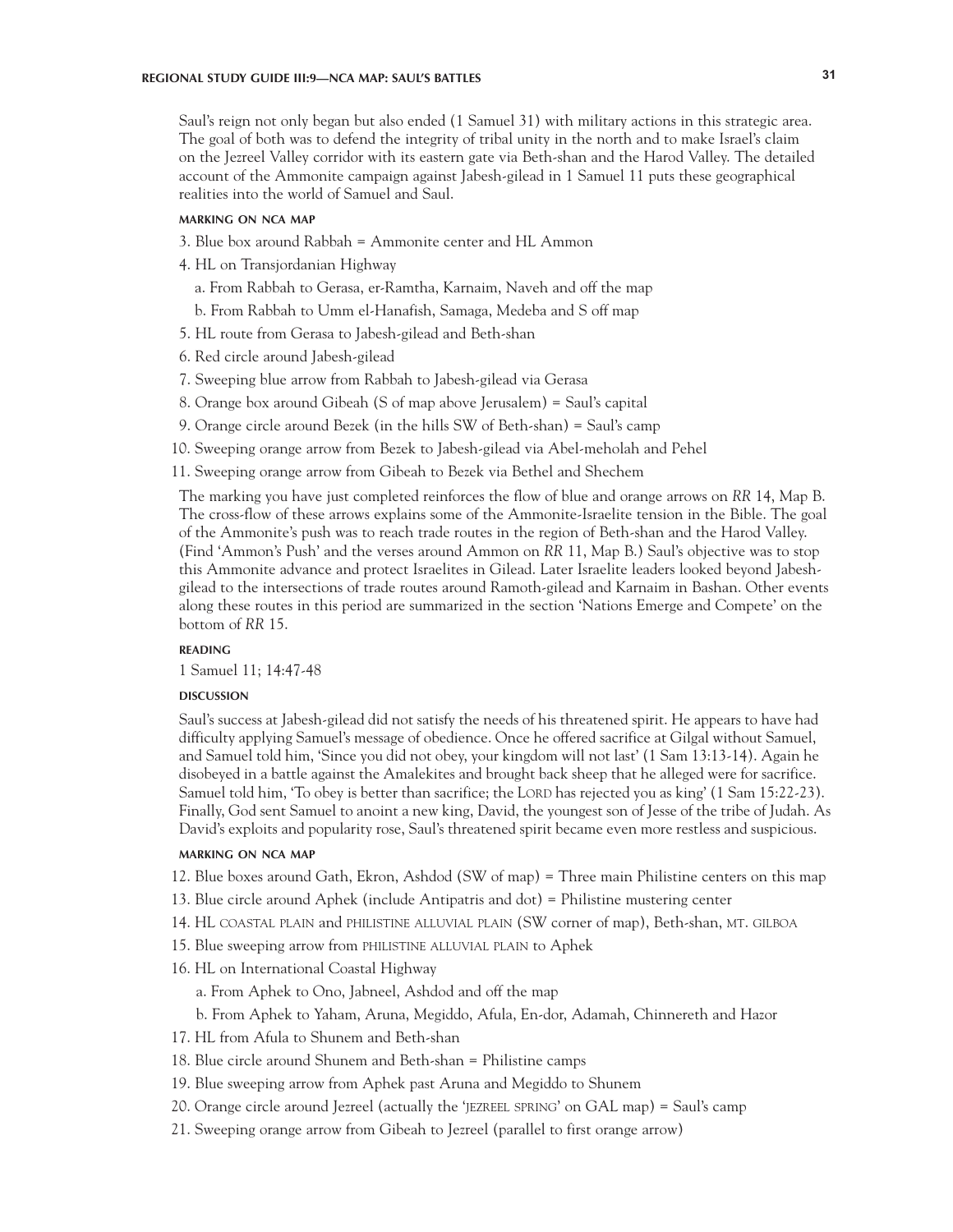- 22. Orange on the city dot of En-dor = Saul visits the witch
- 23. Red confrontation mark  $*$  between Shunem and Jezreel
- 24. Orange flight arrow and blue chase arrow from  $\ast$  onto Mt. Gilboa (see 'Marking Procedures')<br>DISCUSSION

#### **discussion**

Philistine expansion runs as a thread throughout the book of 1 Samuel, and Saul encountered their forces numerous times throughout his reign (1 Sam 14:52). With all his faults, Saul did stop Philistine intrusions into the Hill Country. In spite of this, by the end of Saul's reign the influence of the Philistines extended north into the Jezreel Valley and beyond to Beth-shan. From Saul's perspective, this constituted a wedge between the heartland of Israelite tribal settlement in the central Hill Country and tribes in the hills of Galilee. Although a cause is not given, toward the end of Saul's reign the Philistines mobilized at Aphek along the Coastal Highway, marched north, crossed the Megiddo Pass and set up their camp at Shunem. Saul again proceeded north through the center of the country and this time encamped by the Jezreel Spring, just northeast of the site later called Jezreel (see GAL map). From this position Saul could monitor Philistine actions.

It is interesting to note that Saul's camp was located in the vicinity of previous Israelite victories. Nearby, at the Spring of Harod (see GAL map), Gideon had chosen the three hundred men who defeated invading Midianite herdsmen, by 'the sword of the LORD and of Gideon!' (Judg 7). From Bezek Saul had marched to Jabesh-gilead and had been blessed with victory over the advancing Ammonites. The situation was now the same. An advancing enemy threatened to fragment Israelite unity in the Jezreel and Harod valleys. The burning question was, 'Would God again help His people?' On the night before the battle, Saul skirted the Philistine camp and sought an answer from a witch at En-dor. The foreboding answer came, and the next day Saul, his sons and his troops fled before the Philistines to the nearby slopes of Mount Gilboa. There they fell, and Saul took his own life.

#### **READ**  $\overline{\phantom{a}}$

1 Samuel 28-29 and 31 (Note on the NCA map how quickly this story changes regional settings.)

#### **DISCUSSION discussion**

The Philistine and Ammonite thrusts toward Beth-shan illustrate how the Jezreel Valley is a corridor which controls trade and manages northern traffic. Nearby Beth-shan draws routes from Transjordan and provides an open access to the Jezreel Valley. It is clear why the Egyptians established a military base here. Indeed, almost two centuries before this Philistine campaign, pharaoh Seti I had arrived via the same path to reinstate Egyptian domination in the north after Beth-shan had been threatened by the kings of nearby Pehel and Hammath. Seti marched north along the Coastal Highway, entered the Jezreel Valley, and campaigned around Beth-shan, reestablishing a strong Egyptian base there.

### **optional review** *RR* 10-11; 12-13; 14-15

Especially note the 'Regional Connections' 1 and 2 on *RR* 12 and relevant arrows on Map B. They illustrate the motives behind the military campaigns discussed in Event 9. Saul's moves to counter the Philistine and Ammonite invasions followed the orange arrows flowing out of the central Hill Country.

# **EVENT 10: Ben-hadad's New Markets—'Ben-hadad conquered Ijon, Dan, Abel-beth-maachah and all Chinnereth in addition to Naphtali'**

#### **reading**

*RR* 14-15: Damascus, Bashan and Hazor Gateways

#### **chart—the israelite monarchies: 500 year overview** (Find bold names on the chart.)

In studying previous events we have discussed the first two orange/green boxes on this chart. We now turn to the decades following the death of **Solomon**, the box entitled the **Battle of Benjamin**. This box again is low (like the 'Samuel and Saul' box) indicating that this was a period of weakness following the zenith of the **United Monarchy**. The red line between the orange and green represents disputes between the northern tribes (known as 'Israel' during these periods) and the southern tribe of Judah. A third player in these disputes was the rising Aramean state at Damascus, called **Aram-Damascus** on the 4000 Year Overview chart. Israel and Judah paid dearly for the support of Aram-Damascus so that at the end of this period both Judah and Israel were weaker but Aram-Damascus had become stronger.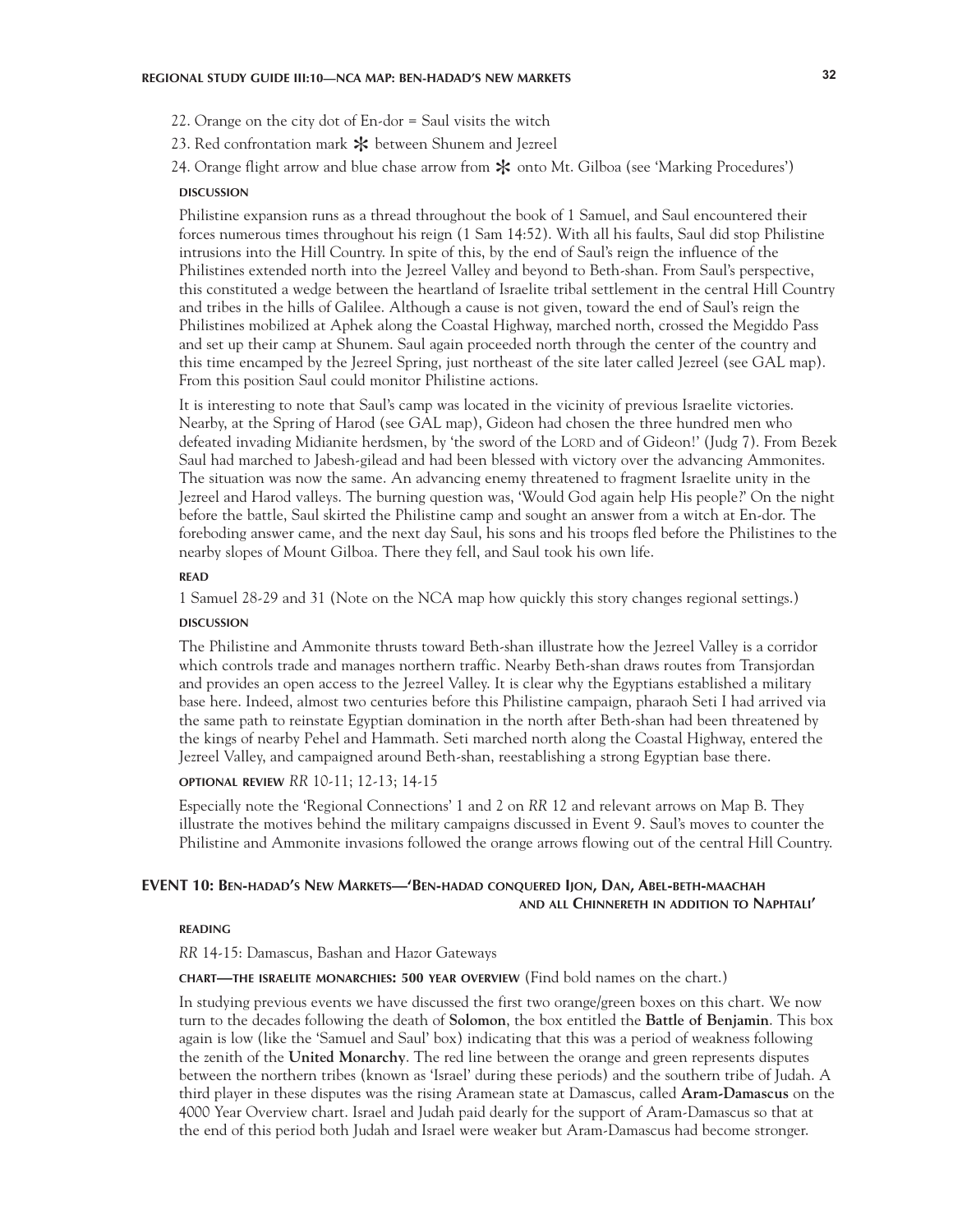#### **discussion and nca map**

The rebellion of the Northern Kingdom of Israel in the decades following the death of Solomon led to Israel's defection from the central government of Judah in Jerusalem. However, the north was anything but stable, and two decades later the new dynasty of Baasha ruled Israel from the 'backwoods' city of Tirzah. Under Baasha's rule the bitter tribal conflict between Israel and Judah continued.

The NCA map helps us set the scene for the disastrous events in the northern arena during the rule of Baasha. Find Baasha's capital city of Tizrah (south of Bezek) and Judah's capital at Jerusalem. During the time of Baasha's predecessors, Judah had made an alliance with Aram-Damascus and was able to make a military thrust north of Jerusalem as far as Jeshanah (north of Bethel). The shocking defeat for Israel no doubt helped bring Baasha to power at Tirzah. Baasha soon politically outflanked Judah by negotiating his own treaty with Aram-Damascus and pushed his border south beyond Bethel to Ramah (just north of Jerusalem). Baasha's fortification of Ramah meant that he was in a position to 'allow no one to go out or come in to Asa king of Judah' in Jerusalem. Asa could not tolerate this situation. The stage was set for the events which soon transpired along the strategic Hazor Highway far to the north of Ramah.

Faced with such a threat, Asa of Judah sent 'the silver and gold left in the treasury of the house of the LORD and the treasures of the king's house' to Damascus and asked Ben-hadad of Damascus to break his treaty with Baasha. Damascus received a significant economic boost and its armies were free to invade Israel's northern territories. Faced with a two front war, Baasha 'stopped building Ramah and dwelt in Tirzah.' Asa immediately issued an order to which 'no one was exempt' and fortified two approaches Israel's armies might use to attack Judah in the future, Geba and Mizpah. Within this context we now turn to Ben-hadad's invasion from Damascus into the heart of Israel's territory in Galilee.

#### **marking on nca map**

- 1. HL on route
	- a. From Hazor to Abel-beth-maachah and Ijon (along the phrase 'To Aram')
	- b. From Abel-beth-maachah to Dan and Panias and NE off the map
- 2. HL the swampy HULEH BASIN which together with the mountains of Galilee define the Hazor corridor
- 3. Blue box around Damascus in the phrase 'To Damascus' (NE corner) = Aramean mustering center
- 4. Red dot on city dots of Dan, Abel-beth-maachah, Ijon, Chinnereth = conquered sites
- 5. Black write-in: land of naphtali in small caps (and on two lines) W of Chinnereth
- 6. Red underline
	- a. Under Hazor (Hazor is not mentioned in 1 Kgs 15:20 or 2 Chr 16:4, but archaeology suggests that the Solomonic city was destroyed.)
	- b. Under land of naphtali
- 7. Blue sweeping arrows
	- a. From 'To Damascus' to Dan
	- b. From Dan to Abel-beth-maachah
	- c. From Abel-beth-maachah to Ijon
	- d. From Abel-beth-maachah to Hazor
	- e. From Hazor to Chinnereth
	- f. From Chinnereth toward Adamah

As you look at your marking, note that the Hazor corridor is a well-watered area, so well-watered that swamps become a major difficulty for travel. From Dan the region slopes gently S into the swamps of the Huleh Basin, an area slightly above sea level. The slopes of Upper Golan to the E and the hills of Upper Galilee rising abruptly to the W outline the basin. Mt. Hermon dominates the entire region. A slightly higher strip of land between the Huleh basin and the hills of Upper Galilee provides a narrow passage from Abel-beth-maachah to the strategic site of Hazor. The basin has been blocked by a higher outflow of volcanic lava called the Rosh Pinna Saddle (see GAL map) which falls quickly from the area of Chorazin to the shores of Lake Galilee. The Jordan River cuts through the eastern part of this basaltic dam.

#### **reading**

2 Chronicles 16:1-10 (1 Kings 15:16-24)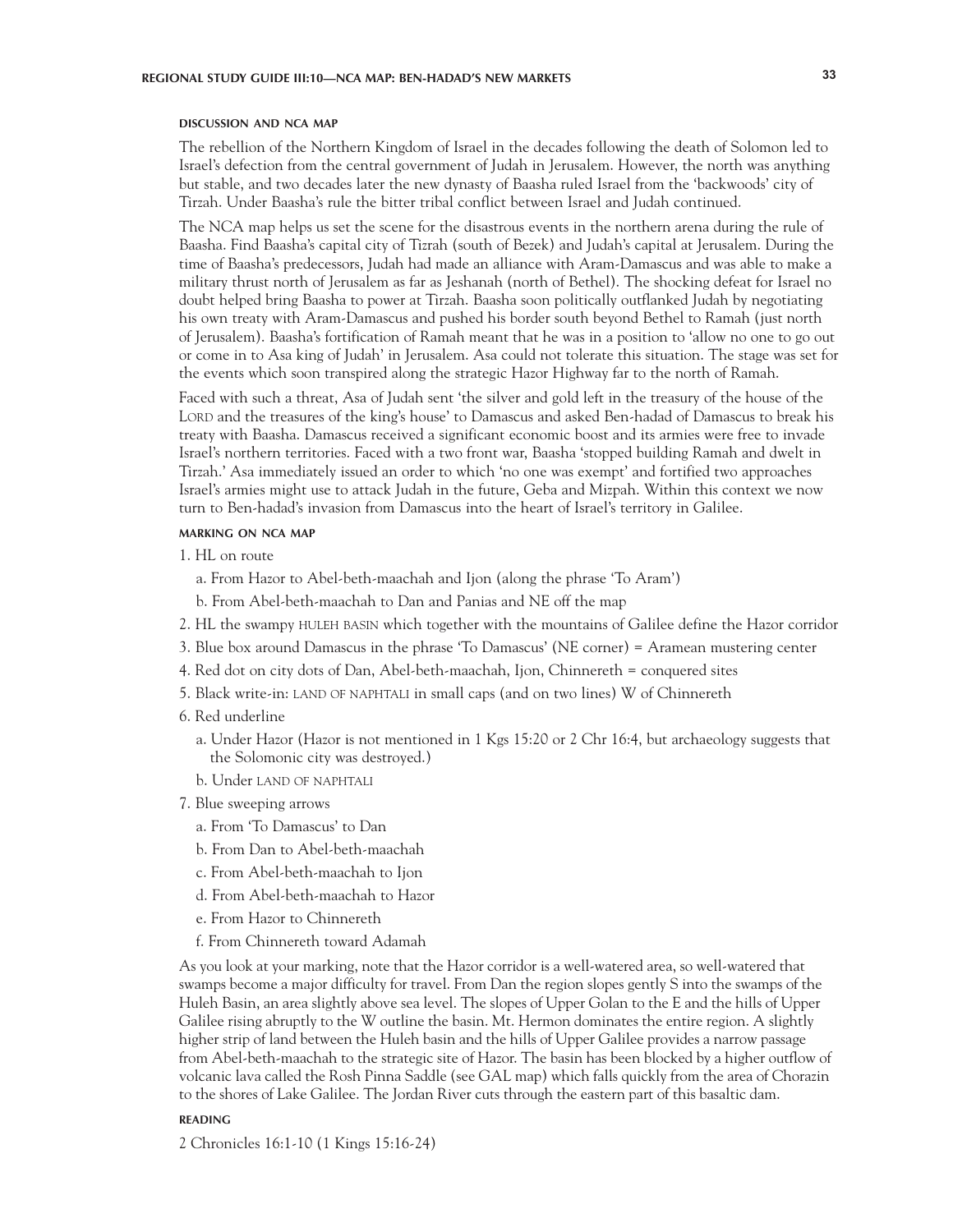#### **explore** *rr* **and nca maps**

Ben-hadad of Damascus wisely chose to invade the Hazor Highway, the corridor running south along the western side of the Huleh Basin from Abel-beth-maachah and the region of Dan to Hazor and Chinnereth. This gave Damascus control of a major north-south imperial highway and its junctions for east-west routes from Transjordan to ports in Phoenicia. Ben-hadad captured this strategic highway all the way from Ijon to Chinnereth, and probably beyond, according to the phrase, 'and all the land of Naphtali.' Arrow 1 on Map B, *RR* 14, shows an arrow from the Beqaa Valley to the region of Dan via the city of Ijon which controlled this approach. Since Ijon is the first name mentioned in both accounts of Ben-hadad's invasion, the Aramean forces may have come from the direction of the Beqaa valley.

On Map A, *RR* 12, run your finger along the dotted lines from the Persian Gulf to Bozrah and Rabbah. Now move along the arrow 'from Sheba' and bring your caravan (fingertip) up to Rabbah. Transfer your fingertip to Rabbah on Map B. How would your caravan continue to Tyre and to Sidon? Reread the legend for arrows 3 and 4. Clearly intersections along the Hazor Highway controlled the flow of east-towest trade from the Transjordanian Highway to ports in Phoenicia.

On the NCA map run your fingertip along the route from Ramoth-gilead (in the east) through Ashtaroth, Dan, Abel-beth-maachah and NW off the map (toward Sidon, seen on the LB map). Return to Ramoth-gilead and find ways to Tyre via the Rift Valley, around both sides of Lake Galilee and across Upper Galilee. This underscores the importance of the region of Dan and the site of Hazor.

The geopolitical implications of Ben-hadad's invasion are obvious on Map B, *RR* 11. The Hazor Highway red circle opens the way for his entry into Lower Galilee and the Jezreel Valley, the territorial aspiration of all Aramean offensives in the biblical text. Israel, on the other hand, will push Damascus back as far as possible and will repeatedly campaign for control of the region of Bashan in Transjordan. In our day the struggle between modern Syria and modern Israel follows the same pattern except that various wars have been fought in the regions of Upper and Lower Golan. The underlying dynamic remains the same.

#### **regional lessons**

Event 10 teaches the geopolitical importance of the Hazor Highway, but the prophetic writers had another purpose for including this episode in the biblical text. They are arguing, as discussed above ('Some Concluding Thoughts' for Chapter II), that God is Israel's help, their greater power. It is no coincidence that the prophetic message and Asa's cry for help in earlier threats (2 Chr 14, 15) provide a backdrop for Hanani's reaction to Asa's alliance with Damascus (2 Chr 16:7-10).

The invasion of Damascus into northern Israel during the early ninth century b.c. illustrates the importance of the Hazor Highway as a gateway into the land via Dan, Hazor and Chinnereth. The Bible records that 250 years later (-733) Tiglath-pileser III of Assyria made a similar entrance into the land via the Beqaa Valley taking 'Ijon, Abel-beth-maachah,... Kedesh, Hazor, Gilead, Galilee, all the land of Naphtali' and the tribe of Dan into captivity (2 Kgs 15:29). Dan had always been one of the first cities to fall in the north, and over a century after Tiglath-pileser III as Babylon was poised to enter the land, the prophet Jeremiah used the region of Dan to highlight his admonition to Judah to trust God and not man.

A voice is making an announcement from Dan ... Take it seriously. Warn the nations [along the country's main highways] ... The shock troops are coming from a distant country ... Why aren't we doing anything? Get mobilized! Come into the fortified cities ... You can hear from Dan the snorting of their horses. The sound of their stallions neighing shakes the whole land. (Jer 4:15-16; 8:14-16)

#### **EVENT 11: Ahab's Claim—'Don't you know that Ramoth-gilead belongs to us?'**

**chart—the israelite monarchies: 500 year overview** (Find bold names on the chart.)

Omri and his son Ahab came to power in Israel at about **-880,** reorganized the north and again brought prosperity to the northern tribes. This can be seen on this chart as the **Ahab/Jehoshaphat** box is higher than the **Battle of Benjamin** box. Event 11 is just one of many fascinating episodes during this period when apostasy and prosperity grew hand in hand in northern Israel. The names of the period's two main prophets, **Elijah** and **Elisha**, are not outlined in black on this chart since there are no prophetic books in the Bible by these names. The acts and teachings of these two prophets appear in the unfolding drama of the book of Kings, a record which is far more than simply history. Events in these days of apostate abundance followed by dire distress give us the context we need to understand prophetic teaching about God's work and the frailty of human faith. This is most clearly seen in the moving story of Elijah as it intersects with the apostate deeds of king Ahab and his Phoenician wife Jezebel.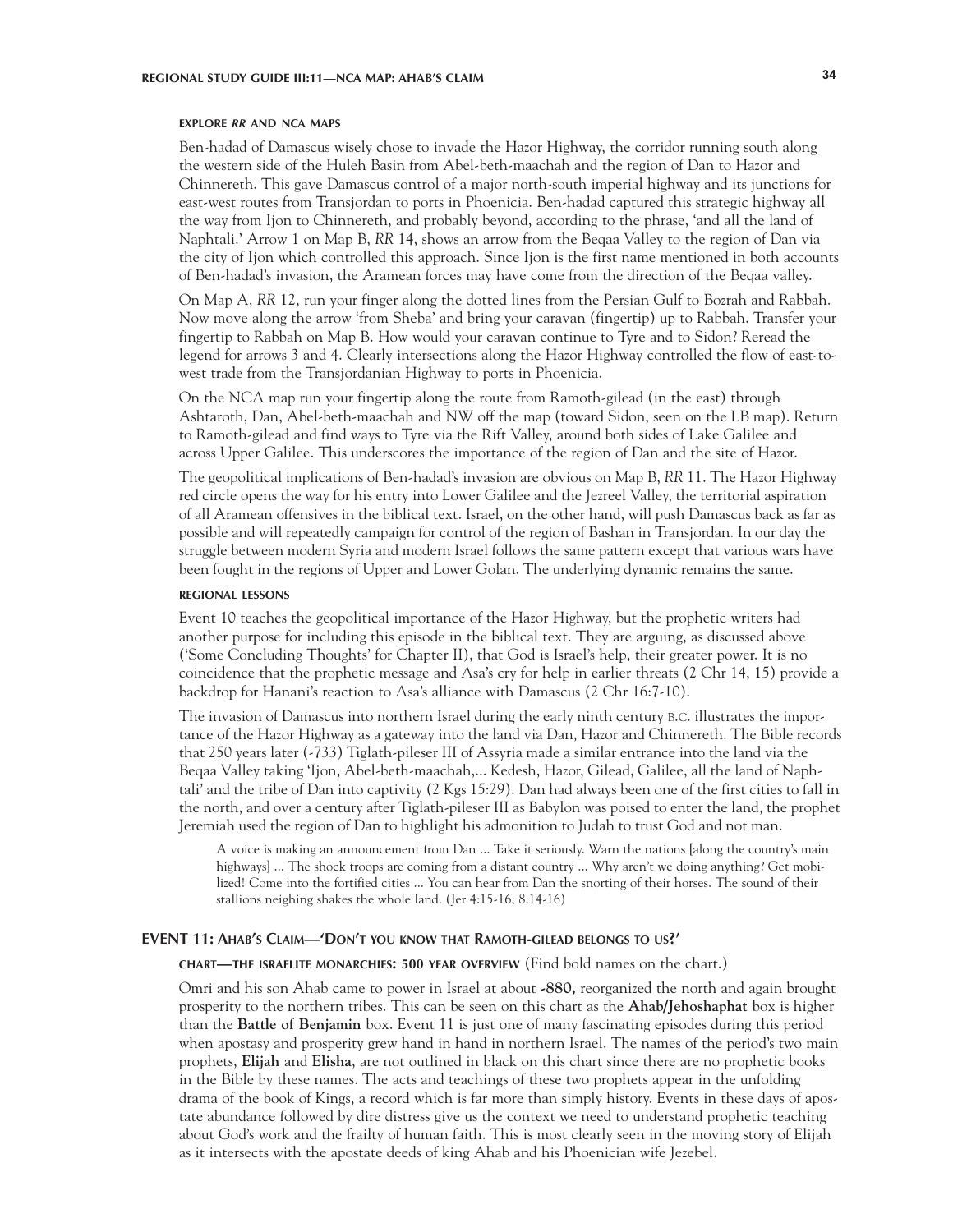#### **DISCUSSION discussion**

Omri and Ahab initiated several systematic policies which brought Israel and Judah to a point of strength and domination in the Land Between (cf. 1 Kgs 16:21-34). First, Omri moved the capital from the 'backwoods' site of Tirzah to the hill of Samaria, a site much better situated for interaction with the Coastal Highway and Israel's commercial connections with the ports of Phoenicia. Secondly, Omri and his son Ahab aligned themselves with Phoenicia by marriage. Ahab married Jezebel, the Phoenician princess. Thirdly, Ahab made peace with the house of David by giving a royal daughter, Athaliah, in marriage to Jehoram, son of Jehoshaphat (cf. 2 Kgs 8:25-27). Costly wars with Judah ceased; both kingdoms put their resources into other activities, and both Israel and Judah took advantage of the growing Phoenician commercial network which linked the caravan routes of the east with western maritime markets. Israel's expansion, however, came with a spiritual price tag.

#### **explore rr and nca maps**

*RR* 20, Map B shows an orange arrow, 'Ahab of Israel' sweeping from Samaria through Jericho to the Medeba Plateau south of Rabbah. This continued Ahab's father's policy of expanding to the southeast in order to hold part of the Transjordanian Highway. The rebuilding of Jericho (1 Kgs 16:34) was an important part of this policy. 2 Kings 3:4-5, as well as the Mesha Stone (a later Moabite victory monument left by Mesha, king of Moab), speaks of Moab's subjugation by Israel. This move to the southeast was part of a greater plan of commercial expansion which involved northern highways as we have seen on Map B, *RR* 12. In this context we turn to the main action of Event 11.

#### **DISCUSSION discussion**

Ben-hadad II (the king of Damascus in this period) and other Aramean leaders must have viewed Ahab's alliance with Phoenicia and his advances into Transjordan as a threat to the control they had of trade moving north along the Transjordanian Highway. Ben-hadad went about consolidating these Arameans under his leadership against their common enemy, Ahab of Israel. In -856 he laid siege to Ahab's capital city of Samaria (1 Kgs 20:1-21). The writer of 1 Kings makes an important point when he records that a certain prophet told Ahab (infamous in the Bible as one of the most evil kings in Israel's history) that God would deliver the city in order that Ahab might know that 'I am the LORD.'

In a second battle the following year (-855) Ahab overcame Ben-hadad in the vicinity of Aphek, probably on the Yarmuk plain just south of Lake Galilee (1 Kgs 20:22-34). The convergence of routes here in the Rift Valley south of the lake (seen on the NCA map) shows the significance of this region bridging the plain of Bashan in Transjordan with the Jezreel Valley. The choice of this area for the battle also highlights Ben-hadad's remark, '... but if we fight them on the plain we shall surely overcome them.' Ahab's victory here was yet another spiritual lesson which went unheeded, for if Israel had been defeated, Ben-hadad and his allies could have advanced to the Beth-shan and Harod valleys and beyond into the Jezreel Valley. This would have guaranteed Aramean control of most trade routes in the north and would have left Israel with little hope of controlling trade across the north (*RR* 14, Map B and the legend for Arrow 2). Instead, Ben-hadad made substantial economic concessions, causing a significant growth in Israel's commercial influence in the north. Israel could now expand its commercial activities into the heart of Aramean territory as Ben-hadad's father 'had done in Samaria.'

#### **marking on nca map**

- 1. HL upper golan, lower golan and yarmuk plain
- 2. HL on route
	- a. From grid reference 275 on upper right-hand side of map to Beth-shan via Jassam, Fiq and Lo-debar b. From Ramoth-gilead to Beth-shan via Beth-arbel and Ephron
- 3. Blue box around Damascus in the phrase To Damascus at grid reference 275 = Aramean capital and mustering center
- 4. Blue sweeping arrow from To Damascus to the name lower golan
- 5. Orange sweeping arrow from Beth-shan to the elevation reading -199m/-653f N of YARMUK PLAIN
- 6. Red confrontation mark  $*$  NE of the elevation reading -199m/-653f
- 7. Blue flight arrow from  $*$  to Aphek on E side of Lake Galilee
- 8. Red dot on the city dot of Aphek = Ben-hadad's hiding place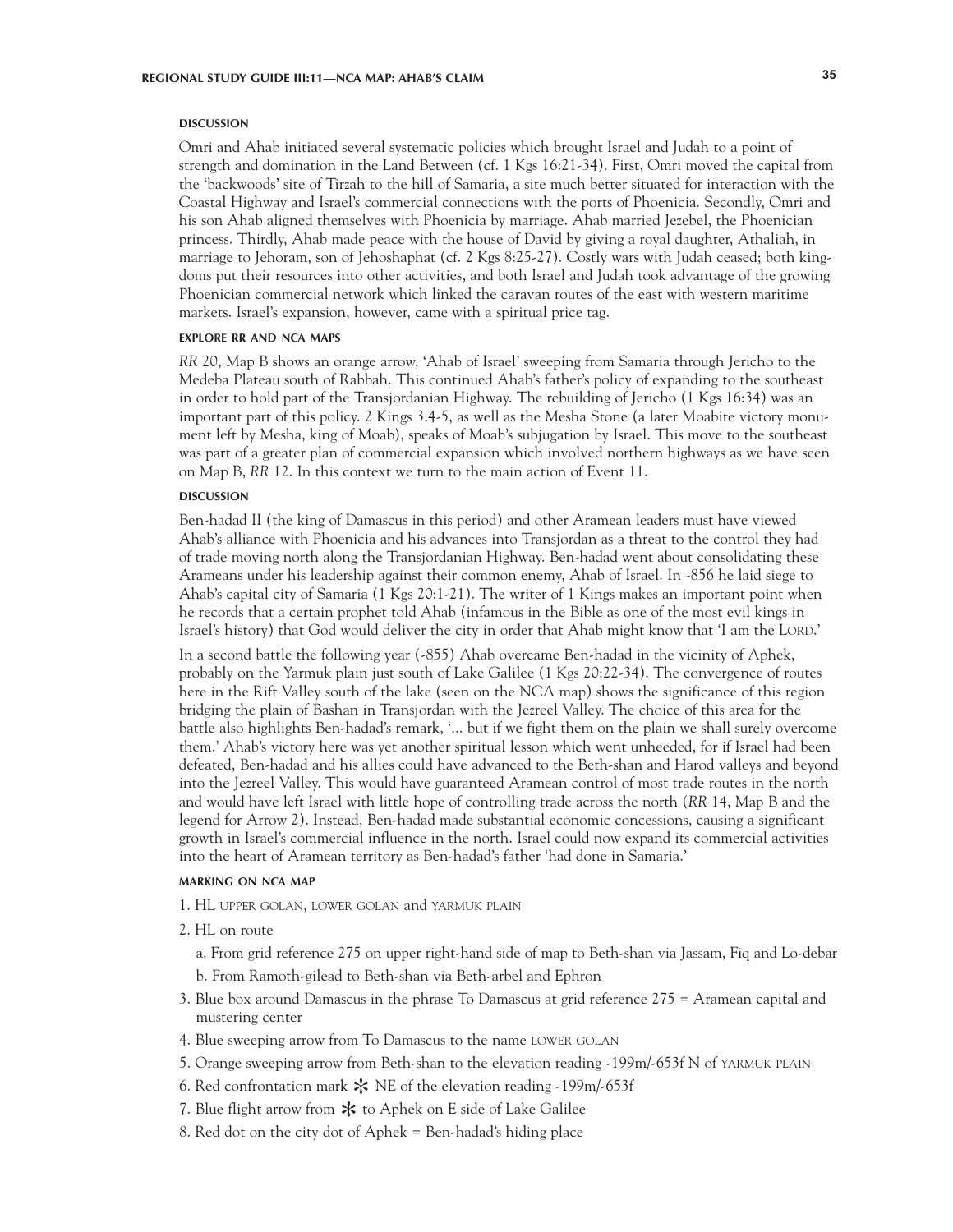#### **reading**

1 Kings 20-21

#### **discussion and rr map**

The same treaty concessions no doubt applied to cities along the Hazor Highway, since Ahab's systematic building program can be seen at sites such as Hazor and Dan (as well as at the strategic site of Megiddo). Ahab also built a winter palace at Jezreel above the Jezreel and Harod valleys (1 Kgs 21:1). This site affords a beautiful eastern vista down the Harod Valley toward Beth-shan with the scarp of Transjordan rising in the background. Clearly Ahab picked the site with eastern expansion in mind. We see this in the final episode in this chapter as Ahab now seeks to press beyond the Rift Valley and on to the plateau of Lower Gilead and southern Bashan. This is seen on *RR* 14, Map B where two orange arrows sweep out of Samaria. One flows north into the Hazor corridor, the other to the northeast to the Bashan corridor. Ahab had taken one corridor and now planned a campaign to take the other.

The alliance between Jehoshaphat, king of Judah, and Ahab, king of Israel, was sealed by the marriage of their children and brought the two kingdoms into cooperative efforts and campaigns. During a visit by Jehoshaphat to Samaria, Ahab revealed the next step in his program of northern expansion with the tantalizing statement, 'Don't you realize that Ramoth-gilead should be under our control, and yet we are doing nothing about taking it from the king of Aram?' (1 Kgs 22:3). Ahab's claim that Ramoth-gilead belonged to Israel may still reflect the agreement negotiated after the Battle of Aphek. Ben-hadad had apparently never completed his withdrawal, perhaps due to a temporary alliance of local nations in -853 to face a much more formidable foe at Qarqar far to the north, Shalmaneser III of Assyria.

*RR* 14, Map B shows that Ramoth-gilead is located in Lower Gilead where routes from Beth-shan intersect the Transjordanian Highway. If Ahab were to control the region of Ramoth-gilead he could reassert Israelite control in Bashan as in the days of Solomon (1 Kgs 4:7,13). This would thwart hopes for expansion in Damascus and offer protection to the Israelite tribes in the north and in Transjordan. (See also the opposing claims of Israel and Damascus for east-west trade through Bashan and across the Hazor Highway, *RR* 11, Map B.) The campaign to Ramoth-gilead therefore had important economic and political overtones, a fact underscored by the unified effort on the part of Israel and Judah, who could both benefit from a victory.

Ahab and Jehoshaphat engaged the Arameans at Ramoth-gilead, but the battle cost Ahab his life, an episode recounted in obvious satirical fashion to underscore the end of those who in kingly fashion had set up their own agendas and yet ignored the prophet's admonition, 'I am the LORD' (1 Kgs 20:13, 28). Ahab's attempt to expand and to contain Damascus failed, and the region and its routes were left open to Aramean infiltration. Meanwhile, Ahab's death encouraged a Moabite rebellion farther south along the highway, dangerously weakening Israel's and Judah's positions along the Transjordanian Highway.

#### **marking on nca map**

- 9. HL bashan and lower gilead
- 10. Blue sweeping arrow from To Damascus (grid reference 275) to Ramoth-gilead
- 11. Orange sweeping arrow from Beth-shan to Ramoth-gilead
- 12. Red confrontation mark  $*$  just NW of Ramoth-gilead
- 13. Orange flight arrows from Ramoth-gilead to Beth-shan

#### **reading**

1 Kings 22:1-40 (2 Chronicles 18)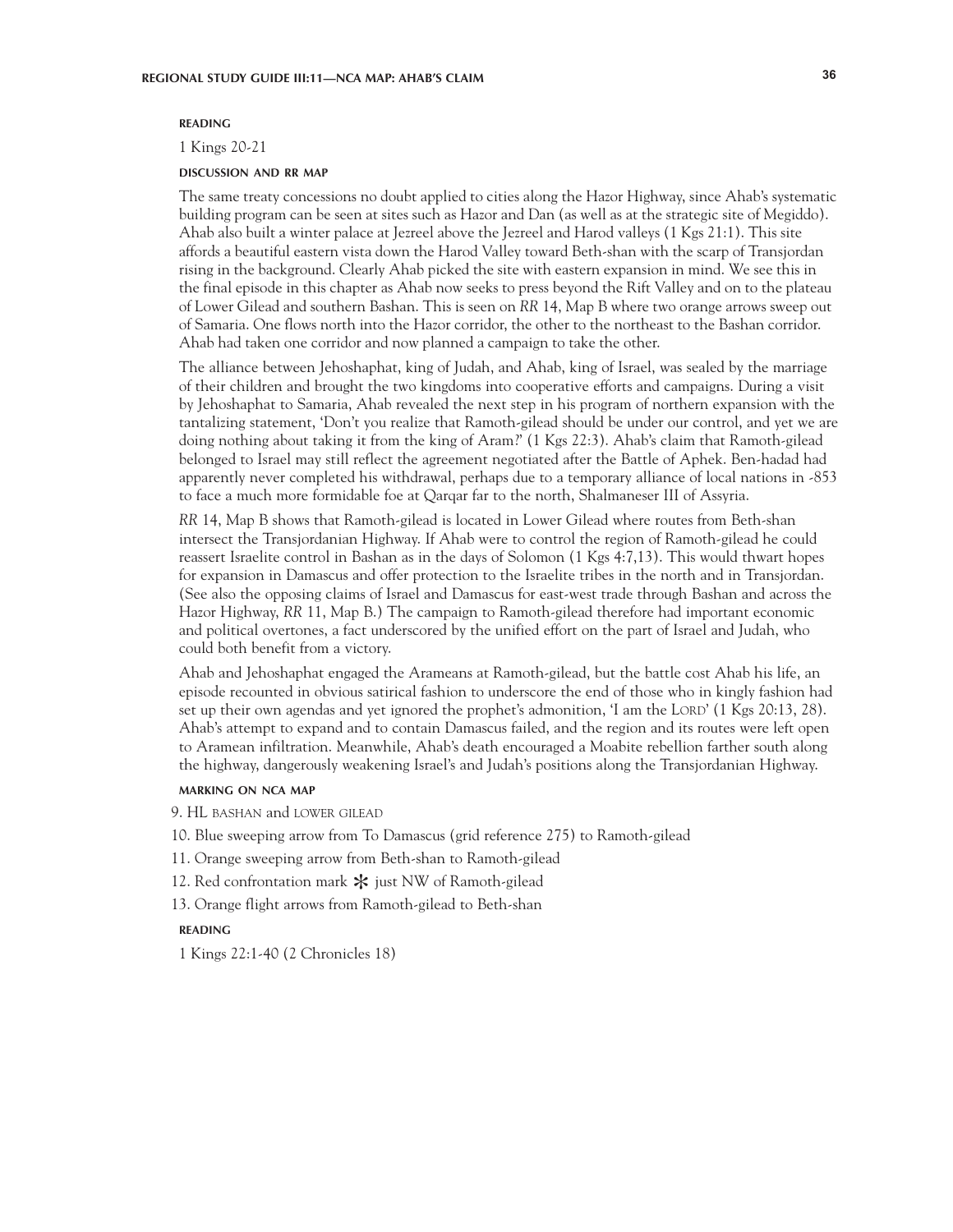GAL, v.3 If you have version 3 of *RSMap 5: GAL*, notes such as this alert you to updates in the GAL map

# **IV. TAKING OR HOLDING THE JEZREEL VALLEY (GAL MAP)**

'Taking or Holding the Jezreel Valley' focuses our attention on the Jezreel Valley, crossroads of the Northern Arena. Together with Lower Galilee, this valley gathers traffic from all directions and offers a unique bridge between the Coastal and Transjordanian highways. This celebrated battleground of history and its approaches is presented on the GAL map. If necessary, review the following pages in *RR* to note the special part the Jezreel Valley and Lower Galilee play in the Northern Arena.

# **Review** *RR* 10-15

The Northern Arena (10-11) Phoenician and Carmel Gateways (12-13) Damascus, Bashan and Hazor Gateways (14-15)

## **Exploring the gal map** (Find bold names on the map.)

Open the GAL map and have the earlier marked LB and NCA maps handy. Note the limits of the GAL map on its finder map (bottom right hand corner). Compare the GAL map with the LB you already marked and find common features such as Lake Galilee, the Rift Valley, Mt. Carmel, the Jezreel Valley and the Yarmuk Canyon. Try to fit the GAL map with its more complex route system into the simpler route system of the LB map. Glance at the blue arrow on the LB map and see how it flows through the area covered by the GAL map. Do the same with the blue arrows on the NCA map. In short, make yourself 'at home' on the GAL map before proceeding with a closer look at the map below.

The range of hills which stretches from **Mt. Carmel** to **Samaria** is called the Carmel Range. You can see that Mt. Carmel is higher than the rest of the range, a fact confirmed by a careful look at elevations on this map. The **Iskandar Uplift** falls short of Mt. Carmel's highest point. Both are regions of uplifted and deeply eroded hard limestone. Between them lies the **Shephelah** (Lowland) **of Carmel** consisting of softer, chalky limestone, much lower and much easier to cross as seen by its roads on the map. Note the various ways to cross the Carmel Range from the northern **Sharon Plain** to the **Jezreel Valley**. The location of **Megiddo** made it one of the main defensive positions guarding the Carmel Range.

The GAL map shows a series of ridges stretching across **Lower Galilee**. In the west they tend to run east-west while in the east they angle into the Rift Valley. Routes from the Jezreel Valley to **Hazor**  make their way around these ridges, but routes to Transjordan follow faulted valleys which empty into the Rift Valley and cross fords on the Jordan River before climbing to **Lower Gilead** and **Lower Golan**.

Sit back now and look at the GAL map as a whole. It shows how open Lower Galilee and the Jezreel Valley are to northern invaders. Unlike the south, the north has no unified barrier such as the Carmel Range. The only practical line of defense is a depression in the Rift Valley along the western shore of **Lake Galilee**. Note how an invader moving south from Hazor had to descend to below sea level to the site of Chinnereth before climbing to the crossroads of Lower Galilee via **Arbela** and **Adamah**. This may well have been the threatened 'way of the sea' mentioned in Isaiah 9:1. It is clear why the same verse refers to the entire region as 'Galilee of the Gentiles.' It was easily overrun and difficult to defend in the past as well as today, when Israel, Syria and Jordan share the terrain seen on this map.

The two main events in this unit reveal the open character of Galilee and how imperial armies and Canaanite forces clearly controlled the routes in 'Galilee of the Gentiles.' Other events are summarized in 'A Look from Megiddo.' Gideon's dramatic victory over the Midianites and the setting of Nazareth overlooking the Jezreel Valley and Galilee receive special attention.

- 1) Canaanite insurgents mobilized at Megiddo in the Jezreel Valley in order to stop Pharaoh Thutmose III's march north along the International Coastal Highway to reassert Egyptian control.
- 2) Sisera's plan to secure Hazor's influence over the north by mobilizing Canaanite chariots at Megiddo in the Jezreel Valley is thwarted by an Israelite peasant militia on Mt. Tabor led by Deborah and Barak.

### **EVENT 12: Thutmose's Triumph—'Taking Megiddo is like taking a thousand cities'**

**chart—4000 year overview** (Find bold names on the chart.)

In the study of Event 1 we heard of the 'Amorites,' a term which means 'Westerners,' as people in Mesopotamia viewed them. Look at the red line at -2200 on this chart, and toward the bottom find the mention of '**Amorite wave begins**' in a brief text. Around -2000 find the headline **'Amorite' influence expands** on the Aram register. Around -1700 find the headline **The 'Amorite' wave reaches Mesopotamia and Egypt**. Clearly, the Amorites were on the move in the Middle East.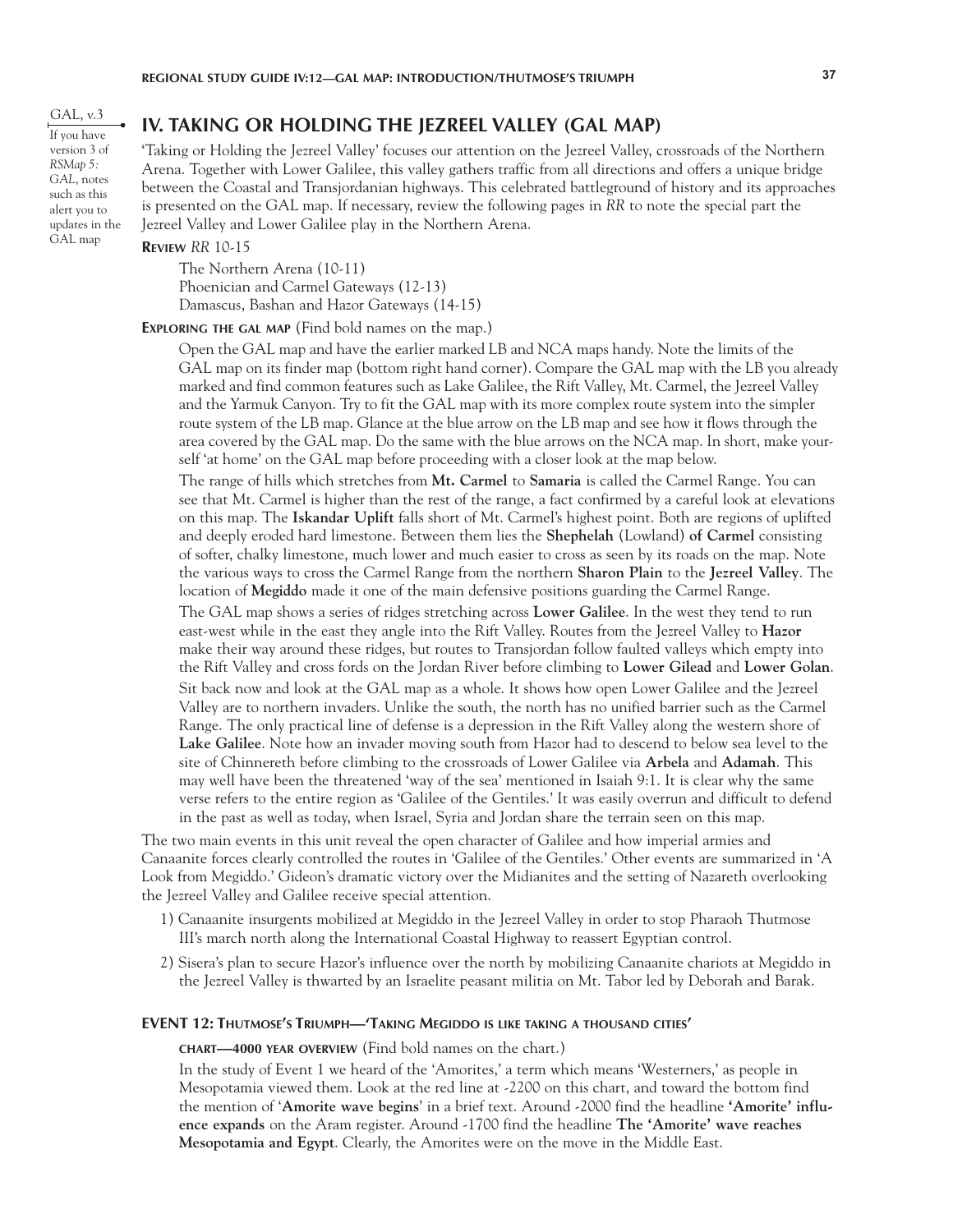# **REGIONAL STUDY GUIDE IV:12—GAL MAP: THUTMOSE'S TRIUMPH 38**

Around -1700 Egypt was relatively weak, a period known as the **Second Intermediate Period**. It was then that a red arrow on the chart descends into Egypt (near the fold of the chart): **Alien Rulers ('Hyksos') invade Egypt**. Egyptians called these alien rulers **Hyksos** (*heqa khoswe* in Egyptian). Many believe that this was the Amorite invasion of Egypt from the Land Between.

Shortly before -1550 red arrows on the chart point from Egypt into the Land Between. Imperial blue on the chart suddenly surges north from Egypt through the Land Between into southern Aram. The first arrow is labeled **Ahmose to Sharuhen**. Ahmose, whose reign began Egypt's **18th Dynasty**, is credited with expelling alien rulers from Egypt. His campaign took him to Sharuhen, the southern gateway to the Land Between (south of Gaza on *RR* 18, Map B). Egypt awoke to a new and mighty surge of nationalism and expansion which lasted four centuries. This has been called Egypt's **New Kingdom**, known archeologically as the **Late Bronze Age**. Glance over this era of **Egyptian Dominance** on the chart. In this period some of Egypt's greatest pharaohs ruled the Land Between, and, according to Israelite chronologies **#1** and **#2**, the Israelites left Egypt under Moses and entered the Land Between under Joshua. One of the greatest names in this period was **Thutmose III** who ruled Egypt around -1450. As the kingdom of **Mitanni** in northern Mesopotamia expanded, Canaanite rulers in the Land Between revolted against Egypt. Thutmose marched north to reassert Egyptian control and prevent Mitanni from entering the land. Thutmose saw his conquest of Megiddo in Canaan as one of his greatest victories.

## **marking on gal map**

- 1. HL sharon plain, mt. carmel and jezreel valley
- 2. Look at the area between the three geographical regions just highlighted. Note that highways avoid the rough higher terrain of Mt. Carmel and the Iskandar Uplift.
- 3. HL city names: Megiddo, Yaham (by the note 'To Aphek and Egypt') and Dothan
- 4. Place yourself at Yaham and consider various routes you could take to reach the Jezreel Valley. Each follows a path of least resistance and ends up at a different location in the Jezreel Valley.
- 5. HL the three routes across the Carmel Range
	- a. **The Dothan Pass:** Begin HL on the route S of Yaham on the edge of the map. Head N by Yaham and then veer NE of Gath [-padalla] along the ridge route which runs S of the Iskandar Uplift. Continue to HL this route which drops into the Dothan Valley (named for the major site in the valley). Continue HL past Hepher and Kh. Burqin to the intersection NW of Beth-haggan. This popular pass was used for millennia by armies and by traders.
	- b. **The Aruna-Megiddo Pass:** Return to Yaham and HL N past Gath [-padalla] and Kh. Beidus. Veer NE and HL route via Aruna to the intersection just S of Megiddo. Note that this route follows a valley, becomes quite narrow between higher slopes and almost reaches the site of Megiddo. This is by far the most renowned pass across the Carmel Range.
	- c. **The Jokneam Pass:** Return to Yaham and again move N past Gath [-padalla] to Kh. Beidus, but this time HL N past T. Esur and across the Shephelah (Lowland) of Carmel to Jokneam. This is the most direct route to Galilee's port of Acco and also to convenient routes across Lower Galilee. Note that this route joins a valley pass coming from the port of Dor. From T. Esur one could also easily reach the site of Zephath (a route not shown on this map) and then continue to Jokneam.
- 6. Dothan, Aruna-Megiddo and Dor-Jokneam valleys are natural passes of eroded softer chalks. They are bordered by harder and higher limestone regions (Mt. Carmel and the Iskandar Uplift) and by softer limestones in the Shephelah of Carmel and Samaria. This geographical combination has made the area one of the most decisive military staging grounds in the Land Between.

#### **DISCUSSION discussion**

In light of our marking above we can understand why Egyptian sources made a point that Thutmose III called together his top advisors for a council meeting at Yaham. They had just completed their coastal campaign and before proceeding had to make a strategic military decision. Three routes lay before them: 1) the southern Dothan Pass (which also led to Taanach), 2) the northern Jokneam Pass (toward Zephath and Jokneam), or 3) the direct but much more dangerous Aruna-Megiddo Pass. They knew that the forces of a strong Canaanite coalition awaited them somewhere along these routes.

# **reading**

The following reading is from a text on the temple walls at Karnak in Upper Egypt. The text records the victory of Thutmose III over Canaanite insurgents who had gathered at the city of Megiddo.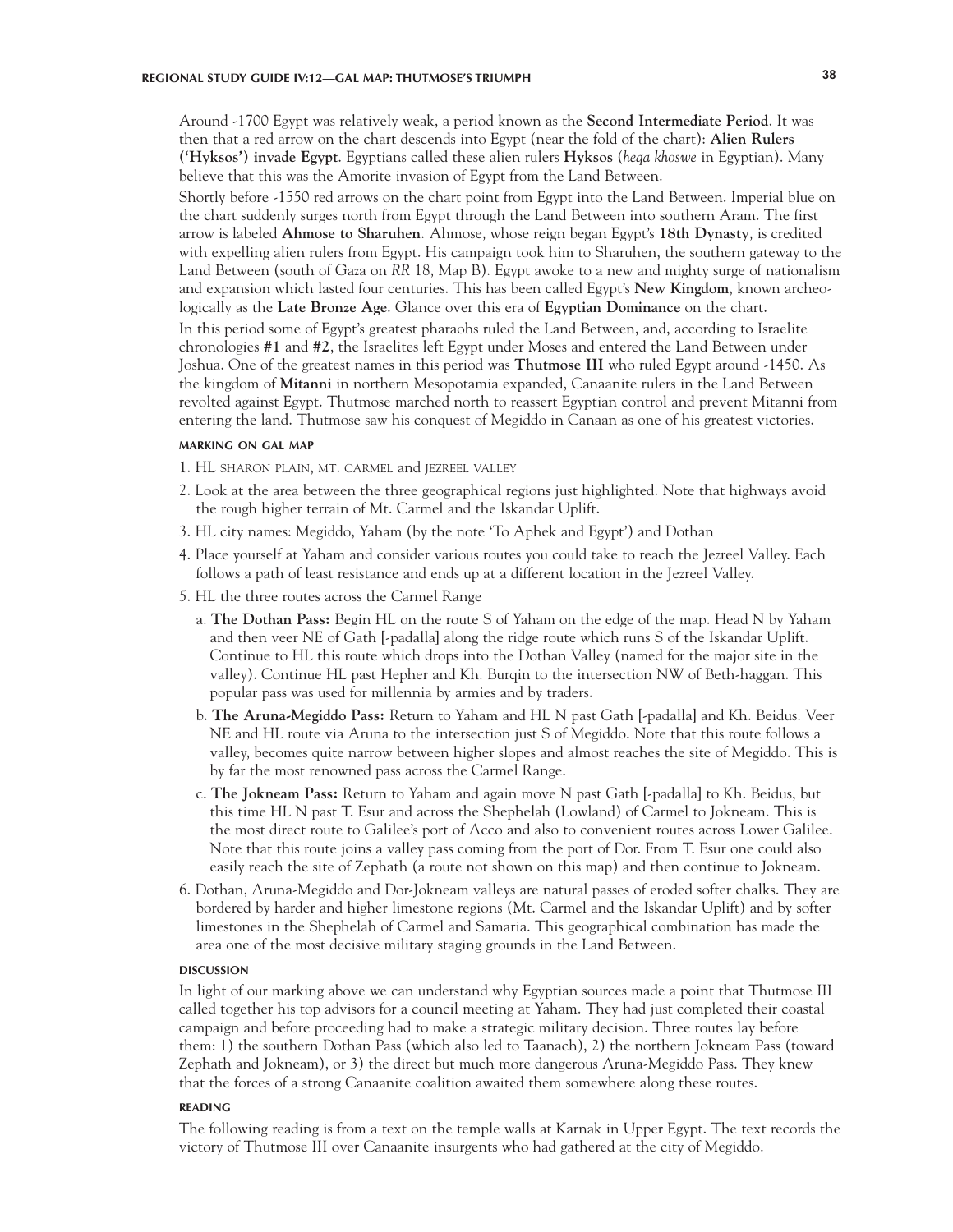# **REGIONAL STUDY GUIDE IV:12—GAL MAP: THUTMOSE'S TRIUMPH 39**

His majesty [Thutmose III] conducted a war council [we are earlier told this was at Yaham] with his conquering army and said, 'That miserable rebel from Kedesh has taken Megiddo and enlisted princes from all of Egypt's formerly loyal subjects ... he says, 'I will wait here in Megiddo ...' What is your counsel?

The commanders responded to his majesty, 'Think of the difficulties on this road [Aruna-Megiddo Pass] as it becomes so narrow. The report is that the enemy is there waiting and becoming more numerous. The horses will have to go single-file as well the army and all the support staff. Our vanguard will engage in battle while the rear guard is still waiting in Aruna, unable to fight. There are two other roads. One is to the east of us and comes out near Taanach. The other is to the north ... and comes out to the north of Megiddo. May our victorious lord choose to use one of them, so we do not have to use this difficult road.'

... His majesty challenged the army, 'Keep pace with your victorious lord's march on this narrow road. His majesty has sworn, "I will not let my victorious army go ahead of my majesty on this road.'''

... His majesty marched forth at the head of his army ... he did not meet the enemy. Their southern wing was at Taanach and their northern wing on the south side of the Qina Valley....

#### **DISCUSSION discussion**

The Canaanite forces gathered at Megiddo did not think that the Egyptian chariots would venture through the narrow Aruna-Megiddo pass. They placed their camps in the valley at the two other approaches: at Taanach to the south and somewhere north of Megiddo but south of Jokneam. Pharaoh's advisors also knew the dangers of the Aruna-Megiddo Pass and warned him against sending his chariots single file through this pass since his disorganized forces could be overrun before they could regroup near Megiddo. Thutmose's scouts most likely had brought him information about the position of Canaanite camps in the Jezreel Valley. He overruled his council's advice and gave orders to proceed through the Aruna-Megiddo Pass—with him at the head of his army.

As it turned out, Thutmose's forces had time to regroup on the plain before the Canaanites could rush their men and equipment back to Megiddo. The Egyptians won the battle on the plain below Megiddo but were so taken up with the spoil of war that the city itself had time to close its gates and man its defenses. The Egyptian army subsequently had to lay siege to the city. The opposing forces encamped on low hills just west of the city, the setting for the final scene in this episode of Megiddo's history.

# **marking on gal map**

7. Blue circle around Yaham = war council

8. Write in small, black caps above the blue circle 'THUTMOSE'S COUNCIL TO DECIDE ROUTE'

9. Small orange box E of Taanach = Canaanite southern camp; write in small, black caps 'canaanites'

10. Small orange box E of T. Qiri = Canaanite northern camp (?); write in small, black caps 'canaanites'

11. Sweeping blue arrow from Yaham to Megiddo via Aruna; write 'thutmose' in black on this arrow.

12. Red circle around Megiddo

#### **DISCUSSION discussion**

The importance of these passes (the Carmel Passes) cannot be overestimated. They carried almost all of the commerce and military might of the ancient world passing through the Land Between, the land bridge between the Nile and Mesopotamian river valleys. A glance at the LB, NCA and GAL maps shows the centrality of Megiddo overlooking the Jezreel Valley, the crossroads of this Land Between. The geographer George Adam Smith aptly described this valley in his book *The Historical Geography of the Holy Land*, a handbook for teachers and students for over a century.

With our eyes on these five entrances, and remembering that they are not merely glens into neighbouring provinces, but passes to the sea and to the desert—gates on the great road between the empires of the Euphrates and Nile, between the continents of Asia and Africa—we are ready for the arrival of those armies of all nations whose almost ceaseless contests have rendered this plain the classic battle-ground of Scripture. Was ever arena so simple, so regulated for the spectacle of war? Esdraelon [Jezreel] is a vast theatre, with its clearly-defined stage, with its proper exits and entrances. (Smith, 1966 (reprint):253)

It is clear why Thutmose III boasted that 'Taking Megiddo is as good as capturing a thousand cities.' His campaign provides us with one of the best illustrations of Megiddo's importance in the Jezreel Valley.

**chart—4000 year overview** (Find bold names on the chart.)

Egypt's interest in Megiddo did not end with Thutmose's campaign. Megiddo continued to be a major Egyptian base in the Land Between throughout the reigns of later pharaohs of Egypt's 18th Dynasty.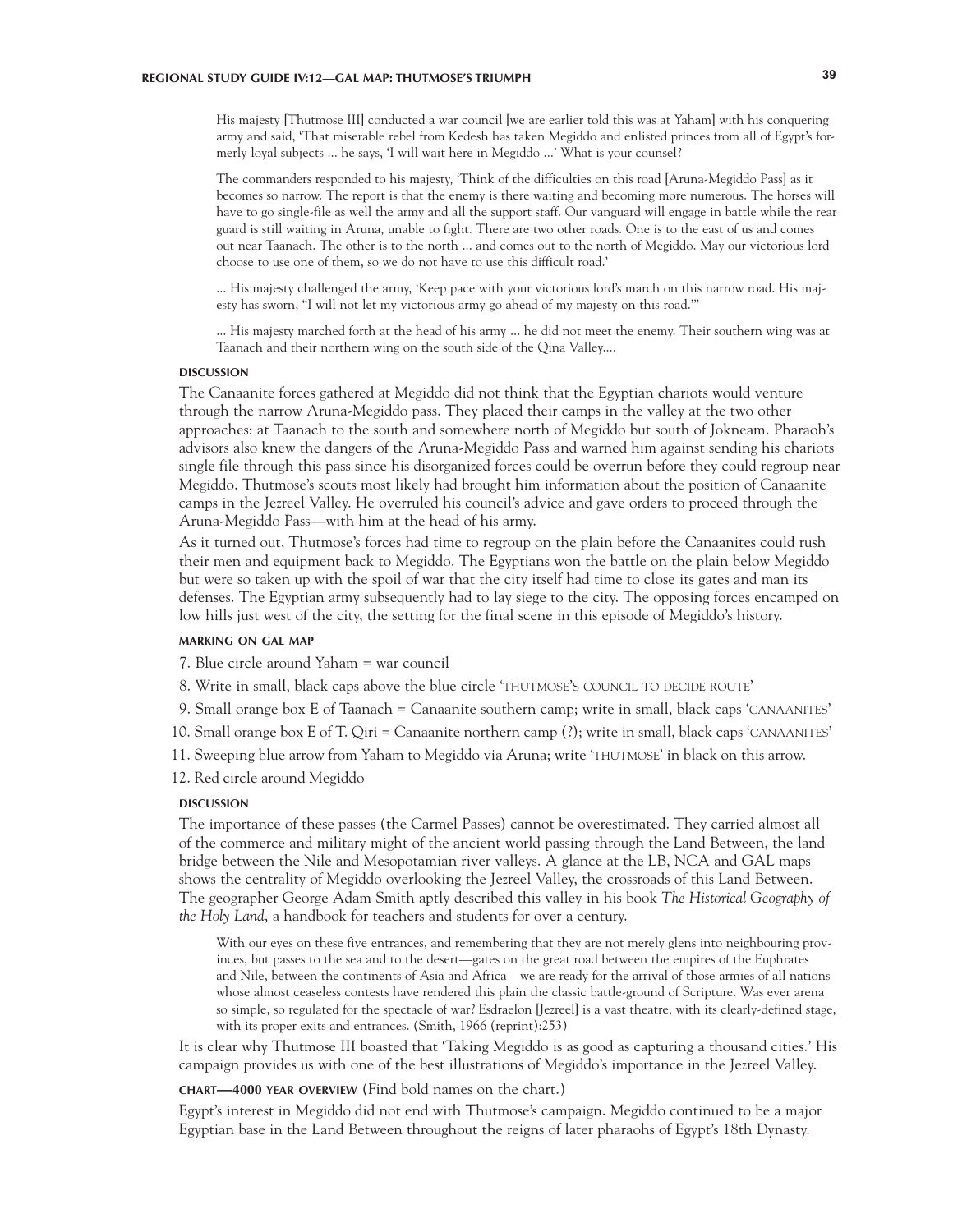# **REGIONAL STUDY GUIDE IV:13—GAL MAP: SISERA'S STRATEGY 40**

Following a lull in campaigns, pharaohs of the **19th Dynasty** found it necessary to reassert Egypt's authority in the Land Between. **Seti I** reestablished Egypt's control of important sites and roads in the Land Between. His successor, **Ramses II**, reigned for sixty-seven years and campaigned throughout Canaan and farther north into Aram where he met Egypt's new rival, the **Hittites,** who claimed Aram and its approaches to the Land Between. (Ramses' battle at Kedesh on the Orontes River appears on the ME map.) In the latter part of Ramses' reign Egypt presumed that its control of the country was secure, but local peoples, including the Israelites, began to expand onto the trade routes. **Merneptah**, Ramses' successor, returned to reassert Egyptian dominance. A victory hymn cites some of his conquests on this campaign and also provides us with the first non-biblical reference to the people of Israel.

Ravaged is Canaan for every misdeed. Taken is Ashkelon. Captured is Gezer. Yenoam is made non-existent. [The people of] Israel is desolate; its seed is not.

# **EVENT 13: Sisera's Strategy—'at Taanach by the waters of Megiddo'**

# **chart—4000 year overview** (Find bold names on the chart.)

Shortly before -1200 pharaoh **Merneptah** died and Egypt's **19th Dynasty** came to an end. At least two unsettled decades passed before the **20th Dynasty** emerged, and during this time Egyptian control of Canaan must have been questioned. It may have been in this interlude that the ruler of the northern city-state of Hazor mobilized fellow Canaanites against the encroaching Israelites. Merneptah's campaign a few years earlier had dealt with this growing Israelite threat, and the king of Hazor was determined to continue this policy. He knew that the commercial control of the north was at stake.

#### **DISCUSSION discussion**

The northern tribes faced serious territorial problems. They were separated from the stronger tribe of Ephraim in the central Hill Country, and their expansion was severely restricted by Canaanite centers which controlled important road junctions (Judges 1:27-33). Hazor, not named in this general list, remained the north's chief Canaanite center and a leader in the campaign against emerging Israelites.

The Canaanites had the upper hand in this struggle. Judges 5:6-8 states that northern Israelites 'avoided highways; and those who (dared) take trips kept to the back roads.' The situation was so bad that Barak made his way south to the Hill Country of Ephraim for advice from Deborah, who was judging Israel at that time. As the story unfolds Hazor appears at the head of a northern Canaanite coalition with Sisera in command. He gathered his forces at one of the north's most strategic positions, 'at Megiddo by the waters of Taanach.' We return to the GAL map to set the stage for this exciting event.

# **marking on gal map**

- 1. HL lower galilee and upper galilee
- 2. Write these tribal names in green caps
	- a. issachar, zebulun, asher, naphtali (about where they are found on *RR* 14, Map B)
	- b. MANASSEH to the S of the JEZREEL VALLEY under the geographical name ISKANDAR UPLIFT and also in Transjordan by finder map NE of Jabesh-gilead
- 3. Blue on the city dot of identifiable, unconquered Canaanite centers in Judges 1:27-33
	- a. In the tribal territory of manasseh: Beth-shan, Taanach, Dor, Ibleam, Megiddo
	- b. In the tribal territory of asher: T. Akko, Aphek (S of T. Akko), Rehob (SE of T. Akko)
- 4. HL Hazor (far north); draw blue box around HL (don't mix color) = leader of Canaanite coalition
- 5. HL on routes
	- a. From Megiddo (the Aruna-Megiddo Pass) to Hazor via Afula, En-dor, Lubiya, Arbela, Chinnereth
	- b. From the Dothan Pass by Kh. Burqin to Beth-shan via Jezreel (northern Harod Valley route)
	- c. From Jokneam to Hazor via Bethlehem (of Galilee) and Hannathon and then E via Turan and Mashkanah to join the highway already HL by Madon
	- d. From T. Akko to Hannathon
	- e. From the HL route by Kh. Burqin NW to Taanach, Megiddo, Jokneam and N via T. Akko toward Tyre which is off the map to the N

# **reading**

Judges 4:1-5:31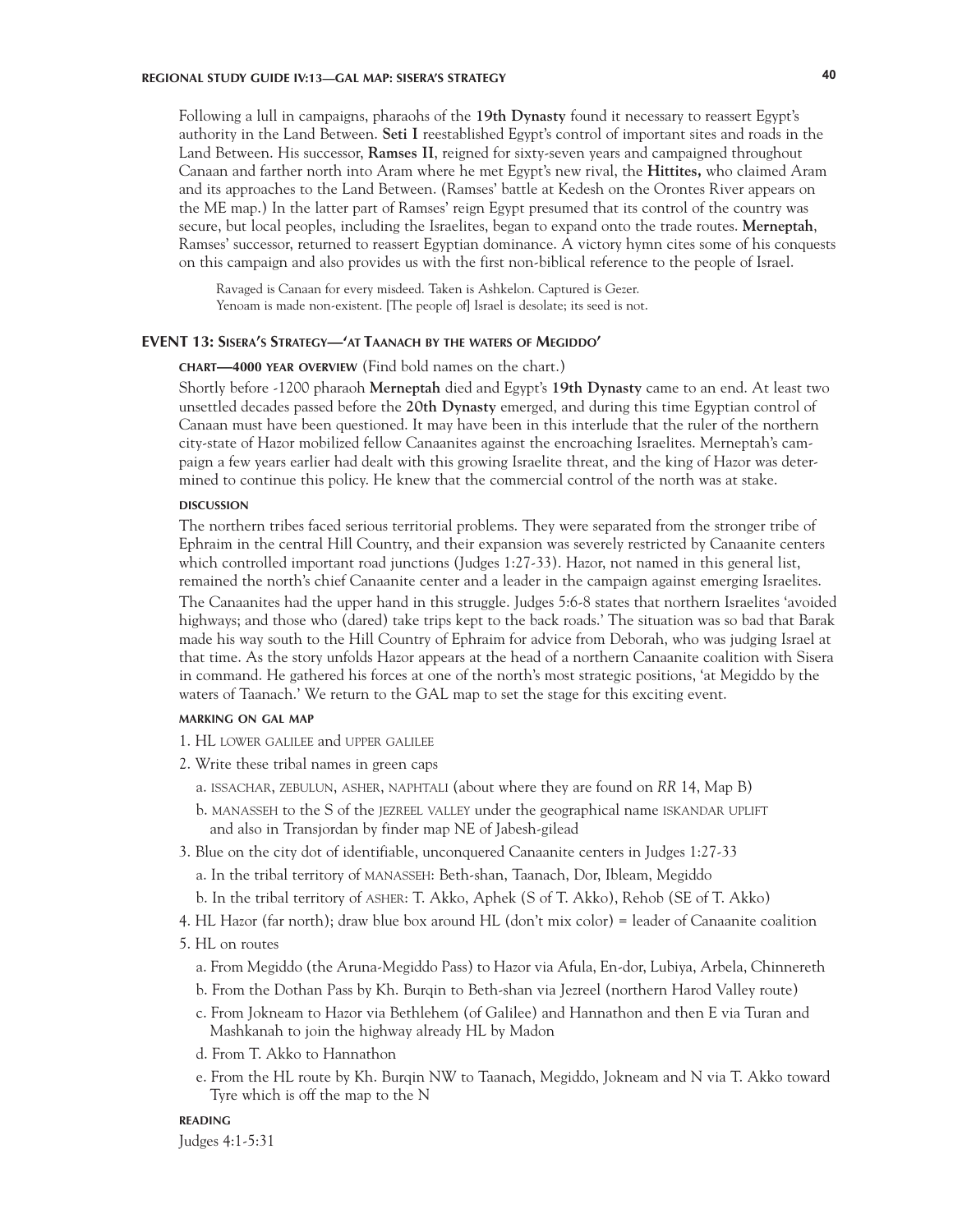#### **DISCUSSION discussion**

Barak came from Kedesh 'of Naphtali.' This is not the Kedesh near Hazor but rather Kedesh-naphtali, located on the slopes above the southwest shore of Lake Galilee.

Deborah was concerned about the situation in the north and summoned Barak to a meeting. She was 'judging Israel' from a much more secure position 'between Ramah and Bethel in the Hill Country of Ephraim' (perhaps at a spring by Mizpah on the lower part of the NCA map). Deborah and Barak agreed to muster the northern Israelite militia at the prominent site of Mt. Tabor, located between the tribal territories of Zebulun, Naphtali and Issachar. Meanwhile Sisera, in the service of 'Jabin, king of Canaan who reigned in Hazor,' mobilized his Canaanite forces 'at Taanach by the waters of Megiddo.' From their position on Mt. Tabor above the broad Plain of Tabor the Israelites could see the area of Megiddo and the highway which ran from Megiddo past Mt. Tabor to Hazor. The Israelites effectively separated the Canaanites forces from Hazor. As the Canaanites approached Mt. Tabor the stage was set for a decisive battle between the Canaanite chariotry and an ill-equipped Israelite peasant militia.

### **marking on gal map**

- 6. Find the name kishon stream NE of Mt. Carmel between Achshaph and the Mediterranean Sea. Follow it upstream past Gaba-shemen, through the Q of T. Qashish and through the elevation reading 35m/115f. To the SE, just above the elevation reading 54m/177f, the stream breaks into a northeastern branch and a southern branch. The southern branch reaches all the way to Beth-haggan, Beth-eked and the western slopes of Mt. Gilboa. Part of the southern branch reaches into the hills south of Megiddo and Taanach. Follow the northeastern branch (beginning just N of 54m/177f) which approaches the elevation reading 121m/397f. It also branches off to Nain. Beyond 121m/397f surface drainage runs eastward around Mt. Tabor and down a deep canyon to the Rift Valley. Optional: trace major tributaries of the kishon stream with a light blue pencil (not a blue marker).
- 7. Write kishon stream in small, black caps alongside the branch of the Kishon N of Afula
- 8. Write sisera mobilizes in small, black caps SE of Megiddo
- 9. Circle sisera mobilizes in blue
- 10. Sweeping blue arrow from blue circle by Megiddo along road to Afula and beyond, stopping just short of the  $121 \text{m}/397$  f elevation; in small, black caps write 'SISERA'S ADVANCE' along this arrow
- 11. HL mt. tabor, Oak in Zaanannim (SW of lake galilee)
- 12. Red confrontation mark  $*$  just below the elevation reading 121m/397f
- 13. Green, broken circle around Mt. Tabor (around the mountain, including the name)
- 14. In small, black caps write 'deborah, barak, israelites' just E of Mt. Tabor (stacked on three lines).
- 15. Sweeping green arrows
	- a. Begin one arrow near dot of Daberath/Dabaritta and sweep toward the  $*$
	- b. Begin another at southern side of Mt. Tabor and sweep toward the  $*$ <br>Short blue flight arrows from  $*$  to the SE via Encdor and then E toward
- 16. Short blue flight arrows from  $*$  to the SE via En-dor and then E toward Oak in Zaanannim; in small, black caps write 'SISERA'S FLIGHT' along these flight arrows small, black caps write 'SISERA'S FLIGHT' along these flight arrows

#### **DISCUSSION discussion**

The Canaanite-Israelite battle was fought on the Plain of Tabor, probably near the plain's water divide around the 121m/397f elevation reading. To the west of this elevation tributaries drain into the poorly drained Nahal (Streambed of) Kishon. Judges 5:21, in the poetic portion of the biblical text, suggests that just before or during the battle a cloudburst made the Kishon a 'surging nahal (streambed).' The rich alluvial soil of the area would have quickly been transformed into heavy mud, impractical for chariot warfare. The Israelite peasant militia, however, were on foot and used these conditions to their advantage. They quickly turned certain disaster into a stunning victory, a reminder of how their forefathers had been delivered from pharaoh's chariots at the Red Sea. Sisera left his chariot and fled east of Mt. Tabor by foot to the tent of a certain Kenite named Heber, whose wife was Jael. The Kenites had joined the Israelites during their wilderness wanderings and lived far to the south. Heber, however, had moved his herds north and had pitched his tent by the Oak in Zaanannim. The climax of the Israelite victory over the urbanized Canaanites of the north came by the hand of a 'tent-dwelling woman.' You may want to reread the poetic rendition of this story to capture more of its drama and the exultation after this surprise victory. Like other biblical poems, it captures the spirit of the moment.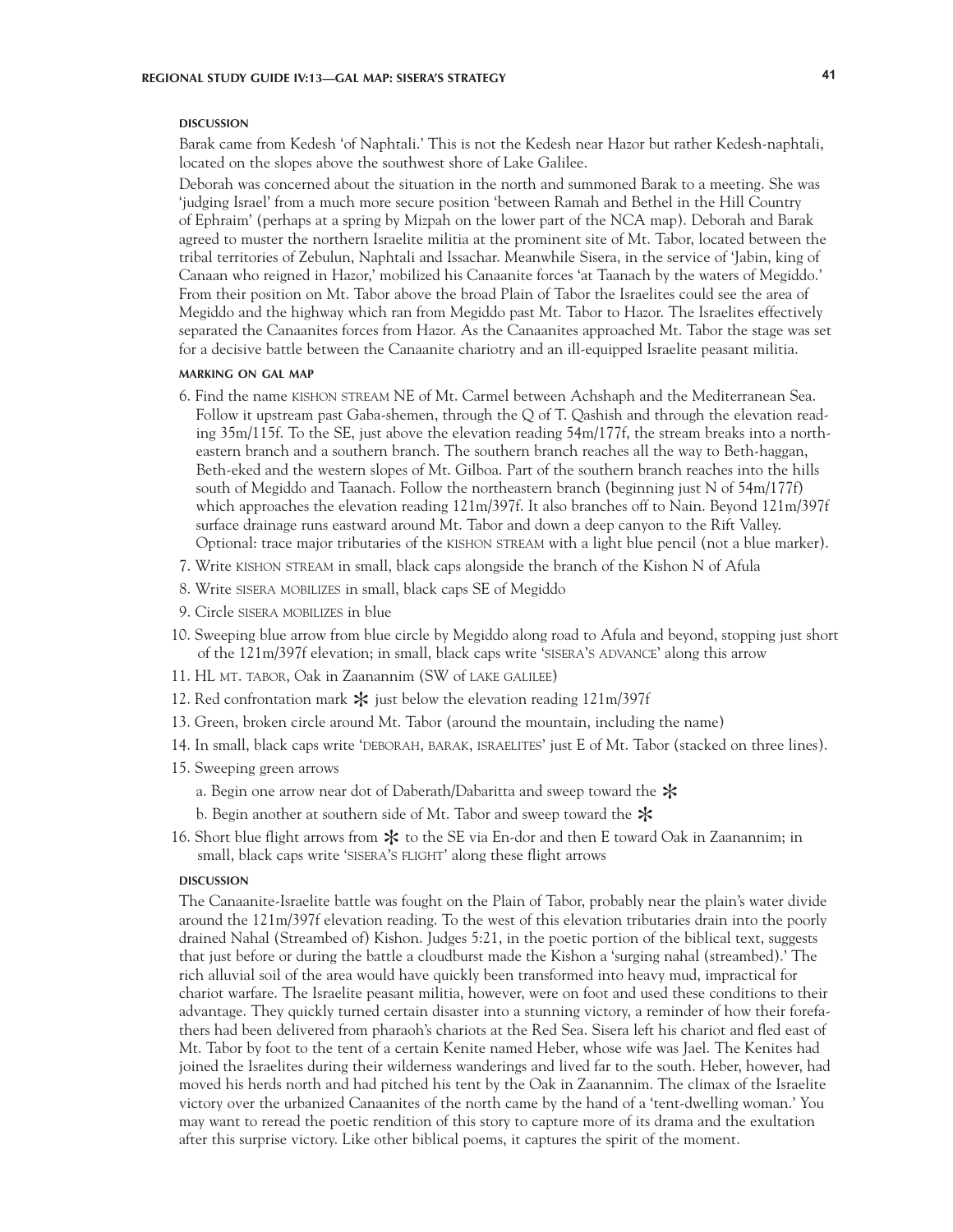# **REGIONAL STUDY GUIDE IV—GAL MAP: AN OVERVIEW FROM MEGIDDO 42**

What followed the Israelite victory over the Canaanite coalition led by Hazor is not recorded. About this time, however, Hazor suffered a disaster which included the burning and destruction of the last, proud Canaanite city. Who did this is still uncertain. What is known is that in the decades after -1200 the Land Between slipped from the reins of Egypt, and the Israelites, together with surrounding peoples, began to emerge as entities in the Land Between. The Age of Nations had begun (see the 4000 Year Overview chart after -1200) and in the following centuries the northern Israelites ultimately rode their own chariots across the battlefields of the country. The contest we have just traced, however, happened much earlier when the future of the northern tribes appeared to be hopeless. The writer of the book of Hebrews must have had this event in mind when he spoke of those 'whose weakness was turned to strength in battle' and included Barak in his list of those who lived by faith (Heb 11:32-34).

# **additional marking on gal map**

In order to complete the main northern highway system, HL the following routes.

- 1. From Hannathon to Lower Golan via Adami-nekeb, Jabneel, Ubeidiya, Apheca/Fiq, NE off the map
- 2. From Beth-shan to Lower Gilead via Ephron, Beth-arbel and off the map via 'To Bashan'
- 3. From Beth-shan to Upper Gilead via Pehel/Pella, Jabesh-gilead and SE off the map
- 4. From Beth-shan to T. Akko via Shunem, Afula, Sarid, Shimron and Shefaram

## **AN OVERVIEW FROM MEGIDDO—views and selected events around the jezreel valley**

Our study of the GAL is not complete without a brief overview of the Jezreel Valley and the main events which happened in and around it. To gain a better perspective we climb the 'hill of Megiddo' and walk by its ancient fortifications to reach its summit and a marvelous overview of the valley. No other region in this small Land Between compares with the Jezreel Valley, and few views of the valley compare with what can be seen from the 'hill of Megiddo.' This term ('har megiddo' in Hebrew) appears in its Greek form in an apocalyptic passage which startles all who hear it: 'the kings of the whole world' gather their forces for battle 'at a place which is called in Hebrew *Armageddon,*' 'the hill of Megiddo' on which we now stand. As you explore the GAL map below, find (not HL) features whose names appear in bold.

Rev 16:12-16

Judg 4-5

The Jezreel Valley is clearly outlined on the GAL map. Some have compared it to a bird in flight with its beak pointing northwest toward **Mt. Carmel,** its two wings spread toward **Mt. Tabor** and **Mt. Gilboa** and its tail flowing down the **Harod Valley** toward the strategic site of **Beth-shan**. Others see it as the point of a broken arrow, leaving only the remnant of an arrowhead. No matter how one views the valley, it remains the classic battleground of history. With our GAL map in hand we are ready to survey the biblical scenes before us.

# **northwest: mt. carmel and the kishon pass**

As we turn to the northwest we see the uplifted limestone summit of **Mt. Carmel**, towering above the Jokneam Pass and halfway between Samaria and Phoenicia. Today the Carmelite **Muhraqa Monastery**  occupies its southern summit, the traditional site of the prophet Elijah's contest with Jezebel's prophets of Baal. The actual site may well have been on a small plateau below the monastery (by the 'm' of 474m), since following the contest Elijah asked his servant to ascend to the summit and look toward the sea (seen from the terrace of the monastery). The surging Nahal (Streambed of) Kishon leaves the valley along Carmel's steep eastern slopes. Far below the Muhraqa Monastery, somewhere along Nahal Kishon, the prophets of Baal met their deaths. Mt. Carmel, with its forested slopes and deep canyons, also served as a retreat for Elijah and Elisha. Amos the prophet clearly knew the position of Mt. Carmel when he wrote, 'Though they hide on the top of Mt. Carmel ... though they hide in the depths of the [nearby] sea....' This ridge was one of the major landmarks in the country, both from land and by sea. Early Egyptians referred to it as the 'Antelope's Nose,' and centuries later an Assyrian king erected a victory monument on its slopes. 1 Kgs 17-18 1 Kgs 18:43 1 Kgs 18:40 Amos 9:3 2 Kgs 4:25

# **northeast: the nazareth ridge and mt. tabor**

To the northeast of Megiddo, on a clear day, the long Nazareth Ridge can be seen. The city of **Nazareth**, the village of Jesus' youth, is nestled in a hollow along its southern slopes. At the eastern end of this ridge **Mt. Tabor**, an almost perfectly rounded hill, stands alone with slopes draping down to the valley below. In front of Mt. Tabor lies the Plain of Tabor where Deborah and Barak defeated the Canaanite forces which had mobilized 'at Megiddo by the waters of Taanach.' The International Highway stretches across the valley and disappears behind Mt. Tabor. Mt. Tabor and Mt. Carmel are

GAL, v.3 By blue dot SE of dot of Muhraqa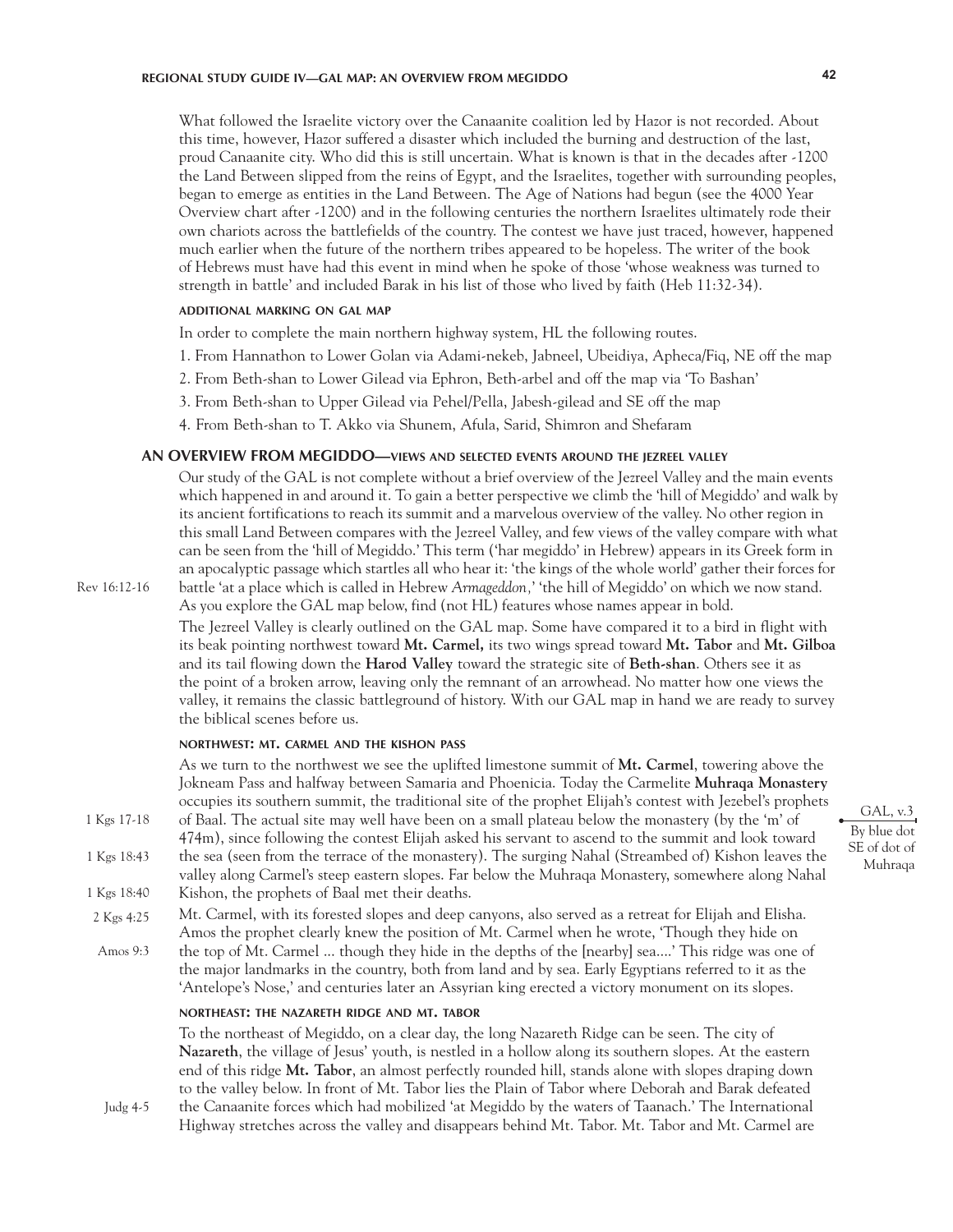# **REGIONAL STUDY GUIDE IV—GAL MAP: AN OVERVIEW FROM MEGIDDO 43**

familiar landmarks cited by Jeremiah to herald the invading armies of Babylonia: 'As Tabor is among the mountains and as Carmel is by the sea shall one [Babylon] come.' The fortress which stood on Mt. Tabor in the days of Jesus was taken over by Galilean rebels in +66 but fell to Rome in +68. Jer 46:18

# **east: hill of moreh, harod valley and mt. gilboa**

By looking directly east it is possible to discern the **Harod Valley** between the **Hill of Moreh** and **Mt. Gilboa**. Slightly higher ground around the **70m/230f** elevation marks the water divide between tributaries to Nahal Kishon, which drain to the Mediterranean Sea, and a streambed which flows down the Harod Valley and into the Jordan River in the Rift Valley. Biblical events abound in this region. In the decades following Deborah and Barak's victory over the Canaanites, Egypt's control broke down and finally disappeared. There was no central authority to protect the settled population. Soon Midianite herdsmen from marginal regions to the southeast of the Land Between came with their flocks. Normally the farmers would allow shepherds' flocks to graze in their fields after the grain harvest to eat the remaining stubble and fertilize the fields. The Bible states, however, that the Midianites came each year as the grain harvest began and ravished the farmers' lush fields. For seven years they had sowed

Judg 6:1-6

their increasingly precious seed but had harvested little grain. The situation was very serious. The Beth-shan and Harod Valleys offered these desert invaders a convenient approach to the fertile regions around the Jezreel Valley. They set up their main camp in a small, sheltered valley along the northeastern slopes of the Hill of Moreh, southeast of **Nain**, a village in the days of Jesus.

As the crisis deepened, the northern tribes became desperate. Their agricultural and economic base was in shambles. Finally, a reluctant Gideon, a member of the tribe of Manasseh who lived at **Ophrah**  above Taanach, organized another peasant å to try to deliver the Israelites. Gideon 'sent messengers throughout all of Manasseh who joined ranks with him.' After this initial mobilization Gideon 'sent messengers to Asher, Zebulun and Naphtali, and they also came out to meet him.' All of these tribes

- bordered the Jezreel valley and had the most to gain by an Israelite victory. While the Midianites encamped behind the Hill of Moreh, Gideon gathered his forces at the **Harod Spring** below the northern slopes of Mt. Gilboa. To be sure that Israel did not boast that it had rescued itself, Gideon's forces were reduced to three hundred men along the bank of the stream which issued Judg 6:33-35
	- from the spring of Harod. By reading the biblical text and comparing it with the GAL map, you can trace the outcome of this encounter until it exits the southeast corner of the map. Judg 7

# **marking for the gideon story on gal map**

- 1. HL Ophrah (W of Taanach), harod spring and hill of moreh
- 2. Write GIDEON in small, black caps by the HAROD SPRING and circle his name in green
- 3. Write midianites in small, black caps between Nain and Neoran and circle the name in blue
- 4. Sweeping green arrow from GIDEON to the HILL OF MOREH
- 5. Red confrontation mark  $\mathcal K$  (if room allows) between the Midianite camp and the name En-dor
- 6. Blue flight and green chase arrows from this  $\frac{1}{2}$  SE toward the site of Rehob and continuing toward Abel-meholah; in small, black caps write MIDIANITE FLIGHT along these flight arrows.

Judg 8:18 (Tabor)

After a battle below Mt. Tabor the Midianites fled the same way they had come, over the low hills southeast of the Hill of Moreh and beyond the Harod Valley to fords along the Jordan river by Abelmeholah. Other sites along their path of retreat (Succoth and Jogbehah) can be seen on the NCA map. Judg 8:4-21

The importance of this victory is recalled by later biblical writers. In the midst of Assyria's invasion of Galilee Isaiah speaks of deliverance in a messianic era as in 'the day of Midian.' The psalmist used Israelite victories in the days of Deborah and Gideon as object lessons to Israel and to surrounding nations. One can hear the echoes of triumph in the play on the word *adamah* (which in Hebrew means both the name of a city at the fords of the Jordan and 'earth'). Is 9:1-7

| $Ps 83:9-10$ | 'Make them like Midian—like Sisera, like Jabin in Nahal Kishon;<br>They were wiped out at En-dor; they became dung at Adam' (or <i>adamah</i> , 'for the earth'). |
|--------------|-------------------------------------------------------------------------------------------------------------------------------------------------------------------|
|              | The end of Egyptian rule was a prelude to struggles in this region as local nations emerged. Saul, who                                                            |
| 1 Sam 11     | from Bezek had rescued Jabesh-gilead during an Ammonite siege early in his reign (NCA map), led the                                                               |
|              | Israelite army to the Jezreel Spring shortly before his death. Meanwhile, the Philistines marched north                                                           |
|              | (probably via the Megiddo Pass), crossed the valley and camped at Shunem below the Hill of Moreh.                                                                 |
| 1 Sam 29, 31 | The night before his final battle Saul slipped around Moreh to consult the witch of En-dor.                                                                       |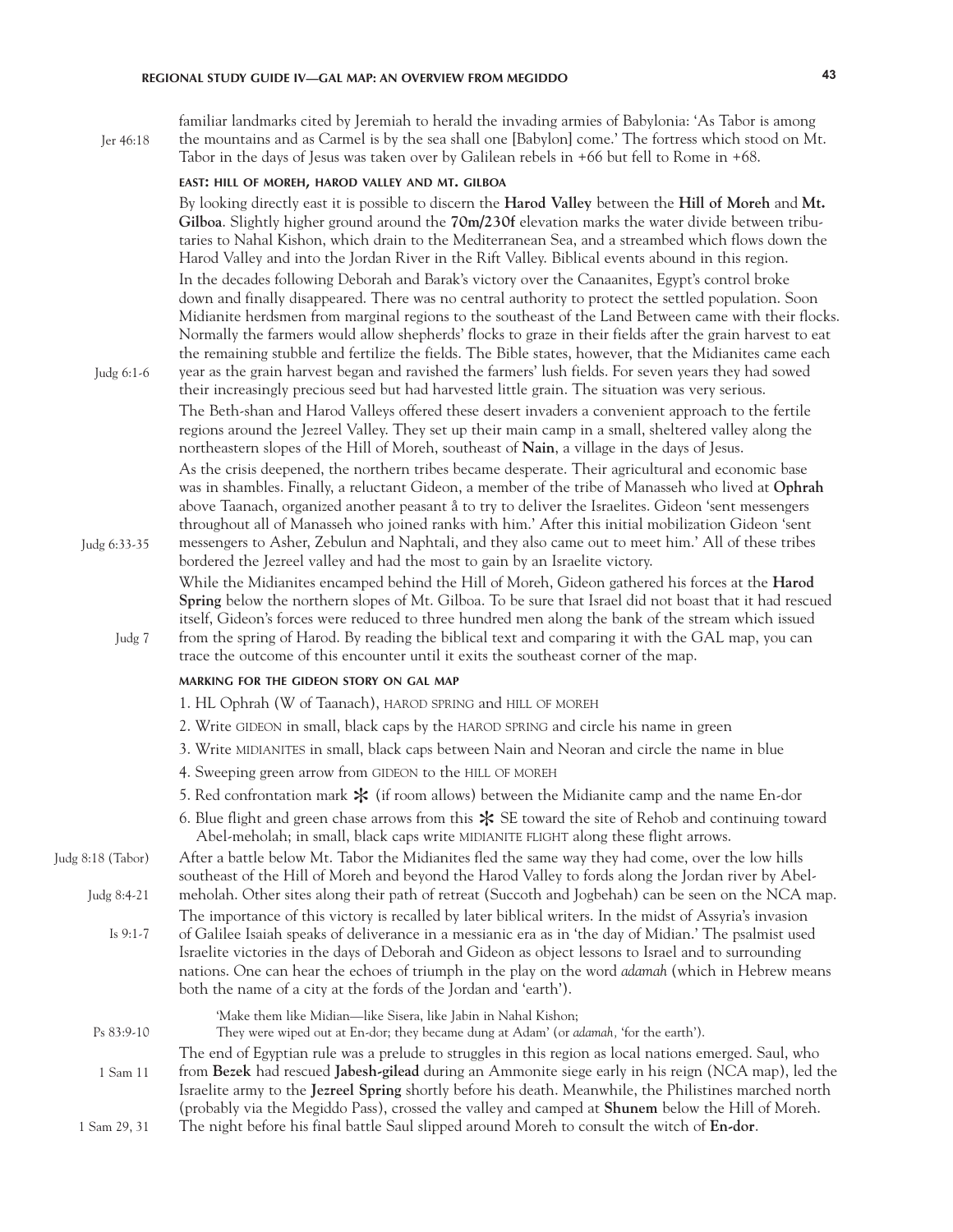Of the other biblical episodes which could be recounted three deserve mention. King Ahab of Israel chose the site of **Jezreel** for his winter palace. From this site overlooking the Jezreel and Harod valleys his administrators collected tolls on caravans passing between Arabia and Phoenicia. Here Ahab and his wife Jezebel seized Naboth's vineyard after ruthlessly ordering his death. At the same vineyard and in nearby Jezreel, Jehu's coup brought the dynasty of Ahab to a bloody end. During the same period a wealthy woman who lived with her elderly husband at **Shunem** arranged a roof-top room for the prophet Elisha, who predicted the birth of her child the following year. Years later Elisha restored that child to life after his untimely death. It is no surprise that when Jesus raised the only son of a widow from **Nain** (on the other side of the Hill of Moreh from Shunem), people recalled Elisha and proclaimed that 'a great prophet has arisen among us.' **southeast: mt. gilboa and dothan valley** When we turn to the southeast on the 'hill of Megiddo' we look toward the famous mound of Taanach and beyond to the gateway to **Samaria** at **Beth-haggan/Ginae**. Biblical texts bring this area to life. Jacob's sons were tending their herds in the Dothan Valley, far from home, when their brother Joseph arrived, sent by his father to check on his brothers. Sibling jealousy almost cost Joseph his life but the eldest brother, Reuben, negotiated a compromise. Joseph was sold to caravan traders passing along this international trade route and soon was on his way to Egypt. There he became second only to pharaoh and in the end provided deliverance for his entire family. Joseph's two sons became the tribes of Ephraim, Israel's tribal leader, and Manasseh, who first settled the southernmost parts of our GAL map. During the rule of Israel's kings the armies of Damascus penetrated deeply into Israel's territory. Once they tried to capture the prophet Elisha at **Dothan** since Elisha was informing his king of the enemy's every move. The rest of the story reveals Israelite morality in the midst of apostasy, underscored when Naaman, the famed commander of the army of Damascus (and a leper), was healed. As Jesus and his disciples tried to pass through Samaria, inhabited by hostile Samaritans in their day, they were turned back and had to proceed to Jerusalem via another route. This may have been by Beth-haggan/Ginae. The disciples wanted to call down fire, but Jesus reminded them of the ways of Israelite mercy. He later healed ten lepers 'on the border between Samaria and Galilee,' but only one returned to give thanks, 'and he was a Samaritan!' The healing of this Samaritan and Naaman of Damascus, both seen as Israel's enemies, revealed that God's mercy extended to everyone in 'Galilee of the Gentiles.' **southwest: the aruna-megiddo pass** Earlier we saw that the entire stage before us, from Mt. Carmel to Samaria, can be reached via passes across the Carmel Range. One of these led to the 'hill of Megiddo.' Campaigns along this route are too many to list here. Megiddo's need for security is recorded in its fortifications, including strong gateway systems, walls and an underground tunnel, hidden from enemy forces, bringing water into the city. Here at Megiddo one of Judah's last kings attempted to fulfill Isaiah's prophecy of a messianic reign by a descendant of David. King Josiah had brought sweeping reforms in the south and now held out hope to those who remained in the north after Assyria's cruel deportations. As pharaoh Neco moved north along the Coastal Highway, Josiah followed the same plan as the Canaanites had used against Thutmose III eight centuries earlier. He waited near Megiddo as the Egyptian army marched through the Aruna-Megiddo Pass. Josiah lost his life in the battle, Judah retreated and the prophet Jeremiah composed laments for this one who many thought would be a messiah. 2 Kgs 5 Lk 9:51-56 Lk 17:11-19 2 Chr 35:25 Gen 45:1-46:7; 48 Gen 37 2 Kgs 4:8-37 Lk 7:11-17 1 Kgs 21 2 Kgs 9 2 Kgs 6:8-23 2 Kgs 23:28-30

# **jesus at nazareth overlooking the jezreel valley and galilee**

We have already noted the position of the village of **Nazareth** along a ridge by the same name which forms the northern border of the **Jezreel Valley**. This was the setting in which Jesus grew up. In a few minutes from his home he could reach the edge of a steep scarp (seen just south of Nazareth on the GAL map) for an overview of the valley, including **Mt. Tabor**, the **Hill of Moreh**, **Mt. Gilboa** and the hills of **Samaria**. In the other direction he could climb to the top of the ridge above his home and not only see the features noted above to the south but also **Mt. Carmel**, the port of **Acco/Ptolemais**, the **Mediterranean Sea**, the higher hills of **Upper Galilee** and lofty Mt. Hermon, covered with winter snows and towering above the city of Damascus. Many of the events we have surveyed above were recited in the synagogue school Jesus and other children attended. Jesus would have known the history of the Jezreel Valley on the southern border of the threatened tribe of Zebulun. Whereas it once resounded with the tramp of the Assyrian boot, in Jesus' time it heard the rumble of Roman legions. The northern Israelite tribes had been blessed with victories led by Deborah and Gideon but humbled by losses before the Philistines, the Arameans, the Assyrians, the Babylonians, the Greeks, and now the Lk 2:39-40, 51-52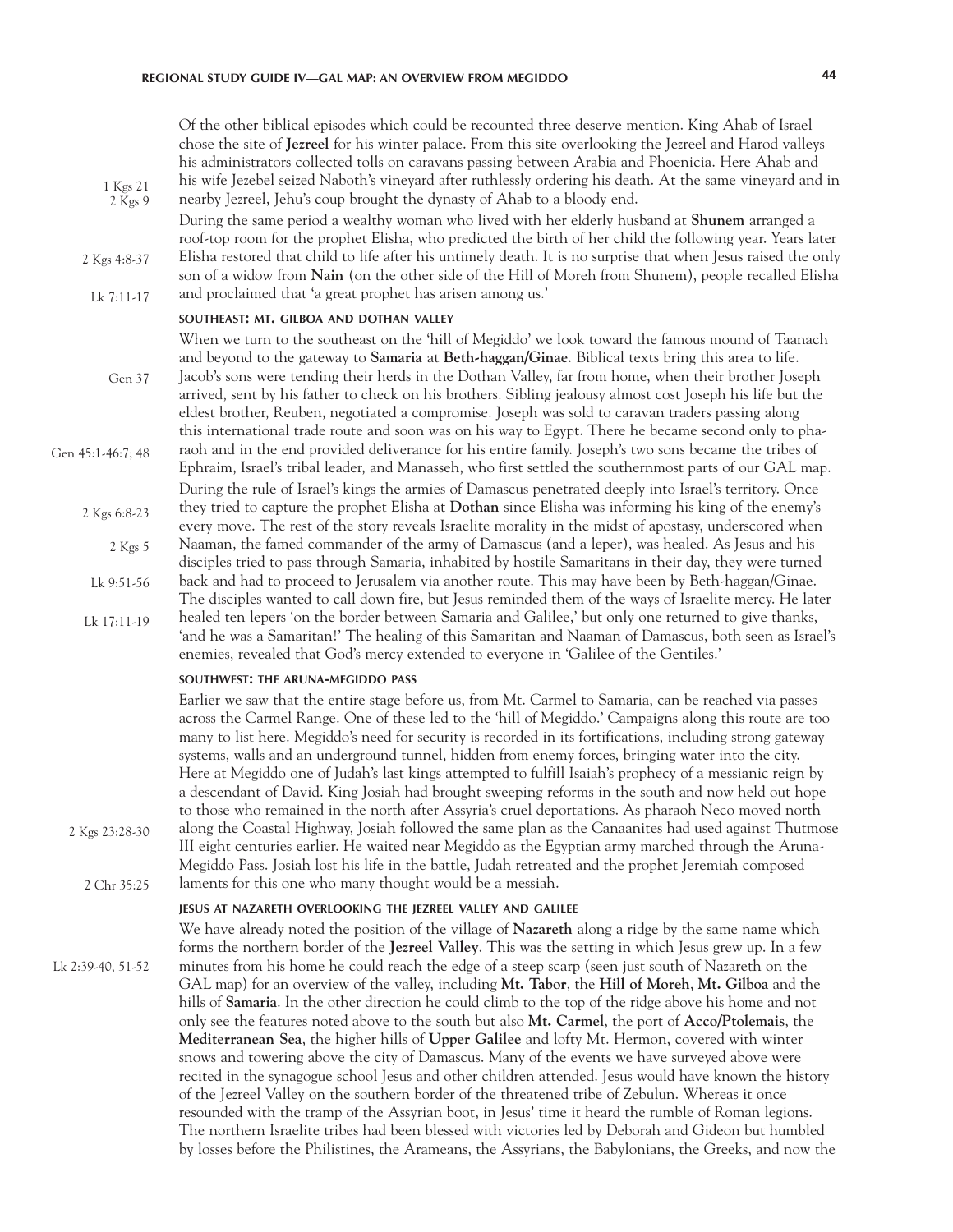Lk 4:14-31 *RR* 33; II:8

Matt 4:12-17

Is 9:1

Romans. The name of the oppressor had changed, but Galilee was again under imperial control. The burden of the past and the present most certainly engendered hope for the future among the inhabitants of Nazareth when they looked out over Galilee in all directions from the summit of the Nazareth ridge.

Just as in the past he [the LORD] humbled the land of Zebulun and the land of Naphtali, so in the future he will honor the way of the sea [the Hazor-Megiddo route on both sides of the Nazareth Ridge], regions beyond the Jordan, and Galilee (the circle) of the Gentiles.

The routes and the tribal territories of **Zebulun** and **Naphtali** (written in) on the GAL map make clear why the 'honor' declared by Isaiah the prophet was such a magnificent promise in Jesus' day. The Gospel writer knew that Nazareth, where Jesus grew up, was in the territory of Zebulun, and that Capernaum, where most of Jesus' ministry occurred, was in the territory of Naphtali. The 'way of the sea' was the Hazor-Megiddo road which descended to Lake Galilee, circumvented the Nazareth Ridge and passed through both the territory of Naphtali and Zebulun. Matthew's regional reference gives a very specific and quite intentional message to the reader: Jesus of Nazareth fulfilled Isaiah's prophecy.

At Nazareth Jesus used past events in the north to convict his audience. When he returned from his visit to Jerusalem and read from the prophet Isaiah in his home synagogue in Nazareth, 'all spoke well of him' and expected great works to follow. However, Jesus turned the history of cultural, economic

and military oppression in the north upside-down when he stated what everyone would have rather forgotten. Elijah and Elisha, the famous prophets of the north, had done their greatest works among Israel's enemies and not among the Israelites. Geography and history were potent teaching tools as seen in the sudden change of attitude in the people of Nazareth.

We again turn to George Adam Smith's *The Historical Geography of the Holy Land* (pp. 282-283) for his summary of Galilee's open character and an insightful meditation on Jesus' youth. Smith used the Greek form of Jezreel (Esdraelon) in referring to the great Jezreel Valley below the Nazareth ridge.

The position of Nazareth is familiar. The village lies on the most southern of the ranges of Lower Galilee, and on the edge of this just above the Plain of Esdraelon [Jezreel Valley]. You cannot see the surrounding country, for Nazareth rests in a basin; but the moment you climb to the edge of this, which is everywhere within the limit of the village boys' playground, what a view you have! Esdraelon lies before you, with its twenty battle-fields—the scenes of Barak's and Gideon's victories, of Saul's and Josiah's defeats, of the struggles for freedom in the day of the Maccabees. There is Naboth's vineyard and the place of Jehu's revenge upon Jezebel; there Shunem and the house of Elisha; there Carmel and the place of Elijah's sacrifice. To the east of the Valley of Jordan, with the range of Gilead; to the west the radiance of the Great Sea, with the ships of Tarshish and the promise of the Isles. You see thirty miles in three directions. It is a map of Old Testament history.

But equally full was the present life on which the boy Jesus looked out. Across Esdraelon, opposite Nazareth, there emerged from the Samarian hills the road from Jerusalem, thronged annually with pilgrims, and the road from Egypt with its merchants going up and down. The Midianite caravans could be watched for miles coming up from the fords of Jordan; and the caravans from Damascus wound round the foot of the hill on which Nazareth stands. Or if the boys climbed the northern edge of their hollow home, there was another road in sight, where the companies were still more brilliant—the highway between Acco and the Decapolis, along which legions marched, princes swept with their retinues, and all sorts of travellers from all countries went to and fro. The Roman ranks, the Roman eagles, the wealth of noblemen's litters and equipages cannot have been strange to the boys of Nazareth, especially after their twelfth year, when they went up to Jerusalem, or visited with their fathers' famous Rabbis, who came down from Jerusalem, peripatetic among the provinces. Nor can it have been the eye only which was stirred. For the rumour of the Empire entered Palestine close to Nazareth—the news from Rome, about the Emperor's health, the changing influence of the statesmen, the prospects at court of Herod or of the Jews; Caesar's last order on the tribute, or whether the policy of the Procurator would be sustained. Some Galilean families must have had relatives in Rome; Jews would come back to this countryside to tell of the life of the world's capital. The scandals of the Herods buzzed up and down these roads; pedlars carried them, and the peripatetic Rabbis would moralise upon them. The customs, too, of the neighbouring Gentiles—their loose living, sensuous worship, absorption in business, the hopelessness of the inscriptions on their tombs, multitudes of which were readable (as some still) on the roads round Galilee—all this would furnish endless talk in Nazareth, both among men and boys.

Here He grew up and suffered temptation, Who was tempted in all points like as we are. The perfection of His purity and patience was achieved not easily as behind a wide fence which shut the world out, but amid rumour and scandal with every provocation to unlawful curiosity and premature ambition. The pressure and problems of the world outside must have been felt by the youth of Nazareth as by few others; yet the scenes of prophetic missions to it, Elijah's and Elisha's, were also within sight. A vision of the kingdoms of the world was as possible from this village as from the mount of temptation. But the chief lesson which Nazareth teaches is the possibility of a pure home and a spotless youth in face of the evil world.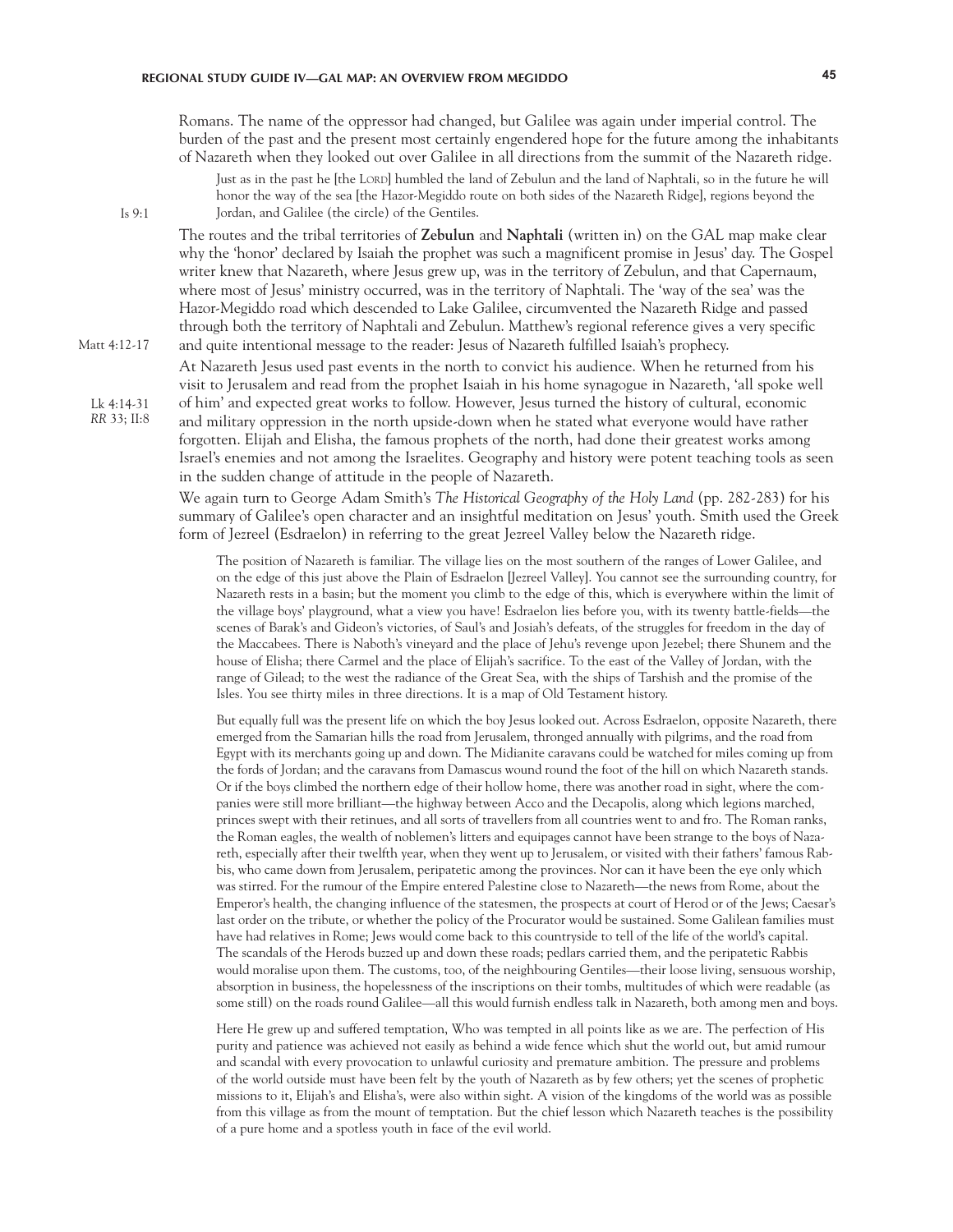SCA, v.3 If you have version 3 of *RSMap 4: SCA*, notes such as this alert you to updates in the SCA map

# **V. COMPETING CLAIMS ON SOUTHERN TRADE ROUTES (SCA MAP )**

This unit introduces the three geographical regions which commanded southern trade: the Philistine Plain, the Negev (Western and Eastern) and the southern and central Transjordanian plateau. During the Age of Nations (-1200 to -740) the Philistines, Judah, Moab and Edom competed in these regions for control of as much southern commerce as possible. All except Judah were located along major highways. Judah's heartland lay deep in the Hill Country, and to compete it had to push west to the International Coastal Highway in Philistia, south into the Negev and beyond, or east to the Transjordanian Highway beyond the Rift Valley. During a shorter interlude (-120 to -64) prior to Roman control local peoples competed in these same regions. Names had changed but the economic objective was the same: to control trade passing through the Land Between. Readings in *Regions on the Run* set the scene for events studied on the SCA map.

### **Read** *RR* 16-17: The Southern Arena

- *RR* 18-19: Philistine and Negev Gateways
- *RR* 20-21: Arabian Gateways: Edom, Moab and Ammon

#### **Marking on sca map**

SCA, v.3 If name is spread across the map, HL

1. HL these regions west of the Rift Valley: coastal plain, philistine alluvial plain, hill country, wilderness, shephelah, western negev, eastern negev (HL on each letter only)

2. HL the following regions east of the Rift Valley: MOAB, MEDEBA PLATEAU, AMMON on each letter only

**Exploring the sca map** (Find bold names on the SCA map unless the LB map is specified.)

Position your LB map (marked earlier) near your open the SCA map. Note the limits of the SCA map on its finder map (top left hand corner). Compare the SCA map with the LB map and find common features such as the Dead Sea, the Rift Valley, the Coastal Plain by Ashkelon (Philistia), the Negev basin and the Arnon Canyon across the Dead Sea from En-gedi. Try to fit the SCA map with its more complex route system into the greater context of the LB map. Make yourself 'at home' on the SCA map before proceeding.

Southern regions on the SCA map are far less fragmented than those in Galilee. The map simply has a **Coastal Plain**, a **Hill Country** bordered on either side by lower regions (**Shephelah** and **Wilderness**), a Rift Valley and a high Transjordanian plateau eroded by deep canyons. The **Western** and **Eastern Negev**  basin south of the Hill Country could be compared to the Jezreel Valley in the north, but the Jezreel Valley and its approaches are far more complex. As we study the SCA map in this chapter and the detailed JUD and BEN maps in following chapters we will find that the south has many smaller subregions.

The International Coastal Highway enters the LB map near **Raphia** and makes its way north through the relatively open Coastal Plain known as Philistia. There are a number of branches of this highway through Ph ilistia. The main branch in the west (already highlighted on the LB map) avoids coastal sand dunes as it moves north by the Philistine sites of **Gaza**, **Ashkelon** and **Ashdod** and then on to **Joppa** and/or **Aphek**. Other branches of this highway head inland from Raphia, Gaza or crossroads near Ashkelon. They make their way north and ultimately reach Aphek. Find these routes on the LB map, and then on the SCA map note the roads flowing north through Philistia and east into the Shephelah. Find the five main Philistine cities of **Gaza**, **Ashkelon**, **Ashdod**, **Gath**, and **Ekron** on the LB and SCA maps and note how they lie along main branches of the coastal highway. Philistine settlement reflects a clear understanding of geo-economic realities in this part of the Land Between. Three of these five cities surround the basin of fertile soil from the mountains which has accumulated on what we call the **Philistine Alluvial Plain** (SCA map). Elevations around this plain show that it is a lower area. Higher ridges along the coast divert its waters to the north around an outlet by **T. Mor**.

The **Shephelah** (Hebrew for 'Lowland') lies inland from the Coastal Plain. Its rolling terrain is seen on the SCA map to the north and south of **Gath** (sometimes called 'Gath of the Philistines' to distinguish it from all the other sites in the country with the same name). As one moves eastward beyond **Azekah**, the Shephelah becomes an area of low hills which abruptly end at the uplifted Hill Country with its high ridges and deep V-shaped canyons. It is easy to see why the broad valleys of the Shephelah became the battlefield between people living along the Coastal Plain and those in the Hill Country of Judah. **Judah** was located in the Hill Country between the Coastal Plain and the Dead Sea. It was cut off from eastern trade by the Wilderness and its cliffs falling into the deep Rift Valley and the shores of the Dead Sea, the lowest point on earth. These eastern obstacles made the Shephelah to the west much more attractive for those in Judah wanting to expand to coastal trade routes. However, insecure valleys in the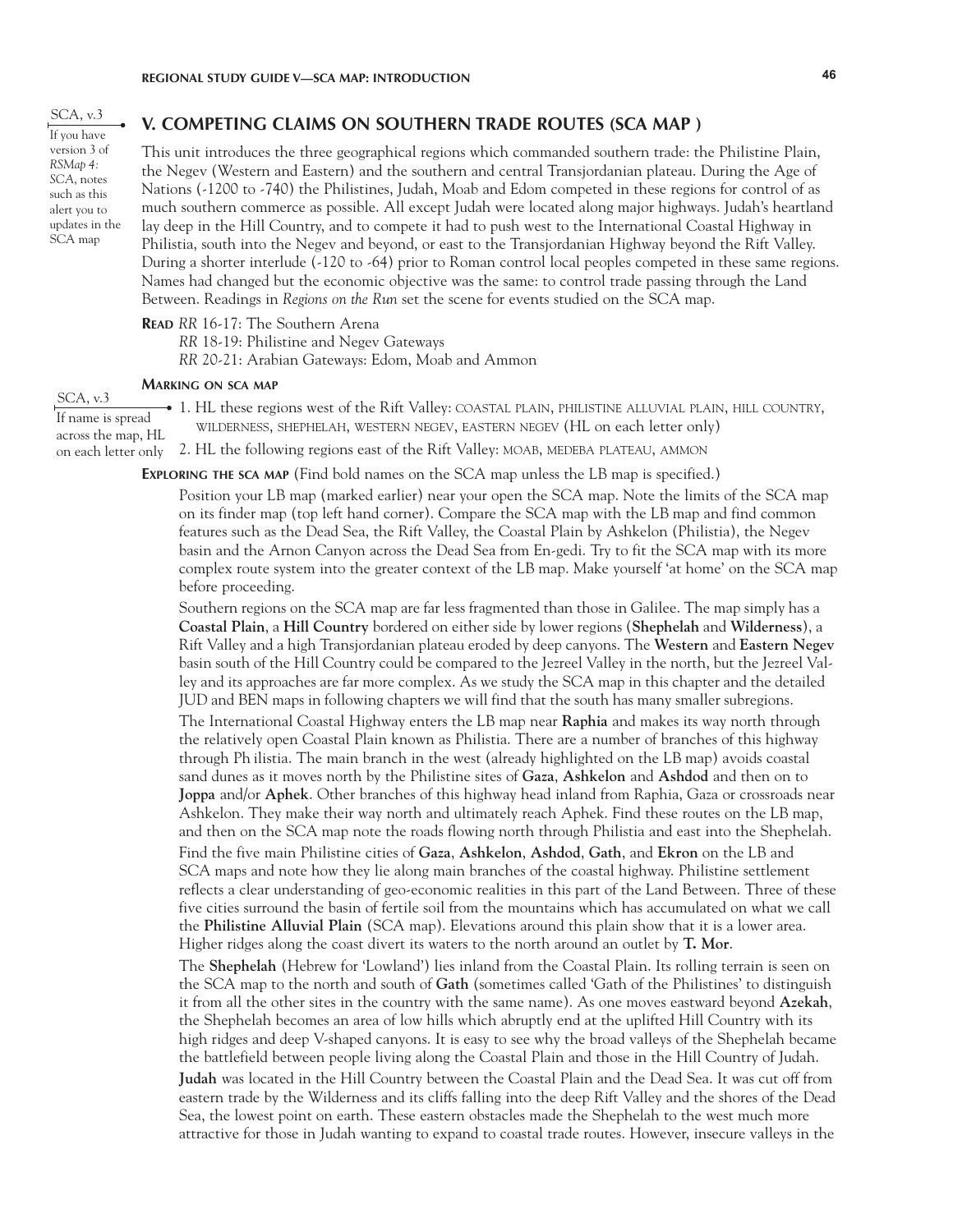Shephelah and the determination of the Philistines stood between Judah and its commercial dreams. The southern Shephelah between **Lachish** and the Hill Country was removed from the main Philistine cities and held more promise for Judah. This region absorbed trade coming from the **Negev** and along an inland branch of the coastal highway via **Gerar**. As caravan trade from Arabia grew, routes through the arid Negev took on added importance, a fact we shall see illustrated later in this chapter. Three broader valleys north of Lachish and Mareshah (the **Elah**, **Sorek** and **Aijalon** valleys) were much more threatened by the Philistines. Broad valleys guarded routes leading in and out of the Hill Country of Judah, and these became battlefields between the Philistines and the Israelites. These valleys were also Judah's first line of defense when it was defending itself against imperial forces coming from the Coastal Plain. The names of sites in and around these valleys appear in some of the most action-packed stories of the Bible and tell us that whatever the contest, the Shephelah and its access routes were at stake. Either Judah was pushing out of the Hill Country or outsiders were containing or invading Judah.

The Negev offered Judah an easier opportunity to expand. The region had strong links to the Hill Country around **Hebron**, and its limited rainfall permitted some seasonal farming. We have already seen in our reading in *RR* that caravans arriving from Edom to the southeast could easily reach Mediterranean ports such as Gaza and Ashkelon via relatively unobstructed routes in the Negev. The Relief, Flow and Elevations map inside the back cover of RR offers you an opportunity to bring your own caravan from Edom to Philistia via the Negev. As you follow the blue arrow, note the natural obstacles which lie across your path. It is clear that if Judah controlled the Negev and a larger network of southern routes, she could intercept trade and collect tolls. Remains of cities at **Beer-sheba/T. es-Saba** and forts at **Arad/T. Arad** show Judah's determination to hold this important link between the Coastal and Transjordanian highways.

SCA, v.3 The Hebrew name T. Sheva replaces the Arabic name T. es Saba

Again, glance at the green arrows on *RR* 18 and 20 (Map B) and review Judah's southern issues. In order to ensure income from southern trade, Judah had to control the Shephelah to the west, the Negev and its approaches to the south, and the southern part of the Transjordanian Highway. As you continue your work on the SCA map, remember that the deep Zered canyon and the region of Edom with the city of Bozrah lay just beyond the southeastern edge of the map. Edomite pressure became one of Judah's greatest challenges, and in the end it was the Edomites (in Greek, 'Idumeans') who established themselves in the Negev, in the Hill Country south of Hebron and in the area around Lachish and Mareshah.

Our work in this unit covers four specific periods from the emergence of the nation of Judah through ensuing conflicts with its neighbors to the fall of Jerusalem and the exile of many of its inhabitants to Babylon. The story of David and Saul in 1 Samuel received more attention since it contains abundant geographical data.

- 1) Philistines entrenched along the southern Coastal Highway coveted growing caravan trade across the south, causing Achish, king of Gath, to enlist David (a fugitive from Saul) to patrol the Negev.
- 2) King Mesha of Moab reasserted Moabite independence and expanded onto the Medeba Plateau.
- 3) Transjordanian invaders tried to humble Jehoshaphat of Judah and gain control of the southern trade.
- 4) Edom rejoiced in Judah's problems, which left the Negev open for settlement.

# **EVENT 14: A 'Philistine' Sheriff—'Achish gave Ziklag to David ...**

# **and David and his men went up and raided'**

# **charts—4000 year overview and israelite monarchies: 500 year overview**

David's rise to power toward the beginning of the **Age of Nations** is one of the Bible's most intriguing sagas. Scenes quickly change as David crisscrosses the SCA map during the period of **Samuel and Saul**  on the 500 Year Overview (the **SS** box in the middle of the 4000 Year Overview). In a surprising turn of events David found himself working in Philistia where he learned lessons which helped him later rule Judah (green on the charts) and Israel (orange). The impressive reigns of **David and Solomon** (**D/S**) could only have occurred during this interlude in imperial domination (no blue on the charts).

# **marking on sca map**

- 1. Orange box around the tribe of ephraim (top center) = the strongest tribe in the House of Joseph
- 2. Underline the tribe of benjamin in orange (above center) = tribal brother of the House of Joseph
- 3. Green box around the tribe of  $JUDAH$  (center) = the southern House of Judah
- 4. Orange on Bethel city dot = in Ephraim; green on Bethlehem and Hebron city dots = in Judah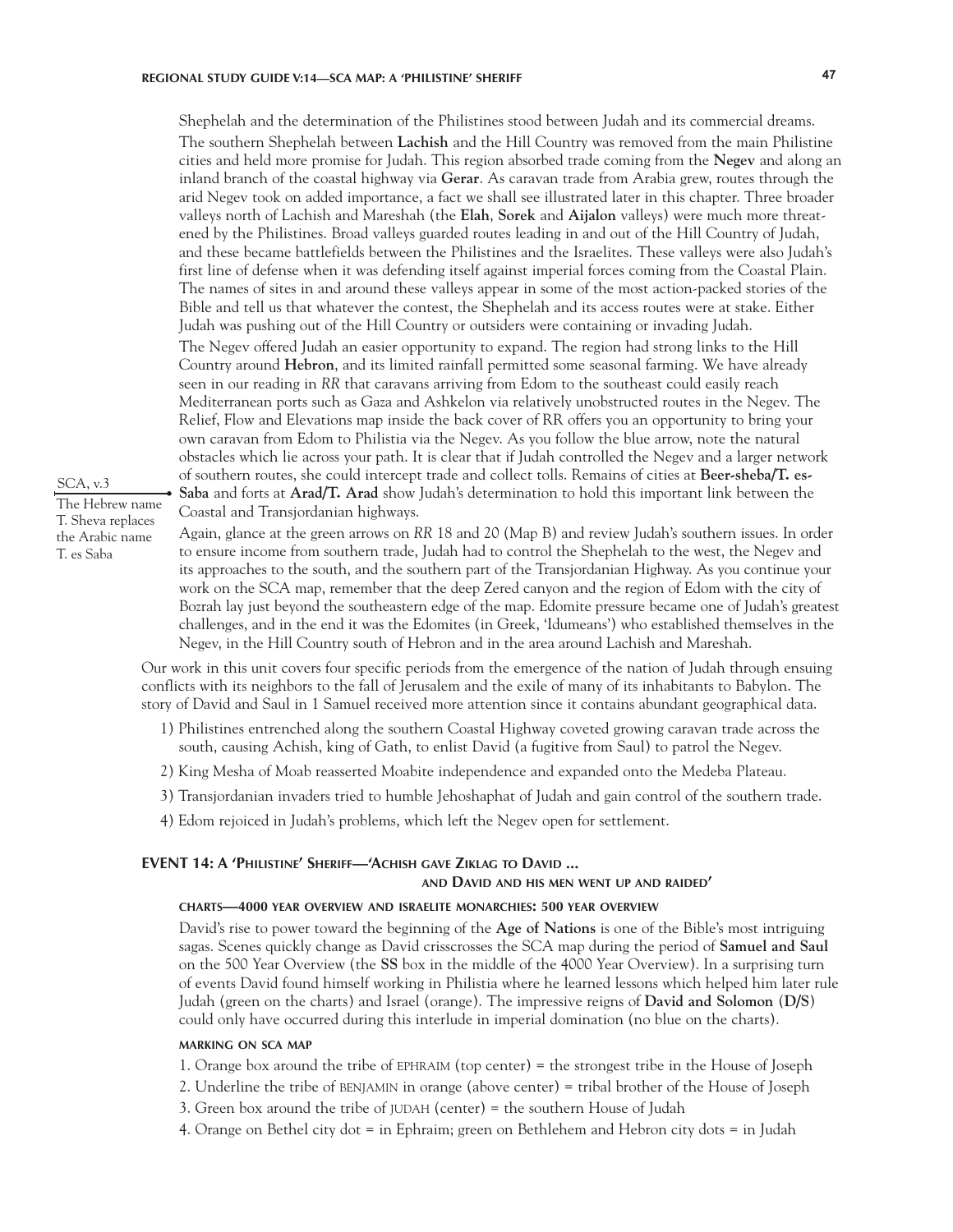### **reading**

1 Samuel 15:34-16:23 (Follow the story on SCA map. Ramah and Gibeah are in Benjamin, the prophet Samuel is an Ephraimite and king Saul is a Benjaminite.)

#### **DISCUSSION discussion**

This reading sets the scene for the cat and mouse game between king Saul from the tribe of Benjamin (a tribe beholden to the House of Joseph) and David, son of Jesse, of the House of Judah. The prophet Samuel naturally was surprised at the command to travel south to Bethlehem of Judah to anoint a new king. Ephraim of the House of Joseph had always led the Israelite tribes, and even after its crushing defeat at the hands of the Philistines (1 Sam 4) still held its head high. It was in this context that Saul of Benjamin became king of Israel. Samuel knew that his walk of a few hours from Ramah to Bethlehem had serious implications and would ultimately lead to tribal conflict.

# **marking on sca map**

Place the SCA map beside the LB Map for a reference as you trace the routes below. These show the main flow of traffic through the Coastal Plain where the Philistines lived in the days of David. From here they systematically kept the tribes of Ephraim and Judah from expanding beyond the Hill Country and the nearby Shephelah. One of Saul's greatest challenges was to keep the Philistines out of the hills.

- 5. On the SCA map find the coastal route running through Gaza and begin HL where the road enters the map from the SW. HL route through Gaza, past Ashkelon, through Ashdod, Jabneel, Ono, Aphek and off the map to the N. This is the main Coastal Highway with side roads to Joppa.
- 6. Return to Gaza and find Yurza; HL an eastern branch of the Coastal Highway which begins SW of Yurza and runs N via Yurza, T. el-Hesi, Gath, Ekron, Gibbethon, Lod, Aphek and off the map.
- 7. From Gaza HL the route through Gerar, Beer-sheba, Aroer and off the map.

# **reading, discussion and marking on sca map**

David's triumph over Goliath the Philistine (1 Sam 17) in the Valley of Elah (east of Gath on the SCA map) naturally brought him the admiration of many in Israel. Saul's jealousy grew, and David barely escaped alive from Saul's court at Gibeah (1 Sam 18-19). Geographical detail abounds as we follow David's flight and Saul's chase (1 Sam 21-26). David found refuge in various regions in and around Judah but was in constant danger from Saul and his informers.

Marking, discussion and reading (noted by the numbered sites below) are integrated in the following paragraphs which summarize main themes and supplement each reading. You may want to skim the reading and concentrate on geographical information for now. As you read, write the number of the paragraph in green in the designated place on the SCA map and circle the number.

# 1. **Gibeah** (just below the term benjamin; green '1' by city name): **1 Samuel 18:1-19:17**

David's involvement with the royal court began at Gibeah in central Benjamin. These events show the favor David had with Saul's family, his officers, the people and his God. Three times the text says, 'the LORD was with David.' Three times the text states Saul's relationship to God: 1) an evil spirit from God came upon him  $(18:10)$ ; 2) the LORD had left him  $(18:12)$ ; and 3) again Saul had an evil spirit from the LORD (19:9). Three times we hear of Saul's fear of David. His jealousy grew to murderous proportions, and three times Saul attempts to impale David. David fled to Ramah.

**2. Ramah** (just above the term benjamin; green '2' above the name Ramah): **1 Samuel 19:18-24**

From Gibeah to Ramah is a short walk north through central Benjamin. When David arrived, he and Samuel moved on to what is called the '*nayoth* in Ramah.' This is probably not a proper name but simply means 'dwellings' somewhere near the city, perhaps a gathering place in a more secluded area where Samuel could retire with his disciples. Saul had no trouble finding David but did encounter other difficulties on the way.

From Ramah David returned to his friend Jonathan, the crown prince, in or near Gibeah. Jonathan's deep commitment to David (1 Sam 20) far outweighed Saul's fixation on kingdom building. David's reciprocal commitment is also felt throughout the rest of 1 Samuel and on into David's early reign.

SCA, v.3 Green '3' above the '*mt*' of *mt. scopus*

**3. Nob** (see BEN map, NE of Jerusalem; green '3' above the 'er' of Jerusalem): **1 Samuel 21:1-9; 22:6-19** Nob is probably located near the summit of the Mount of Olives near Jerusalem, a city which was then inhabited by Jebusites. In this small sanctuary David received supplies and the sword of Goliath, which served him well in subsequent months. An Edomite, head of Saul's herdsmen, informed Saul of what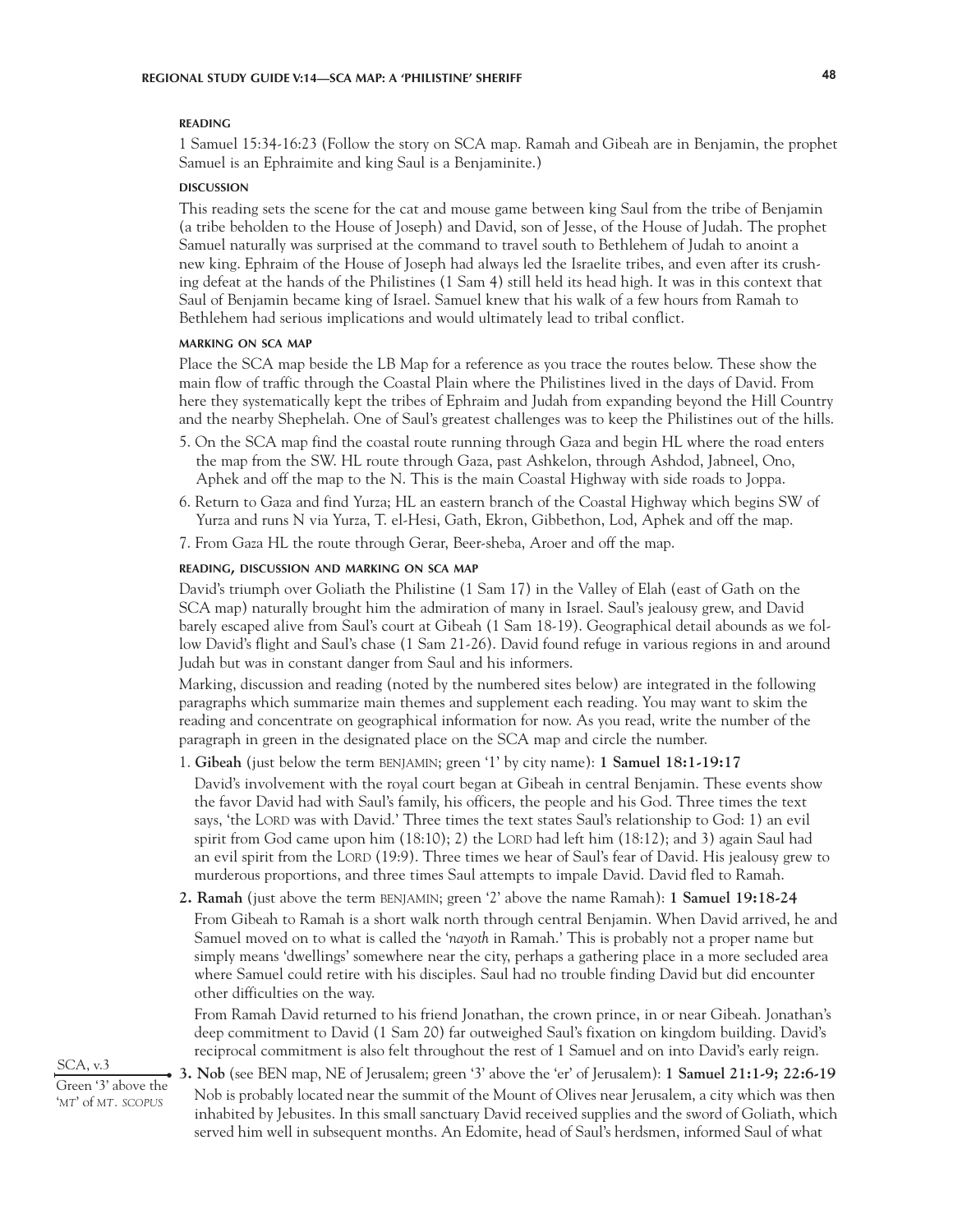had happened at Nob, and Saul reacted as the men of Gibeah had centuries before (Judg 19) with ruthless disregard of God and man. In his frustrated quest for recognition nothing stood in Saul's way. Circle the number 3 in red to indicate the violent massacre which took place at Nob (1 Sam 22:19).

- **4. Gath** (at intersections on W edge of the Shephelah; green '4' by city name): **1 Samuel 21:10-15** David could think of no better place to escape from Saul than in Philistine territory. This journey took David back into Judah, possibly through Bethlehem and along the same route he followed on his journey to meet Goliath (follow the route from Bethelem via Hushah, Timnah, Socoh, to Gath). On the way he had time to consider his transition from shepherd to warrior, especially as he passed through the Elah Valley. Finding himself in potential trouble at Gath, his ruse allowed his escape.
- **5. Adullam** (in the Shephelah SE of Gath; green '5' below the name Adullam): **1 Samuel 22:1-2**  Adullam is located on the eastern edge of the Shephelah above the chalk moat which can be seen on the map (between the Hill Country's hard limestone and softer rock in the Shephelah). From Adullam David could watch the ridge routes coming from the Hill Country. Find a natural chalk moat running north from Keilah by Adullam to Eshtaol and beyond. The JUD map shows this moat in more detail, both to the north and far to the south.

Somewhere in the Shephelah near Adullam, David came to an important conclusion, probably due to his experiences with Saul and with the Philistines at Gath. He could no longer serve his people in Saul's forces, and it was only a matter of time before the Philistines again invaded Judah and Benjamin. He therefore organized his private army, a 'mixed bag' of volunteers like Robin Hood's band. David's wisdom and patience were no doubt taxed during their training. They served him well, however, and we have a list of these 'mighty men' and their home towns (2 Sam 23:8-39).

**6. Moab** (beyond the Dead Sea; green '6' above the name MOAB): **1 Samuel 22:3-4** 

David's concern for his mother and his father Jesse meant that a trip from Bethlehem to Moab was necessary. Since David's great-grandmother was Ruth the Moabitess and since in his service to Saul he had not been involved in any military action against Moab, he was sure he would be welcome in Moab. Although the route to Moab is not specified, it seems likely that the safest route was the long descent from Bethlehem and Tekoa through the Wilderness (which David knew well) and the steep path leading down to En-gedi. From there they could follow the shore of the Dead Sea, pass the large, isolated rock platform known as 'The Stronghold' (today's Masada) and cross to Moab.

**7. The Stronghold** (green '7' right of the dot, which indicates a much later fortress): **1 Samuel 22:4-5** Returning from Moab David went to 'The Stronghold' or fortress (in Hebrew *metsudah*). Writing in the decades after the close of the book of Acts, Josephus Flavius called this 'Masada,' king Herod's magnificent stronghold-palace later used by Jewish rebels in their stand against mighty Rome. The Stronghold's natural defenses provided David with the imagery which he and others would later incorporate into their spiritual verses of praise. Psalm 18, for example, declares,

- The Lord is my sharp crag, my *metsudah* (stronghold), my place of escape.
- My God is my rock, I will take refuge in him.... (v. 2)
- He makes my legs like those of the deer,
- and on the heights he enables me to stand.... (v. 33)
- You broaden the footpath under me,
	- so that my ankles do not twist. (v. 36)

Compare the imagery used in Psalms 31, 71, 91 and 144. After his departure from the Stronghold, David 'went into the forest of Hereth,' a region yet to be identified.

**8. Keilah** (in Shephelah S of Adullam; green '8' by city name): **1 Samuel 23:1-13**

News from the Shephelah of Judah confirmed David's fears—the Philistines were beginning to move again. His vigilant defense force was ready. We know that it was April or May since the people of Keilah were harvesting and threshing grain in the nearby fields. The Philistines were invading the Shephelah and forcibly taking the processed grain. The Philistines advanced beyond Socoh (their front line in the Goliath episode) and south via the Elah Valley along the chalk moat to Keilah. In spite of the danger of being intercepted by Saul, David knew he would have to move quickly. David used all of his leadership qualities to muster his checkered militia. Some did not want to go on this mission. If caught, they could face criminal charges plus suffer the consequences of following David, a rebel leader regarded by many as a fugitive from justice. In the end the band left the Wilderness, crossed the Hill Country of Judah and descended into the Shephelah. David's inquiries

SCA, v.3

Place the '7' below the name rather than to the right of the dot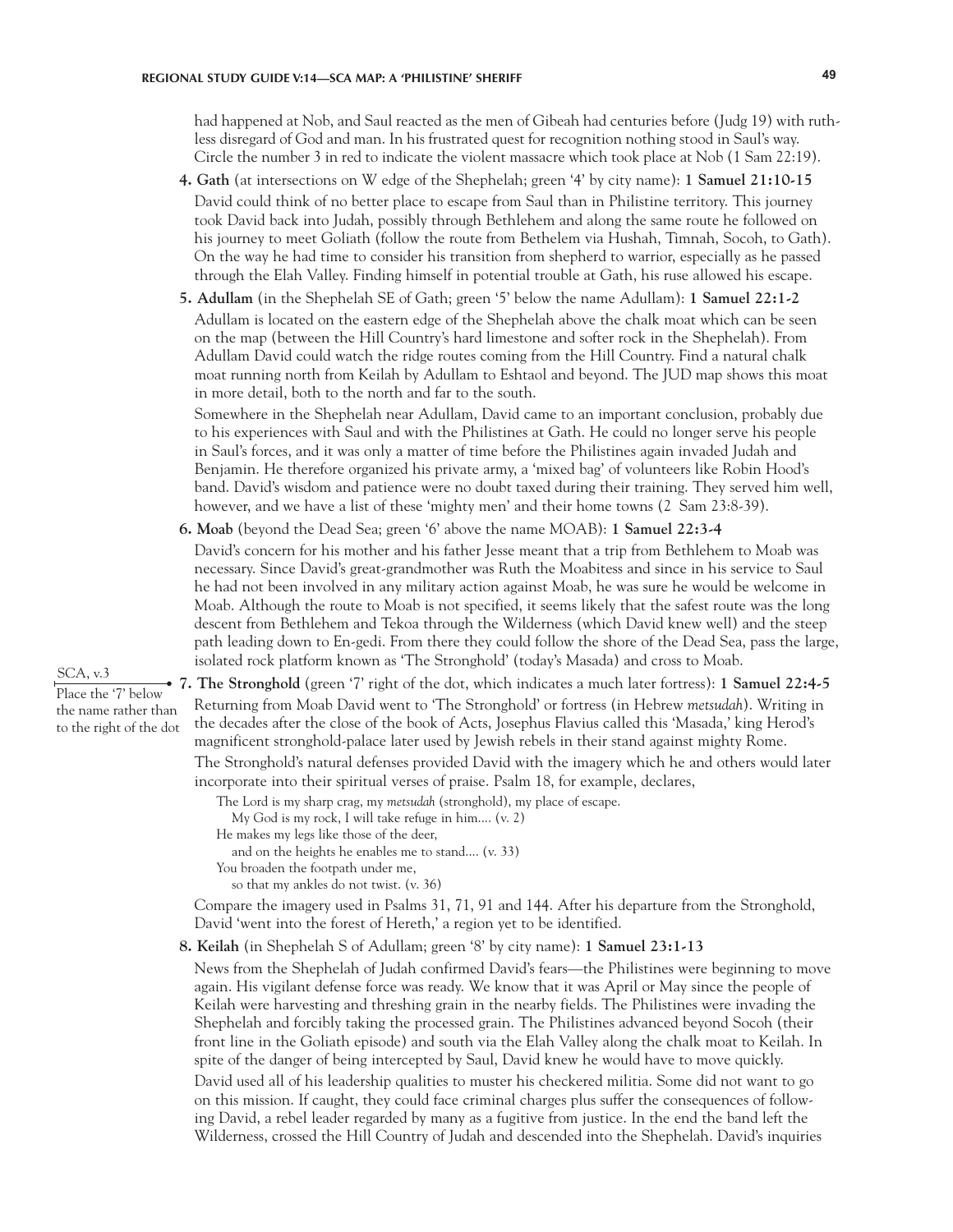# **REGIONAL STUDY GUIDE V:14—SCA MAP: A 'PHILISTINE' SHERIFF 50**

in the text reveal an interesting aspect: twice he asked of the LORD if he should try to relieve Keilah; twice he asked if the people there would turn him over to Saul. This reminds the reader that the LORD was with David and, equally as important, that David trusted his LORD.

|                                                                                                        | 9. Wilderness of Ziph (Hill Country of Judah; green '9' E of Ziph by 638m/2093f): 1 Samuel 23:14-29                                                                                                                                                                                                                                                                                                                                                                                                                                                                                                                                                                                                                                                                                                                                                                                                                                                                                                                                                                                                                                                                                                                                                                                                                                                                                                                                                                                                                                                                                                                 |
|--------------------------------------------------------------------------------------------------------|---------------------------------------------------------------------------------------------------------------------------------------------------------------------------------------------------------------------------------------------------------------------------------------------------------------------------------------------------------------------------------------------------------------------------------------------------------------------------------------------------------------------------------------------------------------------------------------------------------------------------------------------------------------------------------------------------------------------------------------------------------------------------------------------------------------------------------------------------------------------------------------------------------------------------------------------------------------------------------------------------------------------------------------------------------------------------------------------------------------------------------------------------------------------------------------------------------------------------------------------------------------------------------------------------------------------------------------------------------------------------------------------------------------------------------------------------------------------------------------------------------------------------------------------------------------------------------------------------------------------|
| SCA, v.3<br>Name is laid down                                                                          | It is not possible to pinpoint the location of David and his men during this period. The Wilderness of<br>Ziph is somewhere east of the city of Ziph, an area which is today the home of various Bedouin tribes.<br>The men of Ziph, although from Judah, may have recalled Saul's campaign against the Amalekites<br>and the force which accompanied him on that expedition (1 Sam 15). Saul had erected a monu-<br>ment at the nearby town of Carmel. It served as a reminder to the inhabitants of southern Judah<br>of the deliverance Saul had provided (1 Sam 15:12). Either out of respect or out of fear, the men<br>of Ziph informed Saul of David's whereabouts. David had to move again, this time farther east into<br>the badlands above the Dead Sea, an area the Bible calls the 'Jeshimon.' Unlike other areas in the<br>Wilderness, the shepherd and his herds do not frequent this rough and dangerous region.<br>In spite of the challenges of the terrain Saul finally cornered David and his men. Only a Philistine<br>raid (perhaps again in the Shephelah) diverted Saul and saved David. Saul returned to his duties as<br>king, for to ignore such Philistine actions was politically dangerous for this first king of Israel. The<br>mention of the raid reminds us of the continual Philistine threat from the west of Judah.                                                                                                                                                                                                                                                            |
| SCA, v.3                                                                                               | • 10. En-gedi (on the western shore of the Dead Sea; green '10' above EN-GEDI SPRINGS): 1 Samuel 24                                                                                                                                                                                                                                                                                                                                                                                                                                                                                                                                                                                                                                                                                                                                                                                                                                                                                                                                                                                                                                                                                                                                                                                                                                                                                                                                                                                                                                                                                                                 |
| Write the green<br>'10' right of 'David's<br>Canyon' and note<br>the blue spring dots<br>in the canyon | The most beautiful, refreshing place along the dry and inhospitable western shore of the Dead Sea is<br>En-gedi. Springs in a number of places provide fresh water, and greenery of interesting sorts flourish<br>in the warm climate, 400m/1312f below sea level. Just north of En-gedi is a good sized spring which<br>gushes forth in a small canyon, known today as 'David's Canyon.' Indeed, David and his men may<br>have retired to this canyon and its spring after barely escaping Saul's troops. Just south of En-gedi the<br>great Arugot Canyon, with its own spring-fed stream, emerges from the Wilderness. Its walls rise some<br>600m/1900f. On one summit above En-gedi, ancient fortresses guarded this 'back door' to Judah. From<br>them one could survey the entire Dead Sea.<br>The Arugot Canyon divides the Wilderness east of Bethlehem from the Wilderness east of Ziph<br>and Maon. Running just north of this major canyon is a natural route from Bethlehem and Tekoa<br>to En-gedi. When Saul returned from his defensive operation against the Philistines and heard that<br>David was in En-gedi, he chose an elite corps of men and headed for En-gedi. He no doubt descended<br>via Tekoa, the same route along which David may have led his elderly father Jesse when they escaped<br>to Moab. On the way Saul would have passed near Bethlehem, David's home town. He felt that this<br>time he would rid Judah of David. The action-packed episode along the cliffs and rugged terrain of<br>En-gedi, however, clearly showed the respect and concern David had for king Saul. |
|                                                                                                        |                                                                                                                                                                                                                                                                                                                                                                                                                                                                                                                                                                                                                                                                                                                                                                                                                                                                                                                                                                                                                                                                                                                                                                                                                                                                                                                                                                                                                                                                                                                                                                                                                     |
| '7' you wrote earlier                                                                                  | Write '11' below the 11. The Stronghold (green '11' by green number 7): 1 Samuel 24:22<br>Leaving En-gedi David and his men headed south and again climbed 'The Stronghold,' the region's<br>most secure site. The combination of the massive cliffs and deeply-eroded canyons by which he and<br>his men passed must have left a lasting impression upon David's sensitive spirit. The striking view of<br>steep Transjordanian slopes (rising 1200m/4000f in the east) and the thought of challenges which<br>faced him may have made young David recall Joshua's early days of leading Israel and the impos-<br>sible odds against him. It is not surprising that Psalms 27 and 37 contain some of the same themes as<br>Joshua 1, since both of these young men looked to the God of Israel for courage and strength. This<br>was especially true at this moment in David's life, for it seems that when he was here he received<br>word that Samuel, his counselor and the spiritual father of Israel, had died in Ramah (1 Sam 25:1).<br>One wonders at Saul's reaction to the same news.                                                                                                                                                                                                                                                                                                                                                                                                                                                                                                                     |
| SCA, v.3                                                                                               |                                                                                                                                                                                                                                                                                                                                                                                                                                                                                                                                                                                                                                                                                                                                                                                                                                                                                                                                                                                                                                                                                                                                                                                                                                                                                                                                                                                                                                                                                                                                                                                                                     |
| Name is laid down;<br>write '12' below<br>elevation 673m/2207f                                         | • 12. Wilderness of Paran/Maon (S of Ziph; green '12' SE of Maon by $673m/2207f$ ): 1 Samuel 25<br>David and his men now moved into an area of herdsmen, nearer villages in the southern Hill Country<br>of Judah. The location of the Wilderness of Paran (or Maan/Maon as some manuscripts read) is<br>somewhere east or southeast of Maon and Carmel. (The book of Genesis locates another Wilderness<br>of Paran much farther south.) Even today Bedouin shepherds can be seen throughout this area with<br>their herds of goats whose teeth can seek out every blade of dry grass. The combination of herds and<br>agricultural products listed in the chapter illustrate the region well. David's discipline over his men<br>was such that they refrained from the normal practices of desert raiders and instead protected the                                                                                                                                                                                                                                                                                                                                                                                                                                                                                                                                                                                                                                                                                                                                                                               |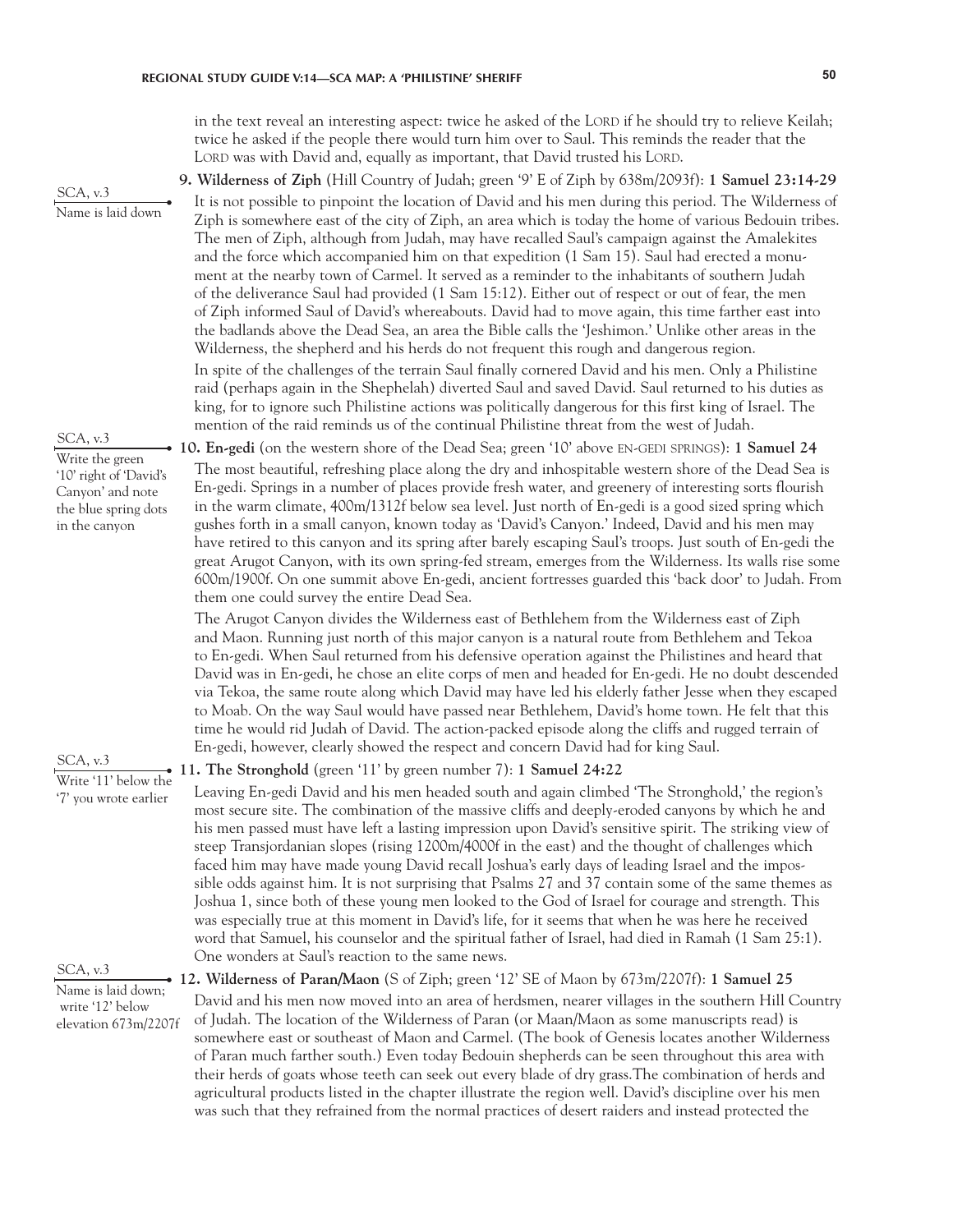farmers as well as the herdsmen of the region. The remark of Nabal, so clearly recording the effective use of words to dishonor one's family and discredit one's actions, almost brought a disastrous response from David. Abigail, who appears to have respected David's rein on his militia, acted quickly and saved the young leader from discrediting himself in the eyes of all Judah—particularly by Nabal's prominent clan of the Calebites from Hebron. Finally, this interesting episode in David's wanderings again shows that not all in Judah supported David.

**13. Wilderness of Ziph** (green '13' above elevation 441m/1447f by pass across Zeelim canyon): **1 Samuel 26** Again the men of Ziph reported David's whereabouts to Saul, and the Wilderness and the Jeshimon are the context of Saul's pursuit and David's escape. A dramatic conversation is recorded between Saul and David from either side of a deep canyon in the region, no doubt the great Zeelim canyon. This time Saul appears convinced to give up his chase. At the end of the chapter the two separate, never to meet again. (See a more precise discussion of the event in this region and a special map in the online *Geobasics Study Guide: Part Three—Southern Arena*, pp. 197-200.) Write '13' just left of elevation 428m/1404f

## **14. Gath** (green '14' near green '4'): **1 Samuel 27:1-4**

Once the immediate threat from Saul had passed, David had second thoughts about staying in the Wilderness. He had the choice of moving to Moab in Transjordan where he had taken his family or of joining forces with the Philistines on the Coastal Plain. David must have given careful thought to this important decision. Although Moab straddled the Transjordanian Highway, it was completely isolated from Judah and offered David little political opportunity. If escaping from Saul had been his only concern, he could have crossed over to Moab at any time during his flight. It is clear that David had more in mind than his daily security, so he appealed to Achish at Gath, who sent him to Ziklag. When Saul heard that David was in Gath, 'he no longer sought for him.'

### **15. Ziklag** (above western negev; green '15' by city name): **1 Samuel 27:5-7**

Ziklag, according to the probable location seen on the SCA map, is situated in the Western Negev. The site stands on the edge of a small spring-fed streambed which flows westward throughout the year as far as Gerar, and in the rainy season into the great Nahal Besor. Geographically the region belongs to the Negev, an area of fine, wind blown soil (called 'loess') which covers most of the Negev basin. The region of Ziklag is quite different from the Coastal Plain to the north. Note the slightly higher and rolling area of brown steppe soil separating Ziklag from the Philistine Alluvial Plain (defined by the cities of Ashdod, Ekron, and Gath). Ziklag has an elevation of about 168m/551f versus the elevation on the Philistine Alluvial Plain of 50m/164f).

The question of the locations of Ziklag and Gath have received much attention. Events in 1 Samuel 27 figure prominently in the discussion. Some argue for Ziklag and Gath in close proximity, while others call for some distance between them. The SCA map adopts the interpretation that distance is required. Two elements from the account (to be read later) support this: 1) The king of Gath needed David to patrol his southern border. This requires some distance between the cities, for otherwise Achish could have done the task himself. 2) David's tactics also required that he be separated from his Philistine master. From Ziklag's location on the SCA map, David was able to report to Achish that he was policing the people of Judah in the southern Hill Country and the Negev, while in reality he was moving against others and protecting Judah. Had Ziklag been close to Gath, Achish could easily have discovered the truth. It should be noted that the Hebrew term *hayyom* ('today' in 27:10) allows for broader interpretation than a specific twenty-four hour period.

Glance over the SCA map and note where the action has taken place. The chapters you have read have taken you across vastly different geographical landscapes of the country, from coastal highways and the valleys of the Shephelah along high ridges and across the terraced farmland of the Hill Country, as well as deep into the refuges of the Wilderness and along the shores of the Dead Sea (the lowest point on the face of the earth) to the high Moab tableland beyond. They have also stretched from central Benjamin by Ephraim to the Negev in the south. These events, more than any others in the Bible, illustrate the area of Judah and the regions which surrounded it.

## **marking on sca map**

8. HL Gath and Ziklag

- 9. Blue circle around city name and dot: Gaza, Ashkelon, Ashdod/*Azotus* (inland site), Gath, Ekron
- 10. In blue caps write philistines in open area between Ashkelon and Gath
- 11. In small, black caps write david, a 'philistine' sheriff in the negev by Ziklag (stacked)

SCA, v.3

# Write '15' by city name above the Western Negev Basin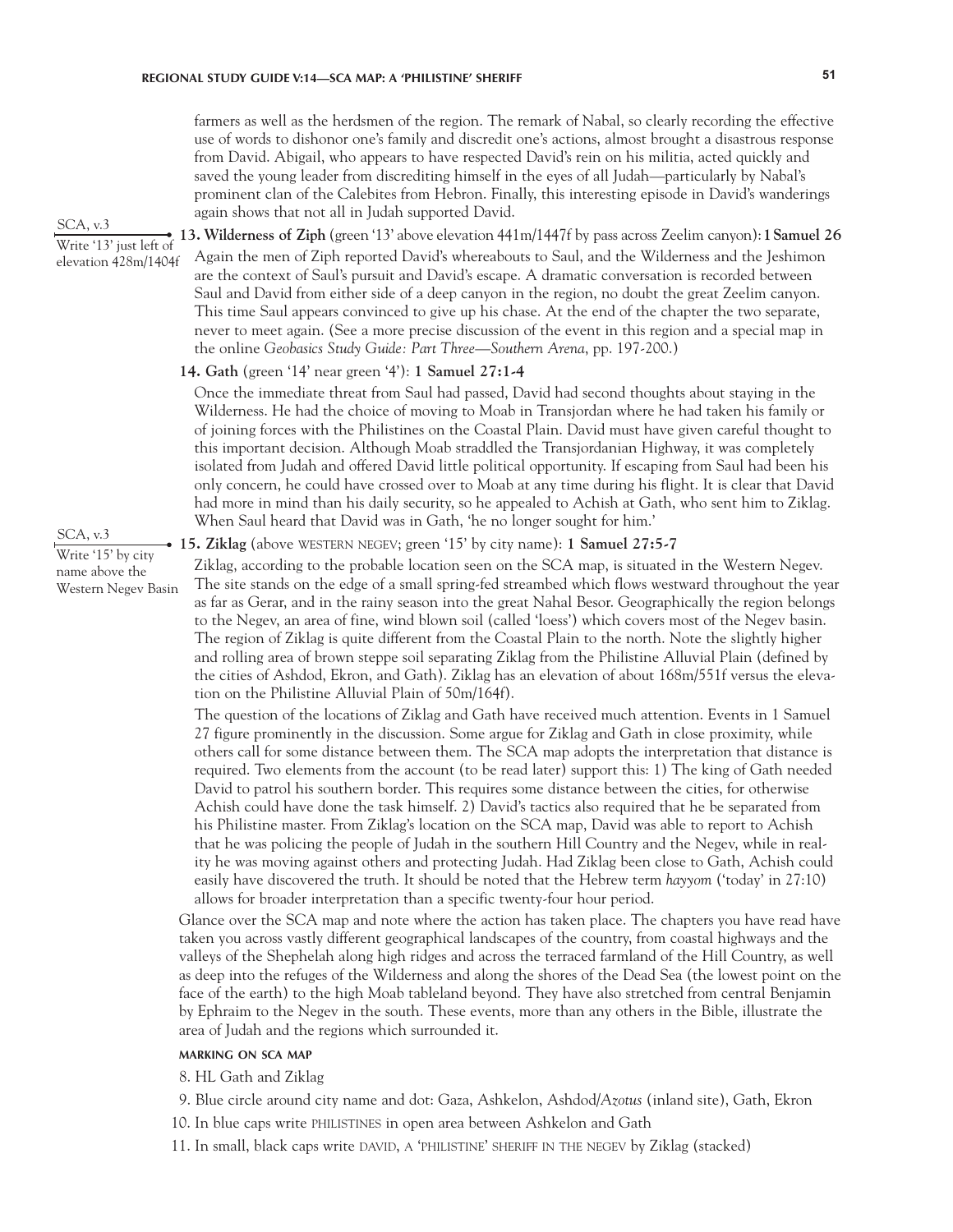#### **DISCUSSION discussion**

On the 4000 Year Overview chart we have seen that the weakening of Egyptian involvement in the Land Between in the centuries after -1200 and the absence of major invasions via the region of Aram in the north allowed for increased competition and hostility among local entities in the country. Canaanite centers, the Philistines (recent, technologically advanced immigrants from the Aegean) and emerging peoples such as the Israelites all sought to achieve their own interests throughout the Land Between. The Philistines wisely settled at strategic points in the southern Coastal Plain and especially around the fertile Philistine Alluvial Plain. From here their five main cities could control trade passing between Egypt and Aram or Mesopotamia. Clearly the Philistines of David's day were not enamored with the Israelites in the Hill Country, neither with the strong tribe of Ephraim with whom they had battled at Aphek nor with the tribe of Judah whose territory in the Shephelah bordered some of their cities. There was an on-going war with Saul, the leader of the Israelites, whose forces were keeping them out of the hills and had even made a successful campaign to defend the clans of Judah in the Negev. Something had to be done to control the emerging Israelites. Within this context David finds refuge with the Philistines at Gath after his months of fleeing from Saul and is given a specific task at Ziklag by Achish, the king of Gath. What was that task?

Trade caravans were seen in Transjordan long before -1100 carrying precious goods from Arabia to various destinations, including ports on the Mediterranean. Some of this trade passed through the Negev, as finds at Tel Masos (on map SCA) indicate. Its inhabitants appear to have benefited from this trade. Excavations have exposed larger buildings indicative of governmental or commercial use. Material finds point to a non-Israelite population commercially linked with coastal regions to the west. This settlement was destroyed in the decades before -1000, perhaps in the southern campaign of Saul (1 Sam 15: 4-9). Early accounts of Israelite settlement in the south include interesting episodes, which represent more than a passing interest in the area. Caleb, Joshua's ally and close friend, received the area of Hebron, which included hill regions south of the city (Josh 14:6-15). He ensured settlement along one of the area's main routes by giving Debir to his daughter and her husband, Othniel (Josh 15:13-19; Judg 1:11- 15). The Kenite clan moved with 'the people of Judah to the Wilderness of Judah in the Negev of Arad' (Judg 1:16). The tribes of Simeon and Judah attacked Zephath in the Negev and called it 'Destruction,' or Hormah, at T. Masos on map SCA (Judg 1:17). The tribe of Simeon settled in the central and western Negev (Josh 19:1-8; 1Chron 4:28-33). Even Samuel's sons, who cunningly chose to serve as judges at Beer-sheba, took advantage of what was happening. They not only sought income from the arid Negev's herders and the area's limited grain harvests but knew that they could cash in on the Negev's growing trade network, especially since their father was known 'from Dan to Beer-sheba' (1 Sam 3:20; 8:1-3).

All of this shows that the Israelite settlements were well-established in the arid region of the Negev when David fled to Gath and was assigned to be a 'Philistine' sheriff at Ziklag. As trade increased in the Negev, Israelite settlement also grew. This must have caused serious concerns among the Philistines, since Negev trade routes reached Gaza, Ashkelon and Gath as can be seen on the SCA map. It was in this context that Achish, king of Gath, gave refuge to a fugitive from Judah, even though that fugitive had earlier killed Goliath, Gath's hometown champion. David realized that staying at Gath was not in his best interest and asked to be transferred. He no doubt had kept his ears open and knew Achish's concerns about securing southern trade coming to Gath via the Negev. In what he thought to be an astute geopolitical move, Achish made his claim over the Negev by sending David and his band of fighting men to Ziklag to patrol the area and to secure its trade routes. Achish, however, did not know the astute nature of David with whom he was dealing.

# **marking on sca map**

- 12. HL Hebron, Beer-sheba (T. es-Saba) and Arad (T. Arad)
- 13. In small, black caps write calebites in open area just above Hebron and elevation
- 14. In small, black caps write KENITES in open area above Arad (T. Arad)
- 15. In small, black caps write the tribal name of simeon in open area above Beer-sheba (T. es-Saba)
- 16. Find these sites between the Negev and Hebron: Aroer, Ramoth-negev, Jattir, Eshtemoa and Hebron. Run your finger around the area which includes these sites, plus the areas of Simeon and the Kenites. It was inhabited by southern clans related to Judah. In small, green caps write in SOUTHERN CLANS OF judah (curving to NE) in open space between below Debir but above Eshtemoa and Carmel.
- 17. In small, orange caps write AMALEKITES under the left side of the km/ml scale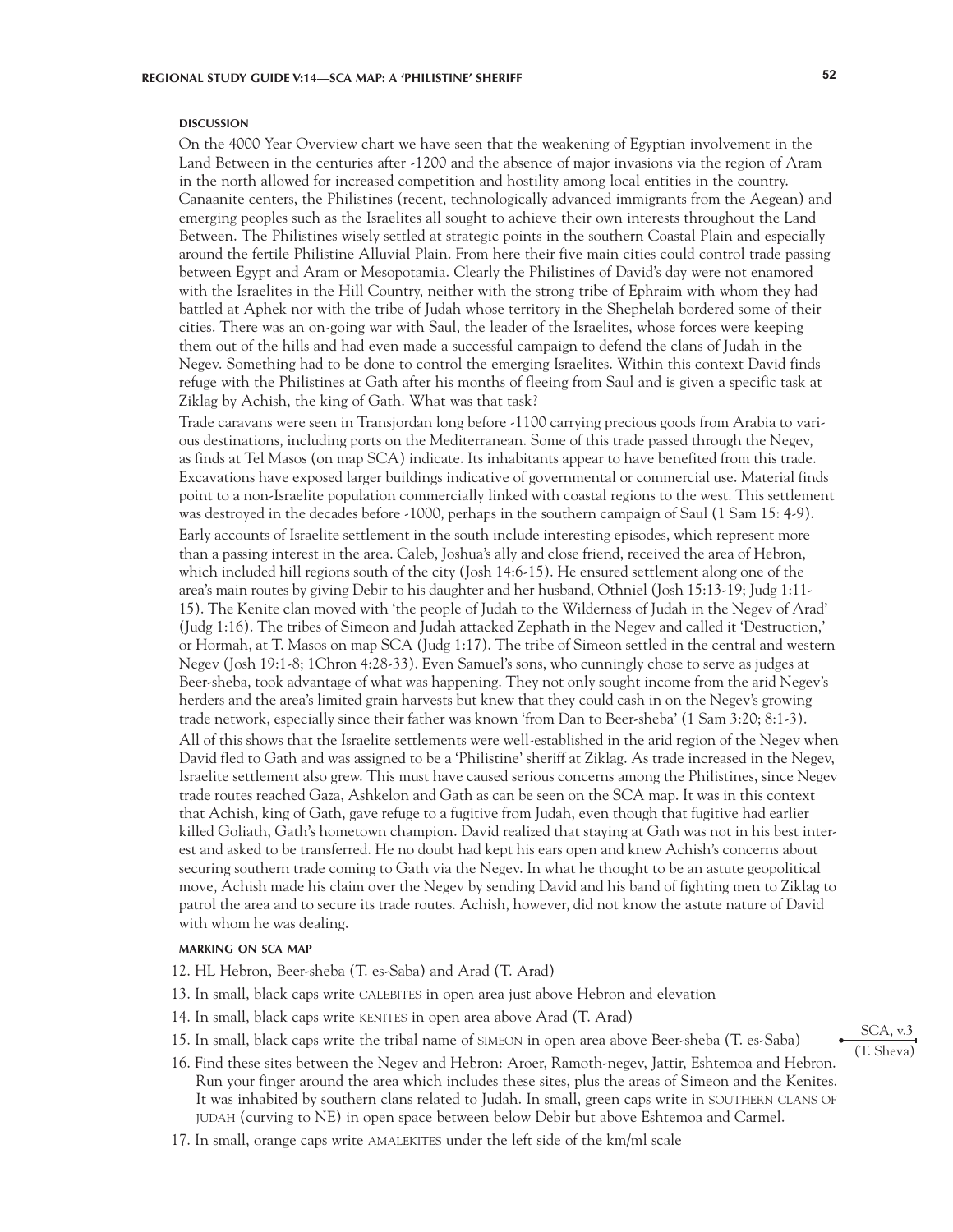## **reading**

1 Samuel 27:8-12

#### **DISCUSSION discussion**

At Ziklag David had a perfect base of operations, safe from Saul but near Judah. He could also develop good relations with the clans in the Negev and in Hebron. The net result of his actions (which we are about to discuss) was that in less than a year and a half Saul was dead and David was asking for divine guidance. Should he return to Judah? After an affirmative answer he asked for more specific directions. The answer shows how much had changed in that 'year and four months' at Ziklag. The answer was emphatic: 'To Hebron!' This changed Judah and Israel's history (2 Sam 2:1-4).

From Ziklag David conducted his activities with great cunning. He reported to Achish that he was busy raiding various Israelite communities in the Negev, but in reality he and his militia were serving as a defensive force for the Kenites, Jerahmeelites, and Simeonites by controlling desert bands from the great southern Wilderness who raided settled populations in this fringe area. Saul had earlier delivered these communities from the Amalekite threat which may have gained him the loyalty of southern Judah. David was now presenting himself as their defender. As a common saying in the Middle East succinctly states, he was 'making friends before he needed them.'

Regions noted in this account (v. 10) reflect your marking on the SCA map. The 'Negev of Judah' was the arid hill region south of Hebron. The 'Negev of Jerahmeel' extended south, beyond Aroer on the southern border of the SCA map. The 'Negev of the Kenites' was the area around Arad/T. Arad, where excavations have revealed an early Israelite settlement which existed before -1000. We also have an interesting glimpse of Achish's thoughts at Gath as David continued to bluff him from Ziklag: 'David has made himself detestable to his people, Israel, and he will be my servant forever' (v. 12). What follows shows the extent to which this worked, as David and his militia are asked to join the forces of Achish and march north to challenge Saul and his forces in the Jezreel Valley, an area David probably had never seen. Note the setting of this battle on the NCA map you have already marked (Event 9).

## **marking on sca map**

18. HL Aphek/*Antipatris* and circle it in blue

19. Blue arrow

a. From Lod toward Aphek

b. Write on the arrow in small, black caps: philistine mobilization

20. Green arrow

a. From Gibbethon to the end of the blue arrow

b. Write on the arrow in small, black caps: DAVID AND HIS MEN

## **reading**

1 Samuel 28:1-6; 29:1-11

#### **DISCUSSION discussion**

This Philistine campaign north along the International Coastal Highway into the Jezreel Valley seems to represent a policy of protecting highways in the north, perhaps in response to the emergence of the Israelites under Saul. As Saul had mustered his forces to the Jezreel Valley to meet the Philistines, David found himself as part of a force which would be fighting against his own people and thus would contradict the earlier respect he showed toward Israel's first king. David must have had mixed feelings as he marched to Aphek together with the army of Achish. What did his men think? Where had the bluff gotten him? Would he ever be able to return to Judah? The reader of the account also asks questions. Did David do the right thing in going to Achish? Why are the frequent statements of David's faith which we read of earlier missing here? Perhaps the answer is that David was relying upon his own resources as his predicament became more complex. In spite of what he felt, David had to maintain an outward appearance of support for the Philistine cause. Otherwise he could lose all.

Aphek was the natural gathering point along the Coastal Highway for any force which would head north from the Philistine plain (see LB and NCA maps). It was here that the leaders of the Philistine cities mobilized their forces in preparation for the battle with Saul and his army. Many certainly recalled that it was near Aphek that an earlier Philistine army had overrun the Israelites at nearby Ebenezer, captured the Ark of the LORD and later humbled and ravaged the tribe of Ephraim (1 Samuel 4; Ps 78:56-64).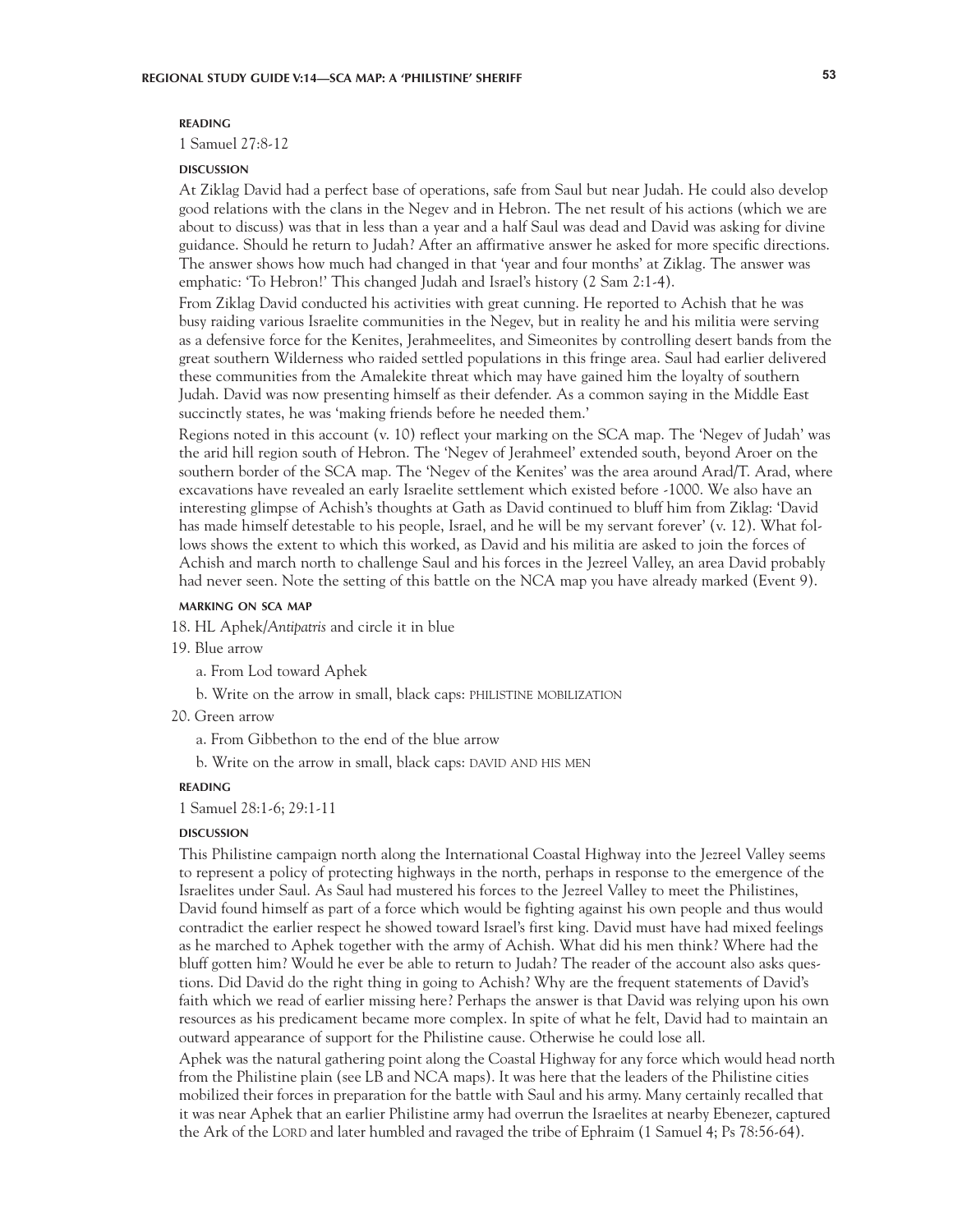# **REGIONAL STUDY GUIDE V:14—SCA MAP: A 'PHILISTINE' SHERIFF 54**

In this account an amusing conversation between David and Achish of Gath adds the finishing touches to David's long bluff. The other Philistine kings refused to allow David and his men to march north with them. David, pushing his bluff to the limit, demanded to know why. Achish soothingly replied, 'Although you are as pleasing as God's messenger to me,... please leave quietly." David and his men, together with the reader, breathe a sigh of relief as David turns south with his fighting force. We see in this story the same tactics which those who have lived in the Middle East know only too well.

While David was at Aphek the worst happened. The Amalekites, who no doubt had heard of events in the north, kept track of David's whereabouts and made a major raid on the Negev and the southern Hill Country of Judah. Then they turned their fury on Ziklag, the city of their chief opponent. David's bluff had brought personal loss to his men who spoke of killing him. His future looked dark indeed.

# **reading**

1 Samuel 30:1-6

# **marking on sca map**

- 21. Sweeping orange arrows
	- a. From the term AMALEKITE toward Beer-sheba/T. es-Saba (in Hebrew T. Sheva)
	- b. From Beer-sheba/T. es-Saba toward Ziklag
	- c. From Ziklag, SW toward amalekites (your orange write in) to the edge of the map
- 22. Red circle around Ziklag
- 23. In small, black caps write AMALEKITE ATTACK on arrow 'a' and AMALEKITES TAKE SPOIL on arrow 'c'
- 24. Sweeping green arrows
	- a. From T. el-Areini toward Ziklag
- b. From Ziklag SW, parallel to orange arrow 21.c above but not as long

25. In small, black caps write DAVID RETURNS TO ZIKLAG on arrow 'a' and DAVID PURSUES on arrow 'b' **DISCUSSION discussion**

If there had been TV in that day the breaking news would have covered both fronts: the Amalekite attack on the south and the imminent showdown between Israelites and Philistines in the north. All of Israel was waiting to hear what would happen and what it meant for Israel's future. The catastrophe at Ziklag, happening as it did while Saul was in the north and as all Israel anxiously awaited the latest news, gave David an unparalleled opportunity to demonstrate his qualifications for kingship, politically and spiritually. Our reading above ended in a significant way. It states 'David found strength in the LORD his God,' a reminder that through this difficult period of surviving both Saul and the Philistines, David had not forgotten the lessons he had learned as a shepherd in the Wilderness east of Bethlehem (1 Sam 17:31-37). He then called for the ephod (an action which leads us to compare this to Saul's decision to consult the medium at En-dor in 28:5-25). Twice David inquired of the LORD and twice he was told, 'Pursue!' David's pursuit of the Amalekites carried him beyond the Nahal Besor, the natural southern boundary of the country, and deep into northern Sinai. There he finally caught up with the Amalekites, dealing them a serious blow and recovering all the spoil from their raid in Judah.

## **reading**

1 Samuel 30:7-31(Optional: 1 Samuel 31)

#### **DISCUSSION discussion**

David demonstrated justice in the division of the spoil with his men, and he showed himself politically astute in his commitment to the people of Judah and the Negev. The generosity exhibited by David upon his return was not, however, without an ulterior motive. He knew all too well the strength of the Philistine force which had left Aphek for Shunem in the north and realized that Saul's troops were no match for the Philistines. Saul would undoubtedly be captured or killed. At best the future of Saul's Benjamin-based monarchy was questionable. Samuel had anointed David as king, and Jonathan, the crown prince, had sworn allegiance to David long before his death. It is clear that David knew his hour was at hand. Thus there was all the more reason to cultivate friends in the influential region of Hebron and southern Judah. The events recorded in the optional reading above confirm what David had been thinking while he was at Aphek, Ziklag and throughout his lightening strike against the Amalekites. David had no cause to rejoice, either over his successful retaliatory campaign against the Amalekites or over the prospect of becoming king of Israel. Jonathan his friend was also in the north with Saul. These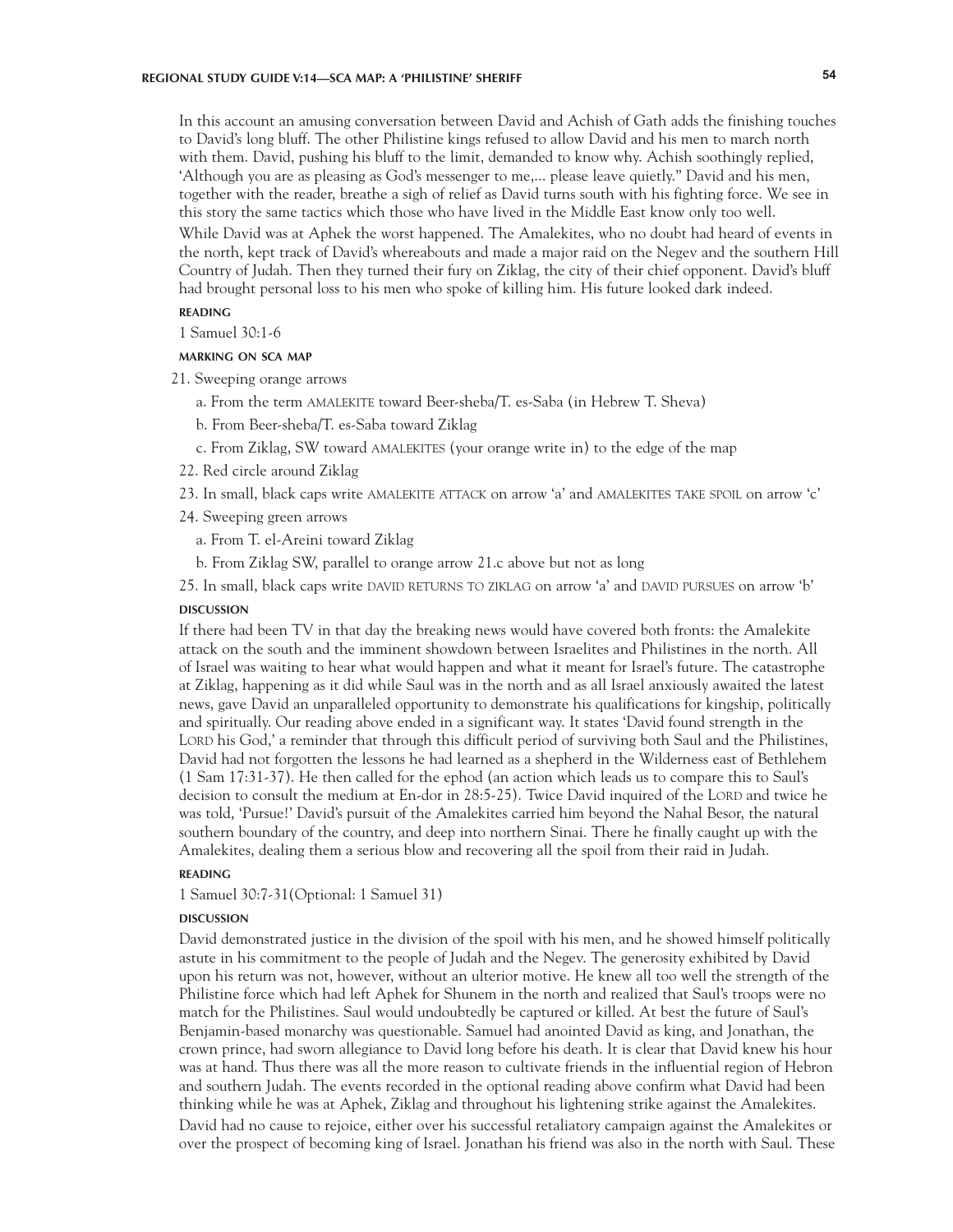# **REGIONAL STUDY GUIDE V:15—SCA MAP: MESHA'S REBELLION 55**

must have been days of mixed emotions within David's sensitive spirit, days when he recalled the songs of trust in God composed in the Wilderness when he was a simple shepherd.

You may want to skim 2 Samuel 1 to finish the sequence of events which brings Saul's reign to a close. Do not neglect to read David's lament in 2 Samuel 1:17-27. In it David's inner feelings are exposed. No mention of his successes or possible future kingship is made. There in Philistia his distressed spirit had to tolerate the Philistine joy of victory after this their final triumph over the first king of Israel.

David also recalled his relationship with Jonathan at Gibeah and how they had shared experiences of earlier battles with the Philistines, both at Michmash and in the Valley of Elah. In his own way each of them knew what Samuel meant when he said, 'Fix your heart on the LORD, worshiping Him alone, and He will deliver you from the Philistines' (1 Sam 7:3). This, more than any other thing, had drawn their spirits together in those decades before -1000 which brought an end to the period of the Judges and Philistine domination over Israel. Now, at Ziklag in southern Philistia, there was the news of Jonathan's death at the hand of the Philistines on the slopes of Mt. Gilboa.

During these years of varied and unpredictable experiences, David had grown to manhood. At times he no doubt questioned how his anointing by Samuel at Bethlehem would ever be realized. He was pursued by the recognized king of Israel, subject to the Philistines, his nation's archenemy, and exposed to his enemy by members of his own tribe, Judah. However, the events of this period in David's life, perhaps more than any other, proved his patience and complete trust in God. They also served to train a simple shepherd boy in the important regional and political realities of the country he was about to govern. It was this period of testing and training—when David learned the dynamic of the Negev, the Shephelah and the Hill Country as well as the mentality of Amalekites, Philistines and even his own people which best prepared him for his future place of leadership. Read 2 Samuel 23:3-4 from his 'last words.'

## **EVENT 15: Mesha's Rebellion—'After Ahab's death, Moab rebelled against Israel'**

**review** (Optional) *RR* 16-17: The Southern Arena; 20-21: Arabian Gateways: Edom, Moab and Ammon

# **chart: 4000 year overview** (Find bold names on the chart.)

Find the name '**Mesha**' in the center of this chart above -880. The small tablet to the right of the name signals an inscription. Here it represents the Moabite Stone found near Dibon in 1868. It provides more details on Mesha's rebellion against Ahab. His revolt corresponds with the transition from a period of strength (elevated 'A' and 'J' box = Ahab and Jehoshaphat) to a period of weakness (lowered HD box = Heyday of Damascus). For more details see The Israelite Monarchies: 500 Year Overview chart on *RR* 39.

#### **DISCUSSION discussion**

The two decades before -841 were a rare period of cooperation between Israel and Judah. Alliances were sealed by marriages, and the kings of the two nations rode side by side in military campaigns. The two kingdoms each were able to expand into Transjordan. Israel controlled Gilead and Moab, while Judah dominated Edom and the Red Sea port of Ezion-geber.

The rising power of Damascus (the Arameans) could not tolerate this situation in Transjordan. Throughout the period there is growing confrontation between Israel/Judah and Aram to the east and northeast of Beth-shan (Event 11 on the NCA map). The Arameans also appear with the Moabites (and later with the Edomites) in some biblical texts. It was in Damascus' interest to encourage rebellion in those areas. Anything that weakened Israel's and Judah's control along the Transjordanian Highway could only strengthen the position of Damascus and help it realize its expansionist policy.

Assyrian campaigns in the region of Aram to the north shocked these competing local nations into forming alliances which in -853 successfully halted Assyria at the Battle of **Qarqar** (see chart). In the months that followed local wars broke out again, ending in the death of Ahab, king of Israel. By -841 rebellions in Moab and Edom had successfully thrown off the yoke of Israel's and Judah's domination.

## **reading**

2 Kings 1:1; 3:4-27

#### **DISCUSSION discussion**

The first hint of Israel's move toward Moab in Transjordan is in 1 Kings 16:34, 'In his [Ahab's] days Hiel of Bethel built Jericho.' *RR* 20, Map B shows the importance of Jericho as a link to Moab from Bethel. Find the orange arrow which sweeps from Samaria past Bethel and Jericho to the Medeba Plateau. On the SCA map note that the Jericho-Bethel route is part of a road between Aphek on the Coastal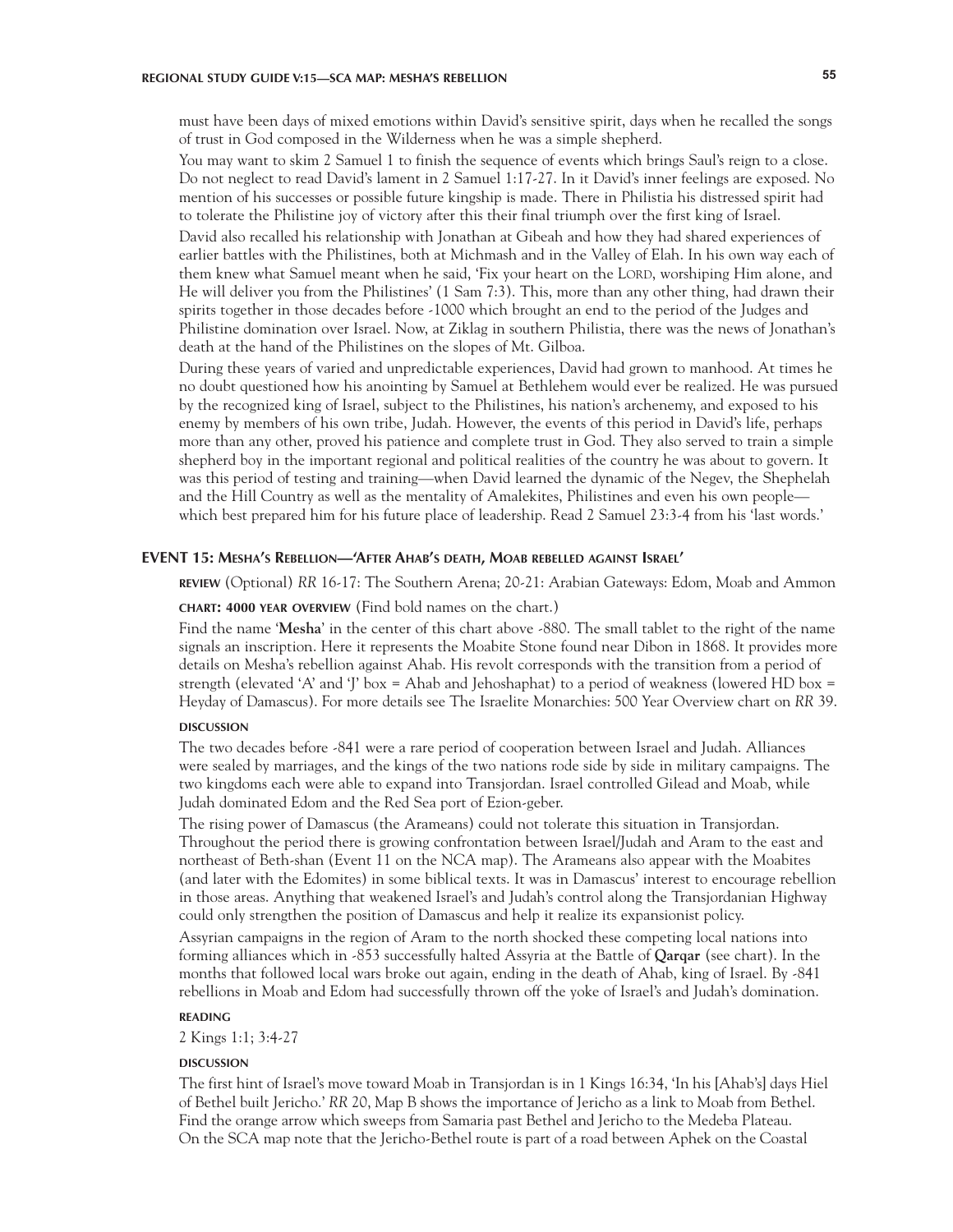Highway and Medeba on the Transjordanian Highway. With central Benjamin in Judah's hands, this was an east-west trade route along Israel's southern flank. Other east-west links lay farther north (NCA map). Wars between Damascus and Samaria sapped Israel's strength, and Mesha of Moab knew that the time was ripe for rebellion. With the death of Ahab on the battlefield of Ramoth-gilead (NCA map) and no doubt with encouragement from Damascus after its victory, Mesha made his move (2 Kgs 1:1; 3:5).

Mesha's inscription (the Moabite Stone) claims Ahab was living when Moab's rebellion was in progress. It may depend on how one defines a rebellion. There must have been rumblings before Ahab died, and the wars between Israel and Damascus would have encouraged Mesha to promote his liberation movement openly. Ahab's death added fuel to the fire, and Moab launched an all out campaign.

The natural northern border of Moab was the deep Nahal Arnon, clearly seen on the SCA map. North of it is the small Dibon plateau. It served as Moab's forward position, a natural spring-board for an advance onto the strategic Medeba Plateau with its intersection of trade routes along the Transjordanian Highway. The coveted Medeba Plateau had been a natural staging area for Israel's entry into Canaan and now could serve the same purpose for Moab.

### **marking on sca map**

1. HL the Transjordanian Highway; start S of Kir, N via Dibon, Medeba, NE to Rabbah, N off the map

SCA, v.3 ARNON (MUJIB) CANYON

2. HL arnon, mujib canyon

3. HL Dibon; in small, black caps write MESHA'S BASE by Dibon

4. HL Jericho (the northern non-italicized name) and Bethel (in Hill Country) = 1 Kings 16:34

5. Blue box around the regional name moab and the city name Dibon

# **reading**

The following excerpt from the Moabite Stone introduces Mesha's revolt and illustrates his move north onto the Medeba Plateau.

I am Mesha, son of Chemosh, king of Moab ... Omri king of Israel humbled Moab many years ... and his son followed him ... but I triumphed over him and over his house, while Israel perished forever.

I rebuilt Baal-meon ... I rebuilt **Kiriathaim** ... the king of Israel had built **Ataroth** ..., but I went against the town and took it and slew all the people of the town ... I brought back from there Ariel ... and dragged him before Chemosh in **Kerioth**.

Chemosh said to me, 'Go take **Nebo**!' So I went by night and fought against it ... taking it and killing all.

The king of Israel had built Jahaz and stationed himself there while fighting me ..., but I took warriors from Moab and set them against **Jahaz** and took it.

I rebuilt **Aroer**, and I made a highway in the Arnon. I rebuilt **Bezer**, for it lay in ruins, with fifty men of Dibon ... and I rebuilt **Medeba**, **Beth-diblathen** [=Almon-diblathaim on SCA map], and **Beth-baal-meon**....

#### **marking on sca map**

6 Red on city dot of all city names printed in bold in reading above

7 Sweeping blue arrows = Mesha's military moves

- a. From moab across the Arnon to Dibon; in small, black caps write mesha on this arrow (Note the difficulty crossing the Arnon and the elevations at the bottom of the gorge and along the northern side at Aroer. Mesha listed his advance north across Arnon canyon among his accomplishments)
- b. From Dibon along the route to Jahaz
- c. From Dibon toward Medeba
- 8. Sweeping orange arrows = Israel's move to Jahaz
	- a. From Jericho via Nebo to MEDEBA PLATEAU; in small, black caps write ISRAEL on this arrow
	- b. From just SE of the MEDEBA PLATEAU to Jahaz
- 9. Place an orange circle around Jahaz; in small, black caps write israel's base above Jahaz

#### **DISCUSSION discussion**

Mesha's campaign left a lasting impression on Israel and Judah. A century and a half later the prophet Isaiah again lists some of the cities which Mesha had destroyed. Isaiah's list, however, heralds Moab's own impending destruction by the invading Assyrians. In contrast to Mesha's boastful statement of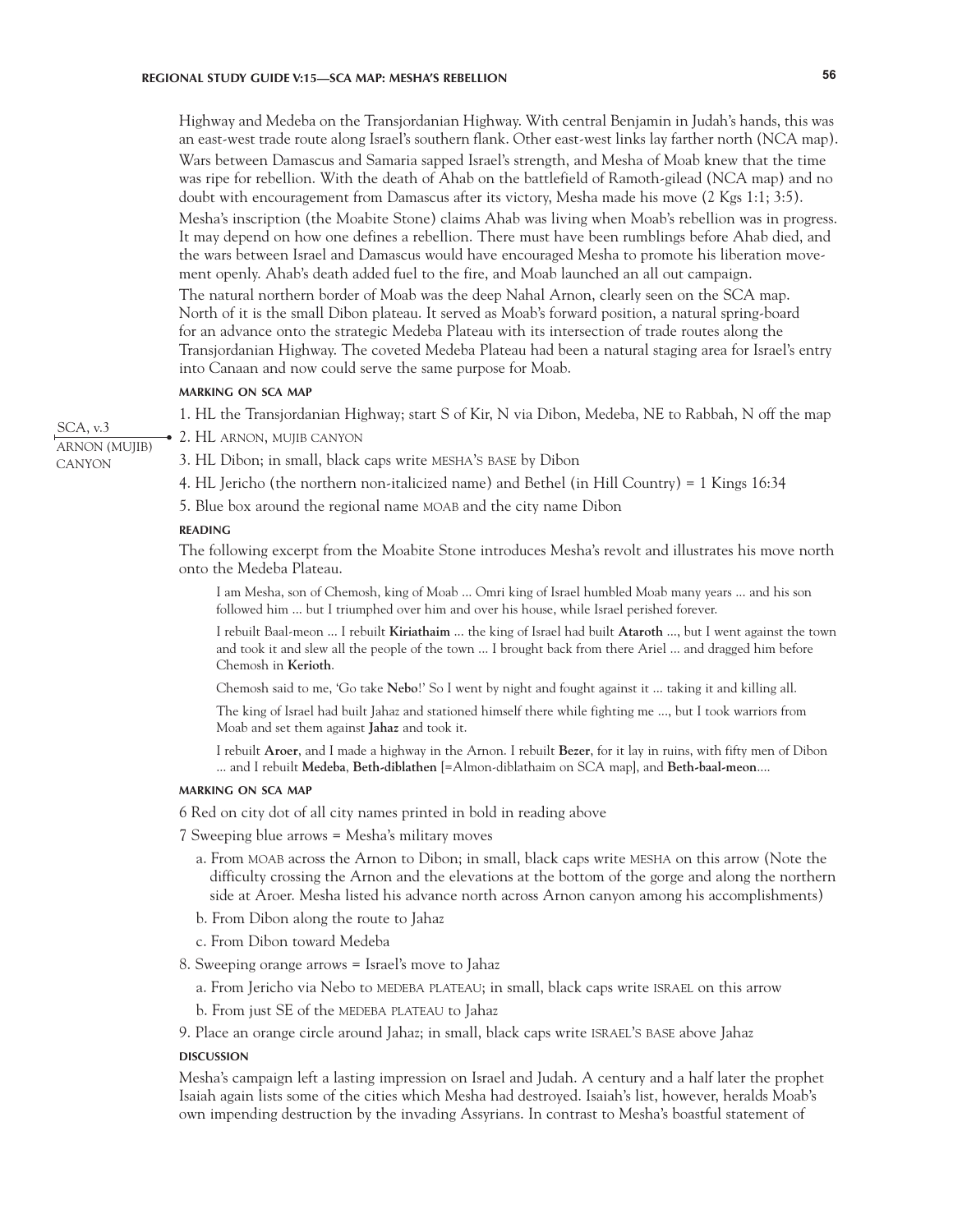# **REGIONAL STUDY GUIDE V:16—SCA MAP: A SOUTHERN ATTACK 57**

victory Isaiah's lament has a sympathetic tone as Judah's distant relative (from whose midst king David descended) falls before the southward march of imperial armies (Isa 15: 1-4).

Ar in Moab is ruined ... Kir in Moab is ruined. One goes up to the temple at Dibon, to the high places to weep. Over Nebo and over Medeba Moab howls. Heshbon and Elealeh cry out, as far as Jahaz their voice is heard. Therefore, the warriors of Moab shriek, trembling seizes them.

# **EVENT 16: A Southern Attack—'Moabites, Ammonites, and some Meunites came to make war'**

#### DISCUSSION **discussion**

Around -850 Israel and Judah jointly responded to Moab's rebellion. Their campaign is described in detail in 2 Kings 3:4-27 with only a brief mention of the revolt itself.

Judah's decision to march with Israel against Moab must have tested Israel-Judah relations. Jehoshaphat, after all, was a descendant of Ruth the Moabitess. His hesitancy is heard in the straightforward question put to him by Jehoram, king of Israel (2 Kgs 3:6). To show support Jehoshaphat pressed Edom into the battle, probably against its will. Together, Israel, Judah and Edom entered the territory of Moab but withdrew after their siege of Kir-hareseth failed. Moab quickly responded to what it saw as Judah's treachery. Probably that same year (-850) Moab mobilized her allies in Transjordan and together they descended to the Dead Sea crossing by 'The Stronghold' and then north to the Wilderness oasis of En-gedi. Here they prepared for a surprise attack on Judah.

## **reading**

2 Chronicles 20:1-3, 10, 22, 23

# **optional discussion**

The list of Moab's allies is interesting. First were the Ammonites with whom Moab now had a common border. With Israel's decline in Transjordan their hopes were raised for better times. An attack on part of the Israel-Judah alliance would serve them well. To this Moabite/Ammonite force, 2 Chronicles 20:1 adds 'some of the Meunites.' (This reading from the Greek version is preferred to avoid a repetition of the word Ammonites in the original Hebrew. A simple correction in Hebrew allows this reading.) It is thought that the Meunites came from the area of Maan on the eastern edge of Edom. These Meunites may represent troops from Mt. Seir (a general name for the high plateau of Edom) rather than actual Edomites (2 Chr 20:10, 22 and 23). Perhaps some Edomites joined this Moabite expedition since a few years later, shortly after the death of Jehoshaphat, an Edomite revolt liberated them from Judah.

# **marking on sca map**

- 1. Sweeping blue arrow from Kir in Moab, past Bab edh-Dhra, across the Dead Sea and up the western shore to the en-gedi springs (the tel at En-gedi probably was not yet settled)
- 2. Write in small, black caps on the blue arrow: moab, ammon, men of mt. seir

#### **DISCUSSION discussion**

Moab and her allies wisely approached Judah by a seldom used 'back door,' via En-gedi on the shores of the Dead Sea below a steep ascent to a road which runs through the Wilderness to Tekoa. By the En-gedi springs, which David and his militia had enjoyed in his flight from Saul, the Moabites, Ammonites and men from Mt. Seir organized their next step. It appears that the discussion of strategy turned into a war of words and then turned into an armed conflict. The forces which had been mobilized to attack Judah spent themselves fighting with each other, a phenomenon not uncommon in the Middle East. Meanwhile, Jehoshaphat, his army and his support team began their descent to En-gedi. The road from En-gedi to Tekoa and Bethlehem is not difficult except for the lack of water in the Wilderness and the initial ascent above En-gedi itself, called in this story 'the Ascent of Ziz.' It climbs over 550m/1800f in less than 1 km/0.5 ml. This steep ascent is due to a major geological fault along the western side of the Dead Sea. Once above this escarpment the route levels off and then ascends northwest above the Nahal Arugot through the Wilderness to Tekoa and Bethlehem and reaches Jerusalem.

# **marking on sca map**

3. Red circle around En-gedi and en-gedi springs = self-destruction of the Moabite allies

4. Green box around Jerusalem

#### SCA, v.3

Encircle En-gedi and ASCENT OF ZIZ; note the blue spring dots in the canyon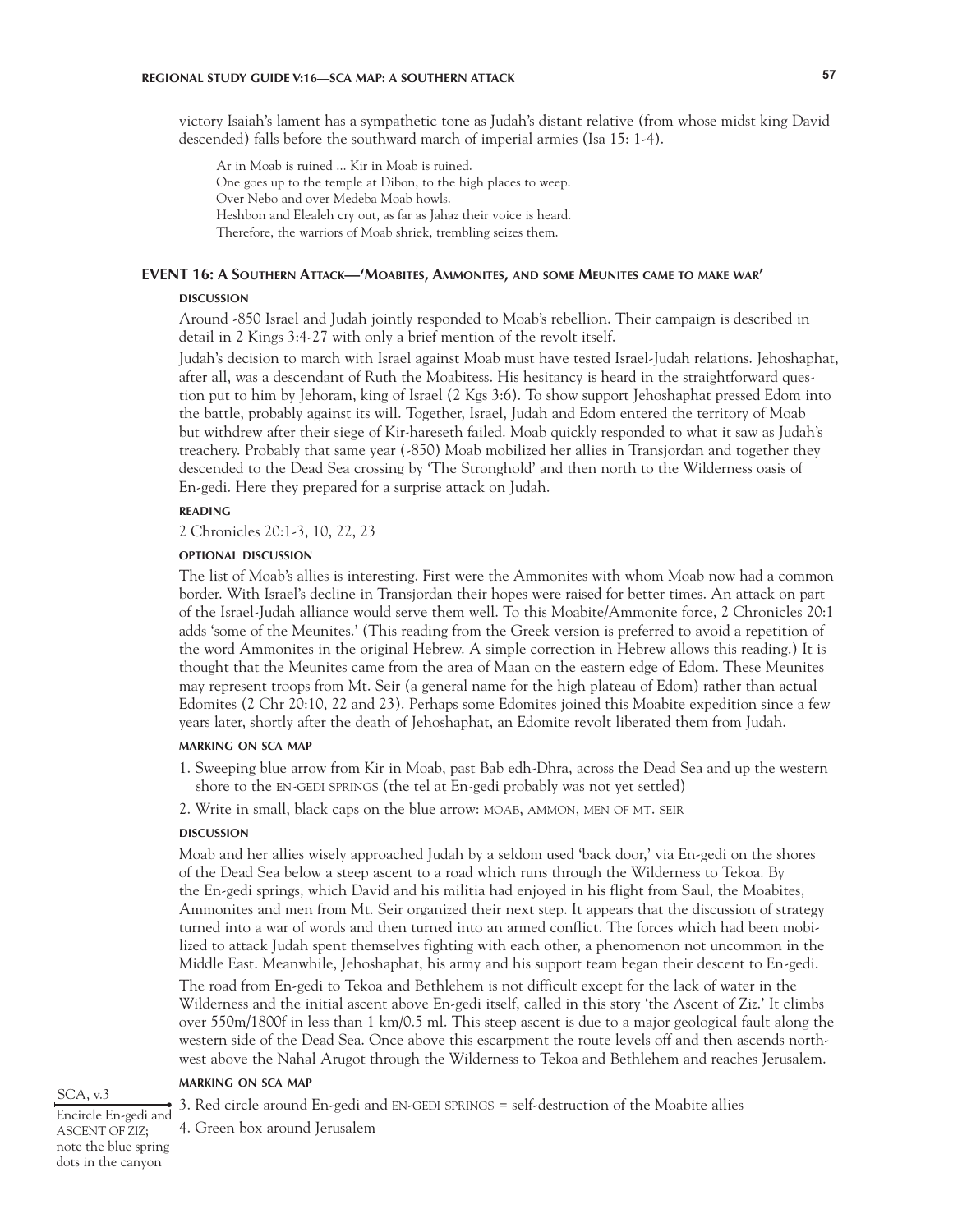5. Sweeping green arrow from Jerusalem via Bethlehem, Tekoa to En-gedi; in small, black caps write jehoshaphat on this arrow

The attack on Judah by Moab is another example of Judah's preparing for battle and trusting God. It was Israel who had initiated the original operation against Moab, but Israel did not come to Judah's aid now. Jehoshaphat was left to his own resources. News of the attack no doubt came from a lookout high above En-gedi to which robust tourists can still climb today. It was up this steep ascent that the men of Judah carried booty from the springs of En-gedi, without even having engaged the enemy.

### **reading**

2 Chronicles 20:3-30

## **Event 17: Edom's Incessant Advance—'Lest Edom come'**

## **discussion (with** *rr* **and lb maps)**

In this final event we again look at the great southern crossing which you earlier saw on the LB map: the route from Bozrah in Edom via Tamar to the Negev and on to Gaza. Note that most of the discussions and marking instructions below are related to this LB map, although it is also helpful to keep the SCA map in view.

On Map A, *RR* 20 two caravan routes are seen crossing Arabia, labeled 'From Sheba' and 'From the Persian Gulf and East.' They both reach the Land Between via Edom. With growing trade through Arabia, the Edomites realized that their position made them middle-men between eastern desert tracks and port cities along the Philistine plain. Arrows '2' on Map B, *RR* 20 represent 'the flow of traffic between the regions of Edom and Philistia via the Southern Highlands and the Negev.' They also reflect the Edomite's incessant quest to move westward in hope of commanding southern trade through the rugged regions south of the Negev and ultimately the Negev itself. The two arrows '3' on Map B, *RR* 18 show this same westward look of Edom which reaches beyond the Negev to Gaza and Ashkelon.

## **marking on lb map**

1. HL the cities Bozrah, Petra and Gaza

2. HL the regions Edom and Philistia

3. HL Negev (on the five letters only) and Southern Highlands

4. HL the Bozrah-Gaza route via Tamar, Aroer (in the Negev) and Gerar

#### **DISCUSSION discussion**

Edom's desire for the southern crossing to Philistia brought the Edomites into direct conflict with Judah who wanted the Negev as an entrance into the arena of southern trade. A brief history of Edomite-Judean relations reveals this conflict.

- a. [ca. -975] David (and later Solomon) dominated Edom (2 Sam 8:13-14; 1 Kgs 11:15-16).
- b. [ca. -925] Hadad, who escaped David's campaign, returned to revive Edom during Solomon's and Rehoboam's times (1 Kgs 11:14, 17-25).
- c. [ca. -850] The king of Edom appears to have served Jehoshaphat as a vassal king when Jehoshaphat, king of Judah, and Joram, king of Israel, campaigned against Moab (2 Kgs 3:8-9, 12).
- d. [ca. -850] Allies from the east, led by Moab with Edomite (Mt. Seir) participation unsuccessfully invaded Judah via En-gedi during the reign of Jehoshaphat (2 Chron 20:10).
- e. [ca. -840] Edom revolted against Jehoshaphat's son Jehoram (2 Kgs 8:20-22).
- f. [ca. -790] Amaziah, king of Judah, defeated Edom (2 Kgs 14:7, 10).
- g. [ca. -735] When the kings of Damascus and Samaria threatened Ahaz, king of Judah, Edom again revolted and seized the Red Sea port at Elath (2 Kgs 16:6).
- h. With this last revolt Edom launched a programmatic westward migration that took over a century to complete but resulted in Edomite ('Idumean' in Greek) control of the Negev, the southern Hill Country of Judah and the southern Shephelah.

For centuries Edomite pressure was felt across the south. One of history's surprises is that in the decades before Jesus' birth, when the dust had settled, an Idumean called Herod became 'king of the Jews.'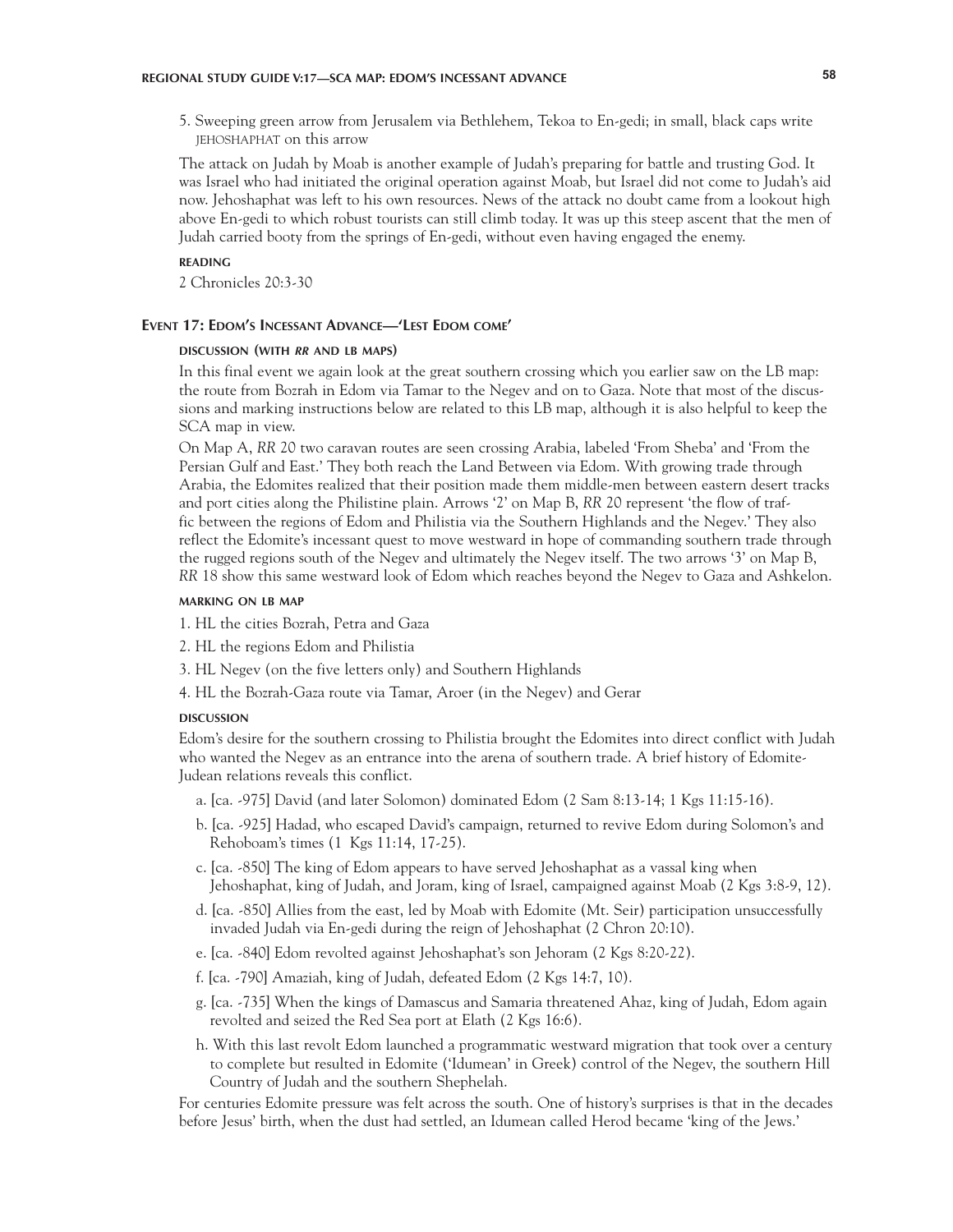### **marking on lb map**

5. Blue sweeping arrow from Bozrah to Tamar

- 6. In small black caps write EDOMITE ADVANCE on this arrow
- 7. Red circle around Tamar

#### **DISCUSSION discussion**

There is mounting evidence that Edomites took advantage of Judah's fractured infrastructure following the brutal Assyrian campaign of -701. In subsequent decades a settlement reflecting characteristic Edomite culture was established in the Negev alongside Israelite settlement. An impressive Edomite shrine at En Hatzeva (biblical Tamar on the LB map) suggests that this site was overtaken by the Edomites sometime after -700, although it had been a Judean fortress for centuries. (Judah's reformerking Josiah may have later built a small fortress at the site since the Edomite idols appear to have been smashed.) The Edomites added stronger fortifications to Bozrah, their chief city in Edom, and they also appear to have taken over ports on the Red Sea. The worst, however, was still to come.

Political turmoil abounded in the decades prior to -600. Fifteen years saw five Judean kings. In a battle with pharaoh Neco's forces by Megiddo in -609 Judah's king Josiah was killed. Three months later Neco deposed Josiah's successor, Jehoahaz. In -597 Josiah's second son, Jehoiakim, died in a rebellion against Babylon, and Jehoiakim's son, Jehoiachin was deported to Babylon after only three months on the throne. Nebuchadnezzar of Babylon then placed a third son of Josiah, Zedekiah on Judah's weakened throne. Judah was in disarray.

Written archaeological finds help us reconstruct the end of this dramatic chapter in Edomite-Judean relations. A letter found at Arad/T. Arad reveals the tension of those days. Arad served as an administrative center in the eastern Negev, and the letter which was addressed to Eliashib, the commander of the Arad fortress, ordered Eliashib to send reinforcements to 'Ramat-negev' (Ramoth-negev on the LB map). 'You shall send from Arad 50 [men] and from Kinah ... to Ramat-negev, lest anything should happen to the fortress ... lest Edom should come.'

# **marking on lb map with sca map**

- 8. HL Arad
- 9. HL Ramoth-negev (T. Ira) and H. Uza in the Eastern Negev. H. Uza is a small fort at the top of a steep ascent and overlooks much of the route coming from Edom. An on-going discussion debates which of these sites (if either) is the actual Ramoth of the Negeb, cited above in its Hebrew form, 'Ramat-negev.' The LB and SCA maps opt for T. Ira.
- 10. Blue sweeping arrow from Tamar to the Negev by T. Ira = Edomite advance
- 11. Red circle around Ramoth-negev (T. Ira)
- 12. In small, black caps write EDOMITE ADVANCE on this arrow

# 13. Blue circle around H. Qitmit, a nearby Edomite settlement

SCA, v.3

**DISCUSSION** 

**discussion**

A piece of pottery with Edomite script on it was found at H. Uza and reads, 'Are you well? I bless you by Qos' [an Edomite deity]. The Edomites had reached H. Uza and were on their way to Ramoth-negev. The Edomites must have taken the fortress in their continuing advance across the Negev. We understand better the words of Obadiah as the prophet speaks against Edom (Obad 10-14),

You stood at a distance in the day strangers captured [Judah's] wealth. When foreigners came into [Judah's] gates and cast the lot over Jerusalem, you were like one of them ... you should not rejoice over the sons of Judah in the day of their destruction; you should not open your big mouth in the day of their trouble; you should not enter the gate of my people in the day of [Judah's] calamity; ... you should not have stood at the crossroads to cut down the refugees; you should not have seized the survivors in the day of trouble.

Desire for the Negev routes generated deep hatred between Edom and Judah. As Judah fell before Babylon, Edom benefited and even entered into the slaughter. As captives in Babylon and later back in the Land Between, Judah could not forget (Ps 137:7),

'Remember, O Lord, the actions of the Edomites on Jerusalem's day; they were saying, 'Lay it bare, lay it bare to the foundations!'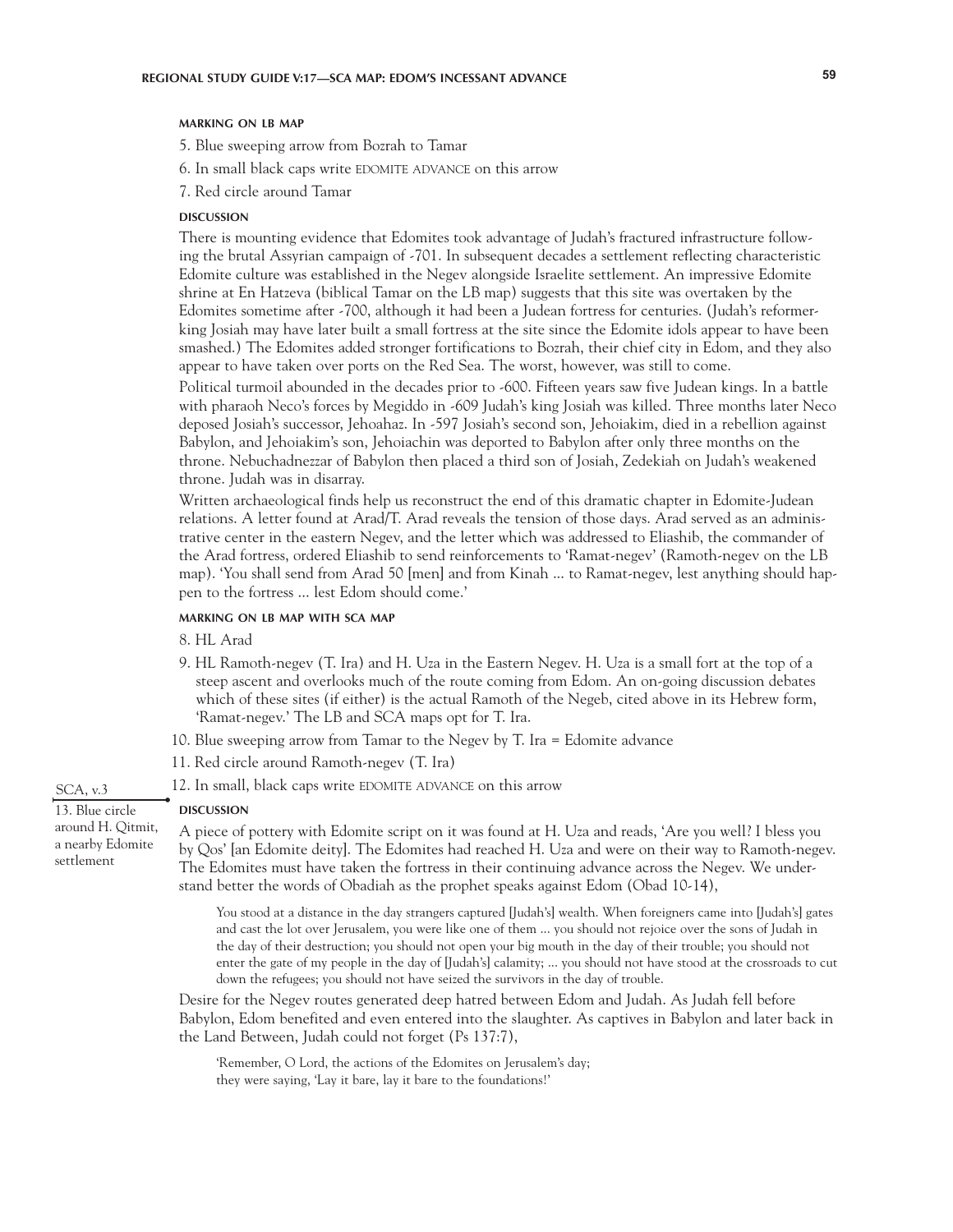$JUD, v.3$ If you have version 3 of *RSMap 6: JUD*, notes such as this alert you to important updates in the JUD map

# **VI. TAKING OR HOLDING THE SHEPHELAH (JUD MAP)**

This chapter focuses on the Shephelah (Lowland), its valleys, its sites and its routes, which became a battlefield between Judah and the Philistines in the early days of the Israelite monarchy. The struggles of that period illustrate how the open valleys of the Shephelah were coveted by people from the Hill Country in their quest to reach branches of the Coastal Highway. Once they overcame those who resisted their advance, these same hill people were faced with the formidable task of defending this open area, not only against local attacks but also against imperial armies coming from the north and from the south. In such times the Israelites often retreated to the refuge of the Hill Country in hopes that their opponents would not follow. In short, the valleys of the Shephelah and their commanding positions were gateways, like the doors of the old saloons. They could swing in both directions, depending upon who was coming or going. It is this historical 'swinging' to and fro which makes the Shephelah one of the most intriguing regions in the Land Between.

## **Review** (optional)

*RR* 16-17: The Southern Arena

*RR* 18-19: Philistine and Negev Gateways

**EXPLORING THE JUD MAP** (Find bold names on the JUD map unless LB or SCA maps are specified.) Open the JUD map and have the earlier marked LB and SCA maps handy. Note the area covered by the JUD map on its finder map (bottom right hand corner), which mostly covers the **Shephelah** and the **Hill Country** of Judah. Look at the terrain on the SCA map, from the region of **Ashkelon** eastward across the low hills and open valleys of the Shephelah and up a long line of narrow ridges into the Hill Country. On the JUD map compare elevations in the Shephelah with those in the Hill Country.

### **Marking on jud map**

JUD, v.3 Names spread S-N;

HL just letters

1. HL these regions: coastal plain (top left), shephelah (lowland), hill country, wilderness

- 2. Orange box around the tribe of ephraim (top right) = the strongest tribe in the House of Joseph
- 3. Underline the tribe of benjamin in orange (top right) = tribal brother of the House of Joseph

4. Green box around the tribe of judah (lower center) = the southern House of Judah

# **Exploring the jud map**

### $IUD, v.3$

Watersheds marked

- by thin, dotted line;
- follow line from W
- of Hebron and N

On the SCA map find the area outlined by the major sites of **Gezer, Jerusalem**, **Hebron**, and **Lachish**. Each of these four sites occupies a different quadrant of your folded JUD map. Two lie along the western edge of the Shephelah, and two straddle the watershed route through the heart of Judah, known as the Judean Ridge Route. Find this watershed (seen by the lighter color on the JUD map) as it runs north of **Halhul** (near Hebron), the highest part of the Hill Country (**1020m/3346f**). Branches of this Judean Ridge Route stay on or near the watershed, which drops in elevation around **Bethlehem** and lower still on the **Central Benjamin Plateau**. It ascends again near **Bethel**. Surface water from rain and snow drains east and west from this watershed. The steep western slopes receive more precipitation, but much of the rainfall along the highest summits makes its way down lengthy and secluded canyons through the Wilderness to the Dead Sea. The SCA map shows this well and names some of these canyons.

#### **Marking on jud map**

5. HL the route following the watershed ridge along the mountainous spine of Benjamin and Judah. Begin at the top of the map at the phrase 'To Shechem' and move S on the route past Bethel, Elasa, Mizpah, Gibeah, staying just W of Bethlehem, Etam, Halhul, Hebron, Debir, to Dhahariya and S off the map by the phrase 'To Beer-sheba.' The southern part of the route is the Judean Ridge Route. The entire route (which continues north of the JUD map) has been called the 'Patriarchal Highway,' since Abraham, Jacob and Joseph traveled along it in various episodes in the book of Genesis.

### **Exploring the jud map**

On the LB map you drew green sweeping arrows ('a' and 'b') representing David's expansion from the hills and across the Shephelah to the coastal highway. Note the path of arrow 'a' and nearby city names. Now find this same area and the **Aijalon Valley** and the site of **Gezer** on the JUD map. Make the same comparison for arrow 'b' on the LB map and find the **Elah Valley**, **Azekah** and **Gath** on the JUD map. The Aijalon and Elah valleys in the Shephelah, territories allotted to the tribes of Dan and Judah in the book of Joshua, provided David with the staging area for these moves west.

On the SCA map you wrote numbers at several sites in the Shephelah to represent David's actions at those sites during his flight from Saul. David was twice at Gath on the western edge of the Shephelah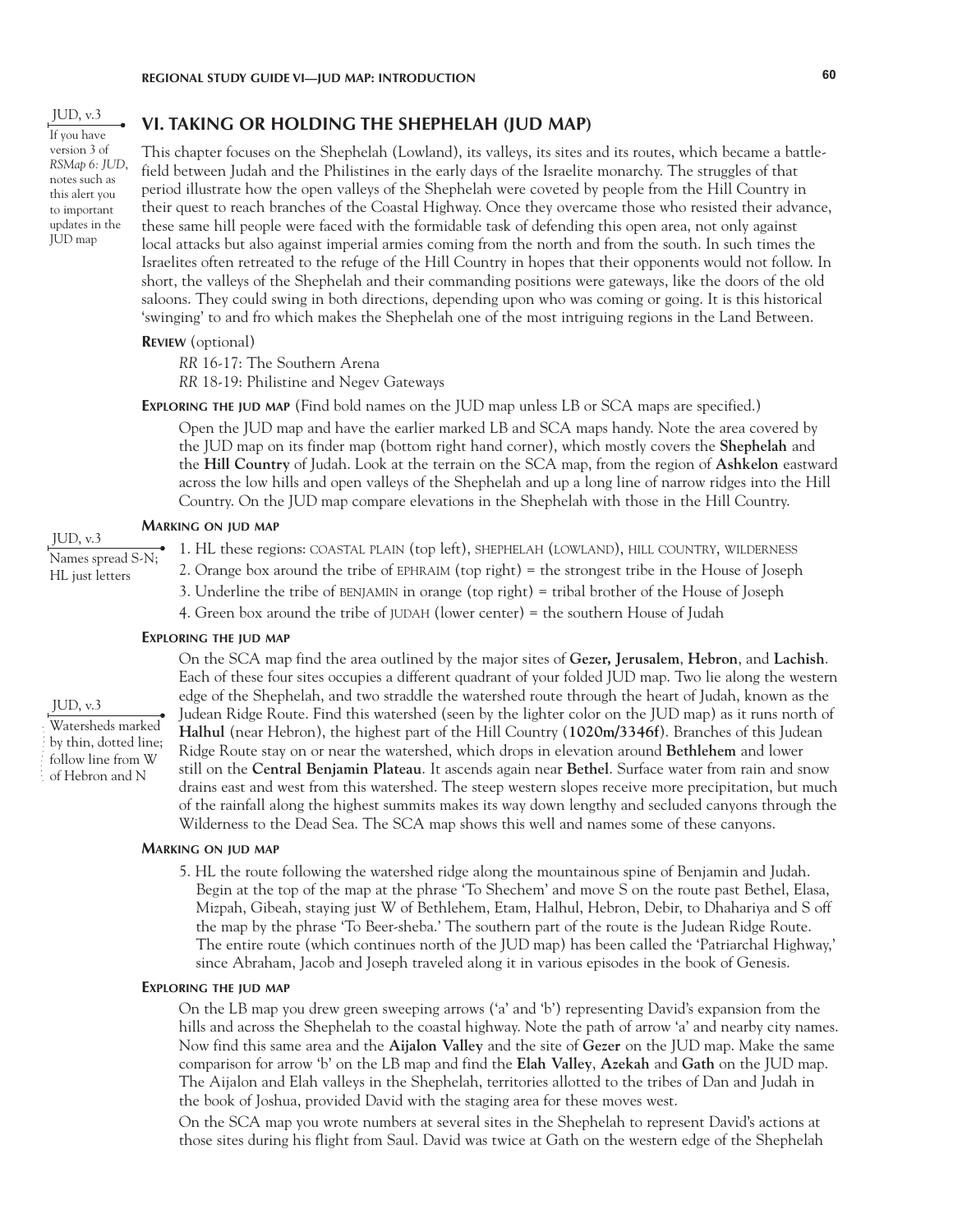('4' = 1 Sam 21:10-15; '14' = 1 Sam 27:1-4) and at **Adullam** on the eastern edge of the Shephelah ('5' = 1 Sam 22:1-2), as well as at **Keilah** ('8' = 1 Sam 23:1-13). Adullam and Keilah are located along a chalk moat which lies between harder limestone in the Hill Country and the softer limestones of the Shephelah. This valley almost runs the full length of the JUD map, from beyond **Aijalon** in the north to **T. Beit Mirsim** and beyond in the south.

### **Marking on jud map**

- 6. HL names of three valleys along the chalk moat: aijalon valley, sorek valley, elah valley
- 7. HL the inland branch of the Coastal Highway: begin in the upper left-hand corner of the map at the longitudinal reading of 140 and HL the route running S to Gibbethon, Ekron, Gath, W of T. Zeita, and off the western edge of the map

### **Exploring the jud map**

The western slopes of the Hill Country drain into canyons whose streambeds flow into the east-west valleys of the Shephelah and on to the Mediterranean Sea. The softer limestones and chalks of the Shephelah erode into broad valleys compared to the deep V-shaped canyons of the Hill Country which are far more rugged. The three prominent east-west valleys you have just highlighted are much broader than valleys farther south, whose drainage in the Shephelah is more complex.

You may be able to find three other main valleys south of the Elah Valley. One, the Guvrin Valley, runs from the area of **Tricomias** past **Ir Nahash** and **Eleutheropolis/Beth-guvrin** before turning north and then west past **Libnah**/T. Bornat and **T. Zeita**. Routes through this part of the Shephelah can climb the **Beth-leaphrah**/et-Taiyiba ridge and reach Hebron. Deep canyons, dramatic scarps and breathtaking views make this climb one of the finest in the Land Between. The prophet Micah, who came from this part of the Shephelah, used the sites and stark features of the region to add punch to his preaching. Mountains, valleys, invasions, calamity and hope combine to produce some of the most stirring passages in the Bible. The setting for Micah's message is here on this part of the JUD map.

For behold, the LORD is coming from his place ... the mountains melt beneath him and the valleys split asunder ... Harness the horse to the chariot, you who live in Lachish ... I will bring a conqueror [the Assyrians] upon you who are living at Mareshah ... Rise, argue your case before the mountains and let the heights hear your voice ... But in the latter days it shall come to pass that the mountain of the Lord's Temple [then in Jerusalem, on a much lower ridge than the region of Hebron] will become the highest of the mountains ... and you, Bethlehem Ephrathah, small though you be among the clans of Judah, from you shall one come forth who for Me will be ruler in Israel; his coming forth was from the distant past, yea from everlasting. (Mic 1:3-4, 13, 15; 6:1; 4:1; 5:2)

The valley to the south, the Lachish Valley, gathers streambeds around **Makkedah**/Kh. Beit Maqdum and flows west past the magnificent site of **Lachish**. Routes up the Guvrin and Lachish valleys join to follow a narrow ridge to **Hebron** and pass **Beth-tappuah** on the way. When Samson transported Gaza's gate and door posts to Hebron he could have passed this way (Judg 16:1-3). Yet a third valley, the Adoraim, gathers tributaries in the fertile region of **Eglon**/T. Eton and flows westward off the map. These valleys of the Shephelah are filled with rich alluvial soils washed down from the Hill Country by the run-off from winter rains. A glance at the JUD map shows a varying pattern of routes throughout the valleys of the Shephelah. Many of these routes seek ridges which lead deep into the Hill Country. For example, follow the route from Gezer to the east and note that you have three different options for reaching the **Central Benjamin Plateau**. Run your eye down the Shephelah and note how its pattern of routes changes and how ridge routes into the hills follow various paths. By doing this you are surveying some of the most documented roads in the history of the Land Between. The events studied below are only two of many episodes which could be recounted.

Events in this unit reveal the character of the Shephelah as a buffer zone or battlefield. The first event demonstrates an attempt by coastal peoples to penetrate the Shephelah as a prelude to entering the Hill Country in pursuit of their enemy. The second event illustrates Judah's need to place its first line of defense in this buffer zone between Philistia and their heartland in the Hill Country. The same line of defense could also be used as a springboard for moving west into the international arena of the Coastal Highway.

- 1) Early in the period of emerging local peoples (the Age of Nations on the 4000 Year Overview chart) the young David thwarted the Philistine advance into the territory of Judah when he defeated Goliath of Gath in the strategic Elah Valley.
- 2) David's grandson Rehoboam evaluated the approaches to Judah and heavily fortified the western approaches via the Shephelah, either before or after an attack by pharaoh Shishak of Egypt.

JUD, v.3

The words 'Guvrin System' lie W of Hebron, and dotted watershed lines mark out the upper system

#### JUD, v.3

See 'Lachish System' E of Makkedah with dotted lines marking out the upper system

See the upper 'Adoraim-Shiqma System' SE of Eglon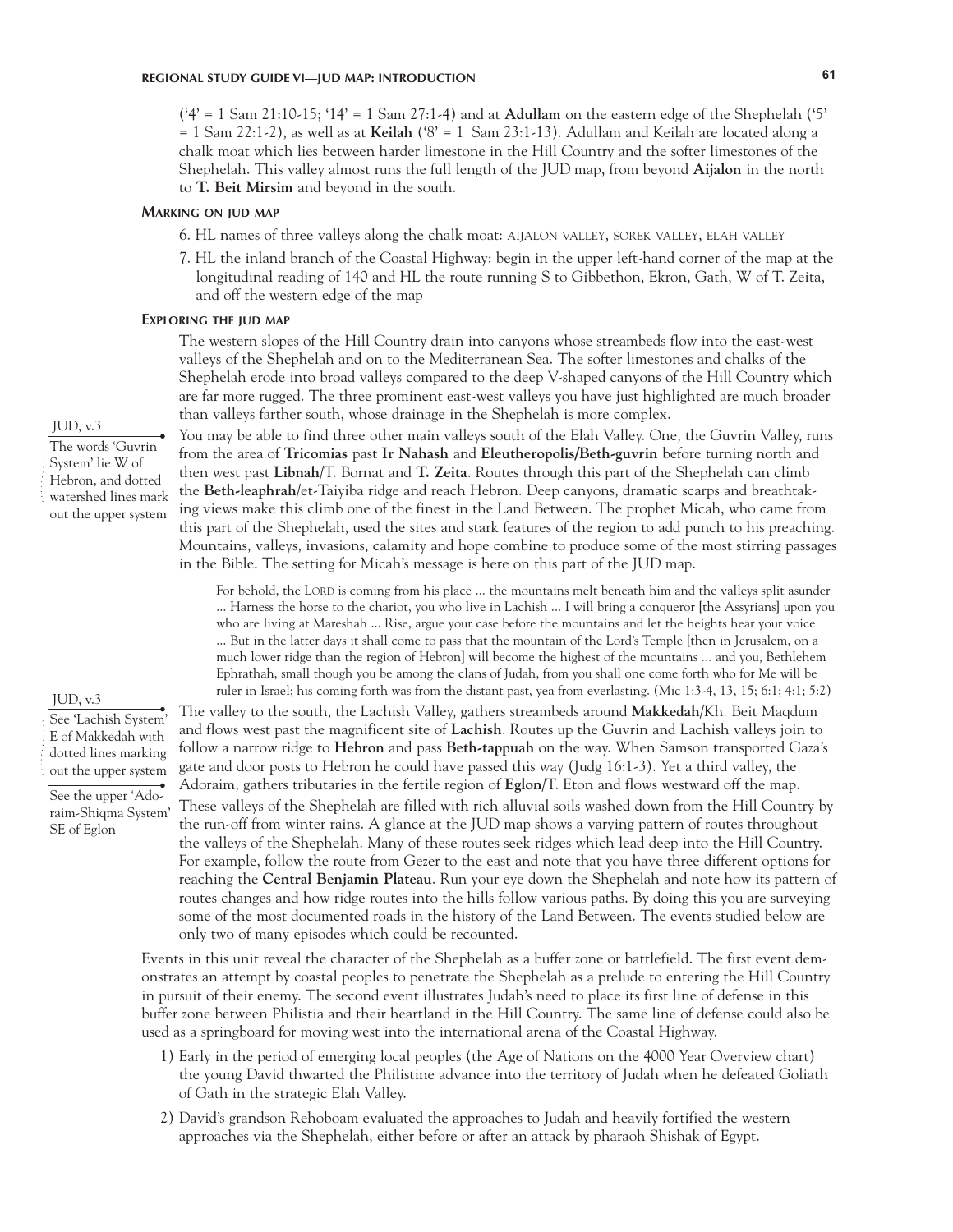# **EVENT 18: David Prevails—'The Philistines gathered their forces for war and assembled at Socoh which belongs to Judah'**

## **marking on jud map**

1. HL the central benjamin plateau in the NE corner of the map

2. HL on city names: Gath and Ekron

3. Blue box around city names with their dots and elevations: Gath and Ekron

#### **DISCUSSION discussion**

Our marking thus far calls attention to the position of the valleys of the Shephelah between an inland branch of the Coastal Highway via the Philistine cities of Gath and Ekron and the Judean Ridge Route at the heart of the Hill Country. In the book of 1 Samuel the Philistines made numerous incursions through these valleys in their attempt to dominate the Israelites in the Hill Country and contain their increasing nationalistic spirit. These Philistine campaigns centered on the Central Benjamin Plateau since, by controlling this strategic network of routes through a lower part of the Hill Country, they could divide the House of Ephraim to the north from the House of Judah to the south. The plateau was also home to the tribe of Benjamin, and Israel's first king, Saul the Benjaminite, set up his government at Gibeah, a prominent hill overlooking the region.

In the days of Samuel the prophet and early in Saul's reign the Central Benjamin Plateau was finally cleared of Philistine garrisons, and the routes approaching it from the Aijalon Valley were no doubt carefully guarded by the growing Israelite militia. The Philistines, however, knew that other routes led to Saul's capital. As they mounted a fresh offensive, David's decisive faith and action rescued his people and demonstrated his ability to lead them.

The account of David's defense of Judah begins along the Judean Ridge Route in the book of 1 Samuel. This book presents two important steps forward in the history of the Israelite monarchy. First, it marked the transition from leadership by Israelite tribal judges to a monarchy united under one national leader. Event 9 (on the NCA map) illustrated this transition in which Saul successfully delivered the Israelites at Jabesh-gilead and proved himself worthy of the title 'king' (1 Sam 11).

The second important step was the shift from the Benjamin-based monarchy (always overshadowed by Ephraim of the prominent House of Joseph) to a Judah-based monarchy. The foreshadowing of a needed change first appears in 1 Samuel 13 when the crown prince Jonathan provided deliverance from Philistine oppression, while Saul offered an unauthorized sacrifice and lost his dynastic right. After Saul's rash act Samuel said, 'Now your kingdom will not stand; the Lord has sought out a man after his own heart and commanded him to lead his people' (1 Sam 13:14).

In 1 Samuel 14 Jonathan again delivered Israel from a Philistine occupying force, while his father Saul issued an unreasonable oath which limited a much needed victory. In chapter 15 Saul again disobeyed in the war with the Amalekites, and Samuel declared, 'Because you have rejected the word of the Lord, he has rejected you as king' (1 Sam 15:23). In panic Saul seized Samuel's robe and it tore. In the usual Middle Eastern fashion of seeing some meaning in every event, Samuel said, 'God has torn the kingdom of Israel from you today and has given it to your neighbor who is better than you' (v. 28).

The foreshadowing gave way to a divine command in 1 Samuel 16 which even took Samuel by surprise. Samuel the Ephraimite, who had overseen the rule of Saul the Benjaminite, received explicit instructions:

'Fill your horn with oil and '*lekh' (*be on your way); I'm sending you to Jesse the Bethlehemite [in Judah!], for I have seen among his sons a king who has my approval.'

Samuel's startled response is especially strong in its Hebrew original: *ekh elekh*, or 'How shall I go?' Samuel was not asking for directions, for he knew how to get from his home in Ramah of Benjamin to Bethlehem in Judah. He even stated that he feared to walk by Gibeah, Saul's capital, on his way to Bethlehem. He well knew that in those days Saul was in no gentle mood after Samuel had chastised him. The phrase might be paraphrased, 'How in the world can I go and do a thing like that?!'

Samuel, however, made the journey. As he walked south along a time-worn watershed route he had no idea that he was creating a much greater watershed in the history of Israel. Joshua of Ephraim had led the Israelites into this promised land. The Israelite tribes knew they had to respect Ephraim's leadership, a fact revealed when Barak consulted Deborah, 'who was judging in the Hill Country of Ephraim,' and when Ephraimites upbraided Gideon for not consulting them. Early Israelite decisions were made at a central sanctuary at Shiloh in Ephraim, and since Shiloh's destruction Samuel, an Ephraimite, had become Israel's spiritual leader and elder statesman. His short trip to Bethlehem changed all of that.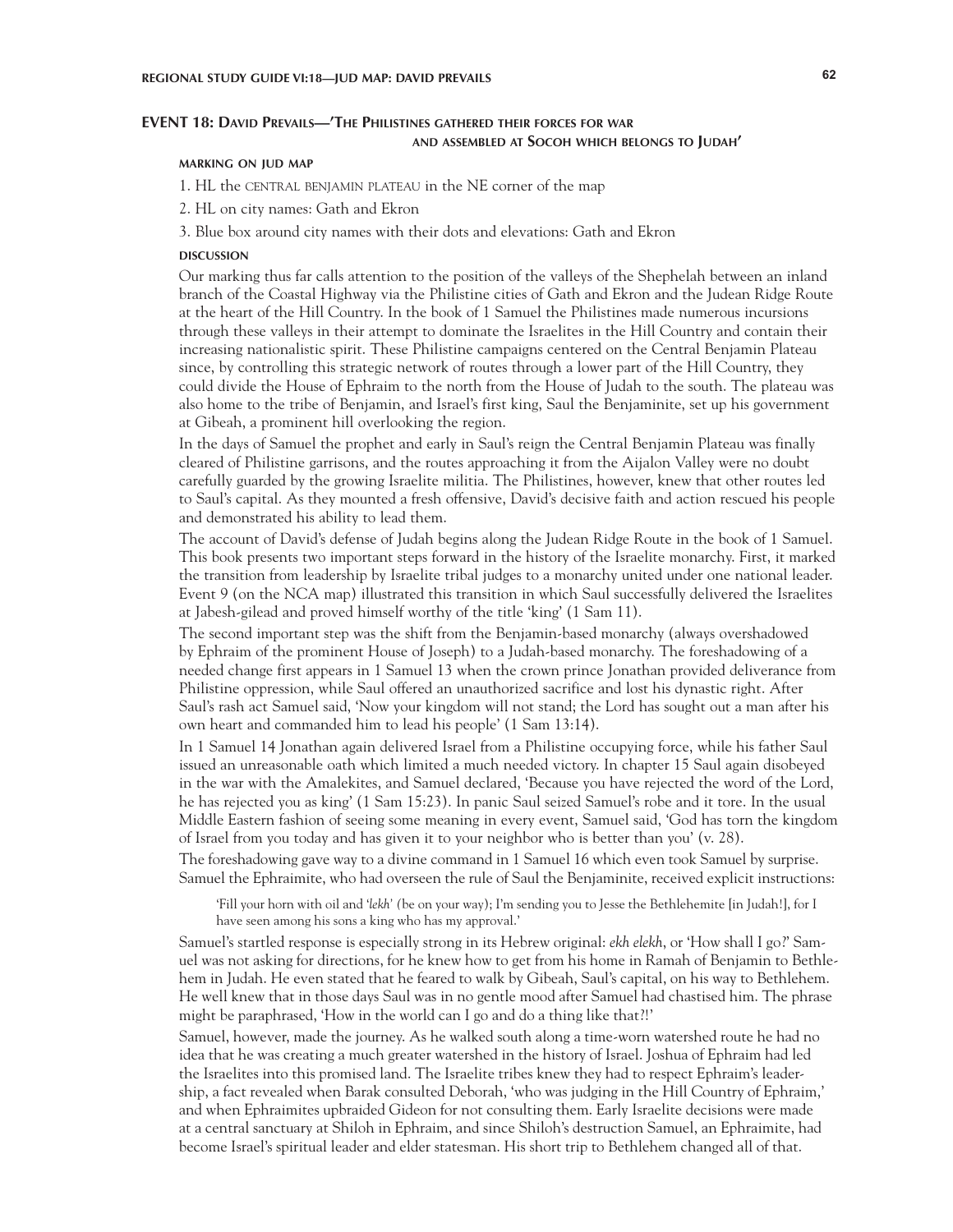## **marking on jud map and discussion**

4. HL city names: Ramah, Gibeah, Bethlehem

5. Small, orange box around dot of Gibeah = Saul's capital

6. In small, black caps east of Bethlehem and Beth-basi write: DAVID, SON OF JESSE, IN THE WILDERNESS On the JUD map follow Samuel's journey from Ramah to Bethlehem. You can calculate the distance by consulting the scale at the bottom of the map. His journey was made as the Philistine threat grew in the Shephelah. To make matters worse, Ephraim had been weakened by the Philistines' earlier triumph at Aphek and subsequent invasion. Under Saul of Benjamin the Israelites had recovered to some extent, but now Saul faced divine rejection. On his way to Bethlehem Samuel would have passed just west of a city inhabited by Jebusites, non-Israelites who at some point had settled there. He would not live to see the day when a young shepherd named David, whom he was about to anoint, would capture this city and make it the spiritual and political capital of all Israelites. The city was Jerusalem.

### **reading**

1 Sam 16:1-13. Skim Ps 78 noting Ephraim's prominence, the tragedy which beset Shiloh (SCA map) following the battle of Aphek and the sudden change in verse 65 when 'The Lord awoke as from a sleep.' The implications of Samuel's trip to Bethlehem are heard in the remaining verses of the psalm.

### **discussion** (with jud and sca maps)

The geographical setting of Bethlehem serves as the background for this story. Bethlehem is located in northern Judah in the midst of hills covered with grapevines and orchards of olives, almonds and pomegranates. It is situated along a promontory just east of the main north-south ridge route and overlooks the Wilderness to the east. Its north-south connections to the territory of Benjamin and to Hebron are augmented by a ridge route via Hushah/Husan to the Shephelah and a secondary route through the Wilderness to the Rift Valley. This may be 'the other route' followed by the 'wise men from the East' who avoided going through king Herod's Jerusalem on their return trip (Matt 2:1-6, 12).

Between the Wilderness proper and the city are areas of easily plowed soil. With sufficient winter rainfall these can be transformed into fields of grains, such as those owned by a prominent Bethlehemite named Boaz. These grain fields might explain the name Beth-lehem, 'House/place of Bread/food,' although some feel that 'lehem' is a form of the Hebrew word 'to wage war' and perhaps the name of a local god. It was in this setting, east of Bethlehem, that the story of Ruth the Moabitess took place. Since Boaz and Ruth were the grandparents of Jesse (David's father), now might be an appropriate moment to skim the book of Ruth. The four short chapters of this book not only provide information on David's family background but also recreate the setting of the region around Bethlehem during late April and May when the grain is harvested in this part of the Hill Country. The story also describes travel and religious/ethnic exchange between Moab and the people of Bethlehem. This could have taken place via the En-gedi route but more likely along the route which crosses the Rift Valley north of the Dead Sea. These events occurred at the end of the period of the Judges. The story takes on added meaning when one recalls the advance of the 'king of Moab' and Israelite deliverance by Ehud the Benjaminite who then 'sounded the trumpet in the Hill Country of Ephraim' (Judg 3:12-30). Farther to the east of Bethlehem grain fields give way to the chalky slopes of the Wilderness. With sufficient winter rain a light covering of grass allows hearty shepherds to graze herds of sheep and goats. Northern slopes, shaded from the low winter sun, may remain green for a few months. After the first weeks of hot weather in late spring, often accompanied by dry eastern breezes, the grass turns brown and dies. The prophet Isaiah applied the certainty of this annual occurrence to human experience and added a potent spiritual message in one of the Bible's best known passages (Is 40: 1-11). In the summer, after the grain harvest, shepherds often bring their herds into the harvested fields of grain to eat the stubble. The Wilderness remains dry and dusty until reviving rains of winter fall again. Shepherding is a great responsibility. It is the job of the shepherd to find food and water for his herds in the Wilderness and to protect them from the heat of the day and from wild animals which prey upon them at night. If water is not available at the right time, an entire herd may perish. Since herds of sheep and goats represent an important investment for the farmer (sometimes the only investment for the Bedouin), the task of tending the herd is a very serious task which takes constant care and

wise planning. A lesser member of a farmer's family, old enough to be trusted, or a hired servant tends the herds, taking them out into the Wilderness to pasture for days or weeks at a time. Alone in the Wilderness the shepherd must take full responsibility for the herd with nowhere to turn for help.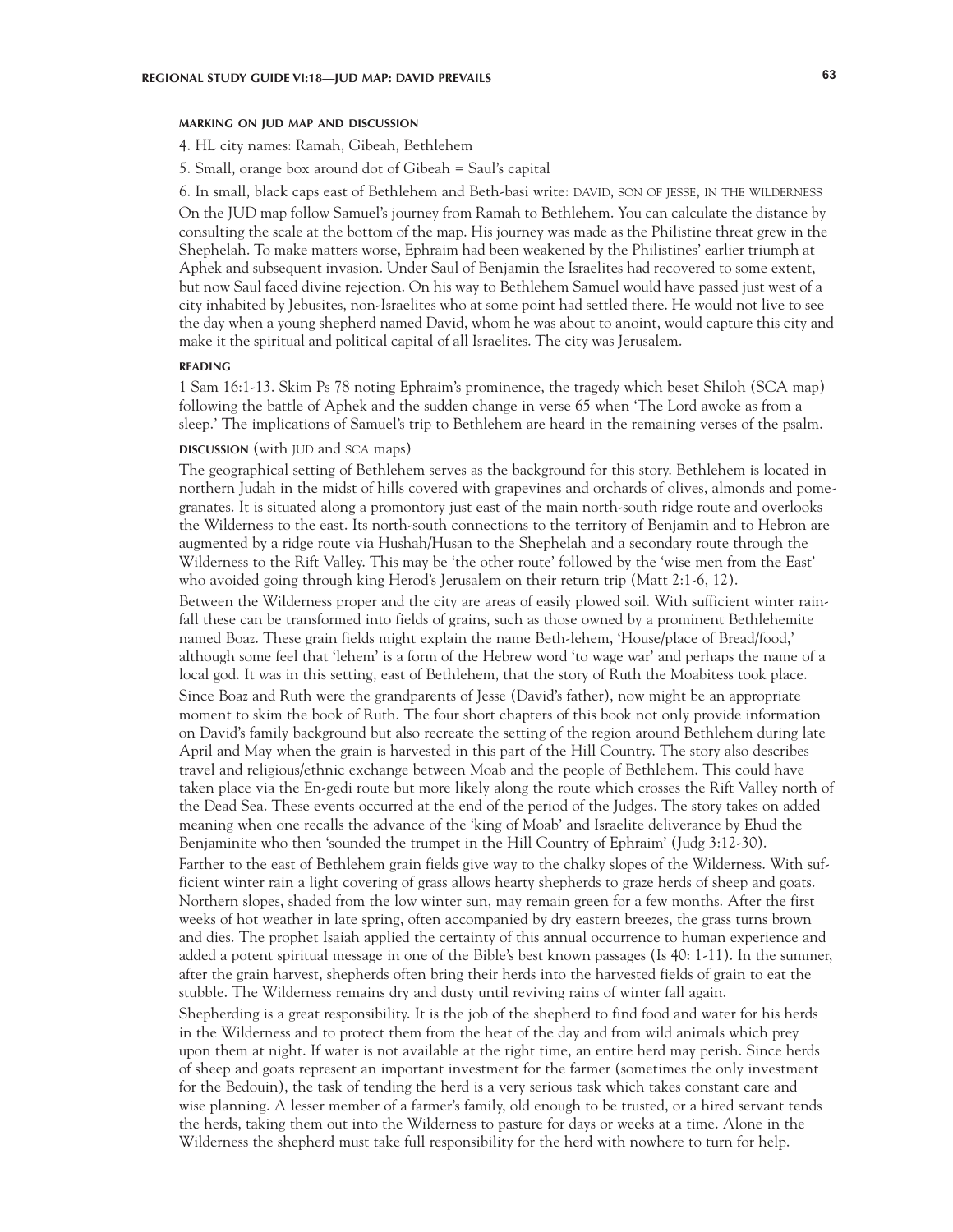While being vigilant, shepherds have time to reflect. To pass time and keep them company in lonely surroundings, shepherds often improvise simple musical instruments to play, such as an easy to carry flute. Some become versatile playing such instruments. It was in this context that the young shepherd David reflected upon spiritual realities which later became 'psalms.' Their imagery often includes grass, paths (especially level paths), sure-footing, heat, thirst and even threshing floors (for processing grain), which Bethlehem's shepherds today still pass as they lead their herds to and from the Wilderness.

### **reading**

Psalms 23, 63; 1 Samuel 16:13-23

#### **DISCUSSION discussion**

The reading in 1 Samuel (above) contrasts 'the Spirit of the Lord which came mightily upon David from that day forward' to Saul's tormented spirit. Earlier we hear that Samuel himself had to be reminded that 'the Lord looks on the heart' (1 Sam 16:7), an observation that points back to the prophet's earlier statement, 'the Lord is seeking a man after his own heart' (1 Sam 13:14). Such remarks are meant to remind us of the writer's purpose, which goes far beyond recording mere events of the period.

Our reading mentions two trips along the ridge route from Bethlehem to Ramah and Gibeah. One was Samuel's return trip from Bethlehem to Ramah after anointing David. Along the way Samuel must have pondered many issues and wondered what the future would bring. The other trip was David's walk from Bethlehem to Gibeah at the request of Saul, who knew nothing of Samuel's earlier mission. As commander of Israel's army Saul kept his eye out for 'any brave man or courageous fellow' whom he might add to his ranks, and David's musical skills (developed in the Wilderness) were also now needed at Saul's court (1 Sam 14:52).

David, like the Levite returning from Bethlehem to Ephraim in Judges 19, walked north leading his donkey which was loaded with presents for Saul (a custom which anyone who has lived in the Middle East knows is required in such circumstances). Like the Levite, David walked along the ridge route which bypassed the Jebusite enclave in Jerusalem, and like the Levite, at Gibeah David found a self-centered attitude which showed less and less respect for both God and man. As Saul's armor-bearer, David came to know the king's deep-seated insecurities. Later in the Wilderness, as Saul was trying to kill David, David drew back from killing Saul when he had the opportunity. Perhaps in part this was because he had the sensitive spirit of a shepherd and knew Saul's threatened personality.

# **marking on jud map** (see sca map for larger context)

7. HL three important ridges connecting the main Hill Country ridge route with the Shephelah

- a. Begin at the intersection just SW of Ramah; HL the route to the W and then NW just before Gibeon to a relatively short ridge which descends to Upper Beth-horon and then drops to Lower Beth-horon before continuing NW off the map near Modiin. This is the Beth-horon Ridge Route.
- b. Go back to Lower Beth-horon and this time HL SW (middle road, just N of the name 'Aijalon Valley') to Gezer and on to the inland coastal route (already highlighted). This is the Aijalon Valley approach to the Beth-horon Ridge Route.
- c. Begin at the intersection by Etam SW of Bethlehem; HL the route to Socoh in the Elah Valley via Hushah/Husan and Timnah. At 756m/2480f routes from the W merge along a common ridge.
- d. Begin on the Judean Ridge Route between Halhul and Beth-zur; HL the route running NW past Beth-zur and turn N by Adullam to Socoh in the Elah Valley. This is the Beth-zur Ridge Route.

#### **DISCUSSION discussion**

1 Samuel records several Philistine incursions that used or may have used the routes leading from the Gezer region along the Beth-horon Ridge Route to central Benjamin. The Philistines entered Benjamin to disrupt Samuel's tribal assembly held at Mizpah, just north of Ramah along the Central Ridge Route (1 Sam 7:7-11). After Saul successfully dealt with the eastern threat in the Ammonite battle at Jabesh-gilead, the Philistines responded from the west with another move into central Benjamin which established an occupying force at Geba (just east of Ramah; 1 Sam 13:2-4). Jonathan's attack on the Philistine force brought a much bigger Philistine force which set up camp near Michmash, an area beyond the Central Benjamin Plateau and the deep Suweinit Canyon. Jonathan's tactics again forced their quick and disordered retreat from Michmash. This time the Bible records that Saul's forces, together with Israelite troops 'hiding in the Hill Country of Ephraim..., that day struck down the Philistines from Michmash to Aijalon' (1 Sam 13:5-14:31). The Philistines were not at all happy.

# JUD, v.3

Note that the ridge route follows a watershed line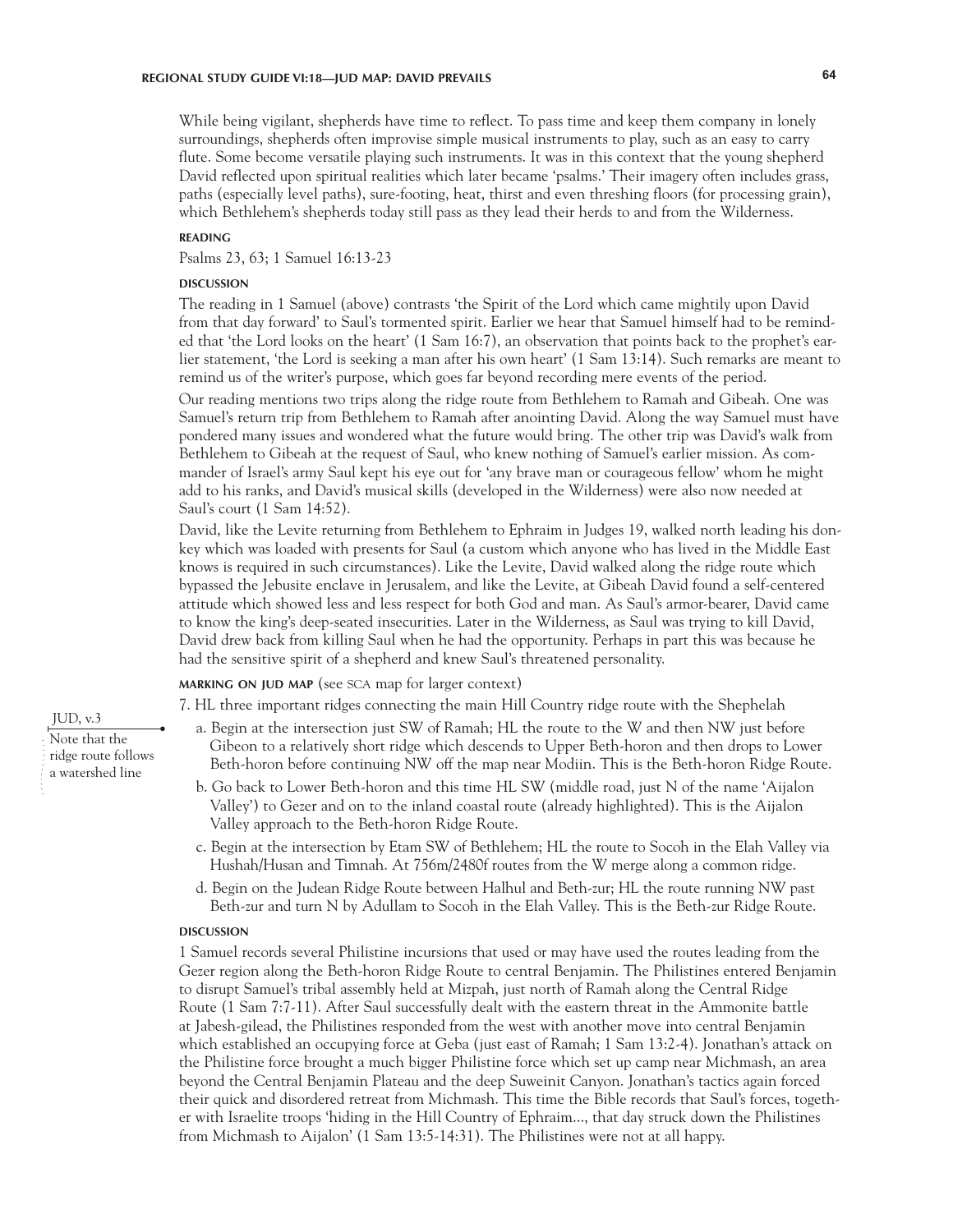### **marking on jud map**

- 8. HL two routes from Philistia into the Elah Valley
	- a. Beginning on the edge of the map W of Ekron HL the route SE across the highway by Ekron and on to Azekah, passing N of Azekah and continuing to meet the earlier HL at Socoh
	- b. Beginning on the edge of the map just SW of Gath HL the route E across the highway by Gath on to Azekah, passing S of Azekah and continuing E to meet the route by Socoh
- 9. HL city names (not dots) of Socoh and Azekah
- 10. Sweeping blue arrows
	- a. From near Ekron toward Azekah staying S of the HL route
	- b. From near Gath toward Azekah staying N of the HL route
- 11. Write in small, black caps along one of the arrows: philistines to elah valley
- 12. Blue circles = Philistine main and forward camps
	- a. One circle SE of Azekah on the convergence of routes between Azekah and elevation 305m/1001f
	- b. A second circle around the name and dot of Socoh large enough to include the intersection N of the city and the small valley just W of the city
- 13. Write in small, black caps to the west of Socoh: philistine camps (stacked)

#### **DISCUSSION discussion**

The Philistines, barred from the Hill Country and still angry from their defeat near Michmash, wisely chose the Elah Valley for their campaign against Saul. This valley was a spring board into the Hill Country, as seen on the JUD map. Rugged Hill Country east of the Sorek Valley made a campaign into the Hill Country from there infeasible. The Elah Valley, on the other hand, provided access both to Bethlehem via the Hushah/Husan Ridge and to Hebron via the Beth-zur Ridge. Thus, anyone commanding the Elah Valley was in the best possible position to attack northern and southern Judah from the west. This makes the following biblical headline of prime importance: 'the Philistines gathered their forces for war and assembled at Socoh (in the Elah Valley) which belongs to Judah' (1 Sam 17:1). The Bible does not specifically state what led to this particular Philistine-Israelite confrontation. There may, however, be a pattern in the Philistine response. Saul's success over the Ammonites in the north (1 Sam 11) was followed by a Philistine campaign in central Benjamin (1 Sam 13), and now Saul's victory over the Amalekites in the south (1 Sam 15) is followed by a Philistine campaign in the Elah Valley (1 Sam 17). One thing is certain, the Philistines did not again use the Aijalon Valley and Bethhoron Ridge Route to attack Saul. Something had changed which was not in the Philistine's favor. All of this makes the Philistine campaign in the Elah Valley take on prime importance. The Philistines mustered their best men (such as Goliath) and were set on winning. If they won, it was certain that Judah and Benjamin would have suffered the same fate as Ephraim and its sanctuary at Shiloh. To achieve their goals the Philistines made careful preparations. The location of their main camp (Ephes-dammim) may well have been at one of the intersections in your blue circle below Azekah. As in the case of their Michmash campaign, they needed lookout posts to protect this main camp. Azekah's impressive location (on the northern end of the long ridge seen on the JUD map) provided them an excellent view in almost every direction. Their forward position at Socoh allowed their scouts to climb to the summit of a ridge southeast of Socoh (by the elevation mark 457m/1499f) and overlook every ridge into the Hill Country. This was a perfect staging area for traditional Philistine battle tactics and a major campaign against Judah. They were so confident that they used simple scare tactics to lure the Israelite forces out of the hills or to force Saul's capitulation before an actual battle began.

## **marking on jud map**

- 14. Two sweeping orange arrows: one from Gibeah to Hushah (keeping E of the HL ridge route) and a second from Hushah to the descent just W of Timnah (keeping N of HL route)
- 15. Write in small, black caps along this arrow: saul to elah valley
- 16. Small, orange box on the road near W end of Timnah Ridge Route due E of Elah Valley = Saul's camp
- 17. Write in small, black caps above this box: saul's camp (stacked)
- 18. An orange dot on small rise just SE of 300m/984f elevation (W of road) and a blue dot on slope just NE of the 'm' in the 457m/1499f elevation = Forward positions for Philistine-Israelite conversations. You may want to add very short lines in appropriate colors radiating from each dot toward the other.

JUD, v.3 Simply circle city name and dot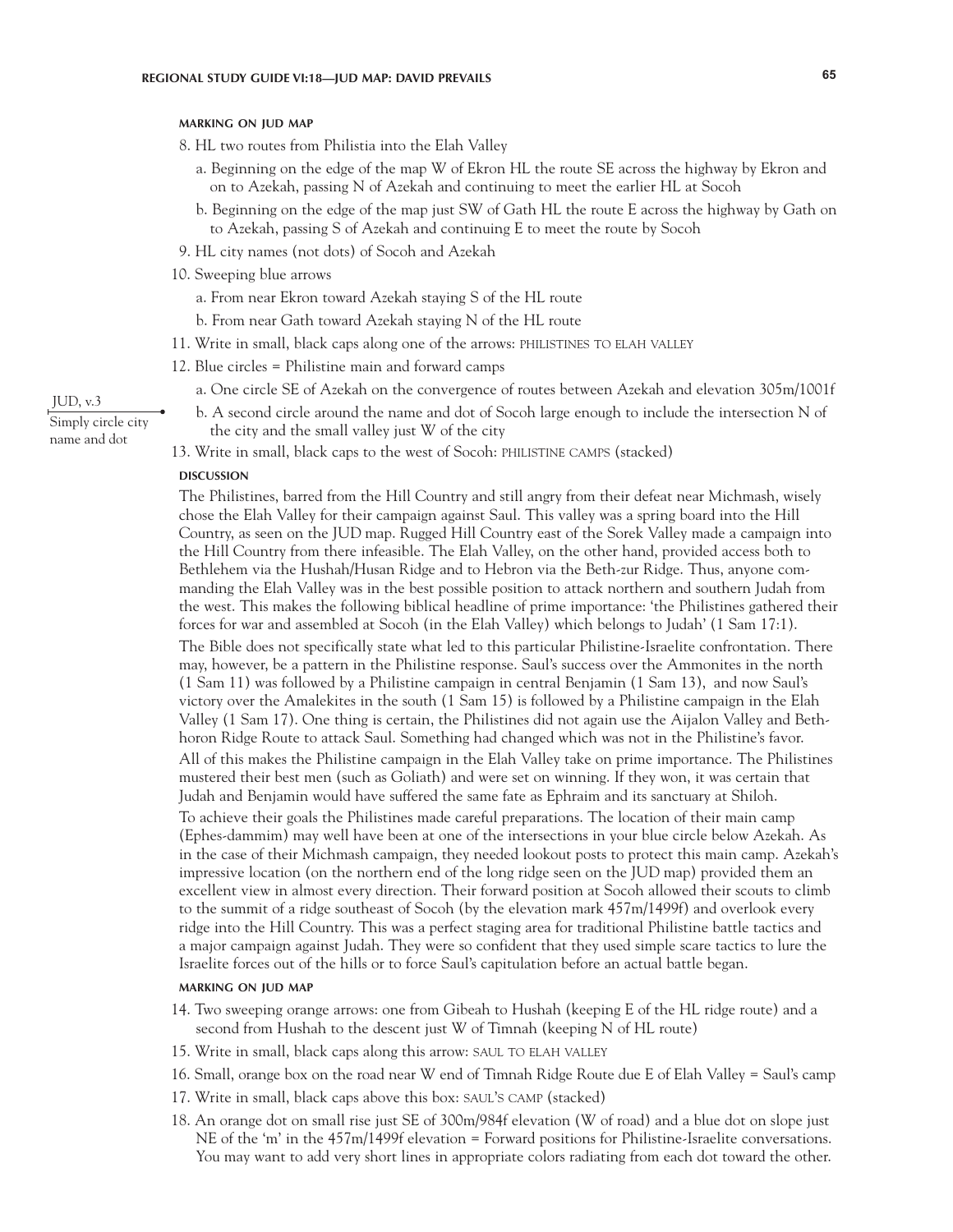#### **DISCUSSION discussion**

This marking no doubt looks quite specific, but details in the story make this scenario very plausible. Look at the area around the Elah Valley and the chalk moat separating the Shephelah from the higher Hill Country. It would have been extremely dangerous for the Israelites to venture beyond this chalk moat into the Shephelah where the Philistine forces could have encircled them. Saul and his troops, 'terrified and extremely fearful' (1 Sam 17:11), would have stayed in the Hill Country, high enough along the Timnah Ridge to overlook the broad Elah Valley and to make a quick escape if that became necessary. The Philistines, for their part, would have thought twice before immediately pursuing the Israelites into the Hill Country where canyons, limestone terraces and places of ambush gave their enemy an advantage. Thus, Saul's camp is located on the edge of the Hill Country. Here, for well over a month, the Philistines challenged Saul and his forces. Meanwhile young David had returned to Bethlehem and was tending his father's sheep in the Wilderness. Jesse's concern for his three older sons (who had been conscripted by Saul) led him to send David to the battlefront to check up on them. Jesse also sent presents to the commander of his sons' unit, which raises some interesting questions.

### **marking on jud map**

- 19. Green line under your earlier marking DAVID IN THE WILDERNESS
- 20. Green arrow from DAVID IN THE WILDERNESS to Bethlehem
- 21. Green sweeping arrow from near Bethlehem, following the route SW to Etam, and then past Khadr and via Hushah to Saul's camp (parallel but below Saul's arrow)
- 22. Write in small, black caps along the arrow: DAVID TO ELAH VALLEY

#### **DISCUSSION discussion**

Here in the strategic Elah Valley the stage was set for one of the most well-known and best loved stories in the Bible, the battle of David and Goliath. There are many interesting details in the story. David's brothers became upset with David, perhaps because they were jealous of Samuel's anointing of David. It was highly irregular in Middle East tradition to bypass older sons in favor of the youngest. It may also have been due to David's special connection to Saul's court. This was their opportunity to prove their skills, and all of a sudden young David appeared. The eldest brother snapped at David and then broached the question of responsibility: 'And who's tending the sheep in the Wilderness?' It may appear that the central theme of the story is the surprising deliverance of the Israelites from the Philistine threat. The careful reader of 1 Samuel, however, discovers a more far-reaching theme. The David-Goliath contest comes at a critical juncture in the book and serves as a watershed between Saul and his irredeemable Benjaminite monarchy and David, who a few years later became the first king of the new Judean monarchy. The centerpiece of the story comes from David's mouth as he stands amidst the weapons of war and considers Goliath's elaborate armor and spear. David's simple statements to king Saul set the tone for David's later reign:

Don't let anyone's heart fail because of this fellow—your servant will go and fight with this Philistine ... the Lord who saved me from the paw of the lion and from the paw of the bear [in the Wilderness] will save me from the hand of this Philistine!

As David approached Goliath he carried the same simple weapon he used in the Wilderness. Goliath, however, was covered with protective armor, carefully described in terms of number, size and weight at the outset of the story. This explains his remark: 'Am I a dog that you come to me with sticks?' David reiterated his statement of faith. 'You come with sword and spear and javelin, but I come in the name of the Lord Almighty, the God of the armies of Israel.' They drew nearer and David slung his stone. The text stops momentarily to emphasize, 'without a sword in his hand David struck down the Philistine.' The message of the writer is clear. The LORD, the God of Israel, was with David. His 'last words' (in 2 Sam 23:2-7 at the very conclusion of the book of Samuel) echo the same theme as the rest of the book: God's abiding presence remained with David in the midst of those who could have harmed him.

For does not my house stand firm with God? For he has made an eternal covenant with me, arranged in every detail and well-secured—for has he not brought forth my every deliverance and each desire?

As you read the account, picture the Philistine forces along the slope in the Shephelah (blue dot on JUD map) and Israelite forces on the edge of the Hill Country (orange dot), with a dry streambed between them. This streambed drains the Hill Country as far south as Beth-zur but here cuts through a 'defined passage,' a specific Hebrew term (*gai*) used in the story in order to distinguish this point in the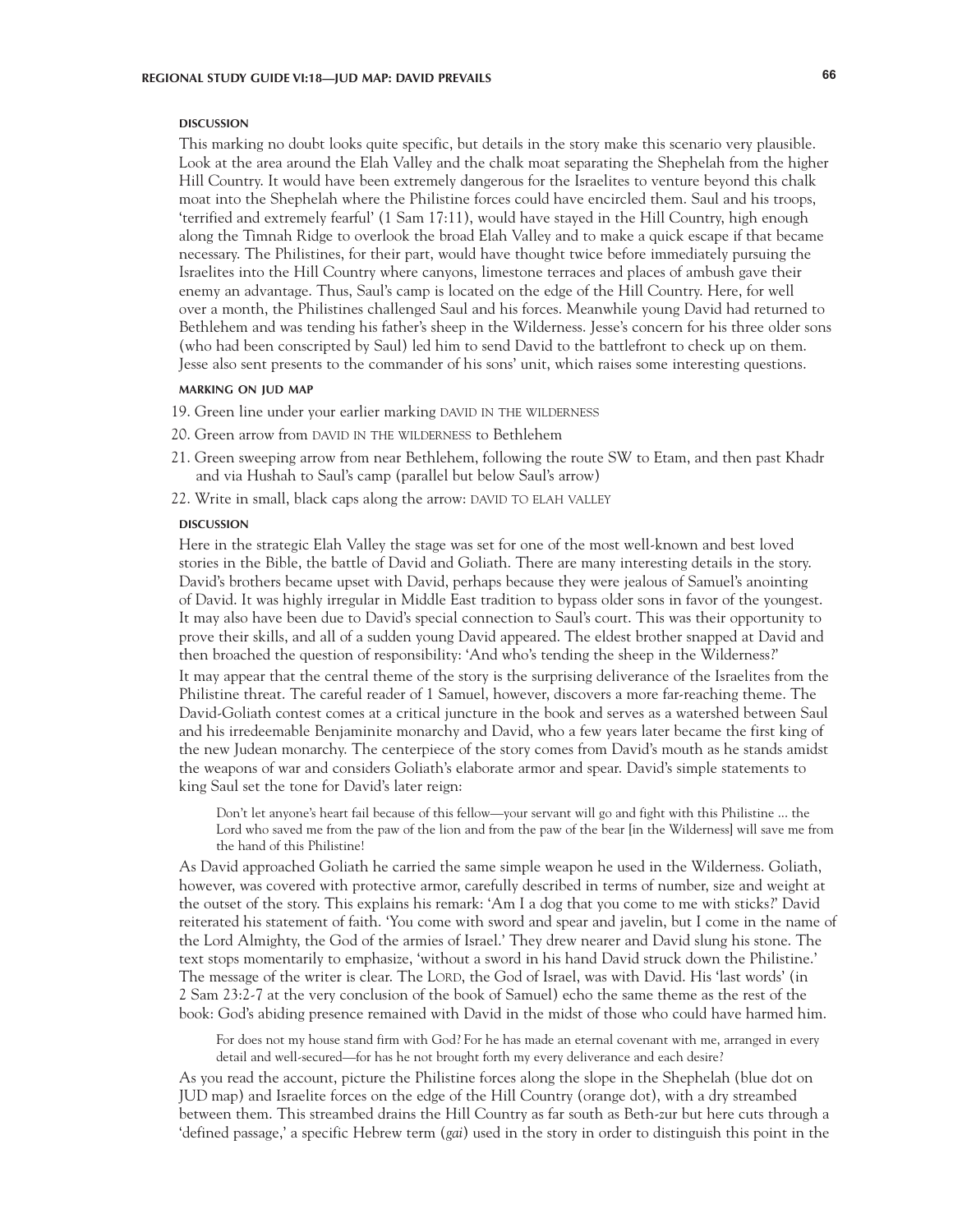# **REGIONAL STUDY GUIDE VI:18—JUD MAP: DAVID PREVAILS 67**

larger Elah 'Valley' (*emeq* in Hebrew). The biblical writer's detailed description of the stage adds to the drama of the confrontation which was about to unfold (1 Sam 17:1-3).

Now the Philistines gathered their fighting forces, mobilizing at Socoh—which belongs to Judah!— and setting up their [main] camp in Ephes-dammim between Socoh and Azekah. Meanwhile, Saul and the men of Israel were mobilized and encamped at the Elah Valley (*emeq*) [above the broad, open area at the eastern end of the valley, on higher ground as we soon learn], arrayed for battle with the Philistines. The Philistines stood on a hill on one side and the Israelites stood on a hill on the other side. Now there was a narrow passage (*gai*) between them [where conversation between Goliath and the Israelites easily could have taken place].

## **reading**

1 Samuel 17

## **marking on jud map**

- 23. Red confrontation mark  $*$  between your blue and orange dots
- 24. Blue flight and orange chase arrows = Israelites under Saul chase Philistines back to their cities
	- a. One set of arrows from the name 'Elah Valley' toward Azekah
	- b. From Azekah toward Ekron staying N of the HL route
	- c. From Azekah toward Gath staying S of the HL route
- 25. HL the site name Shaaraim

#### **DISCUSSION**

**discussion**

In the description of the rapid Philistine retreat before the Israelites, more interesting geographical details emerge within a verse which is often mistranslated (1 Sam 17:52).

The men of Israel and Judah arose with a war cry and chased the Philistines as far as the place where you enter a 'narrower passage' (*gai*), even as far as the gates of Ekron. The wounded Philistines fell along the way of the 'pair of gates' (*shaaraim*) as far as Gath and as far as Ekron.'

A glance at the JUD map shows that the Philistine retreat down the open Elah Valley was interrupted by what we call the 'Azekah Ridge.' There are two ways around the high site of Azekah, one to the north (the way the streambed flows) and one across a small rise which separates the hill of Azekah from the rest of the ridge. These are no doubt the 'pair of gates' (*shaaraim* in Hebrew) spoken of in the Philistine retreat. However, elsewhere the Bible mentions a city called 'Shaaraim.' This city may well be located at the place shown on the JUD map, and if so, perhaps its name comes from the nearby 'pair of gates.' In addition, this passage mentions the Israelite chase up to the gates of the nearby Philistine cities (and no farther). This is conclusive evidence that Philistine Gath and Ekron are not far removed from each other and that Gath must be located here and not far to the south as some propose.

Finally, we return to the story's main theme, that of David and his approaching reign. David's unswerving faith presented him as 'a man after God's own heart' who can lead Israel. In the same way Saul's early victory at Jabesh-gilead demonstrated his leadership ability. However, the difference was David's simple faith. We heard of the need for such a faith from the mouth of Samuel when the Philistines were approaching the defenseless Israelites: 'Fix your heart firmly on the Lord, worshipping Him alone, and He will deliver you from Philistine domination' (1 Sam 7:3). This same need for faith in times of crisis was evident in the book of Judges. In one sense the story of David in the Elah Valley culminates a long series of contests between 'champions' of faith and their opponents (Heb 11). An additional theme in this story is that David's faith stands in stark contrast to Saul's fear prior to the battle and Saul's frustration after the battle, when young David from Bethlehem of Judah usurped Saul's claim to fame. The writer underscores this when he speaks of 'Socoh—which belongs to Judah.'

David often challenged the Philistines later in Saul's reign, but few details of these contests are given. We are told that 'David was able to achieve more through his good sense (on the battlefield) than Saul's entire army' (1 Sam 18:30). David's popularity increased until 'all Israel (the House of Joseph with the northern tribes) and Judah loved David' (1 Sam 18:16). Saul had sought this acceptance from the first day of his reign, but David knew a better way which ensured his well-being and granted him a peace within, no matter how difficult his way—through the Wilderness as a young shepherd or through his years as king of Judah and Israel (from Ps 23).

The LORD is *my* Shepherd; I have need of nothing else [David knew what was required of a shepherd] ... Though I walk through a dreadful 'narrow passage' (*gai*) [could David be recalling his contest with Goliath?] ... Only good things and undeserved mercy pursue me all the days of my life [as David recalled in his 'last words'], And my home is in the House of the Lord—on and on [David's abiding confidence in God's constant care].

### JUD, v.3

See new location at Kh. Qeiyafa; p70 at 1 Sam 17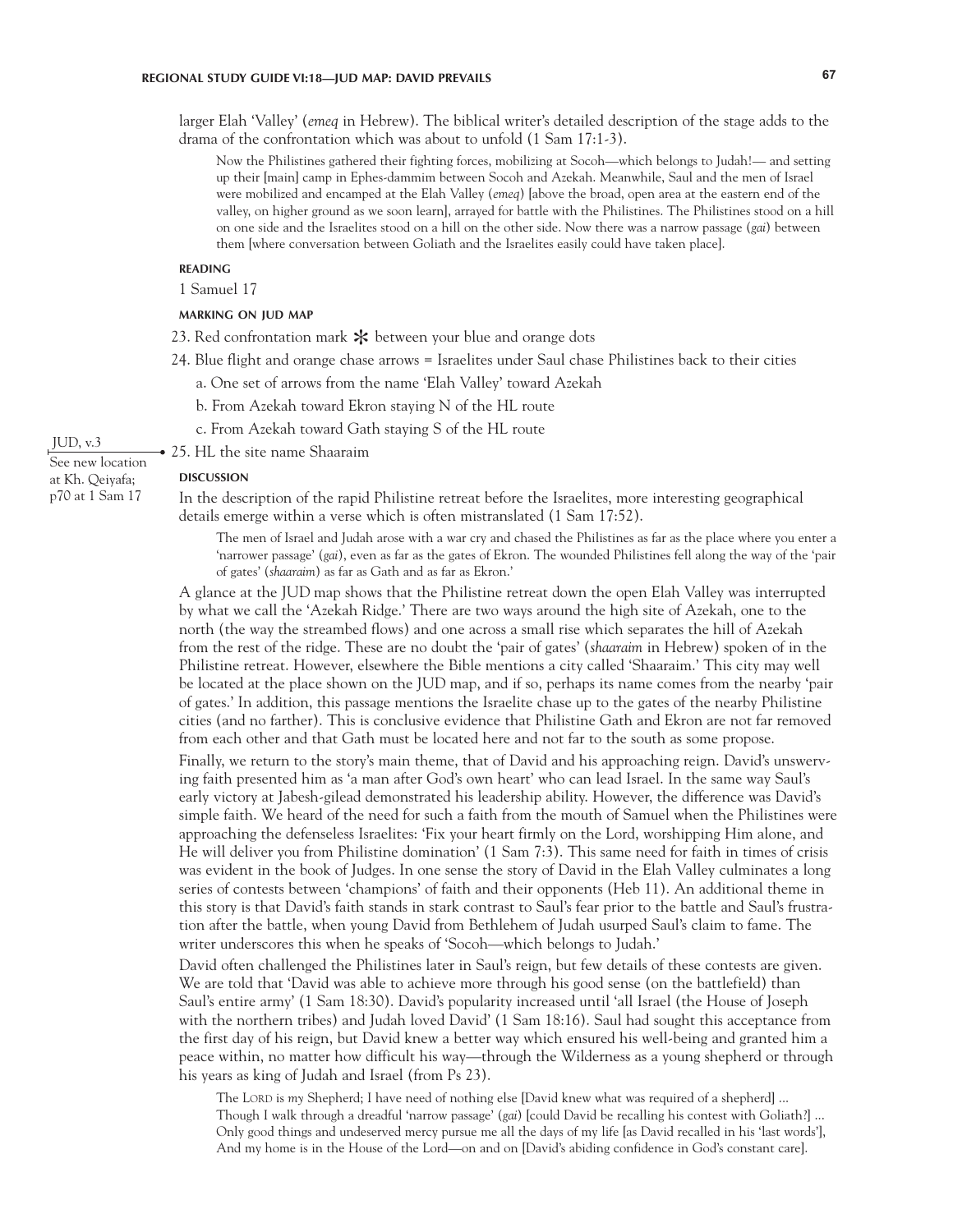### **EVENT 19: Rehoboam Prepares—'Rehoboam fortified cities in Judah against siege'**

#### **chart: the israelite monarchies: 500 year overview** (Find bold names on the chart.)

When Rehoboam came to the throne of Judah after Solomon's death in **-930**, the northern Israelite tribes (Israel) staged a successful rebellion which was led by Jeroboam of Ephraim. Tension between northern Israel (orange on the chart) and southern Judah (green) began long before -930, but the tribes had been held together by the political wisdom and military strength of **David and Solomon**. After the -930 split a period begins which some call the **Divided Monarchy**. Two kingdoms, Israel in the north and Judah in the south, lasted until Israel's capital at Samaria fell before the Assyrians in -721. The opening period of the Divided Monarchy was dominated by battles between Israel and Judah for the tribal territory of Benjamin with its strategic network of routes between the two prominent tribes of Ephraim and Judah (see JUD and SCA maps). The chart calls this period the **Battle of Benjamin**, seen in a lower box which indicates a period of relative weakness for Israel and Judah. The red line across the box represents the conflict over the territory of the tribe of Benjamin and its approaches. In this context Rehoboam, king of Judah, evaluated his kingdom's security and must have conducted a careful evaluation of strategic sites along routes approaching Judah's Hill Country heartland. His choices appear to supplement fortifications of his father Solomon (1 Kgs 9:15-19). The chronicler records that Rehoboam decided to strengthen specific sites, and his text provides the best single statement on the western defense of the Hill Country of Judah via the Shephelah (2 Chron 11:5-12).

## **chart: 4000 year overview** (Find bold names on the chart.)

'In king Rehoboam's fifth year' pharaoh **Shishak** attacked Jerusalem (1 Kgs 14:25). His campaign therefore occurred around -925 or -924. The dating of Rehoboam's defense project is not recorded in the Bible, but it precedes Shishak's campaign in the Bible (2 Chron 11:5-12 and 2 Chron 12:1-9). Economically, Judah more easily could have financed such a project prior to Shishak's invasion since Shishak took much of Jerusalem's treasures which had accumulated under Solomon. This view is supported by the fact that archaeological evidence from Lachish seems to suggest that Rehoboam had strengthened Lachish prior to Shishak's invasion. If this is true, then Rehoboam's fortifications may reflect an attempt to delineate an area he could reasonably defend.

### **marking on jud map**

- 1. Place a small, green triangle around the city dot of cities that Solomon fortified: Gezer, Lower and Upper Beth-horon, Kiriath-jearim/Baalath S of Upper Beth-horon (1 Kgs 9:15, 18; 2 Chron 8:5-6)
- 2. Read 2 Chronicles 11:5-12 and beginning with v. 6 put a small, green box around the dot of each city mentioned in this text. NOTE: For 'Soco' (v. 7) mark 'Socoh.' For Gath (v. 8), mark Moreshethgath, not Gath of the Philistines. Note any geographical order which you discover in the list.
- 3. With careful attention to regional perspectives (ridge routes in the Hill Country, valley routes in the Shephelah, strategic crossroads and approaches to Jerusalem from the east, south and west), HL the following natural routes
	- a. From Bethlehem to Tekoa and then SE off the map past the phrase 'To En-gedi and Moab'
- b. From Bethlehem to Hebron (partly already HL) and on to Ziph and S to the phrase 'To Arad'
- c. From Hebron to T. Halif (bottom, left corner of map) via Adoraim and T. Beit Mirsim
- d. The diagonal route from Lower Beth-horon to Lachish via Aijalon, Eshtaol, Beth-shemesh, Azekah, Eleutheropolis, Mareshah, Lachish and off the map by the elevation reading 257m/843f
- e. From the intersection 1in/2cm NW of Aijalon to Gibeon via Aijalon and Kiriath-jearim

#### **DISCUSSION discussion**

Sit back and compare the route system you have just highlighted with the green triangles (Solomon's fortifications) and green boxes (Rehoboam's fortifications). Note the main north-south ridge route from Jerusalem to Hebron through Judah's Hill Country heartland. Also note side ridge routes radiating from this heartland to the west into the Shephelah, to the south off the edge of the map into the Negev and even eastward to the Dead Sea beyond the SE edge of the map. Rehoboam had a secure hold on the Hill Country in these three directions. One wonders what policy he followed to the north in Benjamin (mentioned in 2 Chron 11). Since the fate of Benjamin was not yet decided and Rehoboam may not have wanted to establish a northern border with Israel (in hopes of winning the north back to Judah), he may not have applied the same priority in the territory of Benjamin as in Judah proper.

JUD, v.3 To the phrase 'To Arad in the Negev'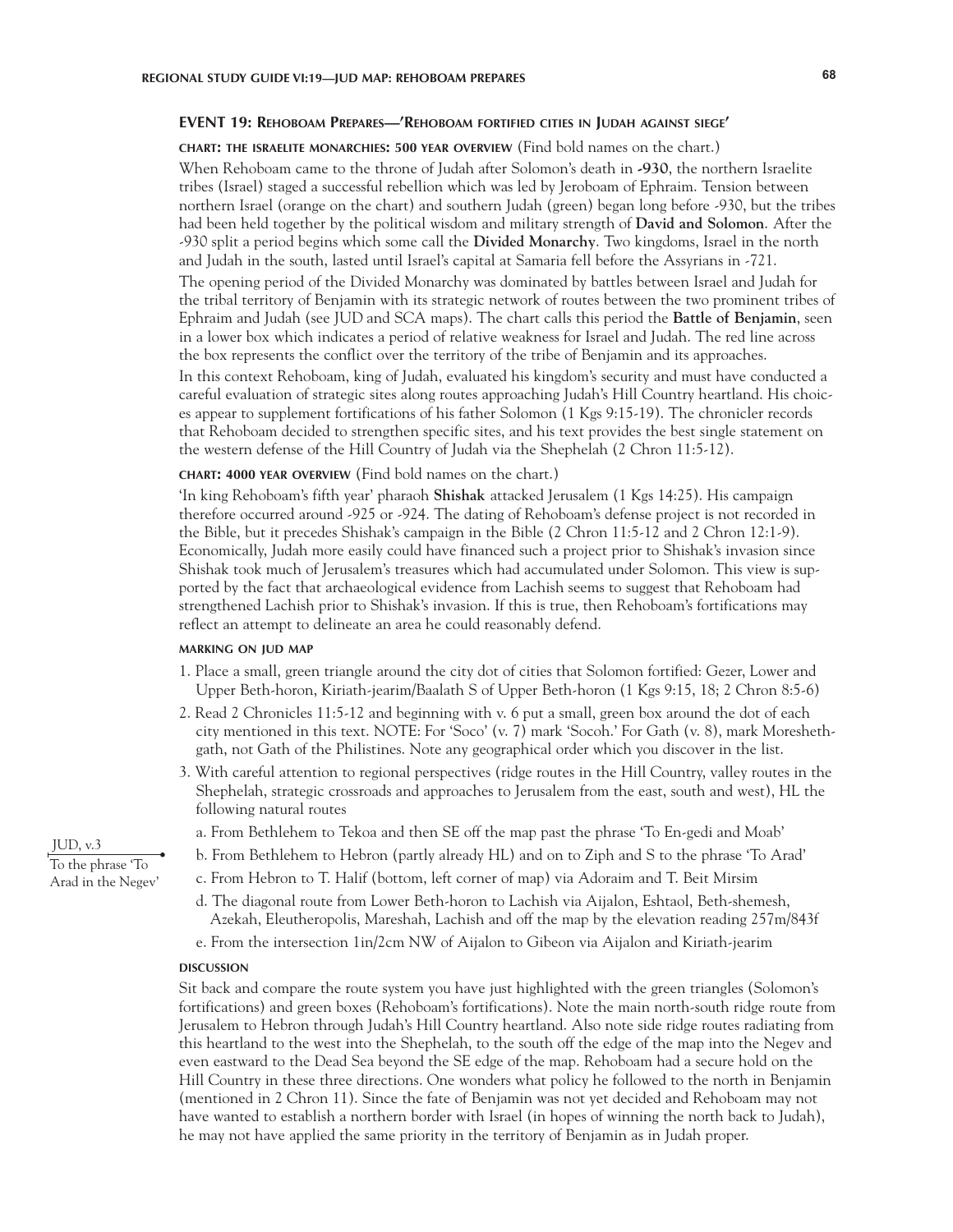# **REGIONAL STUDY GUIDE VI—JUD MAP: AN OVERVIEW FROM AZEKAH 69**

Note that Rehoboam's supply depots and military installations along the diagonal route of the Shephelah secured the western approaches to Judah's heartland. Special attention was given to the approaches to Hebron from the south and via the Shephelah where Rehoboam strengthened Socoh and Adullam along the route leading to Beth-zur. David had used Adullam as a stronghold in his flight from Saul (2 Sam 23:13-14; also 1 Sam 22:1-2), and from the hill to the north of Adullam the Philistines had surveyed Saul's camp. Like the Philistines, Rehoboam's garrison had a splendid view over the Hill Country and perhaps eye contact using signal fires.

# **marking on jud map**

- 4. Red underline of sites from pharaoh Shishak's campaign list: Gezer (damaged on inscription but probable), Rubute, Aijalon, Kiriath-jearim and Baalath, Gibeon, Zemaraim (top right corner)
- 5. Blue sweeping arrows
	- a. From Gezer to Gibeon and passing near Rubute, Aijalon and Kiriath-jearim
	- b. From Gibeon to Zemaraim
- 6. Write in small, black caps along the first blue arrow: shishak's attack

#### **DISCUSSION discussion**

The Bible does not list Shishak's conquests. However, the pharaoh recorded his conquests in the Land Between on the walls of the Amon Temple at Karnak in Upper Egypt. He depicted the god Amon in large relief with a sickle-sword in his right hand. His left hand tightly holds cords which lead to small figures. Names on these figures represent the cities Shishak had conquered. Names from central Israel are included in the list and no doubt follow Shishak's route if the lines of the inscription are read in the proper order (like a snake twisting from left to right, then right to left, then left to right, etc.).

After taking Gaza on the southwestern coast, Shishak probably captured Gezer (a damaged name on the inscription) and from Gezer proceeded via the Aijalon Valley to Gibeon, destroying Beth-horon and Kiriath-jearim on the way. Shishak does not list Jerusalem as a conquered city. With Egypt's army poised for an attack from Gibeon, Rehoboam apparently decided to give Shishak what he had come for, the riches accumulated by Solomon. Shishak no doubt felt these belonged to Egypt in the first place since his predecessor had allowed Solomon to exploit commercial links along the Coastal Highway.

Jerusalem was saved from a siege and sacking, but Judah's infrastructure and its financial base were severely damaged. Shishak's list of conquests includes many sites in the Negev and farther south. Thus the extent of damage in Judah went far beyond the JUD map. Shishak could not have been happier. As usual, the Chronicler provides the spiritual reasons which lay behind Egypt's lightning attack.

#### **reading**

2 Chronicles 12:1-9

### **An Overview From Azekah—views and selected events in the shephelah**

As in our study of early regions, we again turn to the writing of George Adam Smith for a portion of his colorful description of the Shephelah in the Nineteenth Century (1966 reprint:143; 148-149):

Over the Plain, as you come up from the coast, you see a sloping moorland break into scarps and ridges of rock, and over these a loose gathering of chalk and limestone hills, round and featureless, with an occasional bastion flung out in front of them. This is the Shephelah—a famous theatre of the history of Palestine—debatable ground between Israel and the Philistines, the Maccabees and the Syrians, Saladin and the Crusaders.

Altogether it is a rough, happy land, with its glens and moors, its mingled brushwood and barley-fields; frequently under cultivation, but for the most part broken and thirsty, with few wells and many hiding-places; just the home for border-men like Samson, and just the theatre for that guerrilla warfare, varied occasionally by pitched battles, which Israel and Philistia, the Maccabees and the Syrians, Saladin and Richard waged with each other.

The chief encounters between those foes naturally took place in the wide valleys, which cut through the Shephelah maze. The strategic importance of these valleys can hardly be overrated, for they do not belong to the Shephelah alone. Each of them is continued by a defile into the heart of Judea, not far from an important city, and each has at its other end one of the five cities of the Philistines [but some misidentified in Smith's day]. To realise these valleys is to understand the wars that have been fought on the western watershed of Palestine from Joshua's time to Saladin's.

For an overview of the Shephelah we climb the lofty site of Azekah and enjoy the vista from its summit (347m/1138f). To the west one looks out onto the Coastal Plain beyond the cities of Gath and Ekron.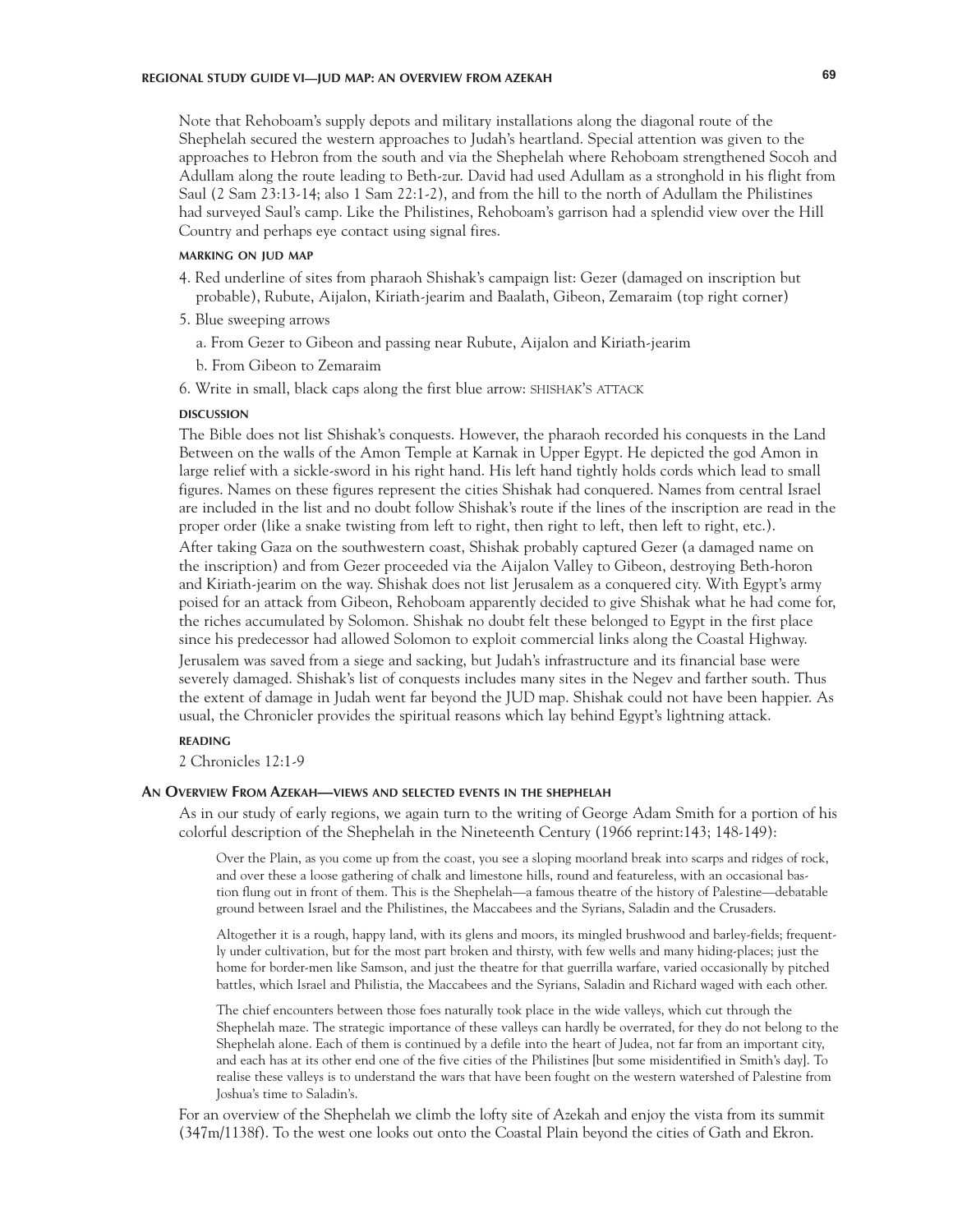# **REGIONAL STUDY GUIDE VI—JUD MAP: AN OVERVIEW FROM AZEKAH 70**

The hill of Gath (213m/699f) is clearly seen above lower surroundings at the mouth of the Elah Valley. Considering the prominence of both sites they no doubt were used as signal stations, perhaps by Philistine scouts from Gath when its troops invaded the Shephelah but certainly by Judah when its troops at Azekah relayed information to those watching from the edge of the Hill Country.

The view to the east presents an overwhelming panorama. The strength of the Judean Arch, the great upfold which formed the Hill Country, dominates the scene. It is a solid bulwark running from north to south where it rises over 670m/2200f above our vantage point and is clearly seen on the JUD map. Any army invading Judah from the west sooner or later came face to face with this limestone bulwark and had to search out the most practical ridge to follow to reach the interior. If we were to transport ourselves to the top of the Judean Arch (the high ground between Beth-zechariah and Adoraim), we could look down upon Azekah beyond these same ragged defiles and strong ridges and feel secure, far removed from the wars and rumor of wars along the Coastal Highway.

Back at Azekah we take a short walk around the circumference of the site and look down its steep slopes ('as high as an eagle's nest' as one Assyrian king wrote) to trace the network of routes which surround the site. The southern 'gate' between Socoh and Gath cannot be seen, but on the north we look straight down to the valley floor to the northern 'gate.' We are now ready to survey selected events which transpired here in the Shephelah. As you read, locate sites on the JUD or SCA maps mentioned below (not printed in bold). A few of these sites do not appear on either map.

# **egyptian dominance**

|                                                                                                                           | During the period of Egyptian Dominance, Joshua led his militia in a surprise attack on those besieging<br>Gibeon on the Central Benjamin Plateau. Forces from Jerusalem and Hebron in the Hill Country and<br>from Jarmuth, Lachish and Eglon in the Shephelah were routed before Joshua and fled down the Beth-<br>horon Ridge Route into the Aijalon Valley. From there they turned south to the Sorek Valley. Some<br>(perhaps all) fled south along the Diagonal Road 'as far as Azekah.' If Makkedah lies farther south along<br>this route, perhaps at T. el-Judeida (Moresheth-gath? on our map) as some believe, then we need look<br>no further. However, others place Makkedah at Kh Beit Magdum (in the southern Shephelah), which<br>would mean some fled due south of the Aijalon Valley via the chalk moat and through a more com-<br>plex region to Makkedah. Of course they also could have reached this Makkedah via other routes from |
|---------------------------------------------------------------------------------------------------------------------------|----------------------------------------------------------------------------------------------------------------------------------------------------------------------------------------------------------------------------------------------------------------------------------------------------------------------------------------------------------------------------------------------------------------------------------------------------------------------------------------------------------------------------------------------------------------------------------------------------------------------------------------------------------------------------------------------------------------------------------------------------------------------------------------------------------------------------------------------------------------------------------------------------------------------------------------------------------|
| Josh 10                                                                                                                   | Azekah. Thus the phrase 'as far as Azekah and as far as Makkedah' engenders considerable discussion.<br>After Israel settled in the Hill Country some problems persisted in the valleys and plains and access<br>routes to the International Coastal Highway. Joshua had overcome the 'Hill Country of the Anakites,'<br>but some still lived in the coastal cities of Gaza, Gath and Ashdod. Along with the remnants of these                                                                                                                                                                                                                                                                                                                                                                                                                                                                                                                           |
| Josh 11:21-23<br>Josh 13:1-3                                                                                              | Anakites the Philistines still controlled the five principal cities of the coast: Gaza, Ashkelon, Ashdod,<br>Gath and Ekron. We can see many of these regions from our position high on Azekah.                                                                                                                                                                                                                                                                                                                                                                                                                                                                                                                                                                                                                                                                                                                                                          |
| Josh 15:33-47                                                                                                             | The tribe of Judah received the bulk of the Shephelah within its inheritance, including sites occupied<br>by Anakites and Philistines. Some of Judah's three Shephelah districts can be seen from Azekah, and it<br>is not surprising that Azekah is listed in Judah's second district, beside Shaaraim (see below).                                                                                                                                                                                                                                                                                                                                                                                                                                                                                                                                                                                                                                     |
|                                                                                                                           | <b>NATIONS EMERGE AND COMPETE</b>                                                                                                                                                                                                                                                                                                                                                                                                                                                                                                                                                                                                                                                                                                                                                                                                                                                                                                                        |
| 1 Sam 14:52<br>1 Sam 17                                                                                                   | 'During Saul's entire reign there were difficult battles with the Philistines.' One battle was when young<br>David prevailed over Goliath (studied above), and the Philistines rushed back to Gath and to Ekron.<br>Scouts high on Azekah no doubt observed the flight of their comrades through passes (gates) on either<br>side of Azekah. In 1 Samuel 17:52 we read that they fled 'until the narrow passage (gai)' which curves<br>around north of Azekah while 'wounded Philistines fell along the way toward a pair of gates (shaaraim),'<br>exiting the valley to Gath and Ekron. The name 'Shaaraim' (above) may have been given to the nearby<br>and recently excavated site of Kh. Qeiyafa from David's days—which indeed has 'two gates.'                                                                                                                                                                                                     |
| 1 Sam 23:1-13<br>2 Sam 23:9-14<br>2 Sam 5:17-25<br>1 Sam 18:12, 27, 30<br>2 Sam 8:1<br>1 Chron 18:1<br>cf. 1 Chron 20:4-8 | David continued the struggle against the Philistines. He relieved a Philistine raid on the threshing floors<br>of Keilah, stood his ground against a raiding party at Lehi (probably northeast of Zanoah) and twice met<br>the Philistines in battle when they blocked the main ridge route to Bethlehem, isolating David (who was<br>in Jerusalem) from Judah. Most, if not all, of these Philistine raiding parties passed by Azekah, a sentinel<br>along a principal route between Judah and Philistia. Other conflicts with the Philistines during David's<br>years in Saul's service are probably not recorded, but as king in Jerusalem David secured Azekah and the<br>rest of the Shephelah and overcame the Philistines, gaining access to the Coastal Highway.                                                                                                                                                                                 |
| 2 Sam 1:19-20                                                                                                             | Ironically, when Saul and Jonathan died in battle against the Philistines, David was living in Philistine<br>territory and lamented their deaths, 'Tell it not in Gath; do not make an announcement in the streets of<br>Ashkelon, lest the daughters of the Philistines rejoice, the daughters of the uncircumcised exult.'                                                                                                                                                                                                                                                                                                                                                                                                                                                                                                                                                                                                                             |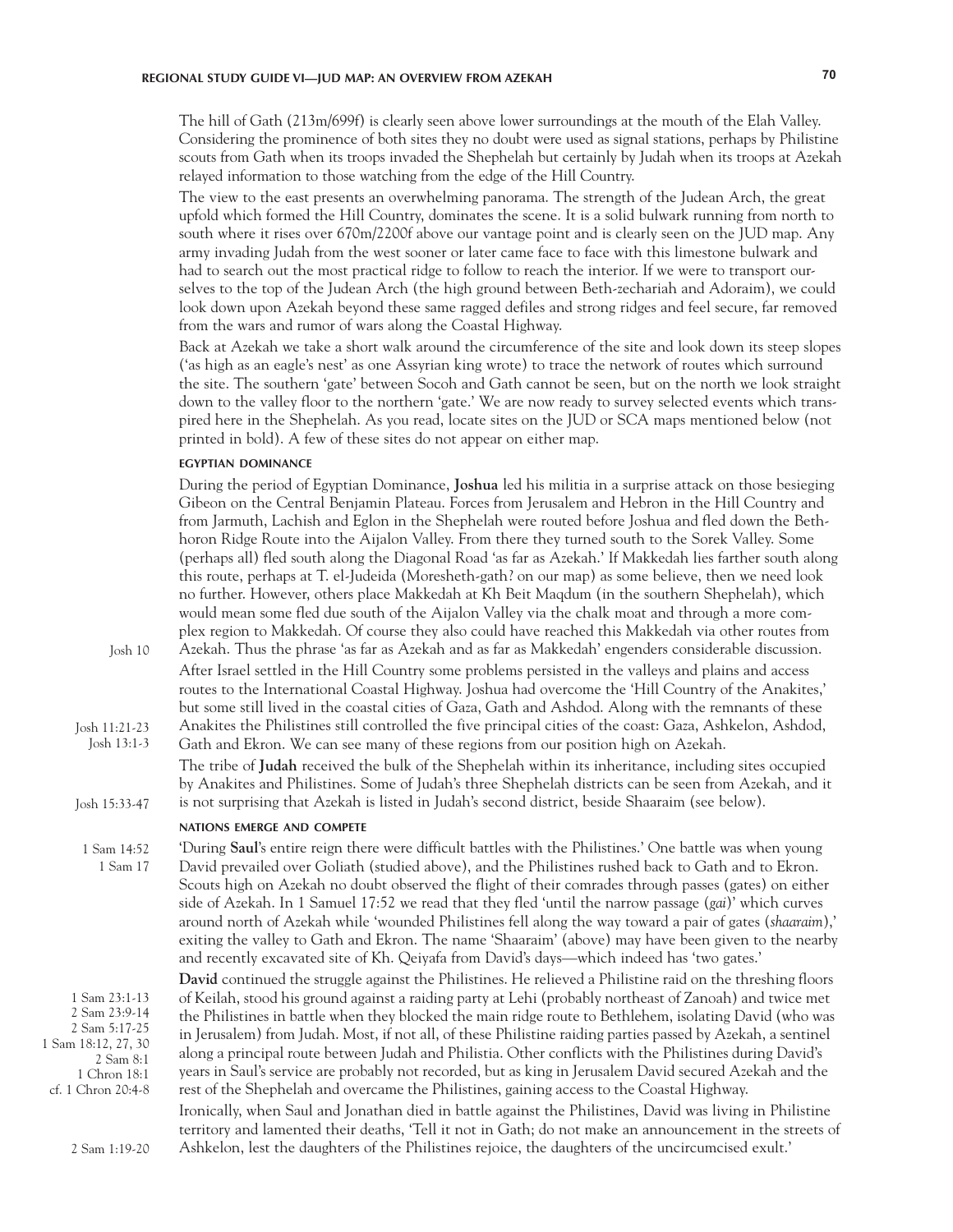# **REGIONAL STUDY GUIDE VI—JUD MAP: AN OVERVIEW FROM AZEKAH 71**

| 2 Chron 11:5-12                                                        | The location of Rehoboam's fortifications in the Shephelah suggests that he lost some of the western<br>holdings of his father and grandfather to the Philistines and therefore decided to strengthen sites along<br>the Diagonal Route, including Azekah, which became a border fortress.                                                                                                                                                                                                                                                                                                                                                                                                                                                                               |
|------------------------------------------------------------------------|--------------------------------------------------------------------------------------------------------------------------------------------------------------------------------------------------------------------------------------------------------------------------------------------------------------------------------------------------------------------------------------------------------------------------------------------------------------------------------------------------------------------------------------------------------------------------------------------------------------------------------------------------------------------------------------------------------------------------------------------------------------------------|
| 2 Chron 14:9-15                                                        | Asa, Rehoboam's grandson, marched his armies past Azekah to face a Cushite (Ethiopian) invasion in a<br>valley by Mareshah. Otherwise the invaders probably would have advanced up the Diagonal Route.                                                                                                                                                                                                                                                                                                                                                                                                                                                                                                                                                                   |
| 2 Chron 17:1-13                                                        | Jehoshaphat, Asa's son, recovered some of the western territories, placed garrisons in fortified cities and<br>received tribute from some of the Philistines. Azekah probably was strengthened.                                                                                                                                                                                                                                                                                                                                                                                                                                                                                                                                                                          |
| 2 Kgs 8:20-22<br>2 Chron 21:16-17                                      | Jehoram, Jehoshaphat's son, lost ground as Philistines in the west and Arabs to the south revolted,<br>while his own Levites at Libnah (at one of the sites south of us) rejected Jehoram's apostasy. Azekah<br>may have changed hands once again. Jehoram's loss was only the beginning of Judah's troubles.                                                                                                                                                                                                                                                                                                                                                                                                                                                            |
| 2 Kgs 12:17-18<br>2 Chron 24:23-24                                     | Joash (also Jehoash) saw Hazael's army of Damascus reach as far south as nearby Gath (if that is<br>the Gath intended in the text and not Gittaim by Gezer). From Gath, Hazael prepared to march to<br>Jerusalem and could have led his troops past Azekah had he not been paid off by Judah's king.                                                                                                                                                                                                                                                                                                                                                                                                                                                                     |
| 2 Kgs 14:11-20<br>2 Chron 25:20-28                                     | Amaziah, Joash's son, challenged Jehoram of Israel, but Jehoram defeated Amaziah at Beth-shemesh<br>in the Sorek Valley just north of Azekah and then ascended into the Hill Country to sack Jerusalem.<br>Amaziah later escaped from a coup in Jerusalem, and his flight to Lachish probably took him past<br>Azekah. His opponents followed, killed him and brought his body back to Jerusalem.                                                                                                                                                                                                                                                                                                                                                                        |
|                                                                        | In almost every generation during this period something recorded in the Bible occurred in the regions<br>we can see from the vantage point of Azekah. The worst, however, was yet to come.                                                                                                                                                                                                                                                                                                                                                                                                                                                                                                                                                                               |
|                                                                        | <b>EMPIRES CONTROL</b>                                                                                                                                                                                                                                                                                                                                                                                                                                                                                                                                                                                                                                                                                                                                                   |
| 2 Chron 26:1-16                                                        | Azekah witnessed expansion under Uzziah, who pushed through the Shephelah and captured Gath,<br>Jabneh and Ashdod and built Judean settlements in the vicinity of Ashdod.                                                                                                                                                                                                                                                                                                                                                                                                                                                                                                                                                                                                |
| 2 Chron 28:1-6, 16-21<br>cf. 2 Kgs 16;<br>Isa $7; 9:8-12;$<br>14:28-32 | Ahaz, Uzziah's grandson, lost ground. An attack from the north, led by Pekah of Samaria and Rezin of<br>Damascus, occupied his full attention. The Philistines were able to capture sites in the Negev and the<br>Shephelah and place settlers in Aijalon, Beth-shemesh, Gederoth, Socoh, Timnah and Gimzo. Ahaz<br>called to Tiglath-pileser of Assyria for help, and Tiglath-pileser annexed Philistia.                                                                                                                                                                                                                                                                                                                                                                |
| 2 Kgs 18:1-8<br>cf. Isa 30:1-5; 31:1-3                                 | With Egypt's encouragement Hezekiah, Ahaz's son, expanded. He rebelled against Assyria, moved into<br>Philistia, deposed the Assyrian puppet king of Ekron and prepared for the Assyrian reprisal.<br>Sennacherib, king of Assyria, retaliated. From his annals and the biblical text we can reconstruct his<br>systematic campaign through the Shephelah. He came down the coast from the north and recaptured<br>Aphek and Joppa along with other lesser cities in that area. He continued on to Timnah and then<br>west to Ekron but had to engage an Egyptian army at Eltekeh, northwest of Ekron. When free to move<br>against Judah again, he laid siege to Azekah and recorded his actions there in an address to his deity,                                      |
| 2 Kgs 18:13-19:37<br>2 Chron 31:20-32:31<br>Isa 36-37                  | against the land of Judah I marched  the province of Hezekiah of Judah  against the city of Azekah, his<br>stronghold, which is between my border and the land of Judah  like the nest of the eagle located on a moun-<br>tain ridge, like pointed iron daggers without number reaching high to heaven  its walls were strong and rivaled<br>the mountains, to the mere sight as if from the sky appears its head  the city Azekah I besieged, I captured<br>From Azekah Sennacherib no doubt marched west to nearby Gath, then south to lay siege to Lachish<br>and later attacked Libnah. His conquest of Lachish was a trophy, and on his return to Assyria he chose<br>to decorate an inner room of his palace with reliefs illustrating his cruel siege of Lachish. |
|                                                                        | Azekah again witnessed expansion and rebuilding under Josiah. A Hebrew ostracon found at a coastal<br>fort speaks of an Israelite governor residing there. This and other factors in Josiah's reign point to<br>Judean expansion at the expense of the Philistines. The final chapter on the Judean Monarchy again<br>focuses attention on the Shephelah and the significant fortresses of Azekah and Lachish. When<br>Zedekiah rebelled against Babylon, Nebuchadnezzar moved against Judah. Jeremiah marked the steady<br>progress of the Babylonian campaign with the bitter note,                                                                                                                                                                                    |
| Jer 34:6-7                                                             | Jeremiah the prophet spoke all of these words to Zedekiah, king of Judah, in [Judah's capital of] Jerusalem as the<br>army of the king of Babylon was fighting at Lachish and Azekah—the only fortified cities left in Judah.<br>An ostracon from the gate area at Lachish notes further progress in the Babylonian campaign and                                                                                                                                                                                                                                                                                                                                                                                                                                         |
|                                                                        | records a message written a short time after Jeremiah's note above, perhaps by someone eagerly<br>watching each night from a position high in the Hill Country of Judah.                                                                                                                                                                                                                                                                                                                                                                                                                                                                                                                                                                                                 |
| Lachish Letter<br>$(4:10-13)$                                          | We are watching for the signal fires of Lachish  we cannot see Azekah.                                                                                                                                                                                                                                                                                                                                                                                                                                                                                                                                                                                                                                                                                                   |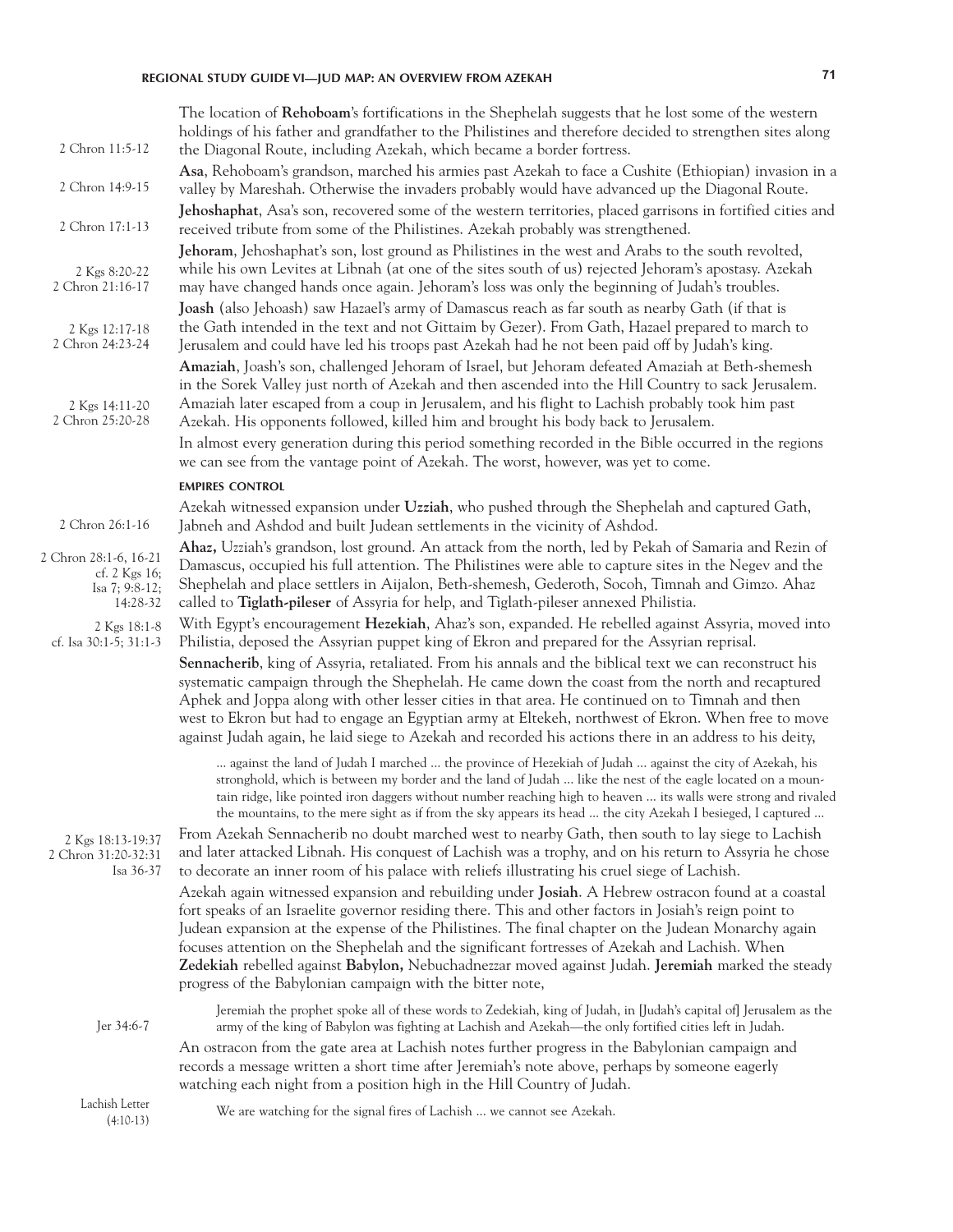BEN, v.3 If you have version 3 of *RSMap7: BEN*, notes such as this alert you to important updates in the BEN map

# **VII. A WAY THROUGH THE HILLS BETWEEN IMPERIAL HIGHWAYS (BEN MAP)**

(The following discussion also uses the ME, LB, NCA, and SCA maps.)

Our final regional study concentrates on the small but strategic Central Arena (Map A, *RR* 22). In spite of obstacles across this arena, it is the easiest way from the Transjordanian Highway to the Coastal Highway. A plateau in Transjordan, an oasis in the Jordan Valley, lower hills and a western valley all contribute to this passage which conveniently avoids the Dead Sea. Its importance is shown by the fact that the majority of biblical events which can be traced on a map of the Land Between occurred within this small Central Arena.

Of the many events which could be studied on the BEN map, the following have been chosen because they best illustrate the map's regional realities. The opening event, Event 20, relates entirely to the ME, LB, NCA and SCA maps and provides the context for the rest of the chapter. The specifics of Events 21-24 require the detailed terrain seen on the BEN or JUD maps. The events studied in this chapter are as follows:

- 1. Moses led the children of Israel through the wilderness to the Medeba Plateau, the Central Arena's eastern staging ground for entry into Canaan; from there Joshua and the Israelites crossed the Jordan River and mounted an assault on the oasis city of Jericho.
- 2. Joshua's subsequent tactics took his Israelite force across the Central Benjamin Plateau, down into the Shephelah and south along its routes, a sequence of events which cut across the Central Arena.
- 3. As Philistine forces held the Central Benjamin Plateau and highways descending to Jericho, Jonathan's single act of faith brought deliverance to the Land of Benjamin.
- 4. In the midst of David's confrontation with the Philistines his understanding of the local terrain allowed him to outmaneuver a larger force whose only retreat was via the Central Benjamin Plateau.
- 5. The story of 'Baasha, king of Israel,' and 'Asa, king of Judah,' recounted in 1 Kings and 2 Chronicles, provides the clearest illustration of the importance of the Land of Benjamin for Ephraim and for Judah.

The chapter ends with an overview from the hilltop of Nebi Samwil where we survey Jerusalem's setting to the south, the strategic Central Benjamin Plateau to the north and the hills around Bethel beyond.

# **EVENT 20: Israel's Entrance—'Go up into the Abarim Range to Mount Nebo in Moab, across from Jericho, and view Canaan'**

This event summarizes events leading up to Israel's entry into Canaan and provides the background for Event 21. As you read discussions below you will need four different maps: ME, LB, NCA and SCA.

**chart: 4000 year overview** (Find bold names on the chart.)

This chart presents five different chronologies of **Israelite Origins**. Chronologies #1, #2 and #3 accept the historicity of Jacob's move to Egypt (Gen 46), centuries of Israelite life in Egypt and Israel's miraculous exit ('exodus') from Egypt (Exod 12:33-50). Note colored boxes on these chronologies: brown for the period of the patriarchs, blue for the period spent in Egypt, red for the period spent in slavery and **Ex** for the Exodus. According to these views the period of slavery and the Exodus occurred during the era of **Egyptian Dominance** in the Land Between and along its imperial highways.

Chronologies #1 (followed here) and #2 place the Exodus around **-1445**, toward the beginning of the period of Egyptian Dominance. Egyptian chronology in this period remains fluid, but this date could point to the great **Thutmose III** of Egypt's Dynasty **18** (Event 12, GAL map) as the pharaoh who oppressed the Israelites. If so, his son, the powerful **Amenhotep II**, would be the pharaoh of the Exodus. Interestingly, Amenhotep II's first born son did not succeed him (cf. the Passover plague of Exod 12:29- 32), but rather another son, Thutmose IV, whose unexpected ascension was foretold in his dream during an afternoon siesta between the paws of the great Sphinx.

Chronology #3 also accepts the historicity of the biblical accounts but considers the famous **Ramses II**  of Egypt's Dynasty **19** (Event 5, LB map) to be the pharaoh of the Exodus. This would place the event toward the end of the period of Egyptian Dominance. In any case, during centuries of exceptional Egyptian strength, Israel left Egypt and waited in the Wilderness to enter the Land Between.

**discussion on me and lb maps** (Find bold names on one of these maps.)

Open the ME and LB maps and place the lower part of the LB map over the top part of the ME map. On the ME map locate **Egypt**, **Sinai Peninsula**, **Elath**, **Kadesh**, **Gaza** and a shallow sea N of **Tjaru** in the eastern Nile Delta, on the *PRE-IRON AGE SHORE*. On the LB map locate **Gaza** and **Kadesh** [**barnea**], an oasis area in the northern Sinai.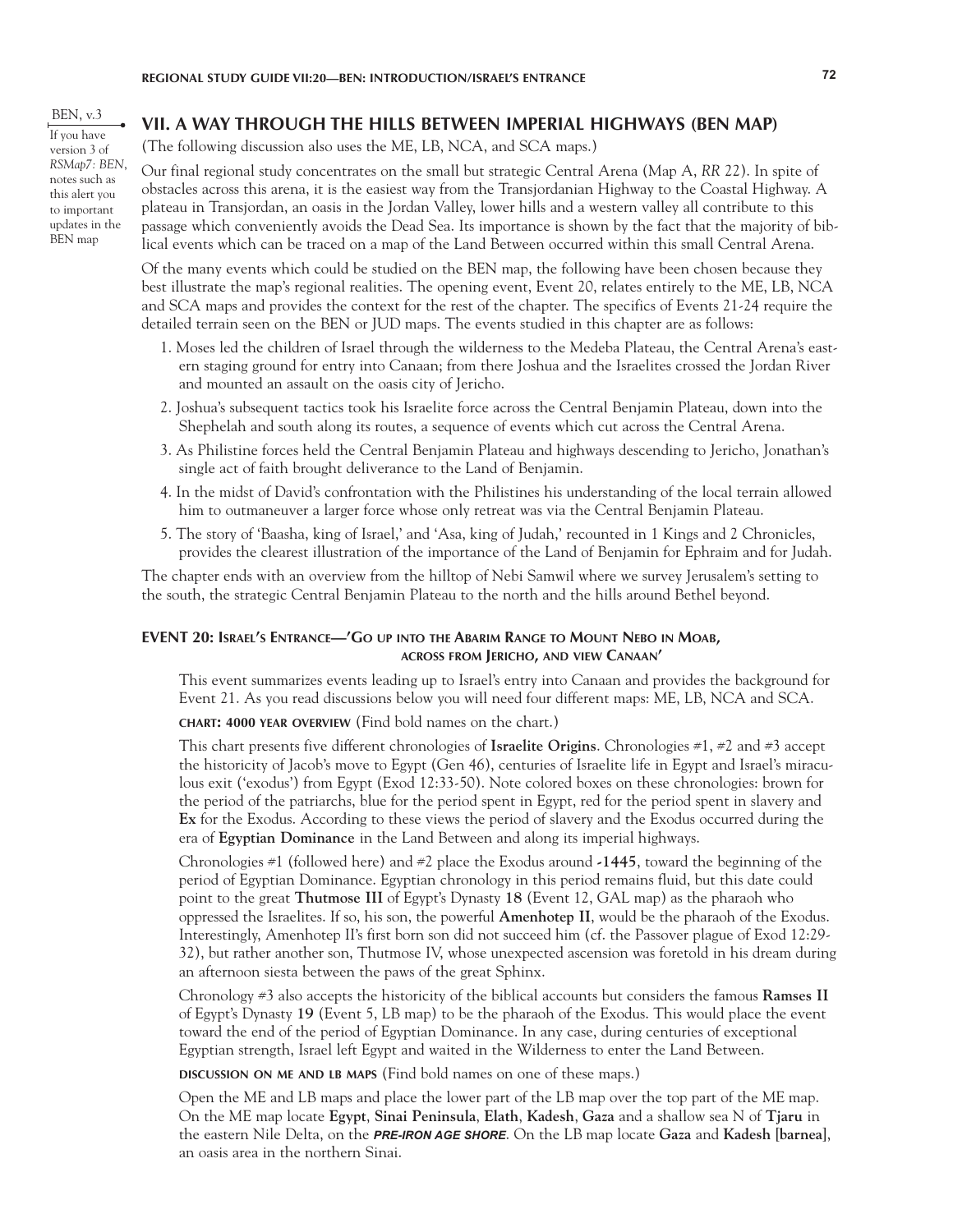# **REGIONAL STUDY GUIDE VII:20—LB/NCA/SCA: ISRAEL'S ENTRANCE 73**

For centuries Israelites lived 'in the land of Goshen ... the best of the land' (Gen 46:34; 47:11) on the eastern side of the Nile Delta around **Avaris** (ME map). Egypt's new and nationalistic Dynasty 18 no doubt looked with disfavor upon the status Israelites had enjoyed under Egypt's former alien rulers (the so-called 'Hyksos'). Soon the Israelites became forced laborers in an ambitious building program. It is well known that Thutmose III built extensively at **No-amon**, modern **Luxor** in southern Egypt. Evidence also suggests that he built in northern Egypt and in the eastern Nile Delta.

Thutmose vigorously campaigned in Canaan, the Land Between. His armies would have had to exit Egypt via Tjaru since the area to the N was still part of the Mediterranean Sea. New evidence reveals Egypt's fortifications guarding this important 'Way of Horus,' gateway into Egypt and its pharaoh's direct commercial and military link with Canaan. Within this setting Chronology #1 places Israel's exodus around -1445, in the days of Amenhotep II, son of Thutmose III. Two centuries later, Ramses II extensively built in the Nile delta, and he attached his name to one of the region's chief cities (Exod 1:11).

When Israel left Egypt 'God did not lead them by the route to the land of the Philistines [the "Way of Horus" leading to **Gaza**], since it was near' (Exod 13:17). Traveling along it would have brought the Israelites face to face with pharaoh's security forces, and they soon might have found themselves back in Egypt. Instead Moses was instructed to lead the children of Israel 'in the direction of the Wilderness of the **Red Sea** (*yam suf* which could be translated "Sea/Lake of Reeds").' This path took them through the *W. (WADI) TUMILAT* and by Pithom. It was here that Moses was told, 'Return' to the region 'between *migdol* (fortress) *and the sea*' (i.e., the Mediterranean Sea, Exod 14:2). The Israelites thus retuned precisely to where pharaoh's pursuing army easily could corner them. We are given the reason for this apparent suicide strategy, a thrice repeated divine declaration, paraphrased in order to catch its profound meaning: 'What is about to happen to pharaoh and his forces will show to all that *glory* is mine alone' (Exod 14:4, 17, 18). To appreciate this fully one has only to consider Egypt's glory and military might.

Once delivered on the other side of this inland sea, the Israelite sojourn in Egypt was over and there was no turning back. Something much more important, however, had transpired: a conversion experience, for 'Israel had seen the mighty act that the LORD had performed against Egypt and had recognized who the LORD is and put their trust in the LORD—and in Moses his servant' (Exod 14:31). This event, above all others in the Exodus story, demonstrated where true greatness and glory reside, and it was not in the courts of imperial Egypt in the days of Moses. His song of salvation makes this clear (Exod 15:4-7).

## **optional discussion**

Israel's deliverance from imperial Egypt has been recounted on each Passover for millennia. As succeeding generations spiritually participated in this feast they were reminded that on the first Passover Israel's deliverance came against all human odds and without any human assistance. In this context the writer of the Gospel of John introduces Jesus' final Passover in Jerusalem. We are told that religious leaders in Jerusalem decided to take action in order to deliver the Jewish nation from potential destruction by the greatest worldly power of that day (John 11:45-53). 'Six days before Passover,' after some Greeks requested an audience with Jesus, we hear a three-fold proclamation of Heaven's 'glory' followed by the prediction that 'this world's ruler will soon be driven out [make his *exodus*!]' (John 12:20-33). From this point on, the theme of 'glory,' heard throughout the Gospel of John, takes on a special meaning in the context of Passover, especially as Jesus spiritually prepares to meet Jerusalem's religious authorities and Pilate, the representative of Rome, and 'this world's ruler.' The first mention of 'glory' in the Gospel of John (1:14-18) should be understood in light of what happened at Passover, to Moses and to Jesus.

**discussion on me and lb maps** (Find bold names on one of these maps.)

The lesson Israel learned at the seashore on the way to the Wilderness appears to have been forgotten throughout subsequent months as Israel made its way to Mt. Sinai, received the Law at Mt. Sinai and journeyed to **Kadesh** on the edge of Canaan (LB map and ME map). There was still no option of entering the land via the region of Gaza where Egyptian garrisons continued to maintain their strong hold on Egypt's 'front door' into the Land Between. An option, however, was to enter the land via the **Negev**  and the hill country of **Hebron** without the fear of Egyptian garrisons. Israel's refusal to trust the LORD of the Exodus and to enter Canaan from Kadesh caused a delay, and for forty years the same LORD of the Exodus refused to grant entrance to Israel (Num 13-14).

When the forty years came to an end, Egyptian armies still controlled the region of Gaza, and we find Moses and the children of Israel making their way far to the south in the direction of **Elath** on the **Red Sea** (ME map), then heading north along the Desert Highway in Transjordan to avoid the regions of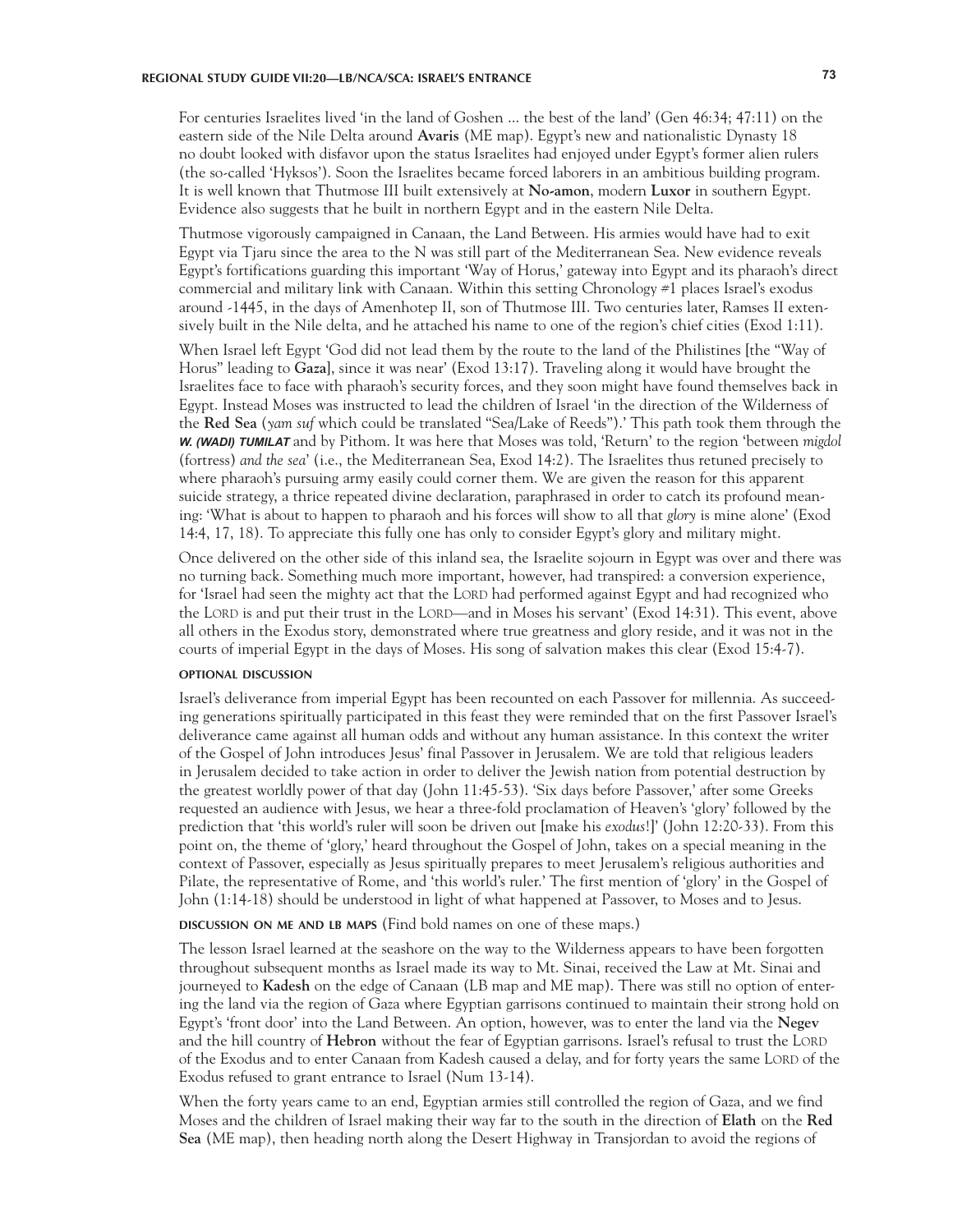**Edom** and **Moab** (LB map) and finally making preparations to enter the Medeba Plateau, the 'back door' to the Land Between (Num 20:14-21:30; Deut 1:46-2:37).

**marking/discussion on lb map** (The context of later work on the BEN map)

- 1. HL the regional names of MOAB and AMMON (EDOM should already be HL)
- Biblically the Edomites, the Moabites and the Ammonites claimed distant relationships with Israel through Abraham—Moab and Ammon via Abraham's nephew Lot, and Edom via Abraham's grandson Esau. By using the Desert Highway Israel circumvented the Edomites and Moabites, not confronting them nor claiming their land (Deut 2:4-5, 9). In the same way Israel avoided the Ammonites, whose territory surrounded the Ammonite center of Rabbah (Deut 2:19).
- 2. Write in small, black caps
	- a. Find Zoar just S of the Dead Sea at the mouth of the Zered Canyon. Follow the deep Zered Canyon E to the second highlighted route, the Desert Highway. Write ZERED CAMP at the E end of the Zered Canyon near the Desert Highway.
	- b. Find Aroer and Dibon on the northern side of the Arnon Canyon. Follow the Arnon Canyon E (not the SE branch) to the second highlighted route, the Desert Highway. Write ARNON CAMP near the Desert Highway but S of the canyon.

Details in Numbers 21:13 and the language of Deuteronomy 2:24-26 suggest that Israel had not yet crossed the Arnon when Moses asked the Amorite king Sihon at Heshbon for peaceful passage.

They camped on the opposite side of the Arnon, which is in the desert that goes out/away from the Amorite border, for the Arnon was the border between Moab and the Amorites.

- 3. Red on the city dot of Jahaz (northeast of Aroer) = Israel's confrontation with Sihon
- 4. Blue box around dot of Heshbon = Sihon's capital
- 5. Four sweeping green arrows
	- a. From near the bottom of the map northward along the Desert Highway to the ZERED CAMP
	- b. From the zered camp to the arnon camp
	- c. From the arnon camp to Jahaz
	- d. From Jahaz to Heshbon
- 6. E of arrow 'a' above write in small, black caps: moses moves around edom and moab
- 7. Underline Heshbon in red = Israel's victory over Sihon and the Amorites

8. Red on city dots of Jazer (north of Heshbon) and Edrei (in Bashan) = other victories over Amorites

# **reading**

Numbers 21:10-31; Deuteronomy 2:24-37

#### **DISCUSSION discussion**

Israel planned to move northwest from the Arnon Camp across the network of routes on the Medeba Plateau, an area controlled by Sihon, the Amorite king at Heshbon. Moses sought safe passage from Sihon but the Amorite king sent troops to stop Israel at Jahaz. The Amorites were defeated, and Israel took possession of Sihon's land from the Arnon to Gilead but 'did not approach the land of the Ammonites' (Deut 2:37). It was in this context that the Amorite site of Jazer on the road between Heshbon and Jogbehah was taken (Num 21:32).

The poem in Numbers 21:27-30 is interesting on two levels. First, it appears to be an Amorite victorysong from an earlier era when the Amorites took the Medeba Plateau and mercilessly pursued Moab. Israel turned this Amorite song into a taunt, from the opening mocking challenge, 'just try rebuilding Sihon's city' (v. 27), to judgment on Sihon at the end as 'we totally destroyed' (v. 30). More important for our study is the fact that this song tells us how three entities, each in their own time, controlled the strategic Medeba Plateau: the Moabites, Sihon the Amorite and now the Israelites.

The Bible records that the Israelites carefully respected regional claims of Edomites, Moabites and Ammonites when they arrived in the Land Between. In later history, however, as east-west trade developed, Israel and these same peoples bitterly fought for control of major trade routes, including those through the Medeba Plateau. Ammonites made exaggerated claims that their land had originally extended from the Arnon Canyon in the south to the Jabbok Canyon in the north and westward to the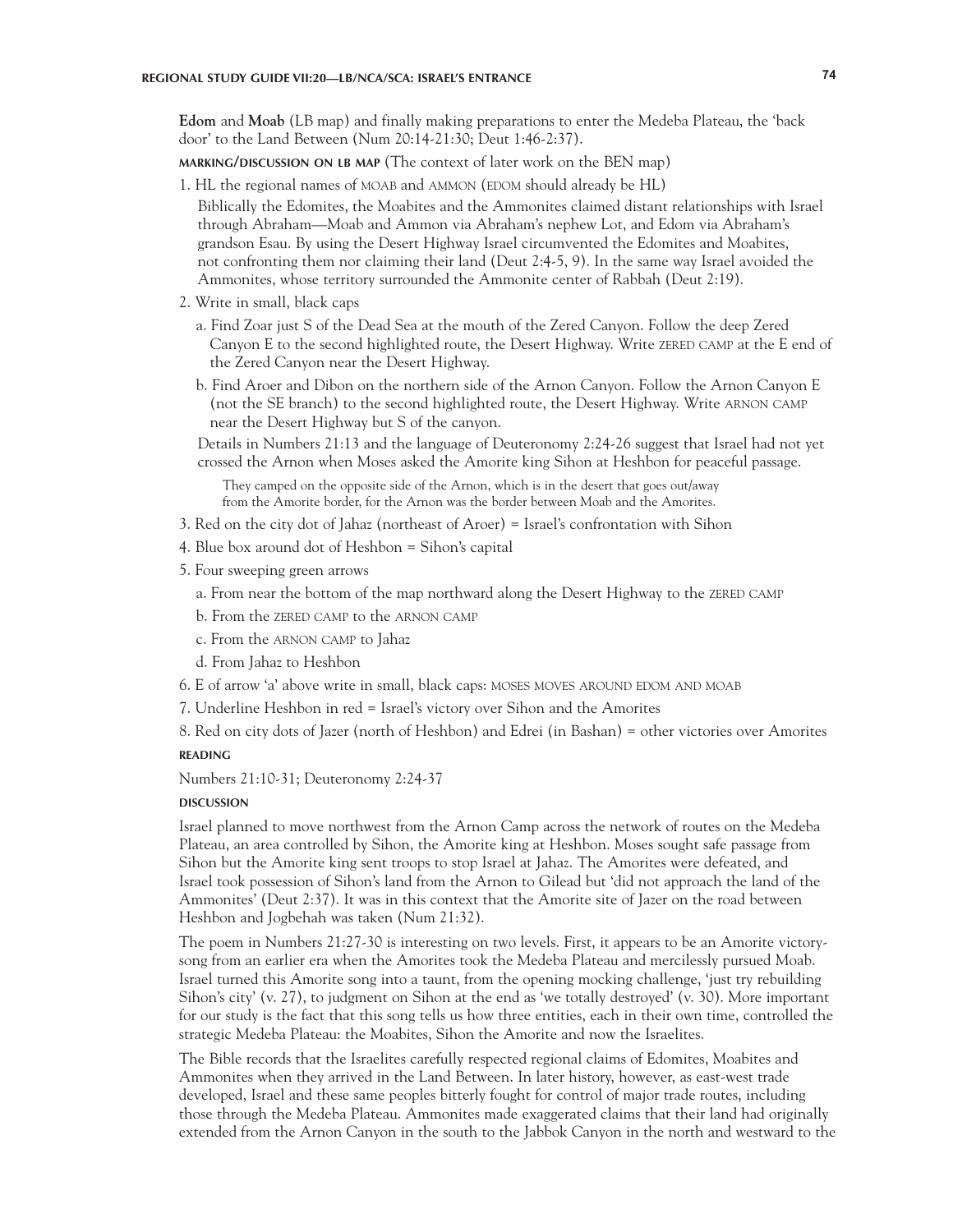# **REGIONAL STUDY GUIDE VII:20—LB/NCA/SCA: ISRAEL'S ENTRANCE 75**

Jordan (Judg 11:13). Jephthah countered this claim by recalling events discussed above (Judg 11:14-27). Eglon of Moab asserted Moabite control over the Medeba Plateau, pushing west of the Jordan to seize Jericho, 'the City of the Palms' (Judg 3:12-14). Mesha of Moab carried out a merciless campaign against Israelites on the Medeba Plateau (Event 15, SCA map). Farther south, Judah challenged the Edomites for control of southern trade, and Edomites encroached upon Judah (Event 17, SCA map). The record of Israel's respect for Edomites, Moabites and Ammonites in the days of Moses stands in stark contrast to later violent relations and presents difficulty for those who claim that the story of Israel's arrival was contrived centuries later to establish Israel's claims. The burden of proof is not upon the biblical text.

### **marking on nca (not lb) map**

- 1. HL on city names: Heshbon, Jazer (Kh. es-Sar), Edrei
- 2. Three sweeping green arrows
	- a. From Heshbon to Jazer
	- b. From Jazer directly N to Gerasa via Jogbehah to join the route N by the name Abu Nuseir
	- c. From Gerasa to Edrei
- 3. Write in small, black caps to the E of the last arrow: israel against og

4. Underline Jazer and Edrei in red = battle against Og of Bashan

# **reading**

Numbers 21:32-35; Deuteronomy 3:1-11

#### **discussion on nca map**

The necessity of passing through the Medeba Plateau on the way to Canaan explains Israel's confrontation with the king of Heshbon (LB map). Southern Bashan, however, was not on their intended route, and no reason is given for Israel's battle with the Amorites in the region of Edrei. In addition, Bashan is an area of Egyptian influence. The NCA map shows that Edrei was located at an important crossroads south of Ashtaroth, the main Egyptian center in the region of Bashan. Edrei was also included in the list of cities conquered by Thutmose III (Event 12, GAL map), and the area was known by Egyptian scribes in the times of Ramses II (Event 5, LB map). Map B, *RR* 14 shows the importance of this area.

The Bible, however, consistently associates early Israelite settlement with the regions of Gilead and southern Bashan. Numbers 32:40-42 seems to reflect a three-fold process of Israelite settlement beginning in Gilead, expanding to villages called 'Havvoth [encampments of]-jair' (on NCA map W of Edrei) and finally reaching Kenath on Jebel (Mt) Druze (both E off NCA map). This process may have begun in the reign of pharaoh Thutmose IV and continued during the reign of pharaoh Amenhotep III. Unlike their forefather Thutmose III, they were busy elsewhere. A letter of complaint (Amarna No. 197) sent to the next pharaoh (Amenhotep IV, called 'Akhenaten') in his Egyptian capital at el-Amarna notes problems in the region of Bashan, including chariots given to 'alien renegades,' a term which could well apply to the Israelites. Numerous verses associate the site of Ramoth-gilead with the tribe of Gad, and by the period of the Judges we hear of 'Jair of Gilead' and 'thirty cities called Havvoth-jair ... in the land of Gilead,' and of 'Jephthah of Gilead ... in the land of Tob' (Map B, *RR* 14; Judg 10:3-5; 11:1-3; 1 Chron 2:22). In later centuries Solomon administered from Ramoth-gilead (1 Kgs 4:13), and northern Israel's claim on this area emerges in descriptions of later battles in the region (Event 11; 1 Kgs 22; 2 Kgs 9).

Early phases of Israelite settlement in Gilead could have resulted in a confrontation with Edrei, the major Amorite settlement standing in the way of the expanding Israelites. This could have occurred in the period between the arrival of the Israelites on the Medeba Plateau and their crossing of the Jordan in Joshua 1. The length of this period is not specified, and some time may have elapsed as reflected in the detailed accounts of the tribal settlement by Reuben and Gad and the intermingling of Israelites with local populations (Num 25:1-9). Finally, Israel formally prepared to enter Canaan.

# **marking on nca map**

- 5. HL on name: Beth-jeshimoth, Abel-shittim, Jericho (the northern, non-italicized name), jordan river, mt. nebo and Pisgah
- 6. Write in small, black caps in two lines: plains (above Livias, Julias), of moab (below Beth-ramatha); first place HL on the areas where you will write the name
- 7. Sweeping green arrow from Heshbon to the Plains of Moab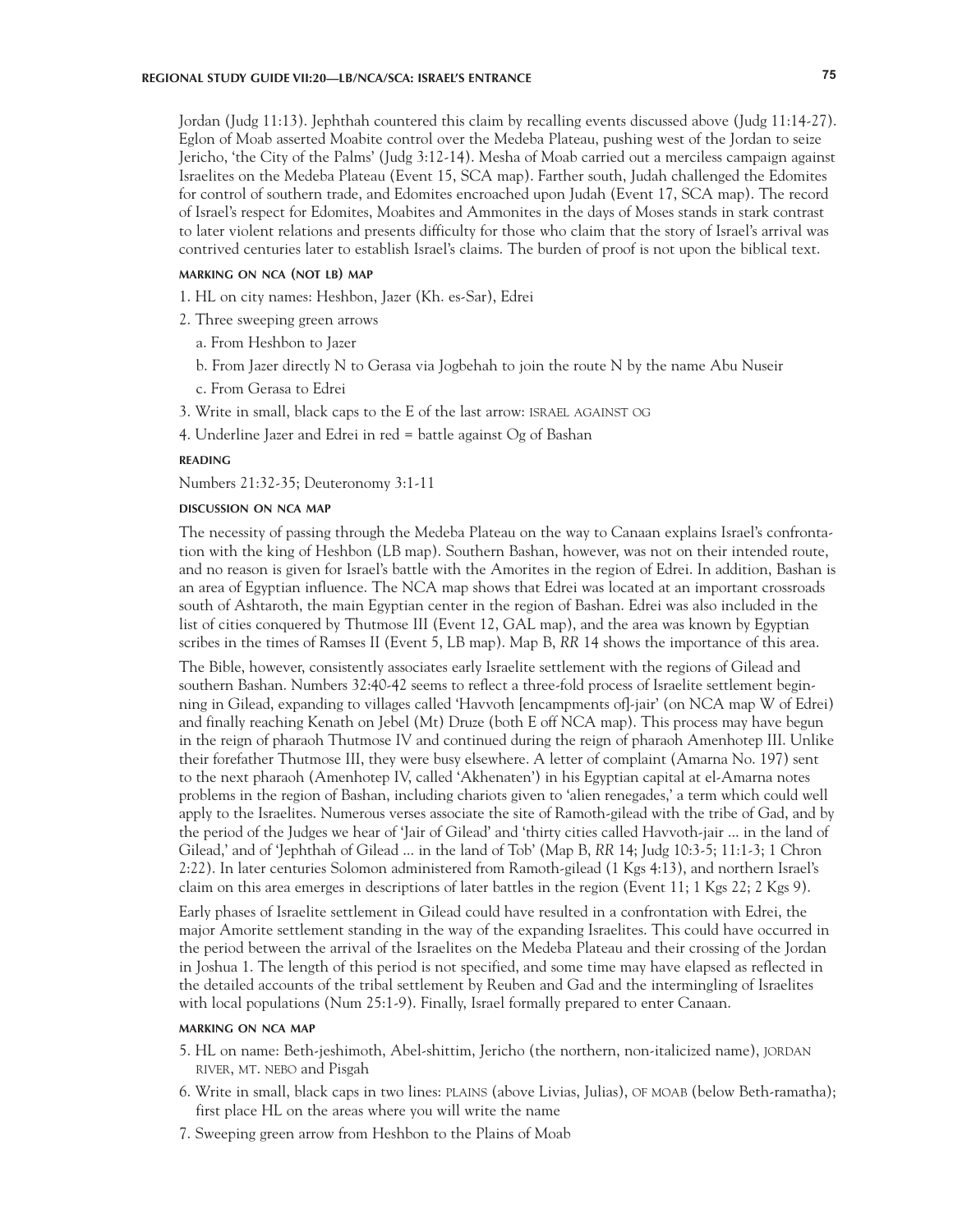Deuteronomy 34 Moses 'at the top of Pisgah' on Mt. Nebo

Numbers 22:1; 33:47-49 From the Desert Highway to the Plains of Moab Numbers 27:12-23; Deut 3:21-29; 32:44-52 Reciting the Law, Moses denied entry, Joshua chosen

Moses' words to the children of Israel before they crossed the Jordan and entered Canaan lie at the core of the biblical message (Deut 1-11, especially 6-11). They are the fundamental building stones of biblical faith and lean heavily upon the geographical and political context the Land Between to demonstrate how this land would become a 'testing ground of faith' for Israel (see *RR* 5, 6). Through the millennia these words have remained Israel's 'credo,' and in the nearby Wilderness, Jesus countered the tempter by quoting exclusively from these words of Moses (Matt 4:1-11). With this in mind we join Israel; prepare to cross the Jordan and enter 'a good land' but a land in which 'you can quickly perish' (Deut 11:10-17).

# **marking on sca (not nca) map**

1. HL on names: Abel-shittim, Beth-jeshimoth, Pisgah, and MT. NEBO

2. Write in small, black caps on SCA map (cf. NCA map but S of Beth-ramatha): plains of moab

### **discussion on sca map**

Like Moses, climb from the Plains of Moab to Mount Nebo (on the SCA map) in order to view the land of Canaan and the obstacles which lay before Israel. Three great difficulties lie directly west of Medeba: 1) steep slopes (in Hebrew the *Abarim*, or 'Regions Across' from Canaan) drop some 1200m/ 4000f to the Dead Sea, 2) the pungent waters of the Dead Sea itself, and 3) sheer limestone cliffs west of the Dead Sea which rise to the arid Wilderness. These features are clearly seen on the SCA map.

The obstacles noted above force traffic across the Lower Jordan Valley north of the Dead Sea. Routes from the Medeba Plateau to Jericho are attractive for various reasons. First of all, ridges descending to the valley from the Medeba Plateau are easier to navigate. Secondly, travel across the valley is hindered only by the Jordan River, a sluggish, meandering stream today, but difficult to cross in antiquity during its spring flood stage. Thirdly, fertile farmland can be found on both sides of the Jordan, in the Plains of Moab, where alluvial soil and small streams encourage settlement, and in the region of Jericho, where springs create lush oases. A steep limestone scarp rises directly west of Jericho, but nearby slopes afford easier ascents to ridges leading to the central Hill Country. Explore the approach to Jericho from Medeba on the SCA map and note how Jericho is the natural 'back door' to central Canaan.

Jericho's strategic position is underscored by routes linking it to the central Hill Country. Note them on the SCA map west of Jericho: 1) to Bethel with a side route to Gibeon via Michmash and Ramah, 2) to Jerusalem, and 3) to Ophrah. The Ai/Michmash area is particularly important since it is the first line of defense against invaders coming from Jericho and leads to Gibeon and routes descending to the 'front door' of central Canaan, the Aijalon Valley with convenient links to the Coastal Highway. Run your finger across the SCA map from the Medeba Plateau through Jericho and Gibeon to the Aijalon Valley and Coastal Highway. This is 'A Way Through the Hills Between Imperial Highways,' the name of this chapter of the Guide. The majority of events recorded in the Bible can be traced along these routes.

Many others besides Moses and the Israelites have stood on the high scarp of the Medeba Plateau near Nebo and Pisgah and looked west across the Rift Valley to Jericho and the Hill Country beyond. They included Moabites, traders with their camel caravans, Arameans from Damascus, Nabateans from Arabia, Greek merchants and even imperial armies from Assyria and from Rome. They sought either commercial gain or military conquest, but all understood that this 'back door' of central Canaan offered direct access to regions and routes west of the Jordan. Moses contemplated this view and deeply desired to cross the Jordan River, but it was Joshua who led Israel into their promised land.

# **marking on sca map**

- 3. Optional: trace the Jordan River with a light blue pencil
- 4. HL on names: JORDAN RIVER, Adam, Gilgal (near Jericho)
- 5. Red circle around Jericho (the northern site)
- 6. Sweeping green arrows (either below or above the orange arrows already drawn on this map)
	- a. From Mt. Nebo to the Plains of Moab (written in); write in small, black caps: moses
	- b. From the Plains of Moab to Jericho's red circle; write in small, black caps: joshua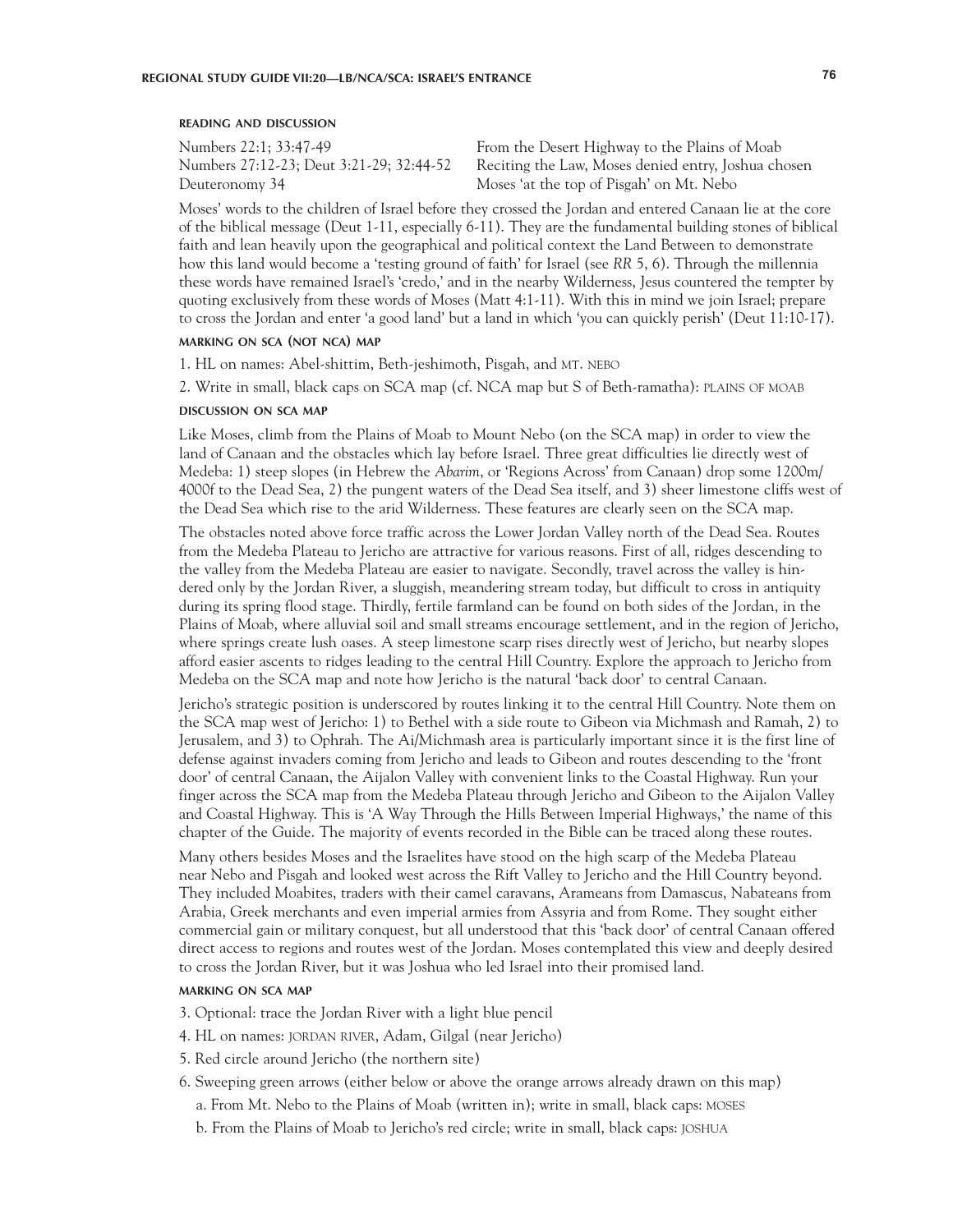#### **discussion and reading**

A sequence of momentous events occurred as Israel entered Canaan. Joshua of the prominent tribe of Ephraim took command, Israel crossed the Jordan (in spring when the river is normally running high), the feast of Passover was celebrated, manna ceased as Israel ate the produce of the land and Jericho was conquered. In this context we are given geographical information about Jericho and the surrounding region (seen on the BEN map). After conspiring with Rahab in Jericho, Joshua's spies hid in a nearby limestone canyon or in the secluded hills of the chalky Wilderness west of the city.

They left [Jericho] and headed for the hills [west of the city] and stayed there for three days until their pursuers [gave up and] returned to Jericho. Their pursuers searched every route but found nothing. The two men [in hiding] then turned back [toward Jericho], and descending from the hills, crossed over [the Jordan] and came to Joshua son of Nun. They told him all about what had happened to them. (Josh 2:22-23)

Read Joshua 1-6 keeping the SCA map in view.

### **discussion of jericho's history**

The most remarkable feature of Jericho is the region's oases. Springs emerge in several places, and one of the largest is at the base of ancient Jericho, in Arabic called Tel es-Sultan (the site circled in red on the SCA map). The combination of water (emerging from underground springs fed from limestone hills farther west), soil (deposited on the plain from canyons in these same hills) and climate (warm and sunny during most of the year) makes Jericho renowned for a wide variety of agricultural products, especially dates and balsam (used in ancient ointments).

Jericho's fame began in the New Stone Age/Neolithic Period. Walls, a tower and other finds at the site reveal a society organized into what could be called the world's first 'city.' Its ruins were millennia old by the time Abraham and his nephew Lot arrived in the land, and other cities had arisen. After returning from the lush Nile Valley of Egypt Abraham and Lot kept herds in the Hill Country northeast of Bethel, an area with stunning panoramic views of the Jordan Valley. Following a disagreement we read that 'Lot looked out and saw all the broad plains of the Jordan—all under irrigation ... like the garden of the LORD, like Egypt ... and chose [to move to] these broad plains of the Jordan' (Gen 13:10-11). Lot's departure from the harsh hills to the watered plains signalled his departure from Abraham's journey of faith.

After the fall of Jericho Joshua placed a curse on the city (Josh 6:26). The archaeological record confirms that the long tradition of building at the site halted sometime around -1400. The king of Moab coveted and for a short period controlled this 'city of palms' and its resources (Judg 3:12-30), but it was Ahab, king of Israel, who blatantly ignored Joshua's curse, rebuilt Jericho and made it his oasis gateway to the Medeba Plateau, an area which attracted growing caravan commerce from Arabia (1 Kgs 16:34).

In later periods the region of Jericho could not be ignored, and when Mark Anthony of Rome wanted to impress Cleopatra of Egypt he gifted the region's taxes to her. When King Herod finally gained control of the area, he used its natural resources to improve on what the Jewish Hasmoneans (Maccabees) had already done by constructing a beautiful winter palace with supporting facilities at Jericho (the italicized name on the SCA and BEN maps). Destroyed at king Herod's death, Jericho was rebuilt by his son Archelaus and remained a thriving center, rich in taxes as we hear in the story of Zacchaeus, who exploited his position as tax collector in this coveted area (Luke 19:1-10; top of *RR* 37). During this period Jesus and his disciples often passed through this affluent and historic region.

All of this points to Jericho's unique character and unusual natural setting. The account of Joshua's conquest contains two statements about Jericho which stand out against this background. The first occurred in the season of Passover when the 'products of the land' were readily available here.

The Israelites set up camp at Gilgal and kept the Passover on the eve of the fourteenth day of the month, there on the plains of Jericho. Starting the day after Passover, right on that day, they ate what came from the land itself—unleavened bread and roasted [grain]. And the day after they ate off the land, the manna ceased. The Israelites had no more manna, and that year they ate the produce of the land of Canaan. (Josh 5:10-12)

The second statement was Joshua's interdiction on resettling Jericho, which for millennia had been one of the most attractive locations in the land. No reason is given, but Joshua no doubt saw it as potentially dangerous, especially in light of Lot's fate after he left Abraham and the stern warning of Moses about the danger of success for those called to walk by faith in the Land Between (Deut 8, especially vv. 17-18).

Cursed be the man—before the LORD—who shall come out here and reconstruct this city Jericho. On [the life of] his oldest son he shall lay its foundations, and on [the life of] his youngest son shall he set up its gates. (Josh 6:26)

BEN, v.3 Note three site dots

at '*Jericho Palaces*'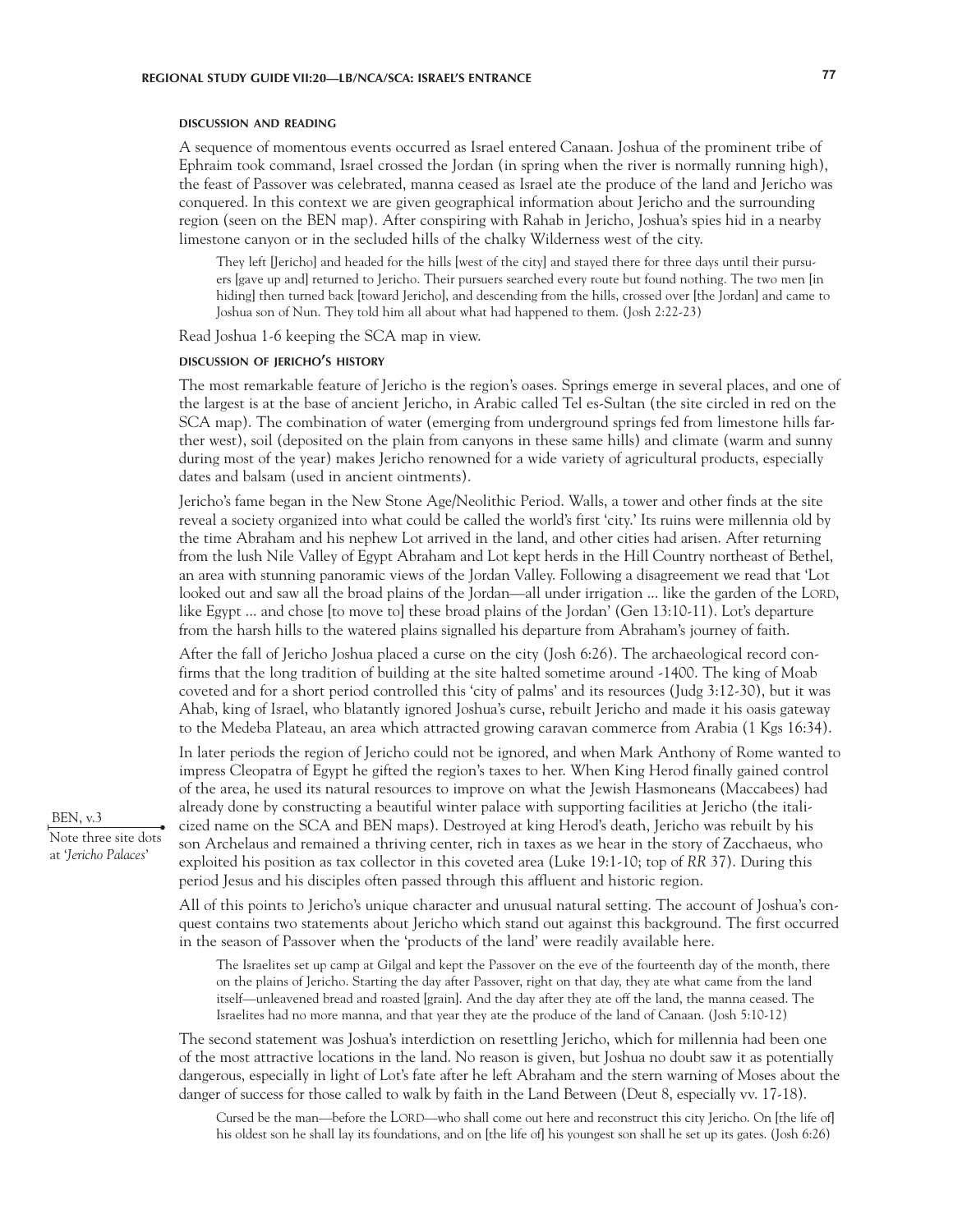#### **READ**  $\overline{\phantom{a}}$

*RR* 22-23: The Central Arena *RR* 24-25: Gateways In and Out of Benjamin

# **marking on sca map**

- 7. HL on city names: Joppa (on the coast), Gezer (SE of Joppa) and Gibeon (NW of Jerusalem)
- 8. HL the route from Medeba to Jericho (via Pisgah and Livias, Julias); from Jericho to Gibeon (via

Michmash and Geba); from Gibeon to Joppa (via the two Beth-horons); from Joppa to Aphek

#### **DISCUSSION discussion**

Our work thus far provides the larger setting for events which will be studied on the BEN map. The Joppa-Aphek-Gezer Triangle, an important part of the route highlighted above, is partly seen on the BEN map. This important region along the Coastal Highway was used as a staging area for imperial armies intent upon invading the central Hill Country from the west. Event 19 (JUD map) shows how king Rehoboam of Judah strengthened defenses along this western approach by adding Aijalon (a box) to Solomon's fortifications (triangles). It also shows the routes pharaoh Shishak's army used in its march from the Gezer through the Aijalon Valley to the Central Benjamin Plateau. Pharaoh Shishak, however, was only one of many to make use of this staging area, as we now hear in the words of George Adam Smith, who gives a punctuated historical review of this 'front door' on central Canaan.

Throughout history we see hosts swarming up this avenue [the Aijalon Valley with Gezer at its mouth], or swept down it in flight. At the head of it invading Israel emerged from the Jordan Valley, and looked over the Shephelah towards the sea. Joshua drove the Canaanites down to Makkedah in the Shephelah on that day when such long work had to be done that he bade the sun stand still for its accomplishment [Josh 10:10]; down Aijalon the early men of Ephraim and Benjamin raided the Philistines [1 Chron 7:21; 8:13]; up Aijalon the Philistines swarmed to the heart of Israel's territory at Michmash, disarmed the Israelites, and forced them to come down the Vale to get their tools sharpened ... down Aijalon Saul and Jonathan beat the Philistines from Michmash [1 Sam 13-14], and by the same way, soon after his accession, King David smote the Philistines—who had come up about Jerusalem either by this route or the gorges leading from the Vale of Sorek—from Gibeon until thou come to Gezer [2 Sam 5:25; 1 Chron 14:31], that looks right up Aijalon. Ages later this rout found a singular counterpart. In a.d. 66 a Roman army under Cestius Gallus came up from Antipatris on the 'Aujeh by way of Aijalon. When they entered the gorges of the Central Range, they suffered from the sudden attacks of the Jews; and, although they set Jerusalem on fire and occupied part of it, they suddenly retreated by the way they had come. The Jews pursued, and, as far as Antipatris, smote them in thousands, as David had smitten the Philistines [Josephus, Wars ii.19].

... it was in the time of the Maccabean wars and in the time of the Crusades that this part of the Shephelah was most famously contested.

We have already seen that the Plain of Aijalon, with its mouth turned slightly northwards, lay open to the roads down the Maritime Plain from Carmel. It was, therefore, the natural entrance into Judea for the Syrian armies who came south by the coast;... The battles rolled—for the battles in the Shephelah were always rolling battles—between Beth-horon and Gezer, and twice the pursuit of the Syrians extended across the last ridges of the Shephelah to Jamnia and Ashdod [1 Macc 3, 4, 7, 9]. Jonathan swept right down to Joppa and won it [1 Macc 10:75-76]. (The Historical Geography of the Holy Land, 1966 [reprint]:149-151)

One point in the Northern Shephelah, round which these tides of war have swept, deserves special notice—Gezer, or Gazar. It is one of the few remarkable bastions which the Shephelah flings out to the west ... the most prominent object in view of the traveller from Jaffa towards Jerusalem.... The name occurs in the Egyptian correspondence of the fourteenth century,... A city of the Canaanites, under a king of its own—Horam—Gezer is not given as one of Joshua's conquests, though the king is [Josh 10:33]; but the Israelites drave not out the Canaanites who dwelt at Gezer [Josh 16:3, 10; Judg 1:19], and in the hands of these it remained till its conquest by Egypt whose Pharaoh gave it, with his daughter, to Solomon, and Solomon rebuilt it [1 Kgs 9:15-17]. Judas Maccabaeus was strategist enough to gird himself early to the capture of Gezer, and Simon fortified it to cover the way to the harbour of Joppa, and caused John, his son, the captain of the host, to dwell there [1 Macc 13:43, 53]. It was virtually the key of Judea at a time when Judea's foes came down the coast from the north; and, with Joppa, it formed part of the Syrian demands upon the Jews [1 Macc 15:28]. But this is by no means the last of it....

Shade of King Horam, what hosts of men have fallen round that citadel of yours! On what camps and columns has it looked down through the centuries, since first you saw the strange Hebrews burst with the sunrise across the hills, and chase your countrymen down Aijalon—that day when the victors felt the very sun conspire with them to achieve the unexampled length of battle.... If all could rise who have fallen around its base—Ethiopians, Hebrews, Assyrians, Arabs, Turcomans, Greeks, Romans, Celts, Saxons, Mongols, and English—what a rehearsal of the Judgement Day it would be! (The Historical Geography of the Holy Land, 1966 [reprint]:153-154)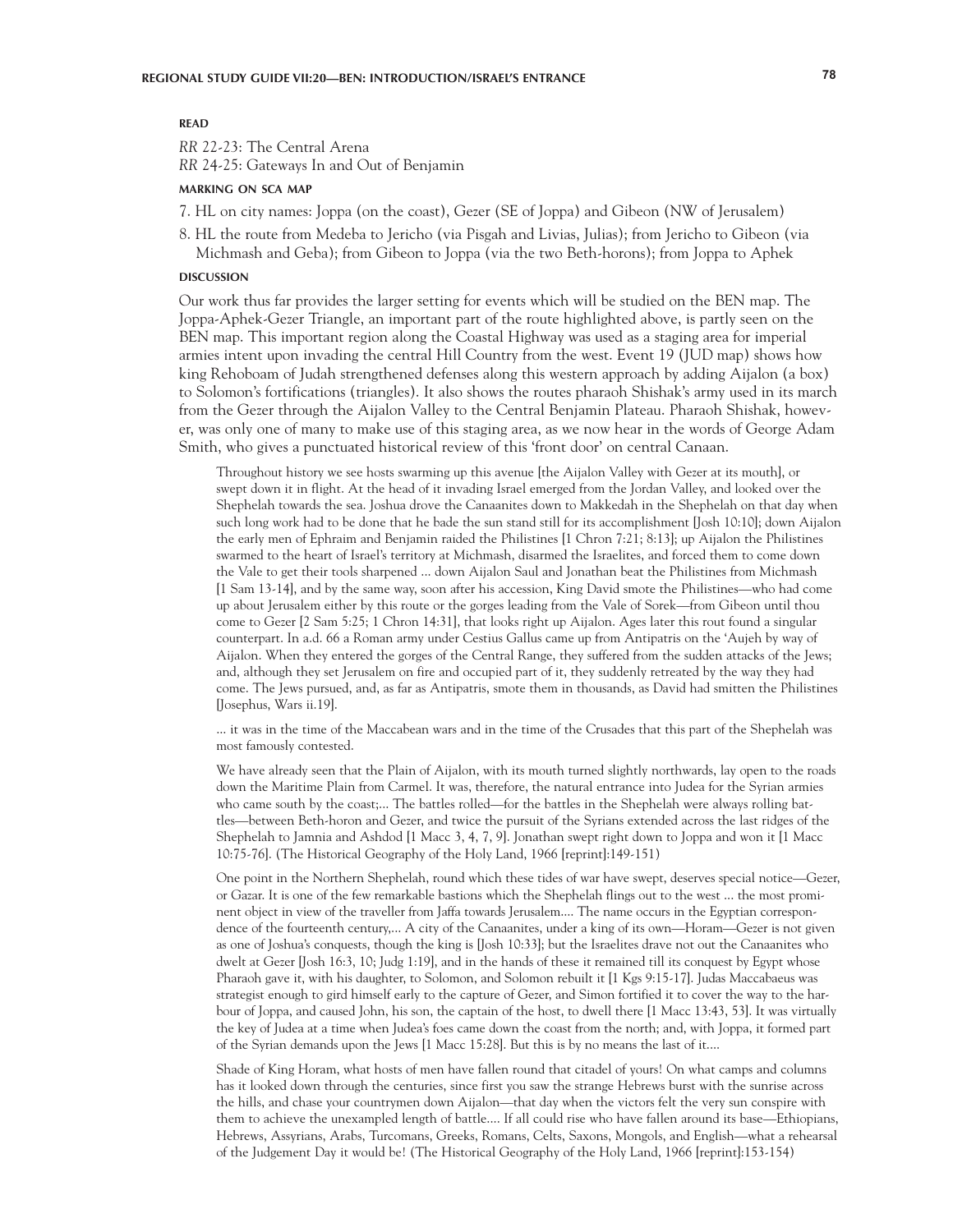# **EVENT 21: Joshua's March—'After an all night climb from Gilgal ... Israel pursued them along the ascent of Beth-horon'**

# **Exploring the ben map** (Find bold names on the map.)

Our work on the SCA map introduced the larger context of the BEN map. By comparing the BEN and SCA maps you can see how the BEN map offers a detailed view of part of the SCA map. It may also be helpful to compare this area on the BEN finder map (lower right) with the Central Arena (*RR* 22-23).

The lower left quadrant of the BEN map shows part of the **Shephelah**, including the **Aijalon**, **Sorek**  and **Elah Valleys** and ridges rising steeply to the Hill Country of **Judah**. The Philistine cities of **Gath**  and **Ekron** lie along the southwestern limits of the map. You may want to compare this area to the entire Shephelah on the JUD map. Although the JUD and BEN maps are not drawn to the same scale, overlapping common areas on these maps gives you a good idea of how they relate to each other.

The top left quadrant of the BEN map shows the **Coastal Plain** dominated by the cities of **Lod** and **Aphek**. The site of **Ono** along the main branch of the International Coastal Highway is situated on higher ground above a flat plain where the term 'Coastal Plain' appears. Modern Israel's international airport is located here. Low limestone hills rise to the east of this plain, but unlike the Shephelah to the south there are no convenient valleys reaching eastward to the foot of the Hill Country. These hills soon become a maze of high ridges and deep V-shaped canyons in an area the Bible calls the '**Remote Interior of Ephraim**' (Judg 19:1, 18). Early Israelites and later Maccabees found refuge in this secluded area. The inheritance of the faithful Joshua of Ephraim was around **Timnath-serah/heres** along the region's most beautiful ridge route, while the birthplace of the renegade Jeroboam of Ephraim, who led the northern tribes into full-blown apostasy, was the site of **Zeredah** at the end of a nearby ridge.

The top right quadrant of the BEN map includes some of the most scenic parts of the Hill Country of Ephraim, including a fertile valley just south of the early Israelite sanctuary of **Shiloh**. Shiloh lies off of the highway which makes its way north from **Bethel** (Judg 21:19). It soon descends to canyon floors, passes beneath **Jeshanah**, climbs to the edge of the valley near Shiloh and then falls into the beautiful valley of **Lebonah**. From nearby **Anuathu Borcaeus** it makes its way north to Shechem, a full morning's walk beyond the northern border of the BEN map. To the east lies the deep **Rift Valley** and within it the smaller river valley of the Jordan with a major ford across the river near the site of **Adam**.

The lower right part of the BEN map is undoubtedly the map's most famed quadrant. **Jerusalem**  and **Bethlehem** can be seen along the north-south highway through the Hill Country. Like Shiloh, Jerusalem lies off the main highway. North of Jerusalem the sites of **Gibeah**, **Gibeon** and **Mizpah** outline the strategic **Central Benjamin Plateau**, a bitterly disputed area between Judah in the south and Ephraim in the north. To the east the chalky canyons of the **Wilderness** drain to the **Rift Valley** and the **Dead Sea**. The arid character of this desolate area is relieved by lush oases around **Jericho**.

Sit back and survey this map. Its contrasting regions—the Shephelah, the Remote Places of Ephraim, the Central Benjamin Plateau and Judah's uplifted Hill Country—were bordered by the cosmopolitan Coastal Plain in the west and the secluded Wilderness and the Jordan Valley in the east. Find the network of routes between the Aijalon Valley and the oases of Jericho. These were used by Philistines, Assyrians, Greeks, Romans and others who reluctantly invaded the Hill Country to contain zealous nationalists. Both Ephraim and Judah needed these same routes in order to move out of the hills and overtake important trade routes to the west and to the east. This made the Land of Benjamin a battlefield between northern and southern Israelites. Within this setting the Benjaminites became warriors *par excellence*, a fact echoed in Jacob's strange blessing on his youngest son, Benjamin (Gen 49:27).

Benjamin is a ferocious wolf; in the morning he is devouring the prey, and until nightfall he is dividing up the spoil.

#### **reading**

*RR* 26-27: Central Benjamin Plateau and Approaches

**chart: 4000 year overview** (Find bold names on the chart.)

Event 21 chronologically follows Israel's entrance into the land (Event 20). According to Chronologies #1 and #2 (4000 Year Overview chart) Israel left Egypt around **-1445** during Dynasty 18. Campaigns through the Land Between by **Thutmose III** and **Amenhotep II** had established an Egyptian empire which reached into Aram to the border of the kingdom of **Mitanni**.

BEN, v.3

Where the name 'Ono Alluvial Plain' appears

#### BEN, v.3

Find near Timnahserah: 'Joshua's/ Joseph's spring-filled inheritance'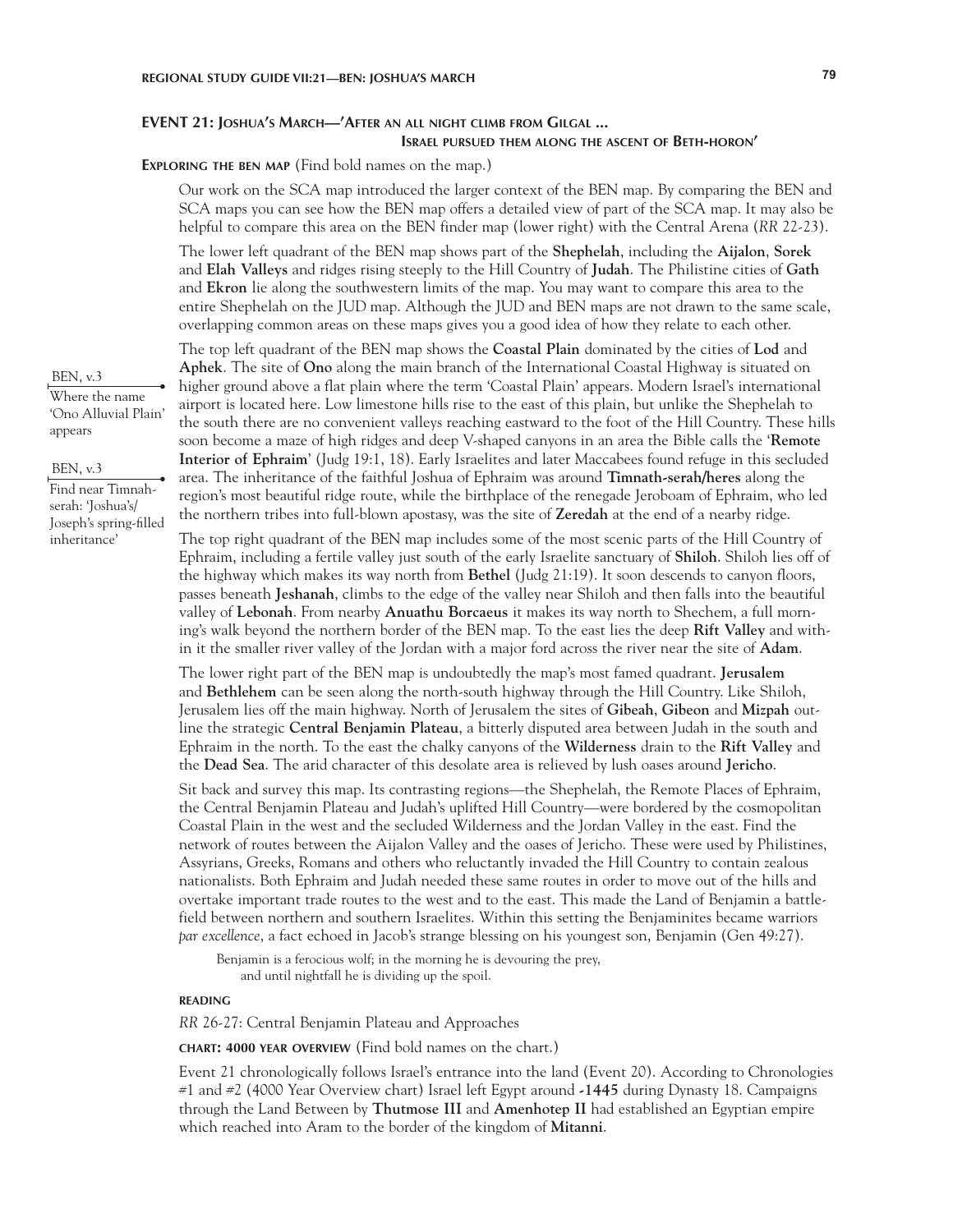Forty years later, after the short reign of Thutmose IV, Egypt entered a period of satiated opulence and overindulgence. Thutmose IV and his successor Amenhotep III maintained their hold on the Land Between but no longer campaigned against Mitanni. Both married Mitannian princesses in order to establish a united front against a new and growing power, the **Hittites** from **Anatolia**.

Egypt seemed self-assured during this period and had little need of a conquering pharaoh like Thutmose III or daring leaders in sport and campaign such as Amenhotep II. Militarism was giving way to a more relaxed state of affairs, one in which Amenhotep III could devote himself to extensive building programs in Egypt and to the south in Nubia and Sudan. Monumental building, sometimes in a unrefined style, introduced larger proportions which became popular during Dynasty 19 over a century later. Works with more intimate design foreshadowed the **El Amarna Age** when Egypt looked inward and lost sight of the politics of Canaan. Local leaders in the Land Between vainly sent letters to pharaoh **Akhenaten** (Amenhotep IV) complaining about incursions by neighboring city-states and by marauding renegades called '*Apiru*. According to Chronologies #1 and #2, toward the beginning of this period Joshua and the Israelites entered the Land Between and settled the central Hill Country. They then conducted campaigns which ensured a continued Israelite presence in a country which nevertheless remained under the control of Egypt. The Israelites may well have contributed to the general disorder in the land, clearly expressed in scores of complaints sent by leaders in Canaan to pharaoh Akhenaten.

## **marking on ben map**

1. HL Jericho (non-italicized, just below the -224m/-735f elevation mark)

The site name just highlighted, Tel es-Sultan in Arabic, is the ancient site of Jericho. The italicized name of Jericho near the fortress of Threx, Tulul Abu el-Alaiq in Arabic, marks a later site of palatial and industrial buildings in the days of the Hasmoneans and Herodians (the late Greek and early Roman period). 'Byzantine Jericho' became a center during the centuries of Christian Byzantine rule, and it remains the center of today's Jericho.

- 2. HL wilderness and benjamin
- 3. HL on route: the main north-south route through the Hill Country, from the northern edge of the map (above Anuathu Borcaeus) S along the black road past Lebonah, Jeshanah, Bethel, Elasa, Mizpah, Gibeah, Jerusalem and Beth-haccherem, continuing S along the black route E of the term 'judah,' west of the site of Etam and off the map at the grid mark (165 km)

**discussion on ben map** (Find bold names on the map.)

Regional features on the BEN map illuminate the story of the Israelite entry into the Hill Country after the fall of Jericho. **Jericho** lies at -224m/-735f (below sea level) while the mountains around Bethel rise to 914m/2999f. The climb from Jericho to the area of **Bethel** therefore represents an ascent of over 1100m/3600f in some 20km/12mi. Joshua told his spies to 'climb up and scout out the land.' They made the ascent to the region of Ai and upon their return told Joshua, 'don't let all the people make the climb ... don't make all the people toil up there ...' (Josh 7:2, 3). They knew the difficulties of the ascent. Examine the Jericho-Ai route via the **Zeboim Valley** noting elevations along the way.

We now look at elevations in the Hill Country along the north-south route you highlighted above, remembering that higher ground on the BEN map stands out as a lighter color. Note elevations around **Bethel** and along the route as it passes through the **Mt. Zemaraim** area. Elevations are lower on the **Central Benjamin Plateau** south of **Mizpah** but rise slightly by **Gibeah** as the route makes its way south along a ridge. The route crosses another plateau west of **Jerusalem** before crossing the upper reaches of the Rephaim Valley south of Jerusalem and continuing by **Bethlehem**. The entire route stays on higher ground near the top of the watershed ridge, the natural divide between the eastern and the western drainage systems, seen as the deep, V-shaped canyons on either side of the route. Our study now turns to connections between the strategic oasis of Jericho and this Hill Country route.

#### **marking on ben map**

4. HL canyon names on the eastern side of the map from N to S: auja, makkuk, kelt, mukallik, kidron, and suweinit and farah to the W of the kelt

5. Optional: trace canyons with blue pencil (stream beds printed in light blue=canyon bottom)

a. kelt canyon: begin between italicized Jericho (by Threx) and Cypros and trace W passing on top of the dot of St. George Monastery, past the arrowheads of kelt canyon and fawwar spring; 1cm/.5in W of the fawwar spring the canyon splits; one branch moves WNW past the arrow-

BEN, v.3 'WILDERNESS' spread S-N; HL just letters

#### BEN, v.3

In this paragraph, note that the route often stays near dotted watershed lines

### BEN, v.3

These instructions are for earlier versions; you can now follow stream beds easily within their watersheds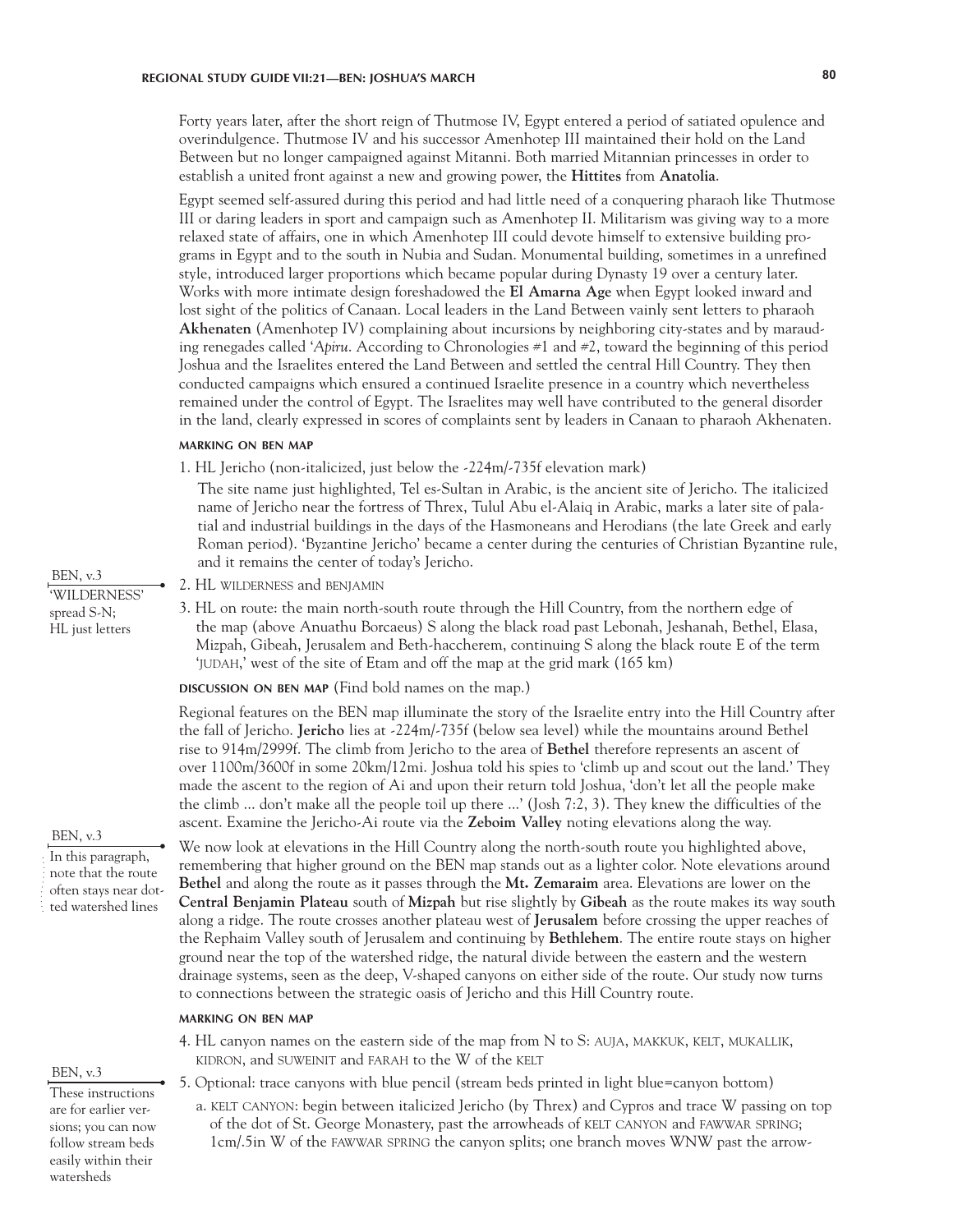head of the suweinit canyon, by the dot and between the 'T.' and 'M' of T. Maryam and turns N, then NW and then N to Bethel; the other branch continues W from the fawwar spring and past the arrowheads of the farah spring and farah canyon where it splits to Gibeah and to Ramah

- b. makkuk canyon: begin by Gilgal, trace W and then NW past Naaran but turn abruptly SW (do not cross road) and continue W past the arrowhead of the makkuk canyon and follow the twisting path of the streambed westward until it ends at the 914m/2999f elevation by Bethel where the streambed is called the jaya canyon; one tributary to this canyon turns abruptly N above the 'n' of 'The Ruin' toward Baal Hazor; another ascends to Ophrah by Rimmon
- 6. HL on routes
	- a. From Byzantine Jericho HL NW past the non-italicized Jericho and Naaran; continue up into the Hill Country past Ophrah to the central ridge route (a route already highlighted above)
	- b. From Byzantine Jericho HL W past the italicized Jericho and up though the Zeboim Valley to Deir Dibwan, Ai and Bethel
	- c. Find the 'lookout' along the route you just HL, and begin HL at the fork just above the Lookout W toward Michmash; from Michmash turn S to cross a portion of the Suweinit canyon and HL past Geba and Ramah to the central ridge route
	- d. From the italicized Jericho HL SW between Threx and Cypros and past Mar Jiryis and the Ascent of Adummim; at the fork W of the Ascent of Adummim HL both routes to the central ridge route
	- e. From Byzantine Jericho HL E past Bethabara and off the map
- 7. HL on city names: Ai and Bethel

**discussion on ben map** (Find bold names on the map.)

Erosion has cut deep canyons in the area between **Jerusalem**, **Bethel** and **Jericho**. These canyons have different Arabic names along their courses. To simplify matters we use general names for large canyon systems, such as the **Suweinit** and the **Farah** which drain into the **Kelt**. The sides of this canyon sometimes rise over 230m/750f above their rocky floors and present impressive obstacles which seriously restrict travel. These canyons therefore keep most traffic to higher ridges.

Find the **Farah Spring** on the BEN map. Deep gorges in this area and the 'dead end' ridge between the Farah and Suweinit canyons offer little help to anyone trying to descend to Jericho. Ridge routes to the north and south of this area avoid these difficulties and offer much easier travel. The rugged region around the Farah Spring was therefore an ideal refuge for a rebel militia bent on disrupting an enemy's control of nearby routes. The Philistine garrison at Geba in the days of Saul, for example, thought twice before flushing out king Saul's forces hiding around the Farah Spring.

Such areas of difficulty make the Jericho-Bethel route an attractive 'high way,' in spite of its two steep ascents, one near Jericho and the other by the 'Lookout' noted on the BEN map. This route not only leads to Bethel but also reaches the **Central Benjamin Plateau** by way of the site of **Michmash**. To reach this plateau, however, it must descend into the Suweinit, cross 'the pass' and climb to **Geba** and/ or to **Ramah**. The BEN map shows that the terrain along this part of the Suweinit is not as difficult as elsewhere. Map B, *RR* 26 shows another view of this area and locates 'The Pass' across the Suweinit but with one less road. This pass plays an important part in our later study of Philistine and Israelite tactics.

The Makkuk canyon system north of the Jericho-Bethel route discourages north-south travel. Passage is easier on the route south of **Rimmon**. After crossing the Makkuk, one branch of this route climbs to Ai and Bethel via Deir Dibwan. Another crosses unrestricted terrain to Michmash. This open area is 'the valley' (*emeq* in Hebrew) of Joshua 8:13. We call it the '**Region of Ai**' or 'the region of Michmash.' Its small network of routes, served by passes across the Makkuk and Suweinit systems, played a major role in the history of central Canaan. Joshua's successful campaign in the region of Ai is a clear example of this. His carefully calculated campaign, however, came only after a disastrous Israelite defeat.

#### **reading**

Joshua 7:1-5

**discussion on the map** (Find bold names on the map.)

Joshua's attempt to penetrate the Hill Country focused upon the region of **Ai.** This term (*HaAi* in Hebrew) simply means 'The Ruin,' a term used throughout the Bible from Genesis to Nehemiah. Since the name of the city which once stood here has been forgotten, 'The Ruin' has no name of its own and

BEN, v.3 Find Adummim (Red) Ascent

BEN, v.3 Reads 'pass' and marks two such

crossings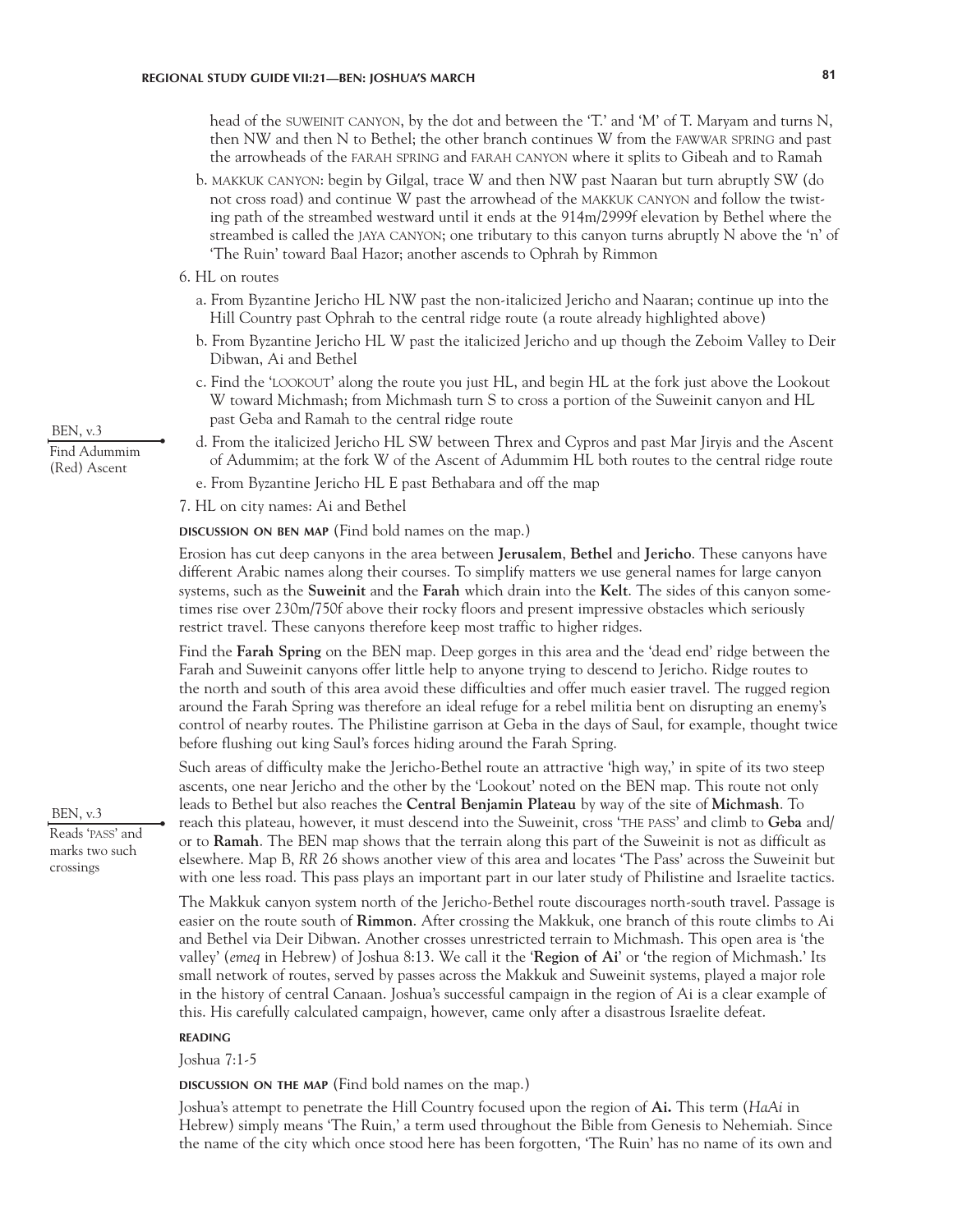must be identified throughout the Bible by its proximity to **Bethel**, the largest city in the region. At Ai the Jericho-Bethel route becomes restricted to a narrow ridge which ascends to Bethel. The ruin itself is very impressive, and from its summit one surveys a network of routes stretching from **Ophrah** to the **Lookout** overlooking the **Zeboim Valley**. This area is Bethel's first line of defense and also the gateway to the Central Benjamin Plateau. It cannot be ignored by invaders coming from Jericho.

Ai's strategic location no doubt accounts for the prosperity of the large city which existed here in the period called 'Early Bronze' (4000 Year Overview chart). The last days of this fortified city came around -2400 when it was violently destroyed (a millennium prior to Joshua according to Chronology #1). The site was never resettled as a major city, probably due to the overriding importance of nearby Bethel, and the name of the Early Bronze city was therefore forgotten. Joshua's first objective in the Hill Country was the conquest of the region of 'The Ruin.' Victory in this strategic area was a natural and necessary first step to overcoming Bethel and settling the secluded Hill Country to the north of Bethel.

The first force sent by Joshua must have followed the main Jericho-Ai-Bethel route via the Zeboim Valley. The 'broken places' (*shebarim* in Hebrew) mentioned in its retreat can be seen on the BEN map SE of Ai/Deir Dibwan just above the 635m/2083f elevation mark. Here the Makkuk system cuts a deep, serpent-like path through rugged limestone, resulting in broken terrain far different than the open plains and rolling hills to the west in the region of Ai. It also should be noted that the thirty-six Israelite fallen, out of 2000-3000, does not match the scale of the disaster recorded. It is far more likely that the 'two or three *eleph*' in the Hebrew text actually means 'two or three *units*,' perhaps as low as twelve to fifteen fighting men to each unit which some military experts consider to be the most efficient size of a small fighting team. A smaller number such as this would correlate with the disaster of loosing thirty-six and fits the initial statement about the number of enemy, 'they are but few.'

After finding why this crucial initial campaign in the Hill Country failed, Joshua punished the offender (Josh 7:6-26). He did not automatically assume imminent victory, however, but rather devised a campaign plan which would ensure victory. He began by sending a main force from the region of Jericho into the Hill Country along the northernmost route in the direction of Ophrah, but they turned off to the area which will later be known as Rimmon. From the nearby hill 842m/2762f his commanders had a panoramic view of the region of Ai, as we read, 'arriving opposite of the city they [Joshua's main force] set up camp north of Ai with a gorge (*gai* in Hebrew, not 'valley') between it [their camp] and Ai' (Josh 8:11). More important is the fact that the eyes of their opponents (which now included troops from nearby Bethel) were fixed northward, beyond the Makkuk (known in this area as the 'Jaya' Canyon).

Meanwhile, Joshua with an ambush force ascended by night to secluded hills SE of Bethel or, in biblical terminology (functional rather than compass oriented), 'west of Ai.' A number of locations could have afforded Joshua a view of the battlefield and a hiding place for his ambush. The next day his main force, N of the Makkuk, descended to the pass across the Makkuk. Their opponents dutifully left their camp, climbed over a slight rise near Deir Dibwan and confidently descended to meet the Israelites, who were fighting an uphill battle. At this moment Joshua signaled his ambush force near Ai, which rushed to the abandoned enemy position and lit fires, a signal to Joshua's main force to stop retreating and counterattack. Their comrades from the ambush suddenly appeared on the horizon, and the battle was over.

# **optional discussion**

Appealing to archaeology to locate remains from Joshua's days rather than trusting the biblical text and the actual terrain has led some to propose new locations for Ai and Bethel. However, the persistence of the name Ai ('The Ruin') in the Bible supports the fact that the site was not inhabited, for had it been inhabited it would certainly not have been called 'The Ruin.' Middle Eastern culture is suspicious of negative connotations and carefully avoids them in naming villages and cities. On the other hand, a temporary camp or fortification at or near 'The Ruin' could have been erected by Israel's opponents, everyone from 'Ai and Bethel' as specified by the Bible (Josh 8:17). It would be natural for such a position to be nicknamed for the region's most impressive feature, which in this case was Ai, 'The Ruin.'

Details in the story such as the terms 'king,' 'city' and 'gate' need not conjure up images which the Bible clearly does not intend in other contexts. A newly discovered site, Kh. el-Makater on the BEN map, may provide more information. However, whatever answer is proposed, it must take into account: 1) the underlying strategic importance of the region of Ai and Michmash; 2) the geographical details in the story which perfectly fit this strategic region; and 3) the biblical statement which precedes the entire operation, 'for they [the people living in the region of 'The Ruin'] are but few' (Josh 7:3).

BEN, v.3 'broken places' appears on v.3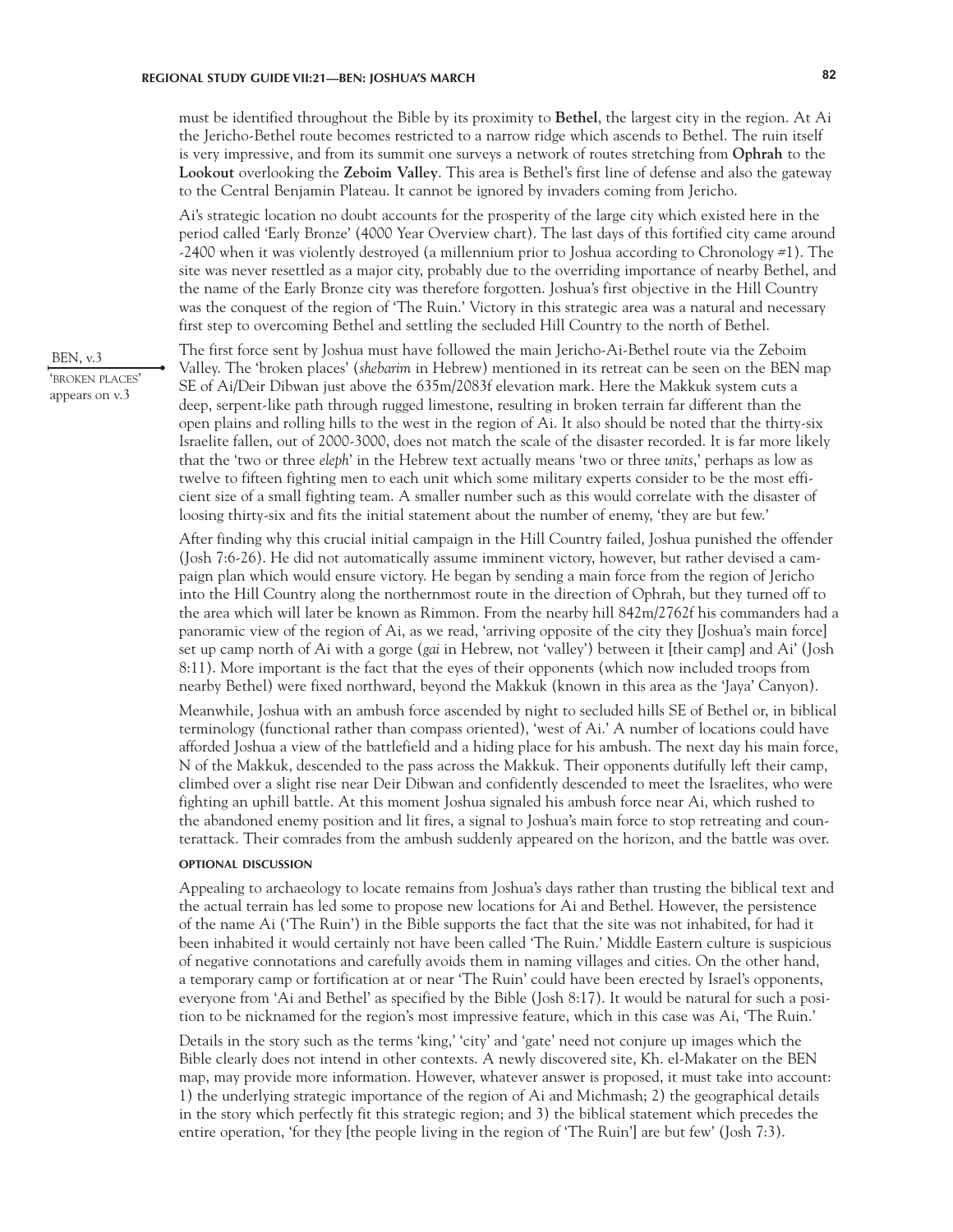## **reading**

## Joshua 8

Joshua's remarkable campaign described above could provide the basis for detailed markings on the BEN map. Since there are varying opinions as to the locations of sites and battles, markings related to this campaign are omitted. Students and teachers can follow their own interpretations, but it may be best to delay marking the campaign of Ai until the end of this chapter to avoid overlapping other marking. Markings below reflect events after the campaign at Ai and should be completed on the BEN map.

#### **marking on ben map**

8. HL central benjamin plateau

- 9. HL on city name of Gilgal (near Jericho) and a solid green box around the city dot
- 10. HL on city name of Gilgal (modern Jiljilya near Shiloh, top center of map)
- 11. Write in small, black caps beside the green box of Gilgal (No. 9 above): joshua's camp
- 12. Orange on dot of Gibeonite cities on and around the Central Benjamin Plateau: Gibeon, Chephirah, Kiriath-jearim, Beeroth (S of Gibeon), although another very plausible view places Beeroth N of Mizpah, just SW of Bethel, at the modern city of el-Bira)
- 13. HL on city name of Jerusalem

# **optional discussion on ben map**

'Gilgal' is another term whose meaning and location requires comment. Gilgal means a 'circle' of stones or the 'rolling' of a circular object as inferred in the book of Joshua (4:20; 5:2-9). Various places in the land are associated with this term, but only two are relevant to our present discussion, a Gilgal near Jericho (whose location is uncertain and may never be found) and another preserved in the name Jiljilya, a modern Arab village due north of Bethel on the BEN map.

Gilgal first appears in the book of Joshua as the place where the Israelites encamped in the period between the crossing the Jordan and the fall of Jericho. References to Gilgal in this period are linked to momentous spiritual events, a period which begins and ends with a text specifying that this Gilgal was in the area of Jericho (4:19; 5:10). The concluding reference stresses this: 'The Israelites were encamped at Gilgal and kept the Passover on the fourteenth of the month in the evening—*on the plains of Jericho*.' None of the subsequent references to Gilgal in the book of Joshua mentions Jericho.

After the fall of Jericho and the successful campaign in the region of Ai there was no reason for the Israelites to remain in the area of Jericho. There was a ban on settlement at the site, and the next event recorded in the book of Joshua is the rehearsing of the Law by 'all Israel' on Mt. Ebal and Mt. Gerizim near Shechem, beyond the northern limit of the BEN map (Josh 8:30-35). This order of events strongly suggests that the Israelites had already begun settling the Hill Country north of Bethel. If so, the next reference to 'Gilgal' in the book of Joshua, when a Gibeonite delegation met 'Joshua in the camp at Gilgal' and deceptively negotiated a peace treaty (9:6), is probably located in the Hill Country.

The above scenario suggests that we are introduced to the second Gilgal in Joshua 9, the Gilgal north of Bethel in the mountain refuge of the early Israelites, the rugged Hill Country of Ephraim. It was in this area that Joshua received his inheritance (Timnath-serah) and the Israelite's spiritual center of Shiloh later arose. If this Gilgal is intended, then the Gibeonite bluff occurred in the Hill Country of Ephraim and not in the region of Jericho. More importantly, Joshua's later rescue operations as recorded in the book of Joshua were initiated from this Hill Country region, the emerging Israelite heartland.

# **optional reading**

Joshua 9:3-27

## **discussion on BEN MAP** (Find bold names on the map.)

The Israelite victory in the region of Ai and Bethel and the entry of the Israelites into the Hill Country north of Bethel must have greatly troubled the Gibeonites who lived in and around the Central Benjamin Plateau. They realized that they had to make peace, not war, with the Israelites and successfully bluffed Joshua into making an alliance with them. The king of Jerusalem was shocked to hear of the Israelite victory in the region of Ai, but when word came of the Gibeonite-Israelite alliance he issued a call to leaders in the south to mobilize an all out campaign against the city of Gibeon. Joshua's reaction to the threat upon Gibeon was to plan a skillful campaign to rescue the Gibeonites. A look at the BEN map helps explain this sequence of events which no doubt took some time to develop.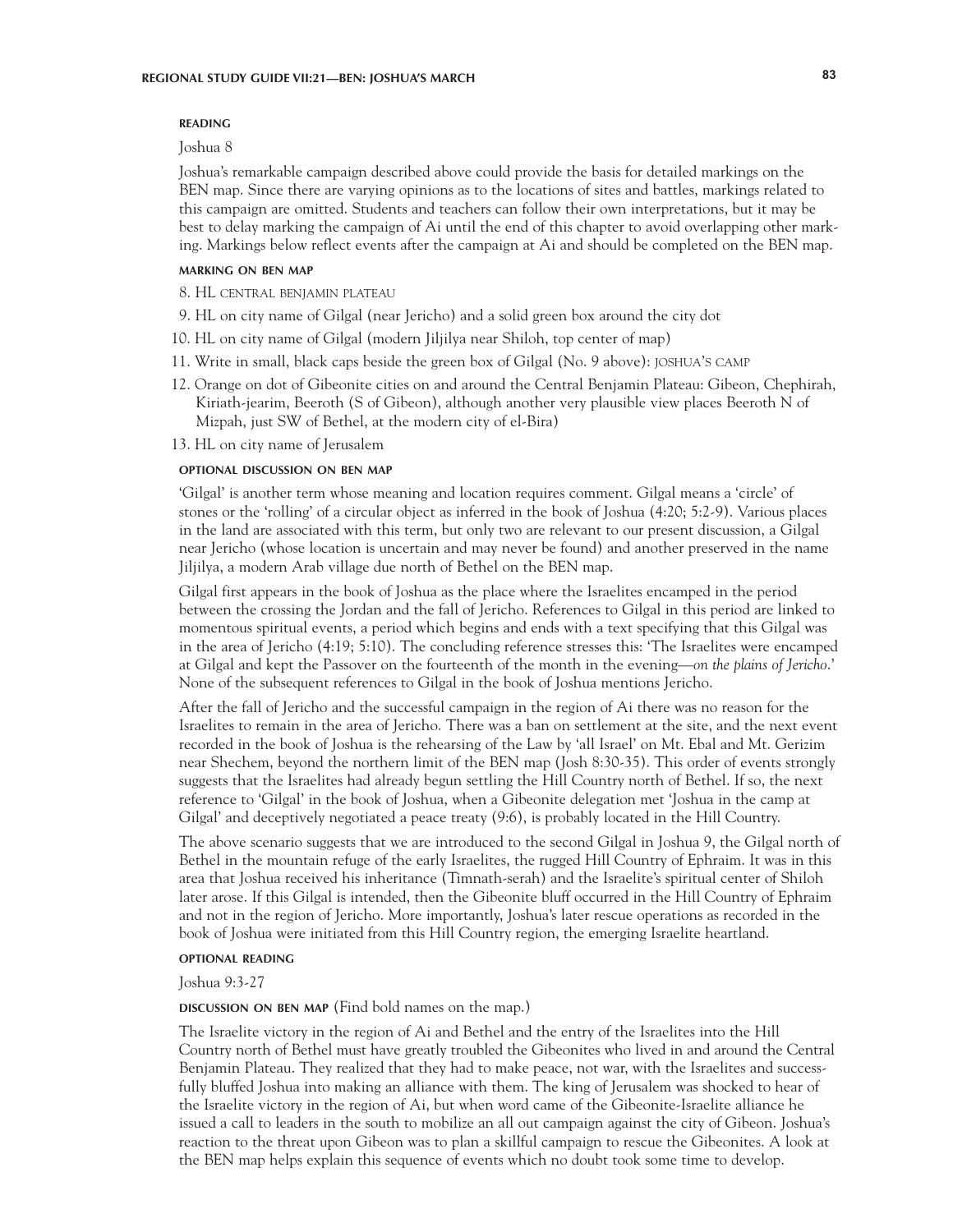The BEN map shows that the Central Benjamin Plateau is not perfectly flat. Its low hills and shallow valleys, however, differ greatly from the V-shaped canyons and narrow ridges which surround it. The most important feature of the plateau is that travel across it is not restricted. Roads entering the plateau split in different directions and provide convenient connections to other routes and regions.

A major theme in the history of the central Hill Country has been the struggle for control of the Central Benjamin Plateau and its approaches. **Gibeon**, with its water source, was the region's prominent site. **Mizpah**, guarding the plateau's northern gateway, is also blessed by a spring. **Ramah** controlled the main north-south/east-west intersection. **Bethe**l to the north naturally coveted the plateau and routes which linked the region of **Michmash** to Gibeon. The security and economic well-being of Jerusalem to the south was inseparably tied to the plateau and ridge routes leading to the **Aijalon Valley**, the Coastal Highway (**Lod** and **Ono**) and the port of **Joppa**. Indeed, Jerusalem's history (as well as today's knotty conflicts) is best understood in light of the strategic importance of the Central Benjamin Plateau. The reaction of the king of Jerusalem following the Gibeonite-Israelite agreement clearly illustrates this.

# **reading**

Joshua 10:1-5

## **discussion on sca/jud maps** (Find bold names on one of these maps.)

Our study of the Ben map has led us from Jericho along routes leading into the Hill Country. Joshua's attack on the forces of the Jerusalem coalition gathered at Gibeon ultimately led Joshua's militia into totally new territory to the west. The geographical breadth of what happened can best be seen on the SCA map. Locate familiar sites and regions on this map such as **Jericho**, nearby **Gilgal**, **Bethel** and **Ai**. Find the Central Benjamin Plateau between **Gibeon**, **Mizpah** and **Ramah**, and **Jerusalem** to the south.

Jerusalem's king knew that growing Israelite influence on the Central Benjamin Plateau had serious implications for the southern Hill Country and the Shephelah to the west. His call to the Hill Country cities of **Hebron** and **Debir** (SW of Hebron) as well as to the Shephelah cities of **Jarmuth** and **Lachish**  (farther to the SW) did not go unheeded. Together with forces from Jerusalem they mobilized at Gibeon on the Central Benjamin Plateau. Tel Eton, a site between Lachish and Debir, is the best candidate for **Eglon**, Jerusalem's other ally. In subsequent campaigns Joshua also attacked the Shephelah cities of **Makkedah** and **Libnah** whose locations are still not certain (SCA and JUD maps).

#### **marking on ben map**

Keep the SCA or JUD map in view to see the larger context of your marking below on the BEN map.

- 14. HL coastal plain, shephelah, aijalon valley, sorek valley, elah valley (in the Shephelah)
- 15. HL on names: chesalon canyon, sorek canyon and rephaim canyon (all W of Jerusalem)
- 16. Optional: trace the bottom of each canyon with a light blue pencil to show more clearly the large area of obstacles which discourages direct travel between Jerusalem and the sorek valley
	- a. sorek canyon: begin just E of Gibeon and trace S through the 'a' in waters of nephtoah; W through the 'a' of Colonia; winding S and W past the arrowhead of sorek canyon; W following sharp canyon curves which finally empty out to the sorek valley
	- b. rephaim canyon: begin where the Rephaim empties into the Sorek (just W of elevation reading 637m/2090f); E up the winding canyon and along the canyon road by Bether past the arrowhead of rephaim canyon into the Rephaim Valley rising to the 740m/2427f elevation reading
	- c. chesalon canyon: begin just E of the elevation reading 880m/2854f (between Kiriath-jearim and Biddu); S and SW past the arrowhead of CHESALON CANYON; W past MT. SEIR and Chesalon to the mouth of the canyon near Eshtaol; SW to join the Sorek in the sorek valley

### 17. HL on routes

- a. The main branch of Coastal Highway via Ono and Aphek and N off the map by 'TO GALILEE'
- b. An inland branch of Coastal Highway from Aphek S via Lod, Gibbethon, Ekron to Gath and off the SW corner of the map by the 120 grid number
- c. Begin at the crossroads just W of Ramah; HL W across the Central Benjamin Plateau; NW to the ridge route to Upper Beth-horon, Lower Beth-horon and Lod; off the map by 'to joppa'
- d. Begin at Lower Beth-horon; HL the shortest route to Gezer and then W off the map

BEN, v.3

These instructions are for earlier versions; you can now follow stream beds easily within their watersheds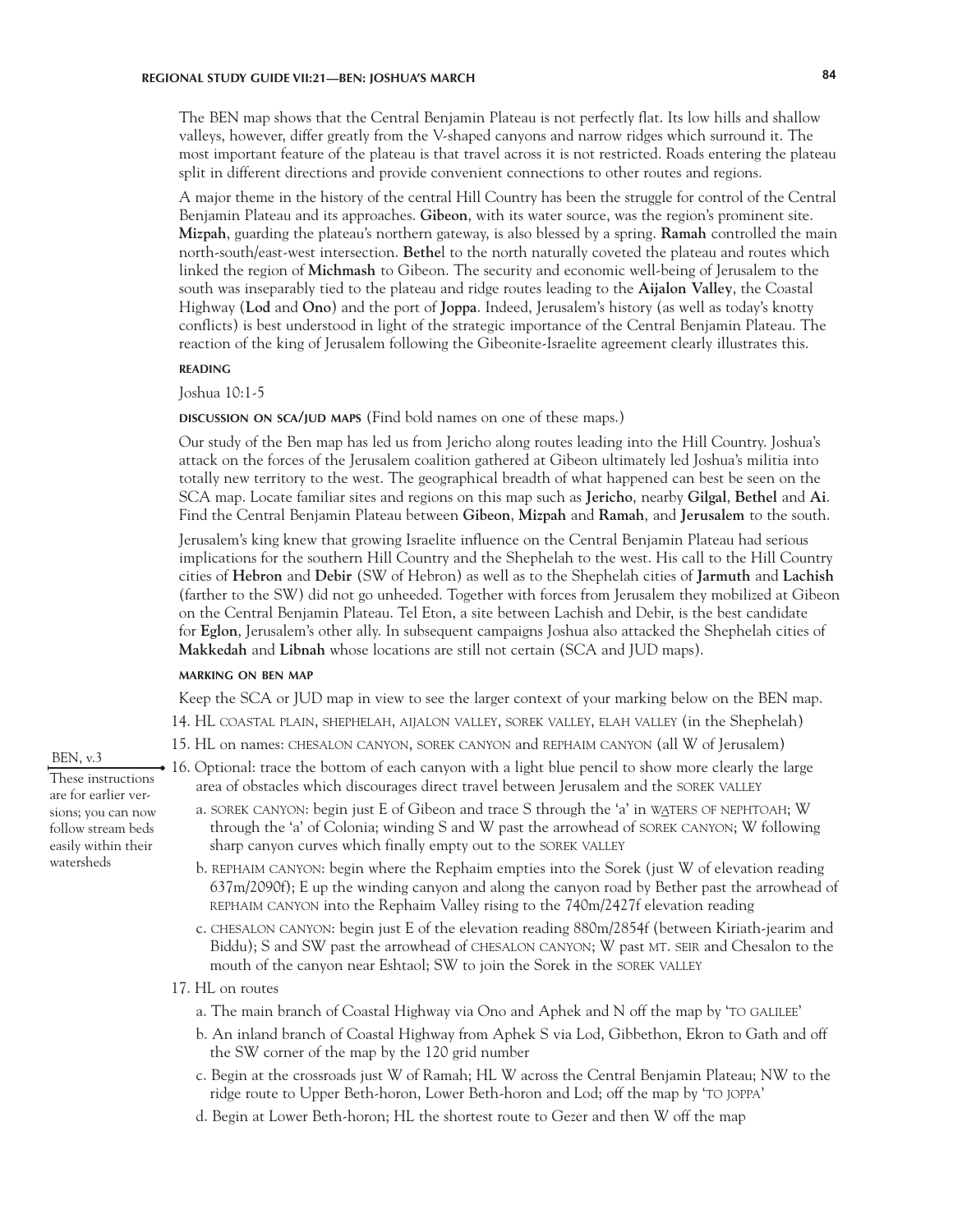- e. Begin at Lower Beth-horon: HL SW past Caphar-laqitayah, Aijalon, Eshtaol, Beth-shemesh and S off the map passing just E of Azekah and following a valley route to the S edge of the map
- f. Begin S of Eshtaol; HL S past Zanoah and off the map
- g. Begin at intersection by Gibeon: HL SW past Gibeon and Biddu to Kiriath-jearim; bend NW to Aijalon and on to the intersection N of Emmaus to join road highlighted above
- h. Begin at Lod: HL SE through Rabbah and E to the ridge route ascending to Kiriath-jearim

#### **discussion on ben map**

The marking above focuses our attention upon the western limestone slopes of the central Hill Country where deep canyons make north-south travel impractical and limit east-west travel to a few convenient ridge routes. The Sorek Canyon is a major feature in this area. Its serpentine flow south from the Central Benjamin Plateau slowly makes its way to the west. This creates a natural moat which leaves Jerusalem without a direct ridge route connecting it to the Shephelah. The BEN map shows that this uplifted, deeply eroded region extends far to the west where beds of limestone suddenly descend and disappear beneath weaker rocks in the Shephelah. Its western limestone promontories, high above V-shaped canyons, offer spectacular views over the Shephelah. Seen from the Shephelah, however, this natural limestone bulwark discourages any army which would invade the Hill Country. They prefer shorter and less rugged ridges to the north and to the south even though these do not lead directly to Jerusalem.

Survey the routes you have highlighted on the BEN map. Note the south-north route through the Hill Country. Now note the south-north routes through the Shephelah and that they only reach as far north as Lower Beth-horon. There are no other practical south-north routes except along the Coastal Plain. Anyone entering or leaving the Hill Country must carefully consider which connecting ridge route to follow. Once the choice is made there is no easy way to alter it, a fact which perplexed invaders, aided defenders and destroyed armies who took victory in the Hill Country for granted.

As you highlighted these routes you no doubt noticed the importance of the Beth-horon area with its connections to the Coastal Highway and its ridge route to the Central Benjamin Plateau. While there are other ways to enter the Hill Country, the Beth-horon ridge route is the shortest and most convenient and leads directly to the Central Benjamin Plateau. History illustrates its importance again and again. Both invaders and defenders realized this and tenaciously sought victory at 'the ascent of Bethhoron.'

Two other ridge routes connect Gibeon with the northern Shephelah. A convenient road from Gibeon to Kiriath-jearim makes the latter site an important defensive position against invaders ascending from the region of Aijalon. Another ridge route descends from the village of Biddu to the Aijalon Valley via el-Qubeiba and continues through rolling hills to Lod on the Coastal Highway. Routes south of the Sorek system (see the JUD map, Event 18) link Jerusalem and Bethlehem with the Elah Valley. One branch of this route heads northwest and then descends steeply into the Sorek Valley.

The king of Jerusalem issued his call to leaders in the southern Hill Country and the Shephelah within this geographical context. All knew the importance of the Central Benjamin Plateau and the ridge routes connecting it to the Aijalon Valley. The area could not be forfeited to the Israelites. The following marking puts Joshua 10:1-5 on the map.

#### **marking on ben map**

18. HL on city names: Gibeon and Jarmuth (between the Sorek and Elah valleys)

- 19. Blue circles around city names: Jarmuth and Jerusalem
- 20. Write in with black pen and circle each name in blue
	- a. In the bottom margin of the map at the 165 grid mark (between 160 and 170): Hebron
	- b. In the bottom margin of the map at the 145 grid mark (between 140 and 150): Lachish, Eglon
- 21. Sweeping blue arrows
	- a. From the blue-circled write-in 'Hebron' N along the central ridge route between Beit Jala and Bethlehem and continuing north to Jerusalem
	- b. From Jarmuth E by Timnah and Hushah to join the arrow coming N from Hebron in the area between Beit Jala and Bethlehem; write on arrow in small, black caps: COALITION AGAINST GIBEON
	- c. From the blue-circled write-in of 'Eglon and Lachish' N and then E through the Elah Valley to join the blue sweeping arrow from Jarmuth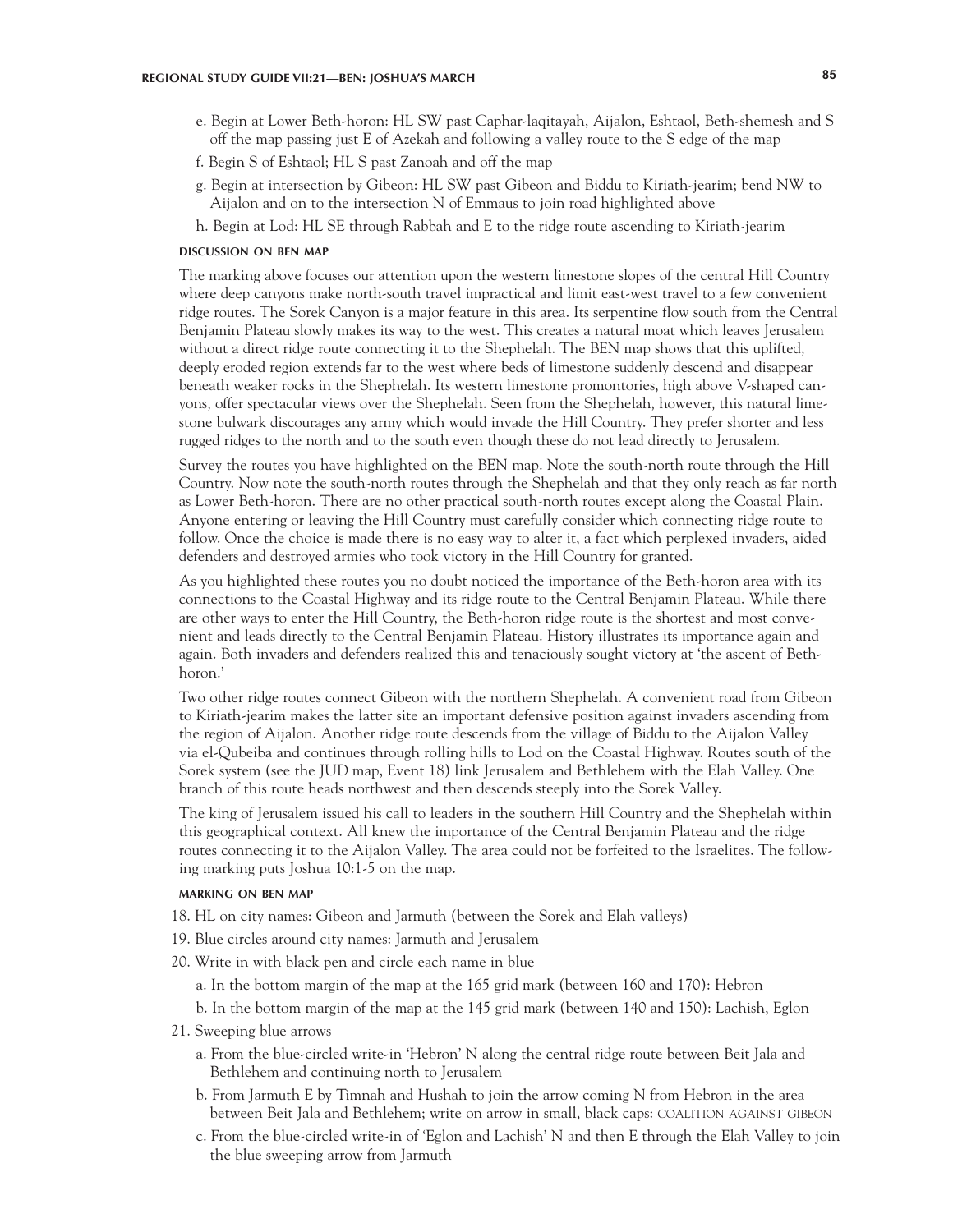- d. From Jerusalem via Gibeah and Adasa to Gibeon
- 22. Red circle around city name of Gibeon = the siege of Gibeon by the Jerusalem coalition

#### **DISCUSSION discussion**

Chronology #1 (4000 Year Overview chart) places Joshua's actions in the Land Between in the decades which followed -1400. During this time Egypt took its rule of the land for granted, some local rulers began asserting themselves, and regional conflicts arose. This situation culminated in the EL Amarna Age when complaints sent to Egypt were generally ignored by pharaoh Akhenaten (Amenhotep IV). During the EL Amarna Age we hear specifically of Jerusalem's leadership in the southern Hill Country and some of the actions it took against cities in the Shephelah.

The formation of a coalition such as the one led by Jerusalem in Joshua 10 could well have taken place in the years prior to the EL Amarna Age. The combination of Jerusalem's leadership, its geopolitical dependence upon routes across the Central Benjamin Plateau and the Gibeonite capitulation to Joshua explains the determined action taken by the king of Jerusalem. Israelite settlement in the Hill Country north of Bethel was one thing; Israelite cooperation with the Gibeonite cities was another. Jerusalem issued a call to arms, and the coalition forces of five Canaanite cities set up camp by the gates of Gibeon.

## **marking on ben map**

- 23. HL on city names: Upper Beth-horon, Azekah (at important crossroads not far from Jarmuth)
- 24. Green arrow from between the word plateau and Ramah to the small hill just E of Gibeon Joshua either marched from Gilgal by Jericho or from Gilgal in the hills by Shiloh, locations discussed above. What is important for this marking is that Joshua attacked at day break after 'having marched all night.' This meant that Joshua's forces could remain hidden behind low hills east or southeast of Gibeon and catch the coalition forces off guard. The natural location for the coalition's camp was in a semi-sheltered valley east of Gibeon itself, although it also could have been on a rise just north of the city. These conditions offered no chance for the coalition to retreat to Jerusalem.
- 25. Blue (Canaanite) flight and green (Joshua) chase arrows
	- a) from Gibeon W (below route) to Upper Beth-horon and Lower Beth-horon
	- b) S to Aijalon area (passing E of Aijalon)
	- c) S along route to the area of Azekah (passing E of Azekah); on one of these blue arrows write in small, black caps: CANAANITE FLIGHT BEFORE JOSHUA

#### **DISCUSSION discussion**

When Jerusalem and its allies laid siege to Gibeon, the Gibeonites called on Joshua for help. Joshua responded immediately, marched all night from Gilgal (either from the Gilgal by Jericho or more likely from the Gilgal north of Bethel) and arrived by Gibeon early in the morning. He took the coalition forces by surprise and had the advantage of the rising sun shining directly in the eyes of his opponents.

The coalition forces had to flee in the direction of the western canyons and along the Beth-horon ridge, 'the way of the ascent of Beth-horon' (Josh 10:10), the fastest way to the Aijalon Valley. Once on the ridge there was no chance of regrouping. At the 'descent of Beth-horon' (v. 11), with the sun to the east over Gibeon and the moon to the west over the Aijalon valley, Joshua proclaimed, 'O Sun, over Gibeon, be still! And O Moon, [be still] over the Aijalon Valley!' (v. 12). The retreating coalition forces turned south along the edge of the Hill Country where seasonal storm clouds hit the hills and often drop precipitation, this time in the form of large and dangerous hail stones.

# **reading**

Joshua 10:6-15

#### **optional discussion**

The Bible states that retreat took the coalition forces 'as far as Azekah and as far as Makkedah' (v. 10). This wording raises the question if Makkedah lies along the same road but beyond Azekah or if Makkedah lies along a totally different road than Azekah. The BEN and JUD maps clearly show how either scenario is possible. When the coalition forces reached the area of Eshtaol on the BEN and JUD maps, they all could have followed the diagonal route through the Shephelah which passes Azekah (a major intersection in the Shephelah) and then continued south to the next major intersection which is in the area of T. el-Judeida, a site some believe may be biblical Makkedah.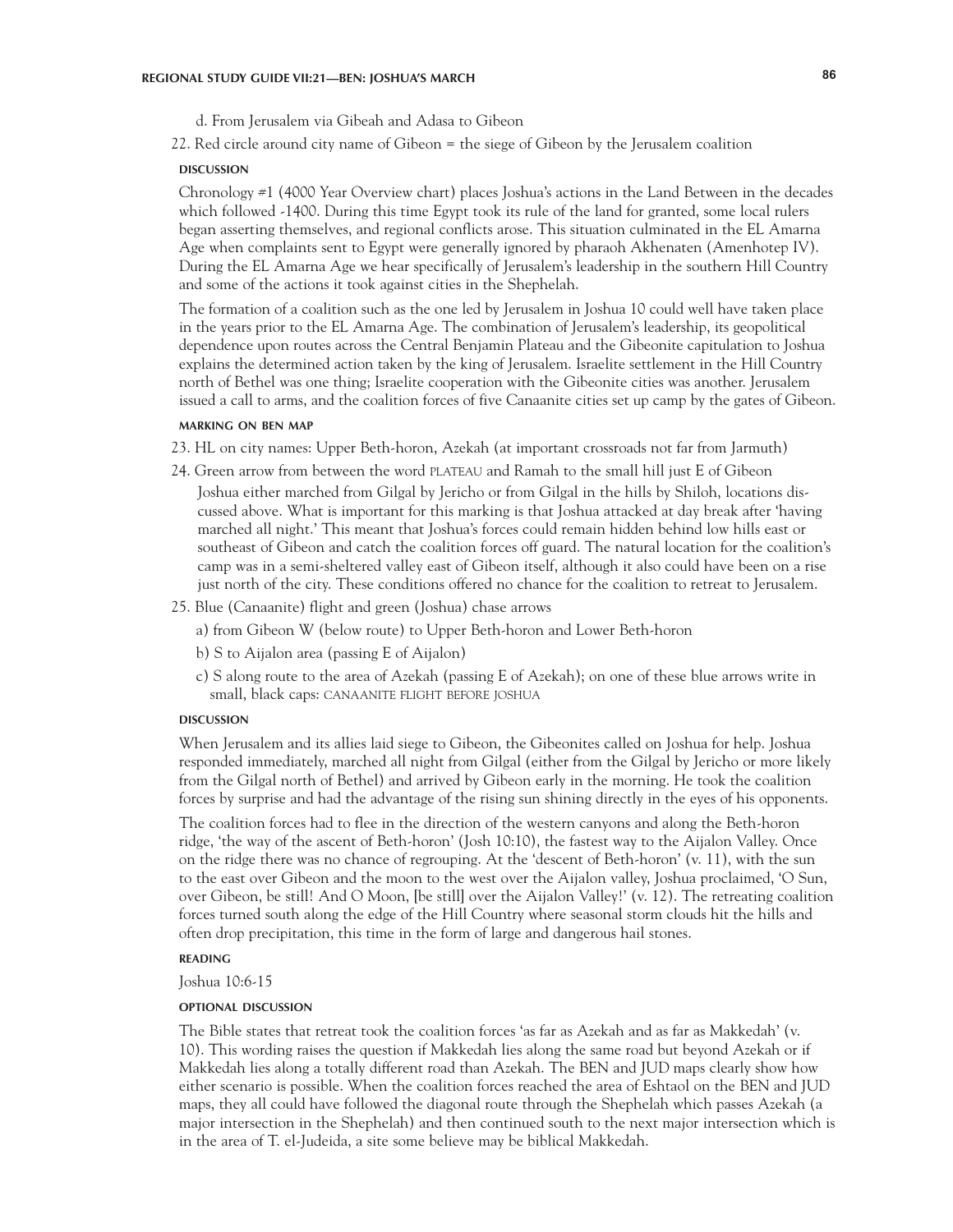If, however, the coalition forces split in the area of Eshtaol, some of them could have fled directly south along a route which stays closer to the Hill Country. It follows a natural chalk valley (trough) formed by erosion between the limestone of the Hill Country and the softer rock-types of the Shephelah. The JUD map displays this road in its entirety and reveals the sharp contrast between uplifted and deeply eroded limestone to the east of this route and the Shephelah's rolling hills and broad valleys to the west. The JUD map also shows that this route ultimately leads to the region of Kh. Beit Maqdum which some identify as biblical Makkedah. Note that the possible site of Eglon, the fifth member of the coalition, is farther south at T. Eton while Debir is in the Hill Country to the southwest of T. Eton.

The above discussion shows that Joshua's action at Makkedah (Josh 10:16-27) could be located in two different areas of the Shephelah. The route of his subsequent campaign begins at Makkedah and continues to Libnah, Lachish, Eglon, Hebron and finally to Debir. It is interesting to try to trace this route on the JUD map, especially since the locations of Libnah and Eglon are still uncertain. It does appears, however, that these events were generally located in the southern Shephelah and southern Hill Country. Note that the king of Gezer engaged Joshua in the southern Shephelah after Joshua's attack on Lachish. Interestingly, the Bible makes it clear that Joshua did not attack the site of Gezer at the mouth of the Aijalon Valley above the Coastal Highway, a site located beyond the low hills of the Shephelah.

## **optional reading**

Joshua 10:16-39

#### **DISCUSSION discussion**

The exciting account of Joshua's confrontation with the Jerusalem coalition opened with the arrival of a shabby delegation of Gibeonites at Joshua's camp and ended with Joshua's stunning and surprising victory. Subsequent history shows that Joshua's actions are repeated in a long list of later events featuring the Central Benjamin Plateau and the Beth-horon ridge. Numerous local conflicts in the Hill Country were played out in this part of the Central Arena. Those who led armies along the Coastal Highway also knew that the Beth-horon ridge route led to the Central Benjamin Plateau, an area essential to their control of unruly Hill Country kingdoms. The arrows seen on the BEN map are therefore repeated many times in later history. This time they illustrate the main theme of the book of Joshua (1:8-9).

Don't let this Book of the Law [how to walk by faith in the Land Between] leave your lips; think about it day and night so that you keep doing all that is written in it. For then you will prosper in your plans and act wisely. Am I not giving you a charge to keep? Be strong and be full of courage; don't be terrified and don't be fearful—because wherever you go the LORD your God is with you.

# **EVENT 22: Jonathan's Faith—'Seek and destroy divisions went out from the Philistine camp ... toward Ophrah ... Beth-horon and ... the Valley of Zeboim'**

# **charts: 4000 and 500 year overview** (Find bold names on one of these charts.)

Our study of the Central Arena moves forward in time to the establishment of the Israelite monarchy in the days of Samuel and Saul just prior to -1000. This was the Age of Nations when local peoples in the Land Between emerged and competed for their share of the country's growing trade. The 4000 Year Overview chart shows this period as a small orange and green box labeled **SS** in the middle of the chart. This is the **Samuel and Saul** box on the 500 Year Overview chart which offers a brief introduction to the period and shows that the prophetic figure of this transitional time was Samuel.

Two centuries earlier, around -1200, the **Philistines** (4000 Year chart) settled along the southern Coastal Plain and became a major threat to Israelite expansion. Equipped with the advanced technological armaments of that day, weapons of iron, the Philistines controlled the Coastal Highway west of Ephraim and Judah, the two most prominent Israelite tribes. During the period of the **Late Judges** (4000 Year chart) we meet the Philistines in various contexts.

# **DISCUSSION** (Find bold names on the BEN map.)

Samson, the hero (judge) from the tribe of Dan, terrorized nearby Philistines in the **Sorek Valley**, but the Philistines nevertheless 'ruled Israel' (Judg 14:4). A brave but misguided militia from the tribe of Ephraim tried to halt Philistine expansion on a battlefield near **Aphek** (NW corner of BEN map), but the Philistines captured the Ark of the Covenant and decimated Ephraim (1 Sam 4, Ps 78:59-64). Samuel, Israel's last judge, brought temporary relief at **Mizpah** above the Central Benjamin Plateau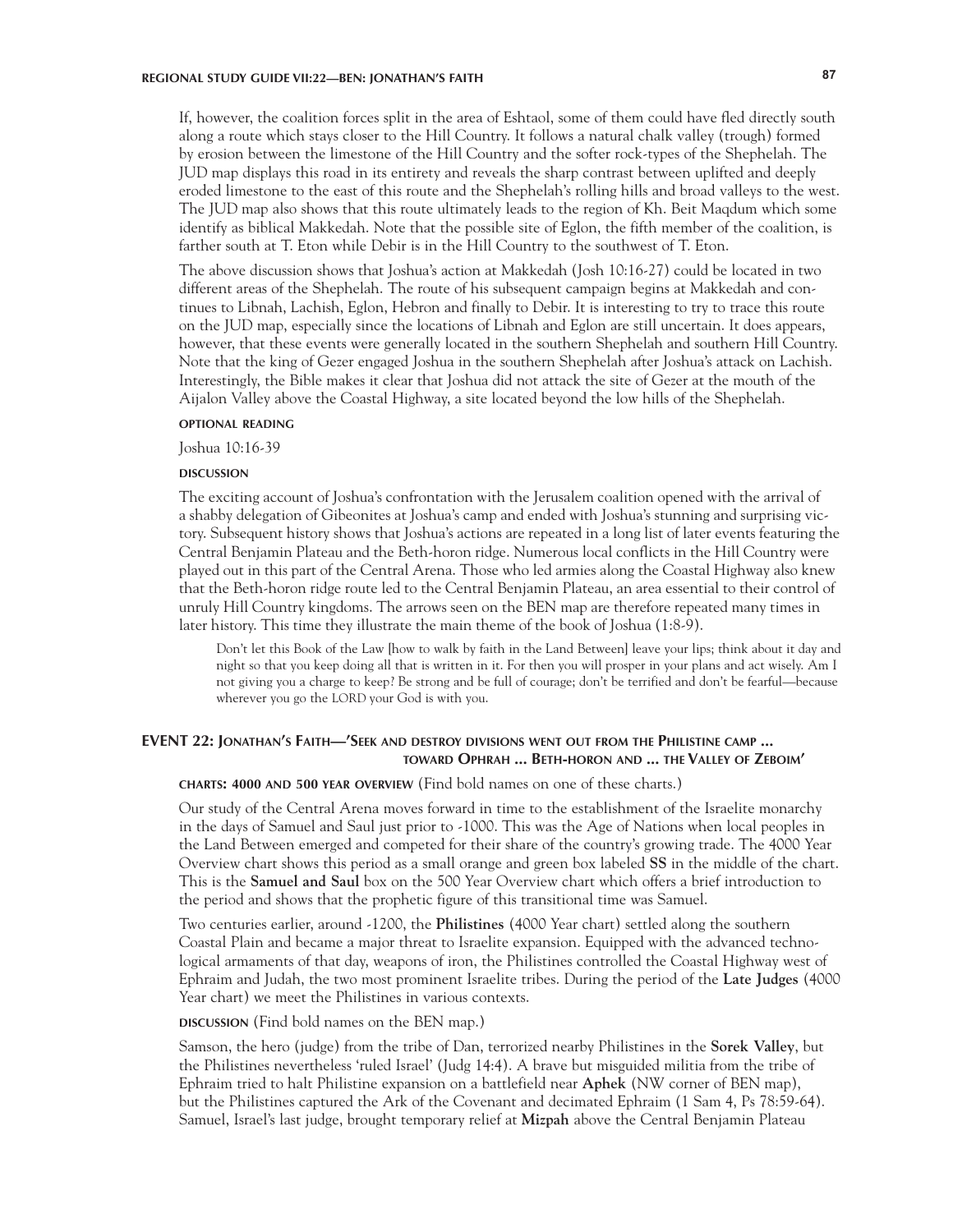(1 Sam 7:3-14), but Israel's tribal militia was no match for the Philistines. It needed to be organized under a leader who was recognized by all the tribes, and it needed adequate armaments.

Within this depressing context the book of 1 Samuel records events during a period of unspecified length when the prophet Samuel confronted Saul of Benjamin, whom he had anointed as Israel's leader, declaring, 'God is with you' (1 Sam 10:1-8). The book of 1 Samuel places this internal Israelite struggle against the background of an aggressive Philistine policy of containing Israel and crushing its emerging monarchy. Thus 'there were bitter battles with the Philistines throughout all of Saul's reign' (1 Sam 14:52). Saul's quest for Samuel's approval continued even after Samuel's death as Saul faced his final battle with the Philistines (1 Sam 28:3-25). He was again rejected and his army was put to flight. The Philistines 'beheaded him, stripped him of his armor and spread the news all around the land of the Philistines, to the temples of their idols and to the people' (1 Sam 31:8-10). They rejoiced, thinking that the Israelite monarchy had seen its last days. In a few decades, however, the Philistines found themselves serving David, king of the Israelites.

The process of finding a king who had the spiritual and leadership qualifications to shepherd Israel through this difficult period is the overriding theme of the books of Samuel. Saul of Benjamin delivered the Israelites of Jabesh-gilead and was proclaimed king. According to the prophet Samuel's standard, however, Saul failed to meet the requirements of an Israelite leader. Samuel was then told to go to the home of Jesse in Bethlehem to anoint a new king, the young David of Judah. David brought deliverance from the Philistines when he slew Goliath in the Elah Valley, entered the court of king Saul and married the king's daughter. He did not, however, claim the throne.

As the story of the Israelite monarchy continued, the Philistines played a crucial part in the rise of David of Judah to the throne. After escaping Saul's wrath and being betrayed by his own people, David found refuge with the Philistines. It is they who placed him in a position to win over the people of southern Judah (Event 14, 'A "Philistine" Sheriff' on the SCA map). In effect, the Philistines unknowingly helped train David, both militarily and geopolitically, as David observed them in action. Some Philistine leaders even prevented David from participating in their final battle with Saul in which David's friend, Jonathan died, together with his father (Event 9, 'Saul's Battles' on the NCA map). One wonders if David would have otherwise become king of Judah, much less of all Israel. It is true that in the book of 1 Samuel the Philistines are the arch-enemy of Israel. However, in the program of the God of Israel these same Philistines were key players in the rise of David of Judah to the throne of Israel.

The book of 1 Samuel leads us through this fascinating process of finding a truly qualified Israelite king. The process began when Samuel from the prominent of tribe of Ephraim was recognized as the prophetic leader of Israel. As nationalism grew among Israel's neighbors, the Israelites pressed Samuel for a strong leader, and Saul from the tribe of Benjamin became the first 'king' of Israel. Finally, David of Judah emerged as one who, unlike Saul, was qualified in every way to rule. Our current study (Event 22) is set within this fascinating triangle of personalities which formed the early Israelite monarchy. The Philistines, Israel's archenemy, provide the challenge which shows us who is qualified to lead Israel. The star of our current study, however, is Jonathan, son of king Saul and crown prince of Israel. As our story opens, the Philistines are in control of the Central Benjamin Plateau, and Jonathan decides to attack their garrison stationed at Geba. (A discussion of Geba and Gibeah appears at the end of this event.)

## **reading**

1 Samuel 13:1-4

#### **marking on ben map**

- 1. HL on names: Gibeah, Geba, Michmash
- 2. HL 'the pass' between the sites of Geba and Michmash

This region along the Suweinit Canyon is much easier to cross than areas farther up or farther down the canyon. There are various ways to cross this pass. Two main routes are shown on the BEN map, one via T. Maryam (perhaps Beth-aven) and one via Geba. The 'Pass of Michmash' refers to this entire area where the canyon is more easily crossed and ends due south of Michmash after it bends sharply to the south. From here to the southeast it is very difficult to scale the canyon's walls.

3. Write pass in small, black caps S of Rimmon, E of Deir Dibwan, by route crossing Makkuk Canyon This is the easiest point to cross the Makkuk Canyon. It becomes much deeper to the W. To the E it cuts a deep and serpentine path through limestone before entering the chalk Wilderness. This rugged

BEN, v.3 HL 'pass 1 Sam 14:4'

BEN, v.3

'pass' appears on v.3 S of Rimmon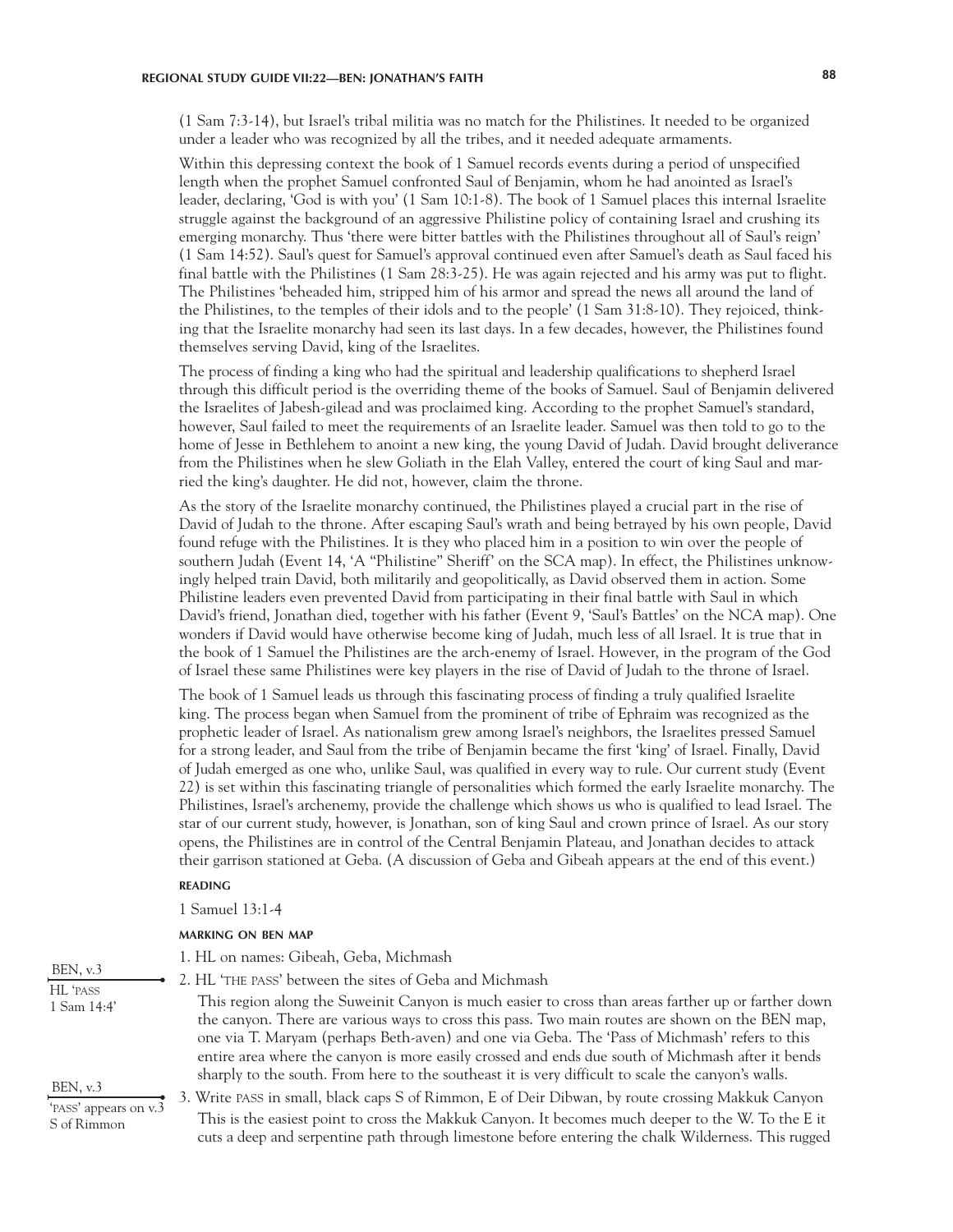area is no doubt what is meant by the 'broken places (*shebarim* in Hebrew) ... at the descent' in Joshua 7:4-5. Some translators, however, understand this phrase to mean 'stone quarries.' We call the area between these two passes (which you have marked) by various names: the 'REGION of ai,' the region of Michmash or the region of Michmash/Ai. In Event 21 we noted that Joshua 8:13 specifies this region as 'the valley' (*emeq* in Hebrew). In geological terms it is a small trough (syncline) between two steep uplifts, one running through the Lookout east of Michmash and the other through the Hill Country around Bethel. This means that the terrain is far less rugged in the region of Michmash/Ai and that the canyons on either side are far more shallow.

# **discussion** (Find bold names on the BEN map.)

Previous study of routes and canyons on the BEN map has prepared you for the reading from 1 Samuel 13 above. The Philistines had garrisoned the site of **Geba** overlooking the pass to the region of Michmash. Therefore they must have controlled the **Central Benjamin Plateau** and maintained a supply line to the **Coastal Plain** via the **Aijalon Valley**. With tactical wisdom they saw the **Suweinit Canyon** as their natural line of defense to the east. Thus they controlled the central tribal territory of **Benjamin** (Saul's home territory!) and effectively cut the central Hill Country in two. This 'divide and control' policy placed a wedge between Israel's two prominent tribes, **Ephraim** to the north and **Judah** to the south. The Philistines knew the terrain, appreciated geopolitical realities and made wise tactical decisions.

For his part Saul chose a safe position in the area of **Michmash**, near his opponents but north of the Suweinit Canyon. Some troops stayed in the hills by **Bethel** where they could easily join him via the **Ai** ridge or attack the Philistines along a route due south of Bethel. Meanwhile, Jonathan, the crown prince, was with another group of Israelite militia south of the Philistine garrison at Geba. When the Bible states that he was at **Gibeah** (his father's home base city) it may well mean in the region of Gibeah. A glance at the area east of Gibeah shows that tributaries to the **Farah Canyon** descend to the rugged area around the **Farah Spring**. This area provided a safe refuge for Jonathan and his troops since no Philistine force dared enter these secluded canyons. From ridges around Gibeah, however, Jonathan could easily monitor the nearby Philistine garrison at Geba.

Jonathan's first brave act in this story was to make his way to Geba and attack the Philistine garrison. His success (claimed later by Saul) led to an angry and determined response by the Philistines whose strategy now was aimed at total control. Saul realized that the worst was about to happen and retreated to **Gilgal** by Jericho, a safer position than the Hill Country and a place where he could rally his retreating troops. The Philistines had successfully divided Saul from his forces around Bethel. The stage was set for one of the Bible's most well-documented and exciting stories, one which begins in utter discouragement but ends in totally unexpected deliverance. From the vantage point of the BEN map we look on as the book of 1 Samuel carefully plots events. As discussed earlier in Event 21, the Hebrew term *eleph* used in the story probably is some type of military 'unit' rather than the translation 'thousands,' numbers precluded by geographical realities of the terrain in this part of the Hill Country.

## **reading**

### 1 Samuel 13:5-7

**discussion** (Find bold names on the BEN map.)

To take total control of this part of the Central Arena the Philistines had to cross the **Suweinit Canyon** beyond **Geba** and occupy the region of Michmash/Ai. This had been Saul's foothold in the Hill Country and a direct link to his troops around Bethel. By taking it the Philistines could control key routes in this part of the Hill Country and divide Saul's forces. Their tactical move and Joshua's earlier calculated campaign in this region of Michmash/Ai clearly show its strategic importance. It could not be ignored by combatants in this part of the Central Arena.

The Philistine plan proceeded like clockwork. They moved their armaments across the Suweinit Canyon (probably via the easier pass northeast of Ramah). Saul and his troops retreated to **Gilgal** while other Israelites hid in the **Wilderness** and even 'crossed the fords of the Jordan to the land of Gad and Gilead' where they were guaranteed safety from the Philistines. This was a major military move by the Philistines and demonstrates their commitment to crushing the emerging Israelite monarchy.

In addition to the strategic value of the region of Michmash its geographical characteristics lured the Philistines to set up a major military camp there. The Hill Country's uplifted limestone is far less tilted here than in surrounding areas, and the region's small, fertile plains are bypassed by surrounding canyons.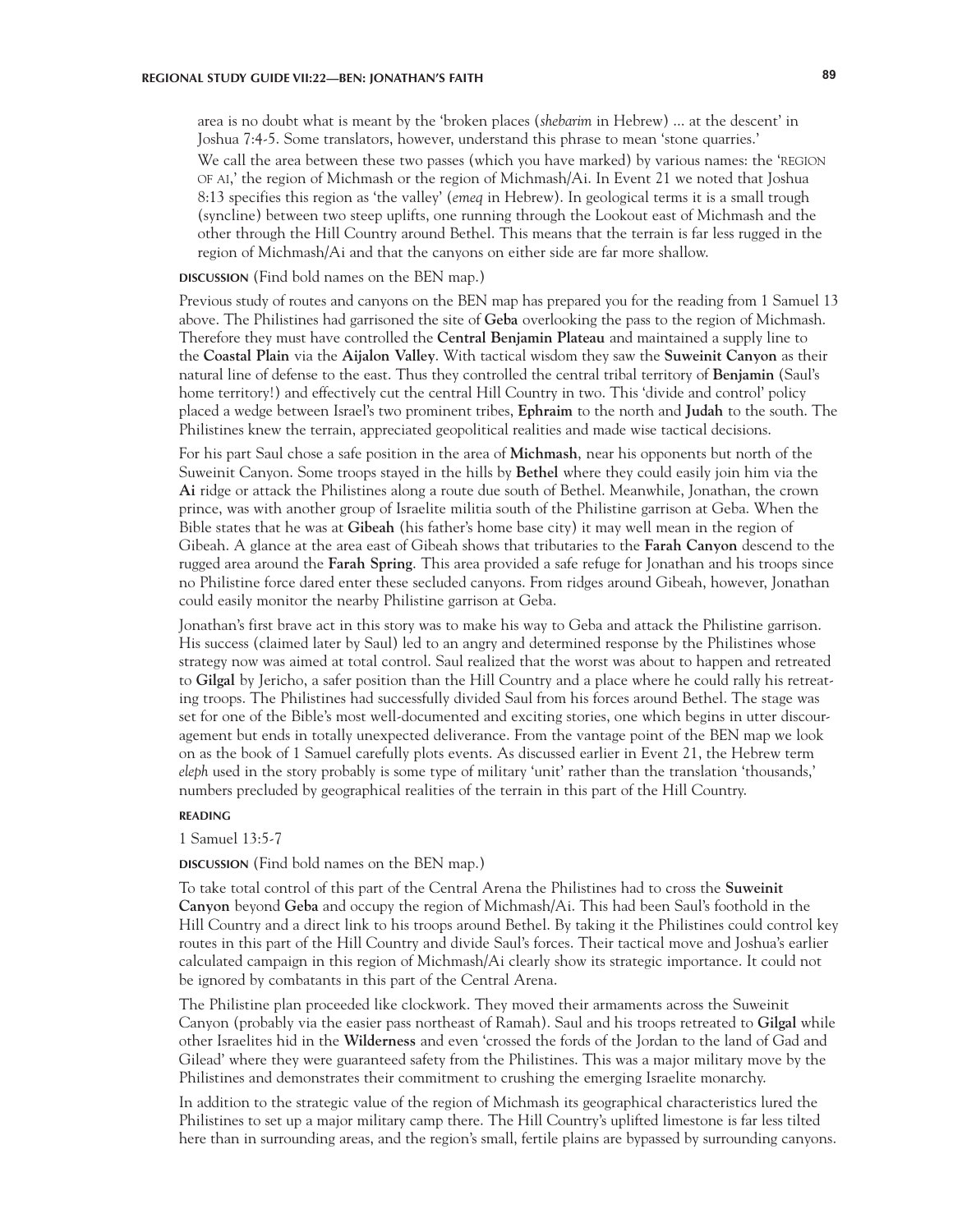This inviting terrain ends to the east where layers of limestone suddenly plunge beneath the chalky Wilderness scarred by the deep **Makkuk** and **Kelt Canyons**. The shallow **Zeboim Valley** lies between these two canyons and provides an attractive route to reach Jericho. It was along this route that Saul and his troops retreated from Michmash to Gilgal. In many ways Saul's actions follow Joshua's entry into the Hill Country, but in reverse, and were characterized by retreat, fear and then disobedience, a clear contrast to the charge given to Joshua as he entered the Land Between.

### **reading**

1 Samuel 13:8-15; Joshua 1:8-9

# **marking on ben map**

4. Blue box around the city dot of Michmash

- 5. Write philistine camp in small, black caps just above the name Michmash
- 6. HL on names: Ophrah (N of Rimmon), Zeboim Valley, and Upper Beth-horon (already HL)
- 7. Blue sweeping arrows = Movements of three Philistine divisions in order to control the area's routes
	- a. From Michmash N via the Pass across the Makkuk Canyon toward Ophrah = northern route
	- b. From Michmash W via the Pass across the Suweinit Canyon by Beth-aven toward the name 'Central Benjamin Plateau' = Philistine supply route to the Coastal Plain via Beth-horon
	- c. From Michmash E toward the 'Lookout' = the Zeboim Valley route

#### **DISCUSSION discussion**

Saul issued a call to gather at Gilgal where Samuel was to meet him. Samuel had ministered each year at Gilgal (1 Sam 7:15-17), he had planned to consecrate Saul at Gilgal (1 Sam 10:7-8) and 'all the people' had gathered to proclaim him king at Gilgal following Saul's first victory (1 Sam 11:14-15). If these events occurred at Gilgal by Jericho (rather than at Gilgal by Shiloh), Saul would have had good reason to believe that another religious gathering here would bring deliverance. He no doubt also recalled how deliverance had come at Mizpah on the Central Benjamin Plateau after Samuel called a gathering in response to Philistine oppression: 'On that day the LORD thundered with a mighty noise above the Philistines and brought bedlam, and they were struck down before Israel' (1 Sam 7:3-11).

Saul waited at Gilgal seven long days, a number which brings to mind the Israelite victory march around Jericho and Samuel's earlier instructions to Saul (Josh 6:12-16; 1 Sam 10:7-8). When Samuel did not appear, Saul found it increasingly difficult to wait as people left him. Samuel may well have delayed his appearance to see what Saul's reaction would be under these trying circumstances. Finally, thinking he could force Heaven's hand, Saul stepped into Samuel's sandals and offered the burnt offering.

When Saul assumed Samuel's position and then excused himself because of his fear of the Philistines and the loss of support, he overstepped his authority and failed the basic requirement of an Israelite leader, faith in the God of Israel to deliver—in spite of any human circumstances. Samuel's response was the most serious indictment a prophet could make.

You are totally lacking wisdom. You have not kept the mandate with which the LORD your God charged youfor until now the LORD was permanently establishing your kingdom over Israel (1 Sam 13:14).

This episode closes with one of the most discouraging phrases in the book of 1 Samuel: 'Samuel stood up and departed from Gilgal' leaving Saul alone to face the Philistines. Samuel's initial assurance that 'God is with you' (1 Sam 10:7) was now withdrawn, and Saul was on his own. The lack of prophetic blessing plagued Saul until his death and reverberates throughout the Israelite monarchy when kings failed to walk by faith in the Land Between.

## **reading**

1 Samuel 13:15-23

### **DISCUSSION** (Find bold names on the BEN map.)

You have just read verses which underscore the importance of the region of Michmash/Ai. Routes and passes in this region allowed the Philistines to assign separate divisions to control surrounding routes. One 'headed for **Ophrah**,' where an important ridge route ascends from Jericho into the Hill Country, a second 'headed for **Beth-horon**' in order to keep the Philistine supply line open to the Aijalon Valley and a third 'headed for the edge of the region [of Michmash/Ai] which overlooks the **Valley of Zeboim**,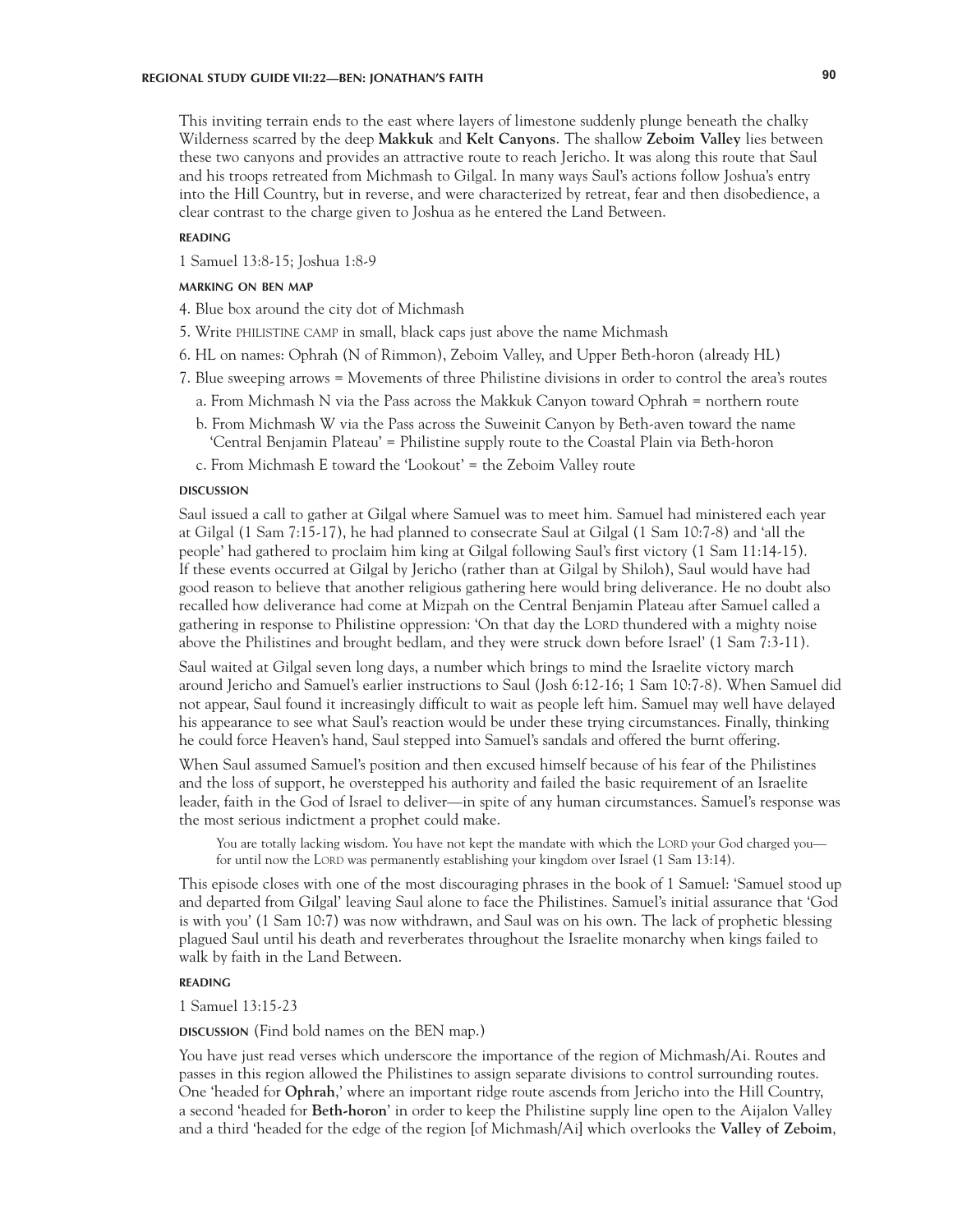in the direction of the Wilderness.' The only route omitted is the route via Ai to Bethel, which was not a Philistine priority since by holding the region of Michmash/Ai they had achieved their goal.

The picture presented here is one of a tightening Philistine grip on the routes linking the Jericho region and the secluded Hill Country of Ephraim north of **Bethel** where part of Saul's forces were still stationed. The Philistines had taken the land of Benjamin, cut Saul off from his homeland and isolated him from his troops in the Hill Country. When the dust settled, the main Philistine camp was at **Michmash**  forcing Saul, his troops and Jonathan to return to the Hill Country along the only route open to them, the ridge south of the **Kelt Canyon** which gave them access to the region between **Gibeah**, **Geba** and the rugged ravines around the **Farah Spring**. To add to this picture of despair we are informed that the Philistines had carefully guarded the art of making iron implements of farming and warfare, leaving Saul and his son Jonathan as the only Israelites bearing sword and spear. A brief note then puts the seal of success on the Philistine strategy: 'Now a unit of Philistines went out to the Pass of Michmash.'

**discussion and marking on ben map** (Find bold names on the BEN map.)

The Philistine outpost watching the 'Pass of Michmash' served as an early warning system for the main camp at Michmash. Had this outpost been positioned deep within the pass itself it would have little military value and easily could have been bypassed or even attacked. The most suitable position for such an outpost was along the lofty ridge southeast of Michmash which forces the deep Suweinit Canyon to turn sharply to the south. The top of this ridge is due east of where the Geba-Michmash road crosses the bottom of Suweinit Canyon. Find the top of this ridge on the BEN map (a narrow, light strip above the steep slope descending into the Suweinit Canyon).

- 8. Blue dot on top of the ridge SE of Michmash (as per locating instructions above)
- 9. Write OUTPOST in small, black caps to the right of this blue dot
- 10. Optional: a few short blue lines radiating W, SW and S showing the scope of the outpost's monitoring This ridge is linked to Michmash and affords a sweeping view in all directions, northwest into the area where routes cross the **Suweinit Canyon** (the Pass of Michmash), west beyond the Suweinit Canyon and a small plain to **Geba**, southwest toward **Gibeah** and south across the Suweinit Canyon to ridges above **Farah Spring**. In short, this ridge offered the best possible location for an early warning post to monitor Israelite movements and possible attacks from the south or southwest. This precisely fits the next episode in the story, one which sets Jonathan totally apart from his father, king Saul.
- 11. A curved, orange arrow from the 661m/2168f elevation mark S of Geba toward the Outpost
- 12. Write in small, black caps below the 661m/2168f elevation mark = jonathan

#### **reading**

1 Samuel 14:1-15

**discussion** (Find bold names on the BEN map.)

The small and fertile plain of **Geba** extends east of the city and then ends as rugged slopes suddenly descend into the **Suweinit Canyon** over 200m/650f below. Matching layers of bedded limestone line the sides of this canyon, but one especially stands out since it is some 15m/50f thick. It appears in canyons throughout the region but is especially clear along the slopes of the deepest part of the Suweinit which begins after a sharp bend in the canyon south of **Michmash**. Here this thick layer of limestone emerges as two perpendicular rocks separated by the canyon floor, each called a 'tooth [cliff] of stone' in Hebrew. This limestone layer continues as sheer cliffs southwest along both slopes of the canyon.

Our reading above makes specific mention of this pair of rock cliffs, which marks the beginning of this massive bed of limestone, Bozez on the Michmash side of the canyon and Seneh along the Geba side of the canyon. Again we see that the Bible regards directions as functional rather than according to compass readings. These rock faces are actually oriented east and west but the Michmash side of the canyon functionally lies to the north while the Geba side lies to the south. As in other instances of biblical directions, it is not necessary to make ancient perspectives fit our modern but narrow way of thinking.

This dramatic setting allows one person to call out from one side of the canyon and be heard by someone on the other side, yet neither can reach the other without descending hand and foot into the deep ravine and then climbing steeply up the other side. Any one who has contemplated this scene is struck by the faith and courage, as well as the physical condition of Jonathan who crossed the canyon, climbed up the other side and with his armor bearer overcame the Philistine outpost. Jonathan's words to his

BEN, v.3

Just above '14' in the reference 1 Sam 14:4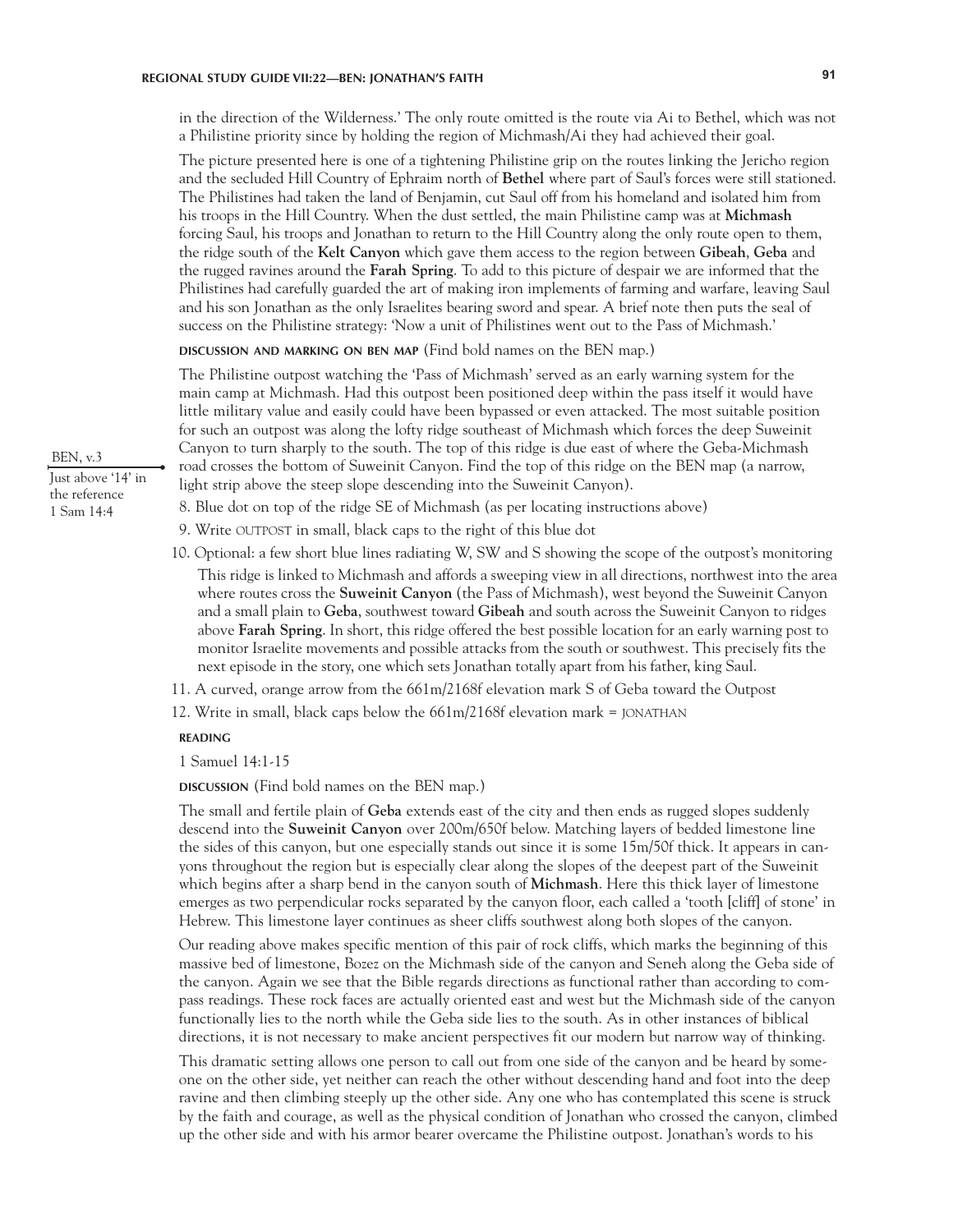armor bearer prior to this feat are biblical headlines which redeem his father's lack of faith and make Jonathan of Benjamin a true disciple of Samuel the Ephraimite—a future soul mate of David of Judah: '... for there is nothing that can prevent the Lord from bringing deliverance—be it by many or by few.'

Since the Philistine outpost was high on a ridge above the Suweinit Canyon (rather than in the pass in full view), no one in the main Philistine camp could determine what was happening or how many Israelites might have been scrambling out of the canyon. The very outpost which was to have given an early warning of an Israelite attack had fallen, and word soon spread that a major attack was under way. We do not read that 'the LORD thundered' (1 Sam 7:10) but rather that 'the earth quaked and became a trembling of God.' Confusion compounded at the well-organized Philistine camp by Michmash.

The three Philistine divisions were far flung, communication was difficult and news from the main camp back at Michmash no doubt became exaggerated when it reached each division. The strategic features of the region of Michmash/Ai which had first lured the Philistines into this strategic area now worked against them. Their policy of commanding routes and passes in different directions now backfired, and panic gripped each division as escape became everyone's priority. The only practical routes of escape, however, either led to **Bethel** via Ai, directly into the hands of the Israelite troops stationed in the nearby Hill Country, or through the passes which cross the Suweinit Canyon to the **Central Benjamin Plateau**, the **Beth-horon** Ridge and the **Aijalon Valley**. To make matters worse, local Israelites who had been cooperating with the Philistines now turned upon them. The Philistines now needed deliverance.

# **reading**

1 Samuel 14:16-31

**discussion** (Find bold names on the BEN map.)

The beginning of this story descended to depths of despair and left little hope of Israelite deliverance as the Philistines systematically took control of the land of Benjamin. Their well-planned strategy in the region of Michmash/Ai, however, actually put the Philistines at great risk. They had not contemplated, much less planned, an organized retreat. Their arrogant overconfidence was challenged by the faith and action of a single Israelite with his faithful helper, and their disastrous rout spread across the BEN map.

While confusion spread throughout the Philistine camp at **Michmash**, Saul observed the movement from a vantage point near **Gibeah**. (He probably did not dare enter Gibeah itself for fear of the Philistines.) As he tried to discern what was happening and what his response should be, he made his decision; he would engage the Philistines. As his troops around **Bethel** joined the battle the Philistines found themselves fighting on two fronts and began fleeing westward across the **Suweinit Canyon**.

In the midst of the battle we read that 'the LORD delivered Israel that day, and fighting passed to the other side of Beth-aven' (1 Sam 14:23). Some prefer to read 'Beth-horon.' 'Beth-aven,' however, specifies this regional context elsewhere in the Bible. It may be an actual site (see **Beth-aven**/T. Maryam by the Pass of Michmash on the BEN map) or actually may denote the region of Michmash/Ai, a unique and strategic area situated between the higher Hill Country to the west and the Wilderness to the east. In any case, the phrase indicates that Saul's forces pursued the Philistines westward out of the region of Michmash/Ai and beyond the Suweinit Canyon—and from there across the **Central Benjamin Plateau**  and down the **Beth-horon** ridge. What happened that day is tersely stated and compensated for earlier despair: 'That day they struck down the Philistines from **Michmash** to **Aijalon**' (1 Sam 14:31). The path of this Israelite victory followed closely that of Joshua when he defeated the Canaanite coalition encamped by **Gibeon**. The parallel does not end there, for Joshua and Jonathan shared a common faith.

# **marking on ben map**

- 13. Two sets of blue flight (Philistine) and orange (Israelite) chase arrows
	- a. From Central Benjamin Plateau to Lower Beth-horon (N of the Beth-horon ridge route)
	- b. From Lower Beth-horon bending S toward the site of Aijalon
- 14. Write in small, black caps anywhere along the flight and chase arrows = philistine flight before saul and jonathan

## **reading**

1 Samuel 14:31-46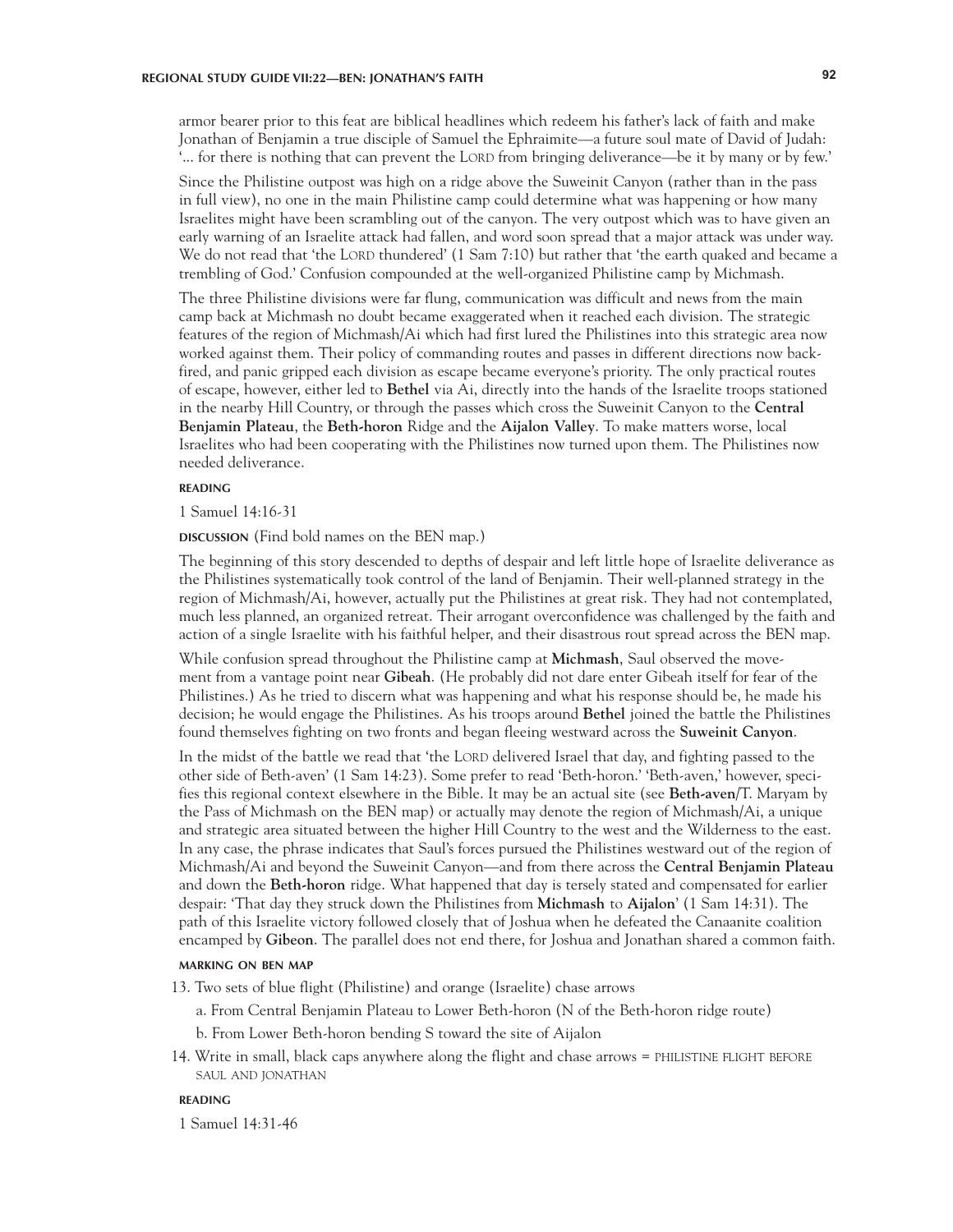#### **DISCUSSION discussion**

An important result of this victory in the region of Michmash/Ai is often overlooked. In their hasty and disorganized retreat the Philistines must have left considerable armaments, some beside the bodies of their comrades who had been slain. They had brought these well-sharpened weapons deep into the Hill Country and to the very edge of the Wilderness in hopes of using them against the Israelites. But there they left them, and they were now in the hands of the Israelites whom they had planned to kill. With the 'help' of the Philistines the ill-equipped Israelite militia was becoming an army.

A postscript to this stunning victory reveals Saul's attitude during that day. The restless leader felt the necessity for some religious act in order to ensure an Israelite victory beyond the Hill Country and show his people that the LORD was still with him. He declared a fast until nightfall, placed a curse of death on any who disobeyed and clearly stated his aim: to fight 'until I have taken out my revenge upon my enemies' (1 Sam 14:24). As the story ends Saul appears to have gained the support which he so coveted from his people. Twice they tell him to do as he pleases. However, when Jonathan (the hero of the day) submits to the death penalty Saul (who placed the ban) concurs, but the people ransom Jonathan. Saul's rash move and Jonathan's submission to his father's recklessness underscore the difference between father and son. The people's final choice is not Saul, but Jonathan. The king's words and actions are again undermined.

# **reading**

1 Samuel 14:47-48

## **DISCUSSION** (Find bold names on the BEN map.)

Having led us through the mounting evidence of Saul's deficiencies, the writer of the book of Samuel pauses to give this first king of Israel credit for his significant achievements, including battles not recorded elsewhere. Saul lived in a period of increasing competition for trade passing from Arabia to Mediterranean ports. We should not be surprised that he fought against Transjordanian peoples, with those from the area of Zobah in the north to those from the area of Edom in the south, as well as with the Moabites and Ammonites east of his homeland in Benjamin. Saul reduced the risk of Philistine oppression and made the Negev free from the Amalekite threat. Given the fact that he started with an ill-equipped Israelite militia, his accomplishments are admirable. Indeed, this list demonstrates that he possessed leadership qualities since he could not have carried out such wide-reaching campaigns without the support of all the Israelite tribes.

#### **CONCLUSION conclusion**

In many respects our study of Event 22 (Jonathan's Faith) parallels Event 18 (David Prevails, JUD map) when David overcame Goliath the Philistine in spite of all the odds against him. Both stories fall within the historical and textual bracket of king Saul's opening and closing battles (Event 9, NCA map). Both stories contain abundant geographical information which can be traced upon the detailed terrain of the JUD and BEN maps. Jonathan, with a strong and constant faith, turned defeat into victory during a major Philistine invasion and thereby delivered Israel. David emerged from obscurity, by faith prevailed over the Philistines and also delivered Israel. Words from the mouth of Jonathan and later from the mouth of David reveal that they walked by faith and not by sight, proclaiming to Israel and to the reader of the book of 1 Samuel that the God of Israel can bring deliverance. This was the message that the prophet Samuel, mentor of both Jonathan and David, consistently had preached.

The overriding theme of walking by faith is also woven into the on-going development of the Israelite monarchy in this period. The prophet Samuel anointed Saul of Benjamin, but in the eyes of the people Saul won his right to rule by delivering Jabesh-gilead (Event 9, NCA map). Above we saw that Saul lost that right when he crumbled under Philistine supremacy in his own land of Benjamin. Jonathan's act of faith delivered Israel and in the eyes of the people established his right to rule: 'He has brought about this great deliverance ... with God he has brought it about this day' (1 Sam 14:45). As Saul's behavior went from bad to worse the Benjaminite royal house was discredited (1 Sam 15), and Samuel of Ephraim had the uncomfortable task of travelling to Bethlehem and anointing David of Judah as Israel's new king (1 Sam 16). After delivering Israel from the Philistines (1 Sam 17) David entered the court of Saul and the king's family (1 Sam 18) as people recognized his right to rule. The people saw two possible leaders emerging: Jonathan, the Benjaminite crown prince, and David, son of Jesse of the tribe of Judah.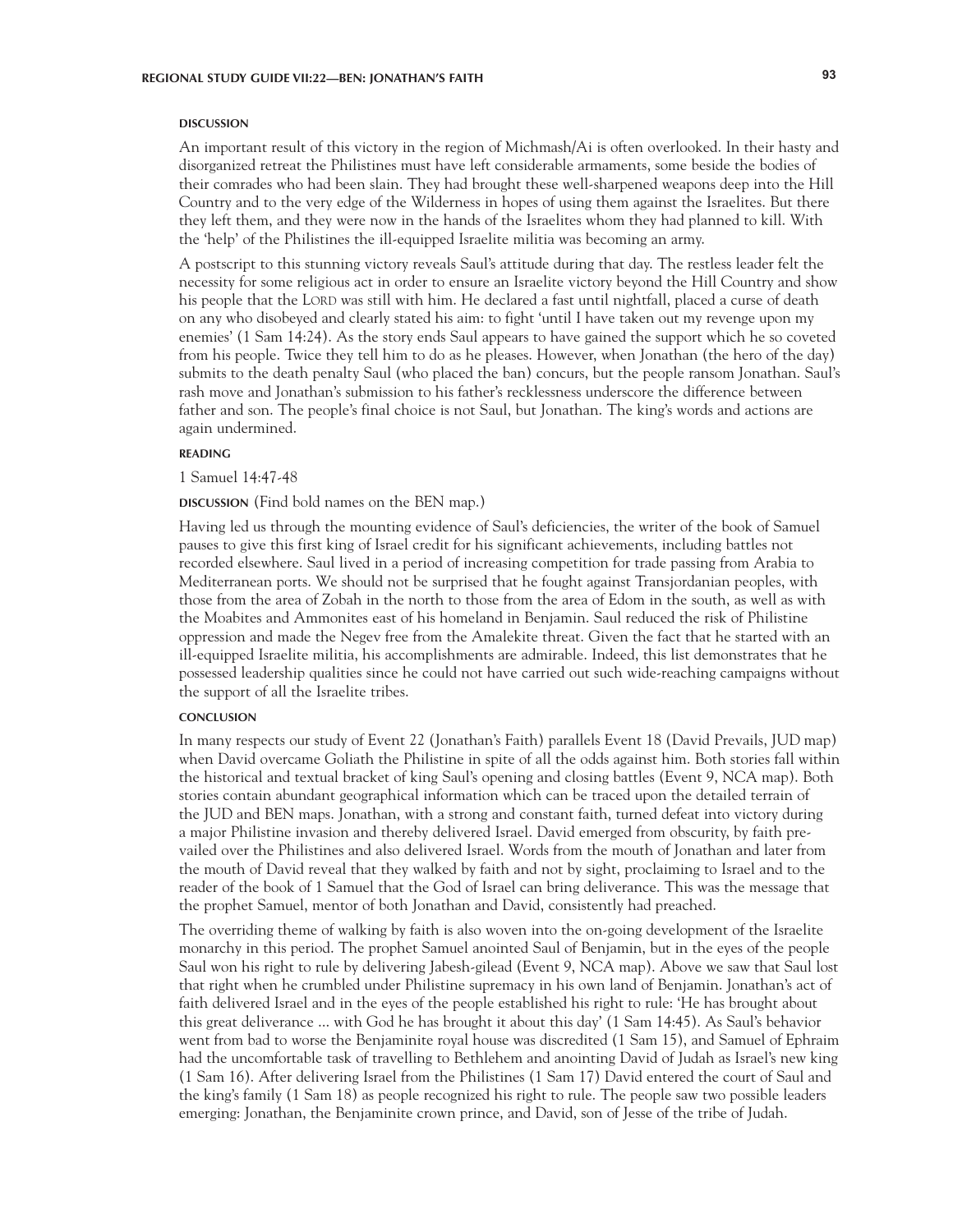It is here that Jonathan's character shines most brightly. Rather than force his way to the throne as David's popularity rose and his father's anger raged, Jonathan safe-guarded David, who in human terms was his arch-rival (1 Sam 19, 20). Saul faced Jonathan with the stark truth, 'as long as [David] the son of Jesse is alive on the earth, not you nor your kingdom will be established' (1 Sam 20:31). Jonathan's faith in God and loyalty to David, however, remained strong, as we hear in his last words to David, 'Go in peace, because the two of us have sworn by the name of the LORD, "May the LORD be between me and you, and between my descendants and your descendants forever"' (1 Sam 20:42).

Unlike his father, the crown prince Jonathan (who earlier had proven his right to rule) recognized who God is and acted accordingly. He not only forfeited to David his right to rule but also followed his father into a battle which he no doubt knew could not be won. The stories of Jonathan and David provide us with striking examples of two individuals who walked by faith in the Land Between and, in the midst of great challenges and stunning victories, avoided the pitfalls of personal 'kingdom building.' It is no surprise that one of David's deepest laments was uttered when he received news that Saul and his son Jonathan, David's friend, had been killed by the Philistines in whose service David was employed.

### **reading**

#### 2 Samuel 1:17-27

#### **optional discussion of geba, gibeah and gibeah of god**

'Geba' and 'Gibeah' are very similar Hebrew terms which mean 'hill' but are associated with specific sites mentioned in this story. The BEN map shows Geba above a pass which crosses the Suweinit Canyon to reach Michmash. Gibeah is a prominent hill located along the highway between Bethlehem and Bethel and is usually identified with 'Gibeah of Benjamin' and 'Gibeah of Saul,' Saul's home base in Benjamin. When the term 'Geba-Benjamin' appears in Hebrew (1 Sam 13:15), a translator must decide if the site of Geba or Gibeah is intended. Thus different translations may use one name or the other. Geography and tactics also come into play in making a decision, as you will see in later readings.

'Gibeath-elohim' appears in 1 Samuel 10:5. This problematic reference only occurs here and can mean 'Gibeah of God' or simply 'Hill of God.' The mention of 'a garrison of the Philistines' here leads some to identify Gibeath-elohim with the Geba mentioned in our reading above (1 Sam 13:3). Others prefer a prominent hill south of Gibeon rising some 180m/600f above the plain. Today this hill is called 'Nebi Samwil' (tomb of the prophet Samuel according to a late tradition). Solomon may have worshiped here when he 'went to Gibeon to sacrifice there, since this is the largest high place/shrine' (1 Kgs 3:4).

A third possibility is that 'Gibeah of God' refers to Gibeah itself, the home of Saul. If so, the use of the term 'Gibeah' in 1 Samuel 10:5-11:4 may reflect an important shift in the book of 1 Samuel. The rule of God (God's kingdom) which Saul experienced at 'Gibeah *of God*' would soon fade. In its place a human king would establish the rule of man. 'Gibeah of God' was about to become 'Gibeah of Saul,' a message carefully outlined by Samuel in 1 Samuel 12. The only other time the term 'Gibeah of Saul' is used was when Samuel totally rejected Saul's kingship: 'This day the LORD has torn the kingdom of Israel from you' (1 Sam 15:24-35). Saul's departure from Gibeah of God 'to his house' was with Samuel's blessing (1 Sam 10:25-27). This time, however, Saul departs 'to his house' as a rejected leader with no recourse to the God of Israel. This departure 'to his *house*' was the end of the *house* of Saul of Benjamin. Is is only a short walk from Gibeah to Ramah, but Samuel and Saul never saw each other again.

Samuel went to Ramah, and Saul went up *to his house in Gibeah of Saul*. Samuel never again saw Saul to the day he died, though he grieved deeply for him. And the LORD regretted that he had made Saul king over Israel.

As the next chapter opens, Samuel receives specific orders which changed the course of Israel's history.

'Fill your horn with oil and '*lekh' (*be on your way); I'm sending you to Jesse the Bethlehemite [in Judah!], for I have seen among his sons a king who has my approval.'

In the ongoing story of the book of Samuel the rule of God as seen in David and in Jonathan shines brightly against the somber background of Saul's rule at Gibeah of Saul in the land of Benjamin. It assures us that the kingdom of God endures. The preaching of Samuel was not in vain.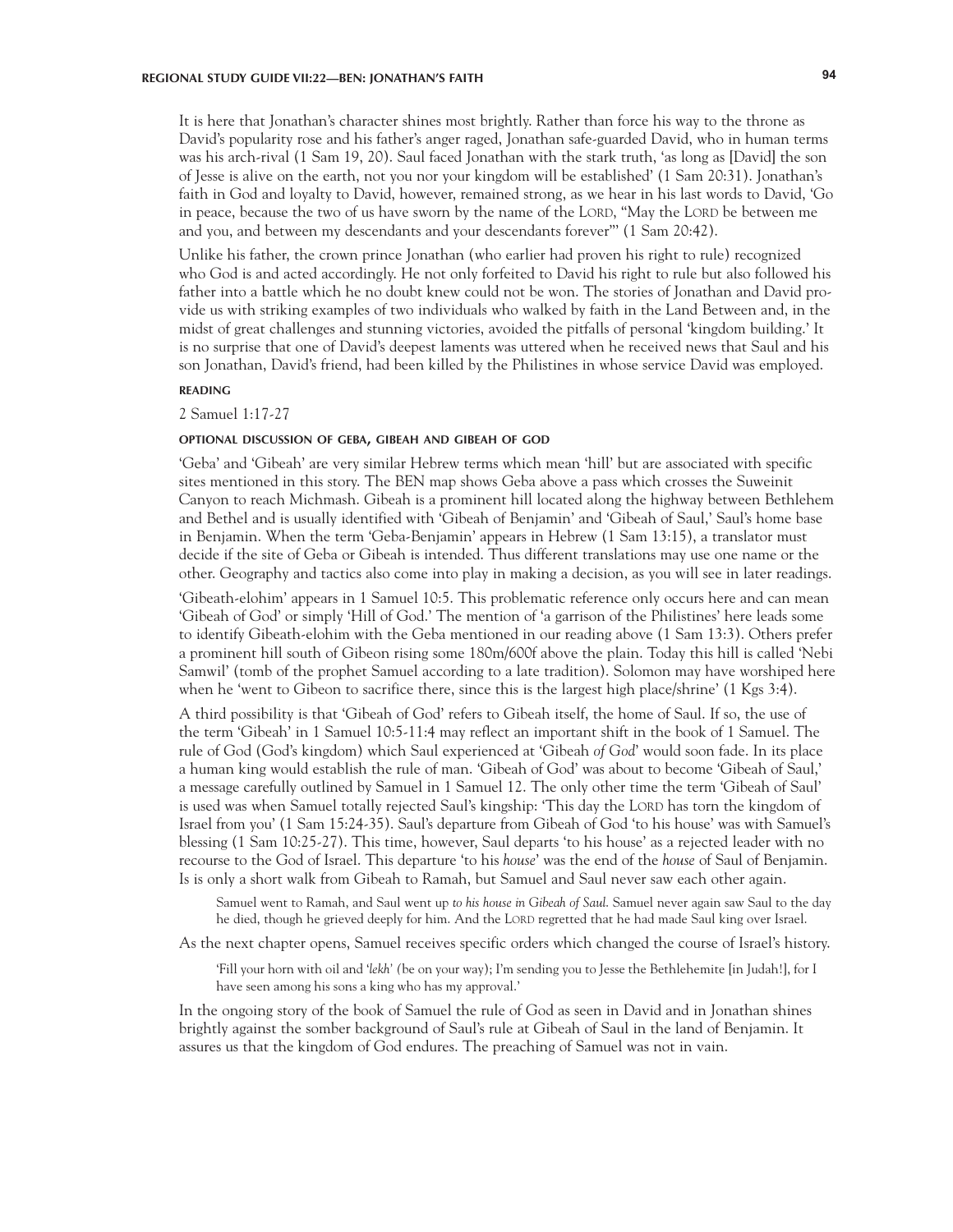## **EVENT 23: David's Maneuver—'And they smote the Philistine forces from Gibeon to Gezer'**

**reading**

*RR* 28-29: Jerusalem, City of David

**chart—the israelite monarchies: 500 year overview** (Find bold names on the chart.)

This event occurred in between the **Samuel and Saul** and the **David and Solomon** periods shown on this chart. It was during this time that the Israelites **Needed a United Government—But Under Whose Control?** They sought a leader to defend them from outside oppression and to expand their control in the Land Between. No line is drawn on the chart between the orange and green portions of these boxes indicating that this leader would rule over all of the Israelite tribes.

This chart tells us something more about these periods. During the 'Samuel and Saul' period the Israelites were moving from **Prophet to King** and leadership was concentrated in Israel, the larger orange area on the chart. However, the Israelites were weak among the emerging peoples of the land, as seen by the relatively low position of this box on the chart. By contrast, during the 'David and Solomon' period the Israelites were strong among the emerging peoples, as seen by the high position of this box. The Israelites were dominated by Judah, the larger green area on the chart. The term '**United' Monarchy** does not imply Israelite tribal unity but rather the recognition of a common leader.

Event 23 happened as the Israelites went through a major transition between these two periods. This began only seven and a half years after Saul's death when David moved from Ziklag to Hebron (Events 9, 14 on NCA, SCA maps). There he was anointed 'king over the house of Judah' (2 Sam 2:1-4). A two year period of conflict ensued between supporters of the house of Saul in Israel and supporters of the house of David in Judah, but 'David grew stronger and stronger' (2 Sam 3:1). When the war ended, 'all the elders of Israel came to the king at Hebron ... and anointed David king over Israel.' It was a stirring moment as leaders of the northern tribes, including those from the prominent tribe of Ephraim of the House of Joseph, came to Hebron and recognized David of Judah as king: 'You shall shepherd my people Israel, and you shall be ruler of Israel.' A command which had been given to Samuel of Ephraim to go to Bethlehem of Judah and anoint a new king resulted in one of the most radical changes in all of Israelite history (1 Sam 16:1-13; 2 Sam 5:1-5; Ps 78:67-72).

Meanwhile, the activities of the Philistines went unchallenged. They enjoyed the control of some of the country's main routes and apparently felt no need to confront David as long as he was in Hebron. The two year conflict between Israel and Judah no doubt confirmed the Philistine view that the united Israelite front had crumbled after Saul's death. David's Hill Country kingdom around Hebron certainly did not yet threaten Philistine control of the Coastal Highway. After David became king of both Judah and Israel the Philistines must have carefully monitored his actions. However, as long as David stayed in Hebron, this 'Hill Country kingdom' did not yet warrant Philistine military action.

We enter the story with David as king over both Judah and Israel but still ruling from Hebron. We will see why David had to make a move and how his new capital at Jerusalem had far-reaching implications. We will also see why his action brought an immediate response from the Philistines, who understood the geopolitical significance of this move but did not respond with sufficient force to deter David. David's decisive action would take him and the Israelites out of the Hill Country and on to the major highways in the Land Between (Event 7, LB map). David's action and the Philistine reaction are better understood by considering the position of Hebron as compared to that of Jerusalem.

**DISCUSSION** (Find bold names on the JUD map.)

**Hebron** was a natural place for David to begin his rule. Its patriarchal roots were as deep or deeper than those of Shechem or Bethel. Abraham had built an altar by the great trees of Mamre near Hebron (Gen 13:18). He had received a divine visit there (Gen 18:1-15), bought the cave in the field of Machpelah near Mamre in order to bury Sarah and was buried there himself (Gen 23; 25:7-11). Isaac had pitched his tent at Hebron (Gen 35:27), and Jacob lived there when he sent Joseph to find his brothers in the north (Gen 37:14). The Hebron region could be called the patriarchal homeland in the Land Between.

When the Israelites returned from Egypt to the Land Between, Hebron again entered Israelite history. The spies sent from Kadesh entered and left the Hill Country via the Hebron area (Num 13:22-25). Hebron joined Jerusalem in the siege of Gibeon (Josh 10:3), and in his southern campaign Joshua returned and attacked the city he had once visited as a spy (Josh 10:36-37). The book of Joshua lists Hebron as a city of refuge (Josh 20:7), assigning it to the Kohathite clan of the Levites (Josh 21:11-13).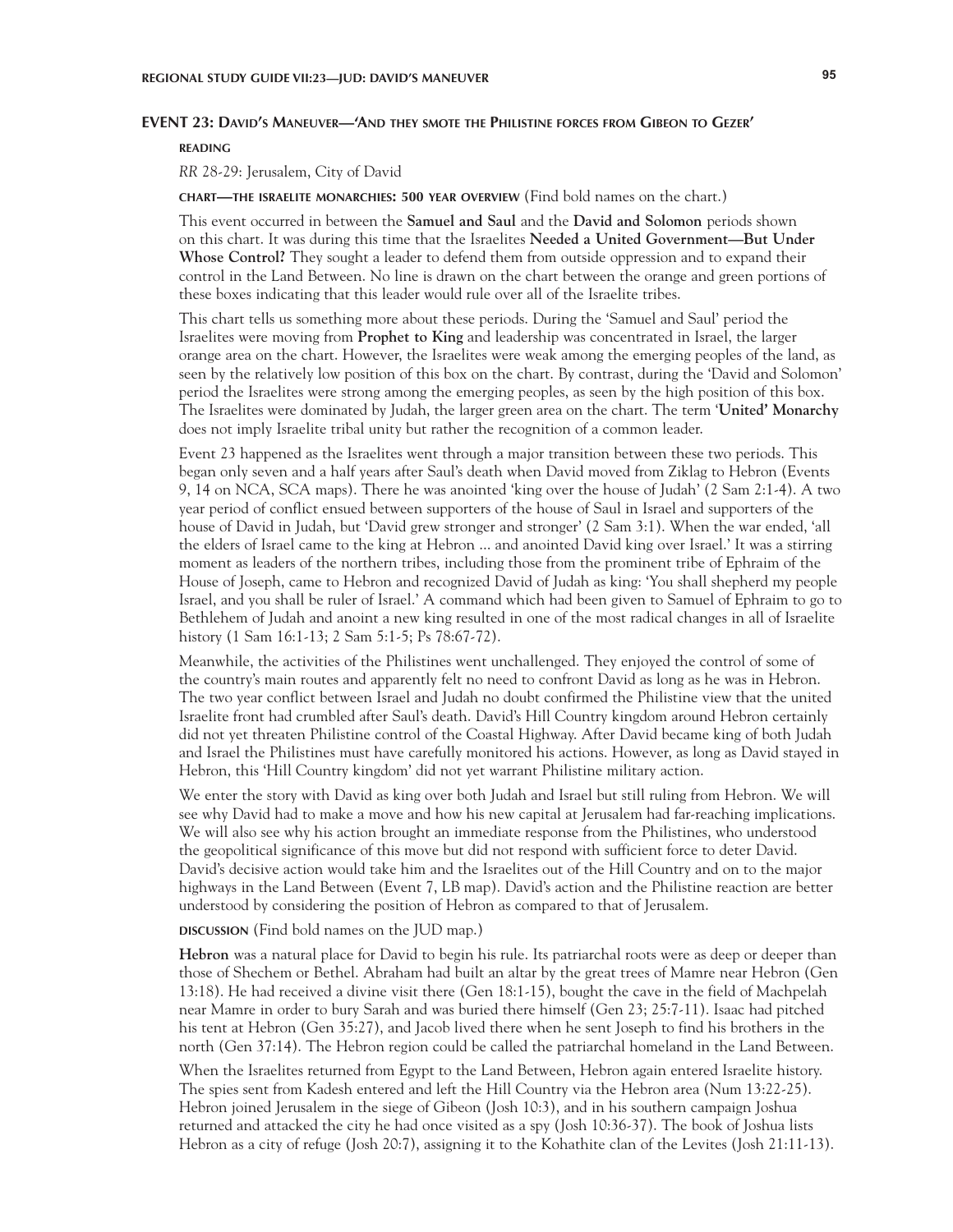Caleb, Joshua's fellow-spy and close friend, was allotted the fields and villages around Hebron (Josh 14: 13-15; 21:12) but had to conduct another campaign to bring the area under his control (Josh 15:13, 14). A candid account of the conquest of **Debir** illustrates Calebite expansion from Hebron into the hills south of Hebron. Caleb promised his daughter to the man who extended Judean control to Debir, an impressive site which overlooks the route descending from Hebron to the region of the Negev. Otniel did this and was given Caleb's daughter in marriage. As she travelled south, however, she realized that the area was considerably drier than her home in Hebron and she made a special request to her father, 'Since you have given me *arid* land (the word *negev* in Hebrew means both 'south' and 'dry'), give me also the sources of water; so Caleb gave her the **Upper Source** and the **Lower Source**' (Josh 15:19; Judg 1:15). These lie some distance from the hill of Debir and are the only water source for the site.

# **optional marking on jud map**

- 1. HL on city names: Hebron and Debir
- 2. Red circle on city dot of Debir
- 3. Sweeping green arrow from Hebron toward Debir
- 4. Write in small, black caps
	- a. calebites (on sweeping green arrow above)
	- b. josh 15:13-19 (near Debir)
- 5. A blue dot at the point of each arrow showing the Upper and Lower Sources (NW of Debir)

### **optional reading**

Josh 15:13-19 (Judg 1:11-15)

**DISCUSSION** (Find bold names on the SCA map.)

As David considered Hebron's past he no doubt also recalled what had happened shortly after the death of Samuel (see SCA map, #12, Event 14). Abigal, the wife of Nabal, the influential Calebite from **Maon** near **Carmel** (south of Hebron), had wisely restrained David from taking revenge on her husband for Nabal's dishonoring remarks against David's family. Had David carried out this attack he no doubt never would have received the support from leaders in Hebron (who included prominent Calebites). As it turned out, Nabal died and David then married Abigal, whose connections could not have harmed David's standing in Hebron (1 Sam 25). David, however, could not consider only the past. He had to consider the future of an Israel which was at risk of being dominated by surrounding peoples who were taking control of the country's highways and growing caravan trade. Hebron's geographical setting explains David's response to this serious situation. Note the following features on the SCA map.

**Hebron** sits on a high plateau of valleys and rolling, terraced hills in the southern Hill Country of Judah, which rises to 1020m/3346f. Deep V-shaped canyons to the west of this plateau isolate it from the much lower **Shephelah** and restrict travel to high, narrow ridges. The dry, chalky **Wilderness** east of Hebron ends as cliffs plunge to the shores of the Dead Sea with its pungent waters. Lower and dryer hills to the south of Hebron descend into the basins of the **Eastern Negev**. A ridge route north of Hebron links the area with **Bethlehem**, **Jerusalem** and central Benjamin. Therefore the Hebron plateau with its fertile soil, sufficient rainfall and nearby grazing lands may be a secure and beautiful place to live, but it offers very little opportunity to influence the political life of the Land Between, particularly along the Coastal and Transjordanian highways. From horseback and tent George Adam Smith drew the same conclusions on his travels through the Hill Country of Judah in 1841 (1966 reprint: 215):

Yet neither Beth-lehem nor Hebron, nor any other part of that plateau [the watershed ridge through Judah], bears tokens of civic promise. Throughout Judea these are lacking. She has no harbours, no river, no trunkroad, no convenient market for the nations on either side. In their commerce with each other these pass by Judea, finding their emporiums in the cities of Philistia, or, as of old at Petra and Bozrah on the east of the Jordan. Gaza has outdone Hebron as the port of the desert. Jerusalem is no match for Shechem in fertility or convenience of site. The whole plateau stands aloof, waterless, on the road to nowhere. There are none of the natural conditions of a great city.

Similar thoughts must have filled David's mind during his five silent years at Hebron after having been made king of all Israel. To lead all of Israel effectively in this age of nations he knew that he could not remain in Hebron. His previous travels (1 Sam 22:3), his service to Saul (1 Sam 18:5-6, 30) and his time working for the king of Gath (1 Sam 27) had exposed him to what was happening in the Land

# JUD, v.3

Blue dots appear on map; HL 'upper and lower sources'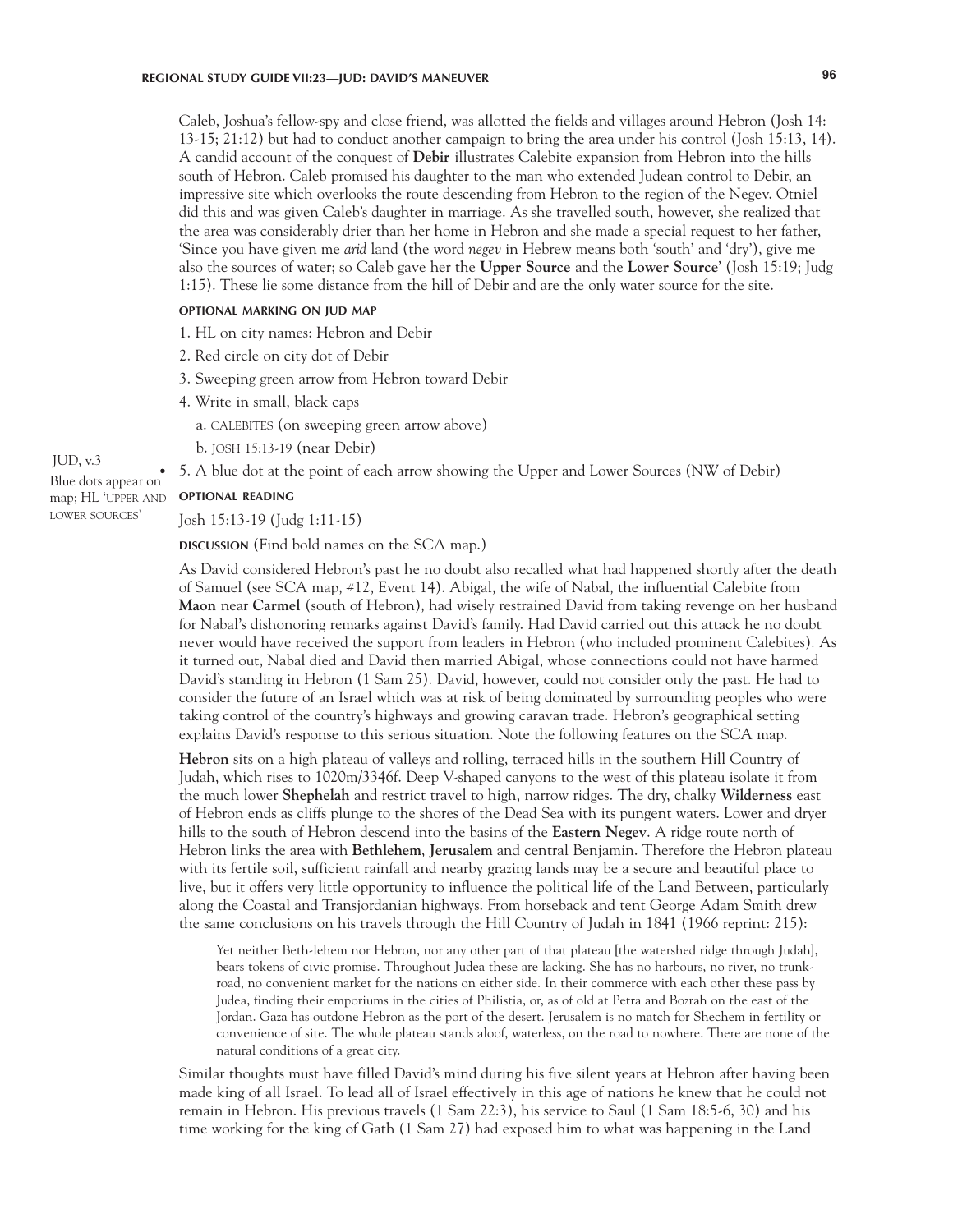# **REGIONAL STUDY GUIDE VII:23—JUD: DAVID'S MANEUVER 97**

Between. The flow of goods along the country's major highways was increasing—along the coast, across the Jordan, in the south and throughout the north. Moreover, no international power now choked local nationalism, which meant that local peoples were quickly taking control of the country's economic network. As long as David remained in Hebron he would not have access to this network. The Israelites would be left behind as others grew stronger both economically and militarily.

David's experience of living in Saul's court at Gibeah had allowed him to learn literally the ins and outs of central Benjamin. He knew the advantages this region offered in terms of travel, trade and expansion. These can be reviewed by noting the highlighted routes across the land of Benjamin on the SCA and the BEN maps. Unlike the Hebron Plateau, the Central Benjamin Plateau offered access to the Coastal Highway via the Aijalon Valley and a way to reach the Medeba Plateau and the Transjordanian Highway via Jericho and the Rift Valley. This convinced David that he had to leave Hebron and move north.

The logical area for David to establish his new capital would have been the Central Benjamin Plateau. This, however, would have seriously threatened his relationship with the northern tribes of Israel. The plateau had been the homeland of Saul, Israel's first king. There was a close family relationship between the prominent northern tribe of Ephraim and the tribe of Benjamin, and the bitter struggle by northerners to keep the monarchy under their control had only been contained by David's astute actions. Now that the outward strife between Israel and Judah had ceased, the last thing David should do was to move into Saul's homeland, dishonor Saul's memory and trigger a strong reaction in the north.

David was faced with a dilemma. He needed the strategic Central Benjamin Plateau but dared not take it. There was, however, a city which the tribe of Benjamin had not taken. It had been attacked earlier by the tribe of Judah but they too had not occupied it (Judg 1:8). Jebusites lived there in David's day which meant that David could claim the city without undue criticism. Indeed, it would be difficult for anyone to criticize David for extending Israelite control in the Hill Country. By making the city Israel's political and spiritual capital David was in a sense giving the city to all of Israel. Once this was a reality the avenues of access to the city would naturally come under its jurisdiction, routes across the Central Benjamin Plateau to the Coastal and Transjordanian highways. David's masterful plan was designed with great care. He could not foresee, however, that his move would make Jerusalem a universal and eternal city whose name and message would reach far beyond the narrow confines of the Land Between.

## **marking on jud map**

After you have completed this marking compare the position of Jerusalem with that of Hebron by noting these cities on the SCA, JUD and BEN maps.

- 6. HL on city name: Jerusalem
- 7. Green box around city dot of Jerusalem = David's second capital
- 8. Write in small, black caps
	- a. Beside Hebron: 2 sam 2
	- b. Near Jerusalem: 2 sam 5

# **reading**

2 Samuel 5:1-10

**discussion** (Find bold names on the JUD map.)

In addition to the sensitive relationship to Israelite tribal politics, David's move to Jerusalem had facets relating to the Philistines. David no doubt had calculated the risk of Philistine retaliation when he moved to Jerusalem. However, he had lived with the Philistines, observed their tactics and could put his experience to good use. He had proved himself among the Philistines, and for their part the Philistines knew that they were no longer dealing with Saul but with David. This was more the reason for them to act quickly before David established himself in Jerusalem near the Central Benjamin Plateau.

The Philistines, however, had to decide if a campaign directly on the Central Benjamin Plateau was the best action. They probably thought that David did not command sufficient support in Israel and therefore their best tactic was to cut David off from his power base in Judah. For this reason the Philistines twice sent their forces to the region immediately south of Jerusalem ('the stronghold'). In effect, this cut David off from Bethlehem and the rest of Judah, a tactic which the Philistines no doubt thought would ultimately result in David's demise. However, they had not counted on David's designs.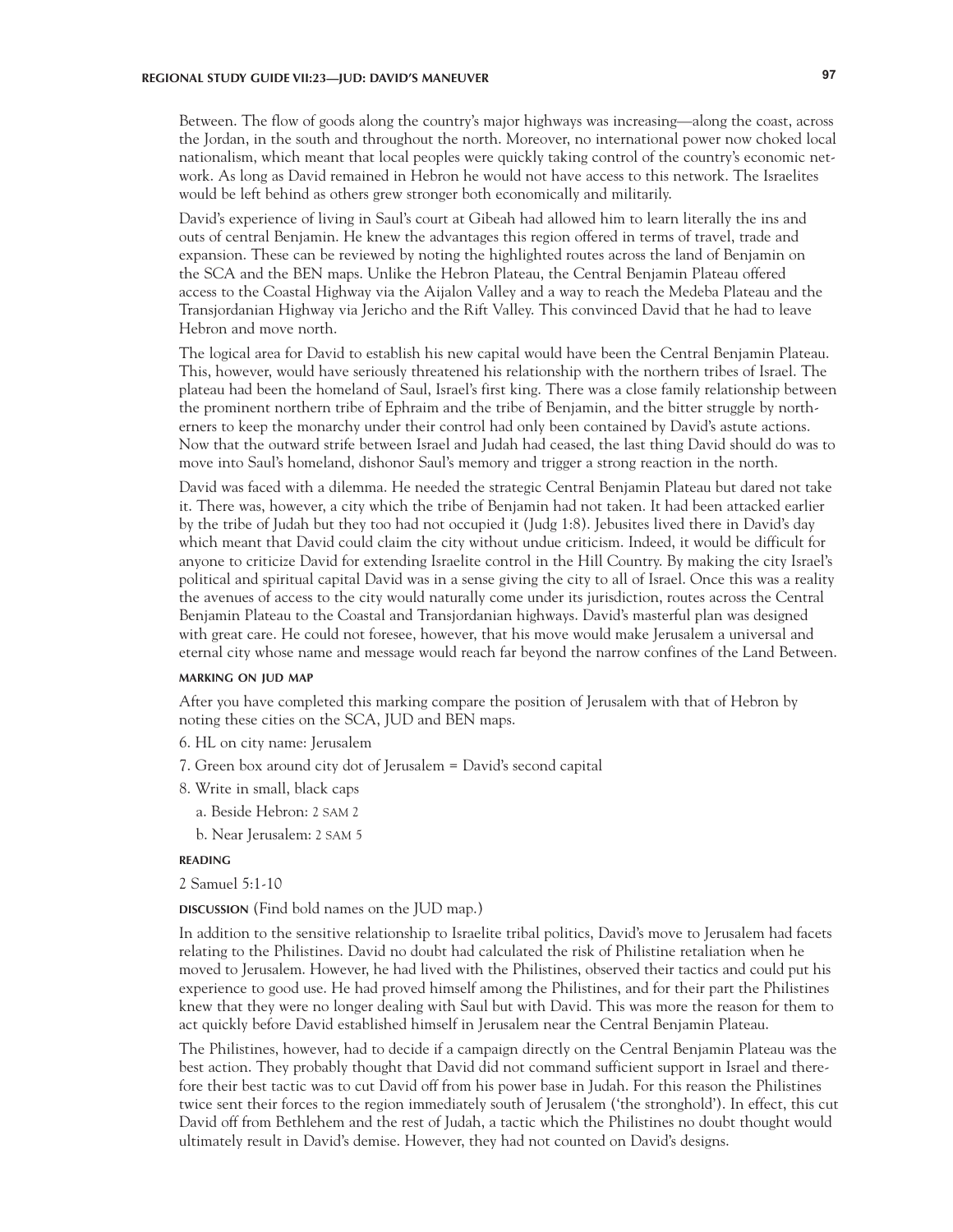In their two operations the Philistines encamped above the **Rephaim Valley**, a broad valley southwest of Jerusalem. It can be seen on the JUD map draining westward into the **Rephaim Canyon** and then into the **Sorek Canyon**. The Sorek with all of its tributaries creates a broken, rugged region between Jerusalem and Beth-shemesh in the Shephelah. To reach the Rephaim Valley and avoid an Israelite ambush, the Philistines no doubt ascended along one of the ridge routes entering the Hill Country from the **Elah Valley**. The location of their camp is not known but a small fortress has tentatively been identified as 'Baal-perazim' in the modern Jerusalem suburb of Giloh. A better position, however, would be atop a hill just west of the north-south highway (west of the 819m/2686f elevation).

In his first encounter with the Philistines David repulsed them in a frontal attack. When the Philistines tried the same tactic again, David made his way through the canyons east of the main north-south ridge route (an area he knew well as a Bethlehemite) and circled around to attack the Philistine camp from behind (from the south). Given the obstacles in the Hill Country west of Jerusalem (the Sorek system has cut off any ridges leading directly to the Shephelah), the Philistines had no convenient escape route to the west. With David south of them the only way out of the hills was north to the Central Benjamin Plateau and then west via **Gibeon** to the Aijalon Valley and to **Gezer**.

By comparing this area with the BEN map you have marked you can see that this Philistine flight followed the same route along which Joshua had pursued the Canaanites in the first and most famous battle recorded in the region (Event 21, BEN map). Subsequently Samuel's revival meeting at Mizpah ended with a Philistine retreat along this route (1 Sam 7:5-11). Jonathan and Saul chased the Philistines along the same route from Michmash to Aijalon following the Philistine's major offensive from their garrison at Michmash (Event 22, BEN map).

The Philistine attack on David therefore allowed him to demonstrate to the people of Benjamin (Saul's homeland under the watchful eye of Ephraim to the north) that David was blessed with the same type of victory as that of Joshua, Samuel, Saul and Jonathan. Not only were the Philistines repulsed, David was confirmed in the very homeland of Saul and in the eyes of northern Israel. The Central Benjamin Plateau was now under his control, and his new capital at Jerusalem was there to stay. Any hope for reviving a Benjamin-based monarchy was gone for good.

# **marking on jud map**

9. HL rephaim valley, Baal-perazim, Gibeon, Gezer

- 10. Sweeping blue arrow: From the area of Bethletepha above the Elah valley to the Valley of Rephaim via Bether and Baal-perazim (north of road and above the earlier arrows you drew)
- 11. Write in small, black caps along this blue arrow: philistine advances (2 Sam 5:17-25)
- 12. Green circular sweeping arrow: From En-rogel by Jerusalem SE around the name Kidron Canyon, then W above Bethlehem, then N toward the name Rephaim Valley, stopping 3cm/1in below the name
- dot of Ramat Rahel 13. Write in small, black caps along this green arrow: DAVID'S MANEUVER (2 SAM 5:23)
	- 14. Red confrontation mark: On the central ridge route just below the name Rephaim Valley.
		- 15. A series of blue flight, green chase arrows: From Rephaim Valley N by Jerusalem, Gibeah, Gibeon, Beth-horon (x2), Shaalbim to Gezer = Philistine retreat and David's pursuit in the second encounter
		- 16. Write in small, black caps along these flight arrows: DAVID PURSUES PHILISTINES Compare these flight and chase arrows with those on the BEN map to see how David's pursuit of the Philistines was along the same route as earlier Israelite victories in the area.

#### **reading**

2 Samuel 5:17-25 (1 Chronicles 14:8-16)

The close relationship of the names Geba and Gibeon (both meaning 'hill') is again seen in this passage. The Hebrew term 'Geba' in 2 Samuel 5:25 is often translated 'Gibeon' to fit the 1 Chronicles 14:16 account of this event, which fits the geographical realities of the Philistine flight.

#### **CONCLUSIONS conclusions**

As is the case of many biblical events, there are both geopolitical and spiritual implications to this story. The Philistine response to David's move was a case of being 'too little and too late.' Their self-confidence and David's maneuver led to a hasty retreat which put David's victory on full display in the territory of the tribe of Benjamin. The timing of the Philistine attacks could not have been better since it happened at a critical moment in David's early rule—just as he was establishing his new capital in Jerusalem.

JUD, v.3 W at 609m/1998f to Bethlehem, then N to

On route N of same dot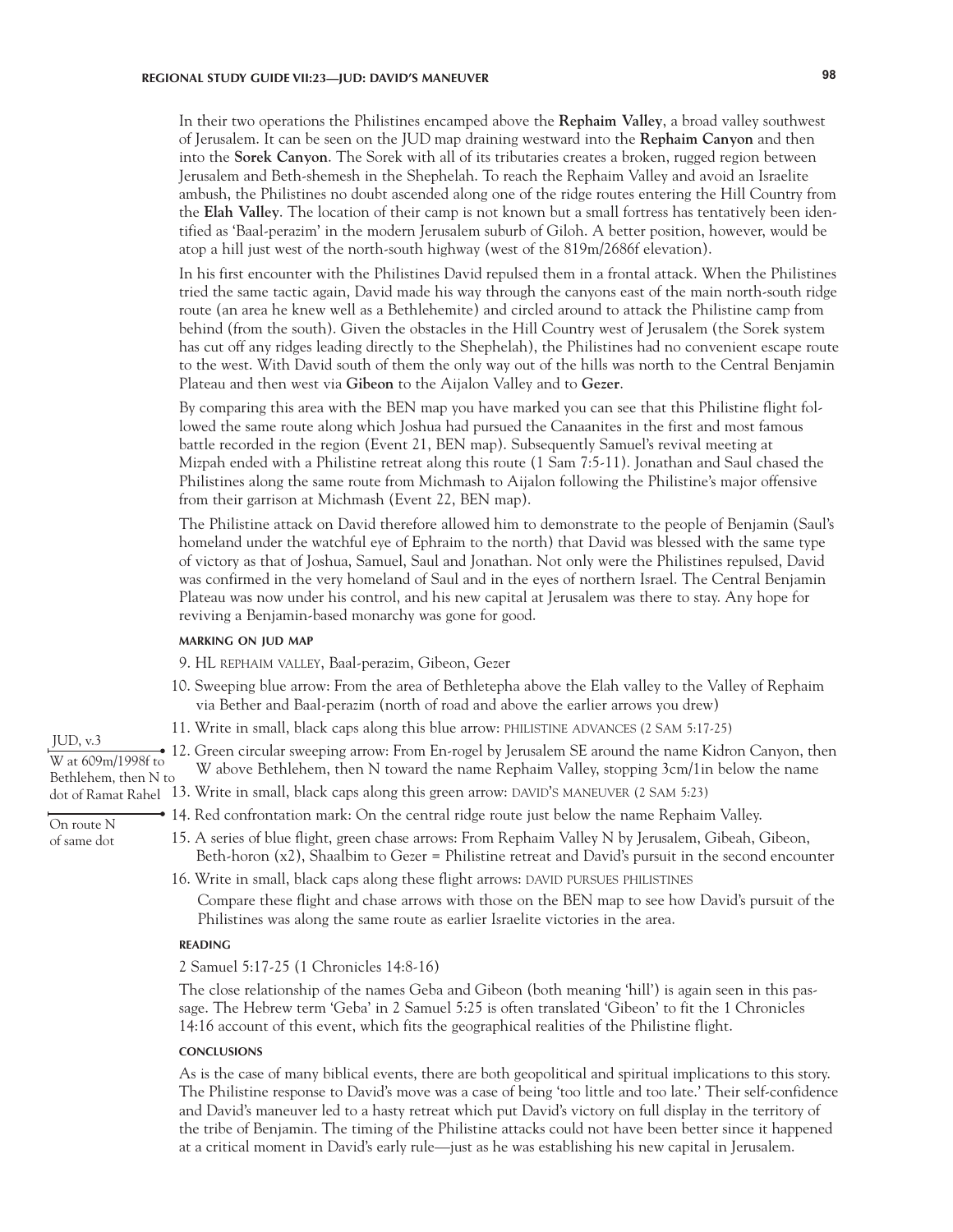# **REGIONAL STUDY GUIDE VII:24—BEN: JERUSALEM'S ACCESS 99**

David's move to Jerusalem completed the process in the book of Samuel which led from leadership by prophet to leadership by king. Samuel and Saul both were dead, and it was now possible to establish a new Israelite religious center which would be one and the same as the political capital. David took advantage of this opportunity by bringing the Ark of the Covenant to Jerusalem from Kiriath-jearim (Baalath) where it had been kept since the Philistines returned it to the Israelites (1 Sam 6). The most convenient route from Kiriath-jearim to Jerusalem was via Gibeon on the Central Benjamin Plateau. This would have taken David and the Ark directly through the homeland of Saul and would have been yet another reminder that the God of Israel now abided with David. In part it could explain David's enthusiastic dancing as he accompanied the Ark on its way to Jerusalem. At least one person from Benjamin took exception to this action, David's wife Michal, the daughter of Saul. Was she embarrassed at David's dancing or because she saw his rejoicing in the territory of Benjamin as politically motivated rather than a spiritual act? The detailed description of this procession is found in 2 Samuel 6.

An oft repeated theme characterizes these two battles with the Philistines and the rise of David throughout the book of Samuel: David depended on the LORD and the LORD blessed him. Each time the Philistines advanced we specifically are told that David inquired of the LORD as to what action to take. In both cases the LORD responded and David was victorious. Thus 'David kept growing stronger, for the LORD, the God of Hosts, was *with him*' (2 Sam 5:10). Divine words delivered to David by the prophet Nathan clearly state this and also echo the promise earlier given to Joshua (Josh 1:9). The response of David to this divine blessing reveals a humble heart (2 Sam 7:8, 18).

This is what the LORD of Hosts says [to David]: I took you from grazing lands, from tending sheep, to be ruler over my people, even over Israel. Wherever you have ventured, I have been *with you*....

And king David came in and sat before the LORD and said, 'Who am I, O LORD Almighty, and what is my house [of Jesse from Judah] that you have brought me thus far?'

Finally, David's move to Jerusalem gave him access to the highways of the nations. Anyone who knows the geographical realities of Jerusalem realizes that the book of Samuel argues that David's faith and God's faithfulness built a city and expanded a kingdom which no one had expected. George Adam Smith drew the same conclusion as we pick up where his last quote ended (1966 reprint: 215):

... The whole [Judean] plateau stands aloof, waterless, on the road to nowhere. There are none of the natural conditions of a great city.

And yet it was here that She arose who, more than Athens and more than Rome, taught the nations civic justice, and gave her name to the ideal city men are ever striving to build on earth, to the City of God that shall one day descend from heaven—the New Jerusalem. For her builder was not Nature nor the wisdom of men, but on that secluded and barren site the Word of God, by her prophets, laid her eternal foundations in righteousness, and reared her walls in her people's faith in God.

# **EVENT 24: Jerusalem's Access—'Baasha king of Israel ... fortified Ramah to prevent anyone from leaving or entering the territory of Asa king of Judah'**

# **chart—the israelite monarchies: 500 year overview** (Find bold names on the chart.)

The period of **David and Solomon** saw unprecedented expansion of Israelite control in the Land Between. David's geopolitical wisdom and Solomon's tight administrative policy had kept Israelite unity outwardly intact, but tribal tension between northern Israel and southern Judah was increasing. Judah's tacit takeover of routes in Benjamin and its economic exploitation of the north were deeply resented by the House of Joseph and other northern tribes. The 'United' Monarchy's future was shaky (1 Kgs 11).

When Solomon died his son Rehoboam took over the reigns of government and listened to the advice of younger members of his court rather than to older and more experienced advisors. To control growing unrest in the north his younger advisors proposed harsher policies and higher quotas. When Rehoboam announced these get-tough measures, the northern tribes led by Jeroboam of Ephraim revolted. Within five years pharaoh Shishak and his Egyptian army invaded the country and systematically destroyed the economic infrastructure of both Judah and Israel. These events signalled a rapid Israelite decline and a period of internal struggle called the **Battle of Benjamin** on the chart (1 Kgs 12:1-20).

For fifty years, between **-930** and **-880**, the small territory of Benjamin saw conflict as Judah (green on the chart) attempted to push its border north and Israel (orange on the chart) attempted to push south. The Bible states that this war continued for three generations of Judah's rulers in Jerusalem, in the days of Rehoboam, Abijah and Asa. Judah's and Israel's constant concern for their shared border in Benjamin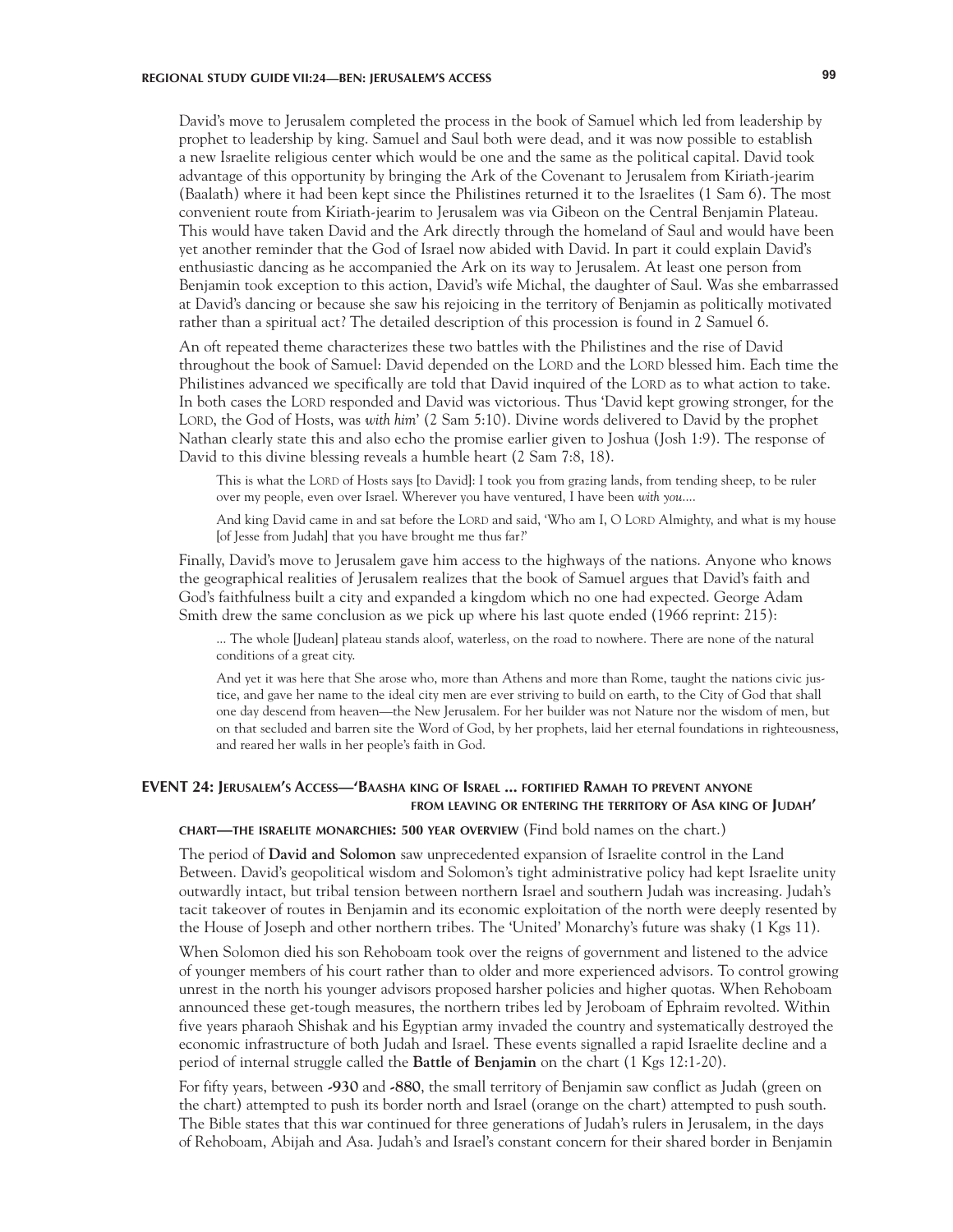# **REGIONAL STUDY GUIDE VII:24—BEN: JERUSALEM'S ACCESS 100**

and their costly alliances with Damascus (Event 10, NCA map) weakened both nations, seen on this chart by the lower Battle of Benjamin box. The **red line** between the green of Judah and the orange of Israel in this box represents the continuous state of war which existed between south and north.

**explore** *rr* **and ben map** (Find bold names on the *RR* and BEN maps.)

Map A, *RR* 26, shows the larger context of the territory of the tribe of Benjamin. Note the **blue arrows**  ascending from **Jericho** and from the **Aijalon Valley** to central Benjamin around **Gibeon** and **Ramah**. These arrows show the importance of the territory of Benjamin for invaders from the outside. The Philistine policy of 'divide and control' on the BEN map is a good example of this.

On Map A, *RR* 28, **green arrows** point outward from central Benjamin to **Jericho** and to the **Aijalon Valley**. These arrows show the importance of Benjamin for any Hill Country kingdom which wanted to expand beyond the hills. David's expansion on the LB map is a good example of this.

Both of these maps (*RR* 26 and 28, Maps A) show a green arrow from Judah pointing north and an orange arrow pointing south from Ephraim (Israel). All of these arrows point toward central Benjamin. Both Judah and Israel recognized the strategic and commercial importance of this region. Both of these maps show the borders of the tribal territory of Benjamin (**yellow broken line**). Benjamin had a common border with Ephraim (**orange broken line**) and a common border with Judah (**green broken line**). This was the context for the fifty-year Battle of Benjamin between Judah and Israel.

Look at Map B, *RR* 26, the detailed map of this area, and find the cities of **Jerusalem** and **Bethel**. Note Jerusalem's advantages if it controlled the entire network of routes on this map, as far north as **Jeshanah**. Israel, however, would never tolerate this. It wanted to control as far south as **Ramah** and thereby extend its control over all east-west traffic between the region of **Michmash** and **Lower Beth-horon**. This would cut off Jerusalem's access to the Coastal Highway which Judah would never tolerate. Clearly neither side could have everything it desired, but it took fifty-years of fighting for them to realize this.

It may be helpful to compare these maps (*RR* 26, 28) with the BEN map and find the names printed in bold above. With the background gained from our map study we are now ready to trace a series of events which happened in this area during the Battle of Benjamin, events carefully recorded in the Bible.

**discussion** (Find bold names on the BEN map.)

-931/-930 to -913: When Jeroboam of Israel revolted against Judah's rule, he realized that his subjects near Bethel would be attracted to Jerusalem and its temple. To counter this tendency he built his own religious center at the important center of Bethel, a site which conveniently had a patriarchal history (1 Kgs 12:26-33). Meanwhile, Rehoboam of Judah was busy fortifying cities in the Hill Country and in the Shephelah (Event 19, JUD map). A list of these cities (2 Chron 11:5-12) does not name any site in Benjamin but only states that Rehoboam strengthened cities in Benjamin and thus maintained control of both Judah and Benjamin. While Israel was building at Bethel and Judah was strengthening positions such as Ramah, 'a continual state of war existed between Rehoboam and Jeroboam' (1 Kgs 14:30).

-913 to -910: The 'state of war between Rehoboam and Jeroboam' had existed for almost two decades. Abijah/Abijam, Rehoboam's son, followed in his father's footsteps, and the state of war with Israel continued throughout his three-year reign (1 Kgs 15:6, 7). It was Abijah who made the first recorded advance in the Battle of Benjamin, a move which combined religious, diplomatic and military facets of the conflict. Abijah of Jerusalem negotiated an alliance with the king of Damascus (the two fathers later mentioned in 1 Kgs 15:19). Abijah may have encouraged Damascus to put pressure on Israel's northern border and thereby divert Jeroboam's attention. Abijah probably also mustered support in Jerusalem for his plan to overrun Jeroboam's apostate shrine at Bethel.

Within this context Abijah felt prepared to mount a military attack along the main Hill Country highway north of the Central Benjamin Plateau. His well-trained forces met the army of Jeroboam in the region of **Mt. Zemaraim** southwest of **Bethel**. Deeply eroded canyons to the east and to the west of this narrow plateau constrict the north-south route as it makes its way between higher hills (see the BEN map and elevations in this area). This terrain provided cover for Jeroboam's ambush which circled around Abijah's forces. (Today the twin Arab cities of Ramallah/el-Bira cover this strategic ridge.)

When Abijah finally gained the upper hand he wisely extended his campaign to **Jeshanah** and **Ophrah**, here called Ephron or Ephraim (2 Chr 13:19). Abijah thus secured the northern and eastern approaches to the Bethel region and totally usurped Ephraim's southern flank. Judah's successful offensive must have shocked the northern kingdom of Israel and Jeroboam's court at his capital in Tirzah (LB/NCA maps).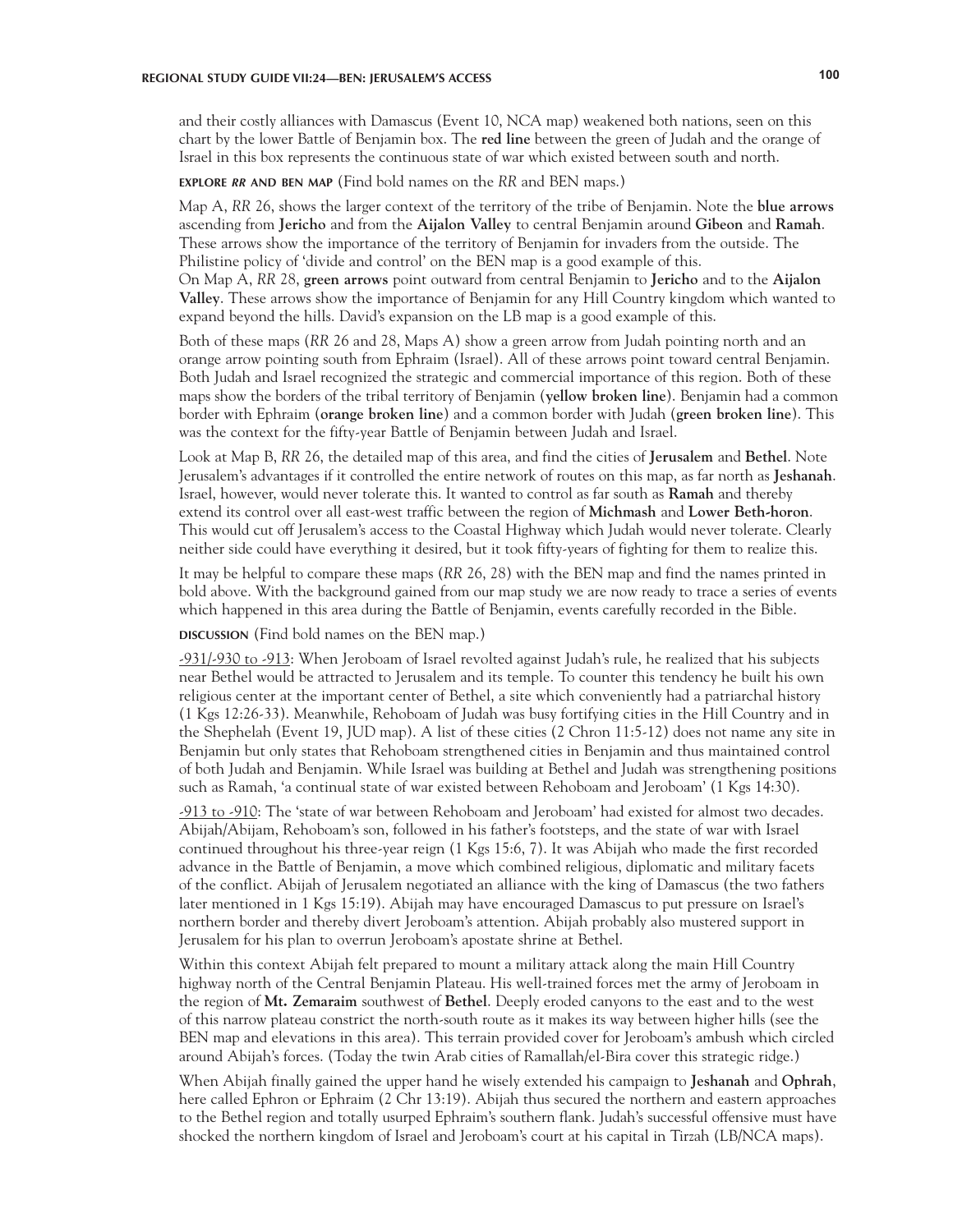#### **marking on ben map**

- 1. HL on name: MT. ZEMARAIM
- 2. Red dot on city dot: Bethel, Jeshanah and Ophrah (i.e., Ephron) = cities taken by Abijah
- 3. Sweeping green arrows:
	- a. One from Bethel to Jeshanah (draw the arrow just E of the route)
	- b. A second branching off from the Bethel-Jeshanah arrow toward Ophrah (follow the route)
- 4. Write in black, small caps along the second arrow, with small circle around '1': 1 abijah (2 chr 13)

# **reading**

2 Chronicles 13

As you read this passage note how Abijah carefully chose his words in his dramatic speech prior to the battle. His reference to recent events and to David's accomplishments have strong religious overtones. The geographical setting makes the speech even more relevant, as Abijah was facing toward the famous (now infamous) shrine of Bethel built by Jeroboam, one of Abijah's prime objectives in this campaign. His religious emphasis, however, may have provided a convenient pretext for his other objectives—the political and economic control of the Bethel region and its approaches.

**DISCUSSION** (Find bold names on the BEN map.)

-910 to -909: With the death of Abijah, his son Asa became king of Judah. Meanwhile, as Israel was reeling from the loss of the Bethel region, Jeroboam's son was assassinated bringing a new dynasty to Israel. The coup happened at **Gibbethon** on the Coastal Highway where Israel was campaigning against the Philistines (1 Kgs 15:25-30). It appears to be part of a larger strategy in the Battle of Benjamin: to outflank Judah on the west, hold Asa, king of Judah, hostage in the Hill Country and profit from coastal commerce. This strategy was about to change as Baasha eliminated all the members of the house of Jeroboam and began putting his own diplomatic and military strategy into place.

### **marking on ben map**

- 5. HL on name: Aphek, Gibbethon (on the Coastal Highway)
- 6. Red circle around name: Gibbethon
- 7. Write in black, small caps by Gibbethon: BAASHA's coup (1 KGS 15:27-28)
- 8. Sweeping orange arrow from Aphek along the Coastal Highway to Gibbethon = Israel's campaign in northern Philistia (Gibbethon)
- 9. Write in black, small caps along orange arrow: ISRAEL'S ATTEMPT TO OUTFLANK JUDAH (1 KGS 15:25-32)

**discussion** (Find bold names on the BEN map.)

-909 to -885: With new kings in Judah and in Israel another phase of the Battle of Benjamin began. Baasha, king of Israel, set about negotiating a treaty with the king of Damascus (the 'treaty with Baasha, king of Israel' in 1 Kgs 15:19) which left Israel free to concentrate on war with Judah. In a stunning campaign Baasha's army pushed south but did not stop at **Bethel**. It continued south on to the Central Benjamin Plateau and began creating facts on the ground by fortifying the important intersection of **Ramah**, thus severing **Jerusalem** from the Coastal Highway. Asa of Judah could not tolerate this.

At this point Asa 'lifted a page from history' and reminded Damascus of its earlier treaty with his father Abijah. He sweetened his overtures with some of the remaining treasures of Jerusalem. Damascus broke its treaty with Israel, and with Israel's troops elsewhere Damascus took the Hazor Highway and marched deep inside the Northern Arena (Event 10/NCA map). Israel retreated from Ramah, and the men of Judah were all called out to establish border posts at **Geba** above the Suweinit Canyon and at **Mizpeh**  on a ridge above the main north-south Hill Country Highway. By this move Asa sealed off the two northern approaches to the **Central Benjamin Plateau**. This remained the border between Judah and Israel for the next century and a half. The irony (and perhaps the lesson) of the Battle of Benjamin was that Judah and Israel wasted their resources on a struggle which ultimately only benefited Damascus.

# **marking on ben map**

BEN, v.3

Passing E of the name 'Bethel, Luz' 10. Sweeping orange arrow from the area of Jeshanah toward Ramah (W of the route but passing through the name 'Bethel, Luz' to the E of the route through 'Beeroth' to Ramah) = Baasha's advance

and continuing E of 11. Orange triangle around city dot: Ramah = Baasha's fortification

the route to Ramah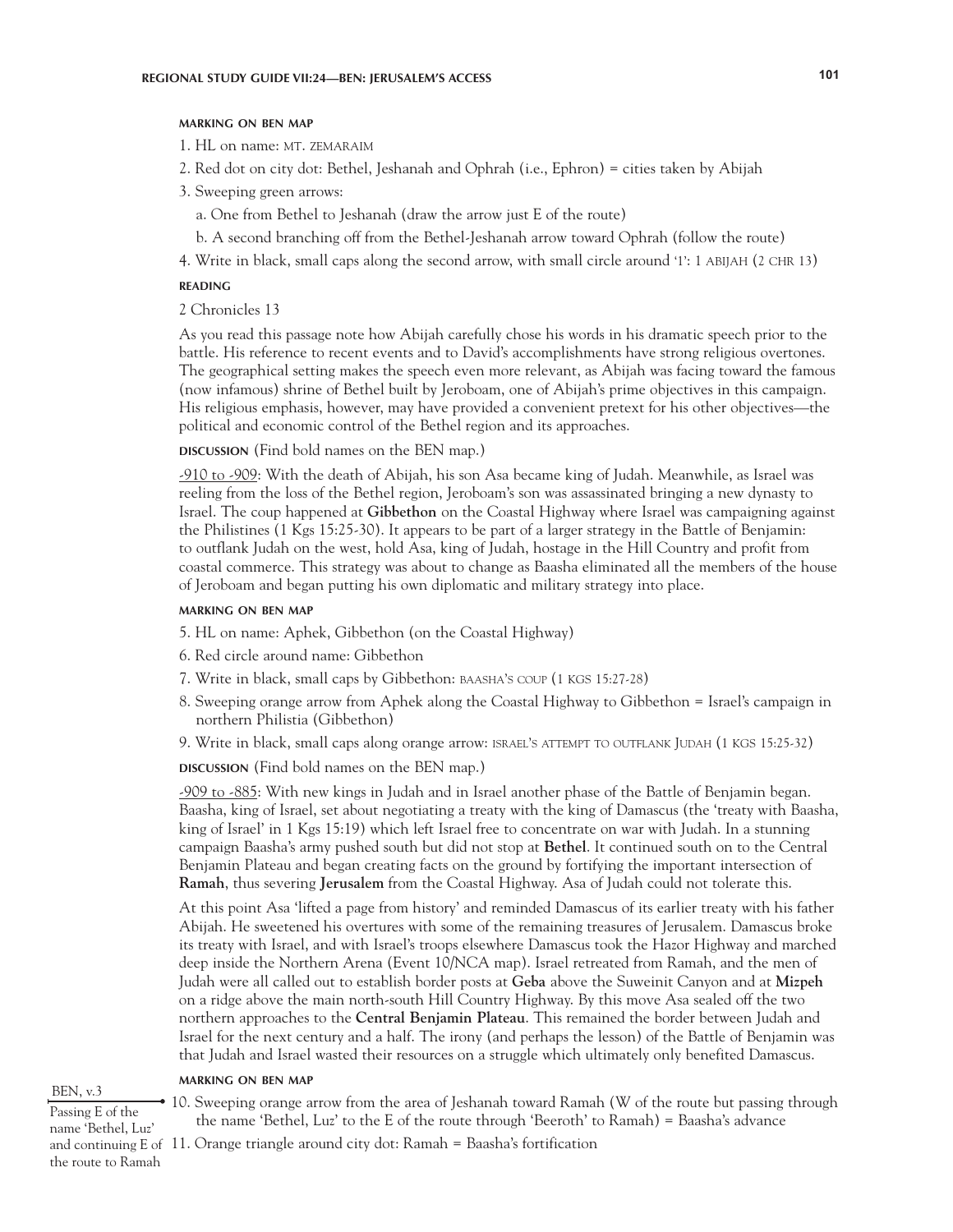- 12. Write in black, small caps on the arrow with small circle around '2': 2 BAASHA (1 KGS 15:16, 17)
- 13. Small green triangle on city dot (fill the triangle with green): Mizpah and Geba = Asa's fortifications on the border with Israel
- 14. Write in black, small caps below Mizpah with small circle around '3' = 3 ASA (1 KGS 15:22)

#### **reading**

1 Kings 15:16-22

This is one of the most densely packed geopolitical passages in the Bible. Many of the events discussed above are derived from these six verses which summarize decades of relations between Judah and Damascus and between Israel and Damascus. Read the passage carefully with the BEN map in hand. Its parallel is in 2 Chron 16:1-6. The NCA map shows the invasion route of Damascus into Galilee.

#### **DISCUSSION discussion**

-885 to -880: The final episode recorded in this fifty-year Battle of Benjamin relates to the fall of the house of Baasha. Baasha's son was assassinated in Tirzah by Zimri while Omri, the commander of Israel's army, was leading yet another campaign at Gibbethon (1 Kgs 16:8-20). Apparently Israel had a long term policy of weakening Judah by controlling the Coastal Highway south of Aphek. Omri took over the throne of Israel from Zimri and realized that the long state of war with Judah had been disastrous for both nations. We no longer hear of continual war but rather of a policy of internal reconstruction. Omri's son, Ahab, continued his father's policy and cooperated with Jehoshaphat, Asa's son, the new king in Judah. As separate nations Israel and Judah thrived as shown by the elevated Ahab/Jehoshaphat box on the Israelite Monarchies: 500 Year Overview chart. The line which separates Judah and Israel in this box shows that they were now separate entities

#### **CONCLUSION conclusion**

This complex geopolitical period clearly illustrates the importance which Israel and Judah placed upon the Central Benjamin Plateau and its approaches. Potential tension between the House of Joseph and the House of Judah was inherent in their original tribal allotments (Josh 15-17). Benjamin's fate was sealed when it was allotted the strategic region between these two prominent tribes (Josh 18). The tribe was almost exterminated in bloody civil war (Judg 19-21) which only weakened Benjamin's ability to withstand surrounding pressures. The Benjamin-based monarchy led by Saul did not reflect the tribe's political strength but only underscored its inferior rank. Since the tribe of Benjamin did not threaten Joseph nor Judah it served their purposes well.

David's move to Jerusalem further unsettled the tribe of Benjamin. Later rulers of Judah assumed that Jerusalem's authority extended over the territory of Benjamin. This assumption was severely tested in the Battle of Benjamin. By the end of the struggle the sacrifice of Benjamin was complete—and Judah came out ahead. A glance at maps on *RR* 26 shows how much Benjaminite territory Judah held after the Battle of Benjamin. The entire Central Benjamin Plateau, including Mizpah, was under the control of Judah, which also held the western approaches to the plateau but lost Jericho to the east. With the apparent loss of Jericho, Judah lost its connection to the Transjordanian Highway, a fact which became evident by Ahab's action in the period which followed (Event 11, NCA map). Since Israel held the Bethel region, the region of Michmash/Ai and the oases of Jericho it was able to exploit trade passing from Transjordan to the Coastal Highway via these sites.

The process which had begun with David's capture of the Jebusite stronghold at Jerusalem was now complete. Jerusalem and its access to the Coastal Highway were firmly in Judah's control and would remain there. However, enmity between the tribes of Judah and Ephraim, which our study above has so clearly illustrated, was not soon forgotten. In his attempt to emphasize the blessing of the messianic age, the prophet Isaiah recalled these events and the weaknesses inherent in the territory of the tribe of Benjamin. This prophetic promise, like others in the same chapter of Isaiah, stands out as abnormal and was rarely, if ever, seen. The enmity between Israel and Judah and the struggle for dominance in the area of Benjamin served the prophet well in his attempt to underscore messianic blessings (Isa 11:13-14).

Then Ephraim's jealousy will be put aside, and the enmity of Judah will cease to be. Ephraim will not be jealous of Judah, and Judah will not be hostile toward Ephraim. But [together] they shall swoop down over Philistia on their western flank, And as one they shall plunder the people [nations] on the east ...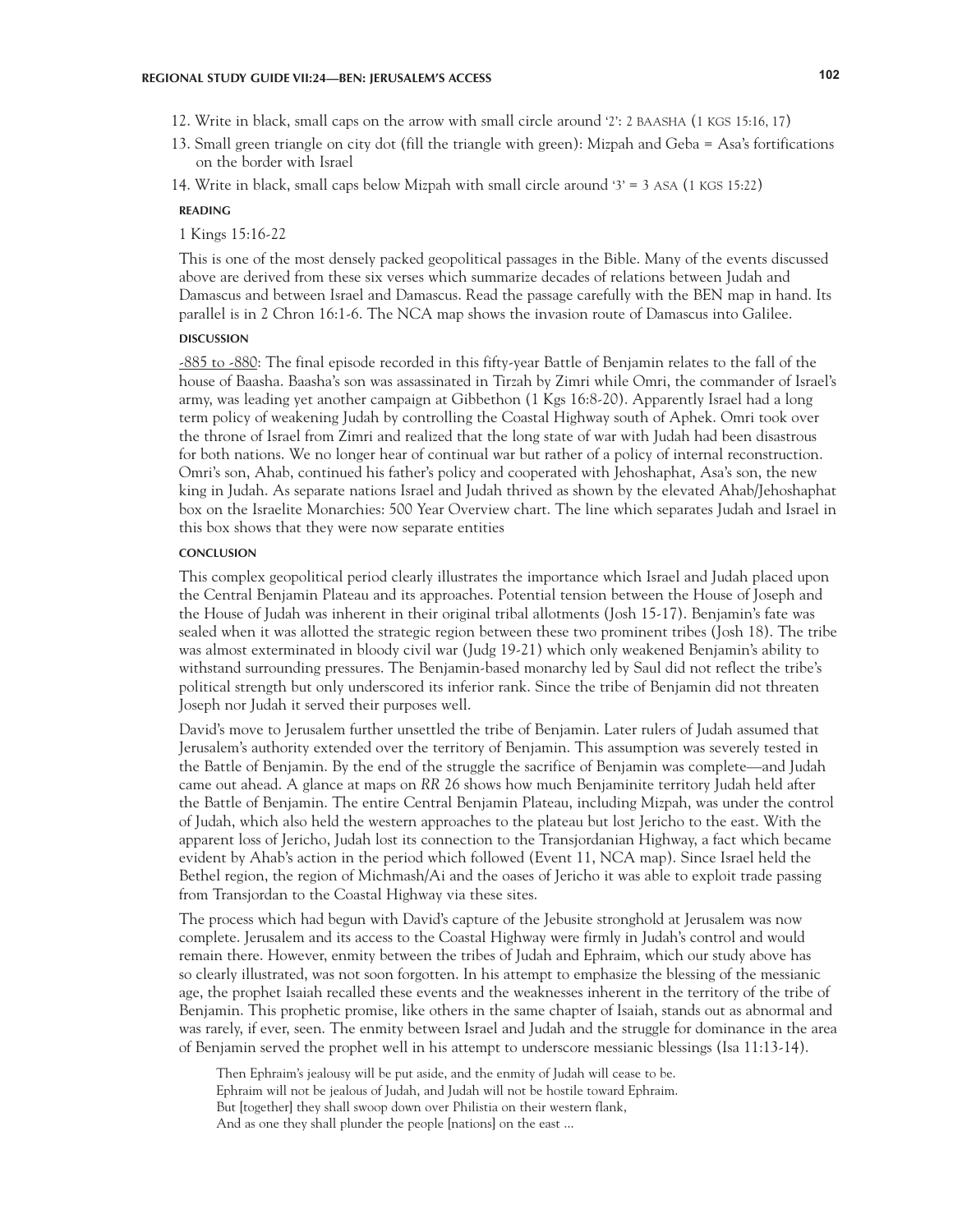What is even more surprising is that these promises would be fulfilled by 'a rod out of the stem of Jesse, a shoot sprouting from his roots.' One from the House of Jesse of the tribe of Judah would once again rule Ephraim and the House of Joseph, but this time, like David, with 'a spirit of wisdom and understanding,' with equity, with righteousness and 'in the fear of the LORD' (Isa  $11:1-5$ ).

## **AN OVERVIEW FROM NEBI SAMWIL—views and selected events in and around central benjamin**

A hill rising to 885m/2904f on the southern edge of the Central Benjamin Plateau affords an overview of the most concentrated biblical region in the Land Between. On its summit stands a landmark which can be seen throughout this part of the Hill Country. This is the traditional tomb of the prophet Samuel, or '**Nebi Samwil**' in Arabic (find all bold names on the BEN map), located south of Gibeon. Samuel was buried in **Ramah** where he lived most of his life (1 Sam 25:1), but at some point his burial place became identified with this prominent hill and the tradition has remained.

Upon reaching the summit of this hill one is immediately struck with its commanding view. It quickly fades when one enters the high vaulted main hall of the mosque which covers the traditional tomb. At one side a long, narrow stone staircase steeply ascends to the roof and the base of the minaret. From here one gains a magnificent view of the surrounding territory, an area charged with biblical events from almost every period. In order to appreciate the importance of what you would see from this point, we pause to trace the landscape in every direction. You may want to make this overview site stand out on the BEN by drawing short black lines radiating out from the 885m/2904f elevation mark.

#### **south overlooking the sorek canyon and its tributaries**

We begin our tour of the terrain by looking south over a region of uplifted limestone which has been dissected by the **Sorek Canyon** and its tributaries. The canyon makes its way from the **Central Benjamin Plateau** through an area of steep slopes before flowing out to the **Sorek Valley** by **Bethshemesh**. On its way it is joined by the **Rephaim Canyon** and the **Chesalon Canyon**. Together these canyons present a series of obstacles for travel directly from Jerusalem to the Shephelah. These obstacles make routes through adjacent areas much more attractive.

As we look due south from Nebi Samwil we see the higher hills of the Judean Ridge. Hill **923m/3028f** near the modern Arab city of **Beit Jala**, affectionately nicknamed 'Mt. Everest' by the locals, clearly stands out on the horizon. Nearby, the main Hill Country route from Hebron passes **Bethlehem** before continuing north, skirting **Jerusalem** and reaching **Gibeah** and **Ramah**. Abraham, Jacob, Samuel, David, Absalom, Mary and Joseph and many others knew this route well. It is difficult to cross over this route, even today with its heavy traffic, without thinking of one of these biblical characters passing along a dusty track between Ramah and Bethlehem.

The low ridge on which the original site of Jerusalem is located cannot be seen from Nebi Samwil since, as Psalm 125 states, it is situated in the midst of higher hills. However, the nearby **Mt. of Olives** with its modern towers is clearly seen and indicates the original city's general location. The modern Arab and Israeli suburbs of Jerusalem, however, are all too visible and cover much of the landscape before us. Through a dip in the hills one can also make out the artificial mound built by king Herod on which he built a monument to himself, the Herodium rising to 758m/2486f (just off the BEN map but seen on the JUD map). Much farther to the southeast on a clear day one can spot the high Crusader walls of Karak across the Dead Sea in the Kingdom of Jordan (LB map, east of the Dead Sea).

# **east overlooking the central ridge route**

Our view to the east of Nebi Samwil overlooks the upper part of the Sorek Canyon. Just beyond we can trace the main south-north ridge route through the central Hill Country. Our eyes take us north from the Jerusalem area along a narrower part of the watershed ridge to a prominent hill, appropriately called '**Gibeah**' ('Hill'), the capital of Saul. Gibeah affords a magnificent view of the area we cannot see, east of the ridge route, from the **Mt. of Olives** through **Anathoth** (the prophet Jeremiah's village) to the region of **Michmash/Ai**. On a crisp, clear winter's day the hills of Upper Gilead can be seen beyond the Wilderness and Jordan Valley, which are hidden from our view. The central ridge route from Gibeah to **Ramah**, crossroads of central Benjamin, is easily traced. Many of the events of the book of 1 Samuel fall within the scope of our view. The most memorable was a command which changed Israelite history, a command given to the prophet Samuel at Ramah when Saul ruled Israel from Gibeah.

'Fill your horn with oil and '*lekh' (*be on your way); I'm sending you to Jesse the Bethlehemite [in Judah!], for I have seen among his sons a king who has my approval.'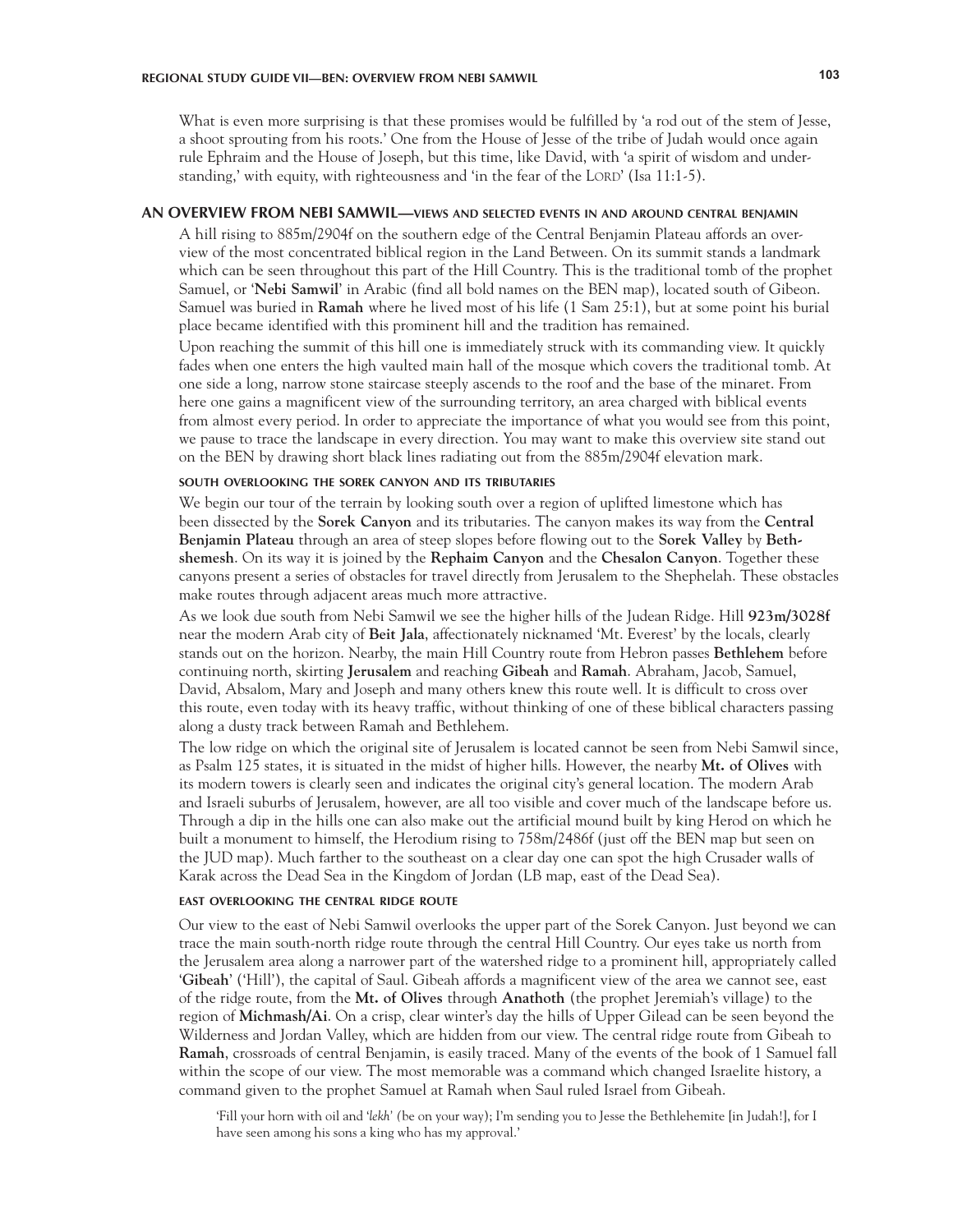1 Sam 16:1-5

As Samuel left Ramah on that momentous journey he slipped by Gibeah on his way to Bethlehem, hoping that Saul's guards would not recognize him and report his whereabouts to king Saul.

## **west overlooking ridge routes to the shephelah**

Our view from Nebi Samwil to the west is partially hidden by nearby trees. A discerning eye, however, can see the higher western edge of the Central Benjamin Plateau, the top of a geological arch running northeast from **Kiriath-jearim**. This has kept deep V-shaped canyons to the west where they drain into the **Aijalon Valley**. Routes along high ridges in this area offer some of the shortest and most convenient connections to the **Shephelah** anywhere along Judah's western slopes (cf. the JUD map). From Nebi Samwil we can pick out the top of three ridge routes shown on the BEN map. The most obvious is the **Beth-horon** ridge route which can be seen in its entirety to the northwest. The Arab city of **Biddu** to the southwest controls two ridge routes, one which descends to the Aijalon Valley via **el-Qubeiba** and another which follows a level path to **Kiriath-jearim** before descending to the Shephelah.

Again, biblical events flood the mind. One of these best summarizes this western view from Nebi Samwil: Solomon's worship at the 'high place of Gibeon,' perhaps at the very site at which we stand. His view from here would have helped him understand the importance of fortifying **Upper and Lower Beth-horon**, **Baalath** (Kiriath-jearim) and **Gezer** (1 Kgs 3:3-9; 9:17-18; 2 Chron 8:5-6). He easily could have turned to the southeast toward Jerusalem and seen that the security of his capital was closely linked to the Central Benjamin Plateau and sites guarding these ridge routes to the Aijalon Valley.

# **north overlooking the central benjamin plateau and the region of mt. zemaraim**

We now turn our attention to the most stunning view one can see from the roof of Nebi Samwil, the view north over the entire Central Benjamin Plateau, with the site of Gibeon and its fertile fields spreading out beneath us. Beyond the rolling hills of the plateau is the low hill of **Mizpah**. **Bethel**, however, is hidden by higher intervening summits around **Mt. Zemaraim**. The site of **Ai** is also hidden but parts of the region of Michmash/Ai are visible. Higher summits can also be seen in the Hill Country of Ephraim, an area of deep V-shaped canyons where Philistine and Greek armies seldom dared to penetrate. On a clear day, with the aid of binoculars, one can see the headland of Mt. Carmel far to the north-northwest, beyond the limits of the BEN map (see LB map).

In addition to tracing the main north-south ridge route from Mizpah to the area of Bethlehem, one can also track the east-west route from the region of **Michmash/Ai** as it appears at **Ramah** and then makes its way westward across the plateau to **Gibeon** before dividing into two routes, one leading to the **Bethhoron** ridge and the other to **Biddu** and **Kiriath-jearim**. Those events marked on the JUD and BEN maps (and many more) transpired along the routes beneath us. The accumulation of modern Arab and Israeli structures (built in a rush to produce facts on the ground) and a major highway cutting through the very hill on which we stand testify to the on-going strategic importance of this area.

## **central benjamin throughout biblical history**

One of the best ways of reviewing biblical events on the BEN map is to reread 'A Field Trip Through History' on both *RR* 27 and *RR* 29. The discussion below summarizes principal biblical events which were played out on the terrain which lies before us as we look out from Nebi Samwil. The headings are taken from the 4000 Year Overview chart which provides the context for these events.

#### **new beginnings**

The main north-south ridge route through this part of the Hill Country could be called 'the patriarchal highway.' As Abraham moved south from Shechem he encamped between **Bethel** and **Ai**, choosing a well-sheltered location (like all tent dwellers), which may well have been in a beautiful enclosed valley just below the **914m/2999f** elevation mark east of Bethel. From there he followed the ridge route south to the Negev. Later, Abraham and his men rushed north along this same route to head off the invasion force which had captured Lot. Upon his return Abraham returned along this route and met Melchizekek, king of Salem, which many feel to be Jerusalem. Abraham's grandson Jacob returned to the Bethel/Ai area when he left Canaan in search of a wife and also when he returned with his large family. Somewhere along the road south of Bethel Rachel died giv-Gen 12:8-9 Gen 14 Gen 28:10-22; 35:1-21

ing birth to Benjamin. Centuries later the prophet Jeremiah recalls this sad event along this road and speaks of 'a voice which is heard in Ramah, lamentation and bitter crying.' In this case, however, it is Rachel weeping for the calamity coming upon her heritage and upon Jerusalem. Jer 31:15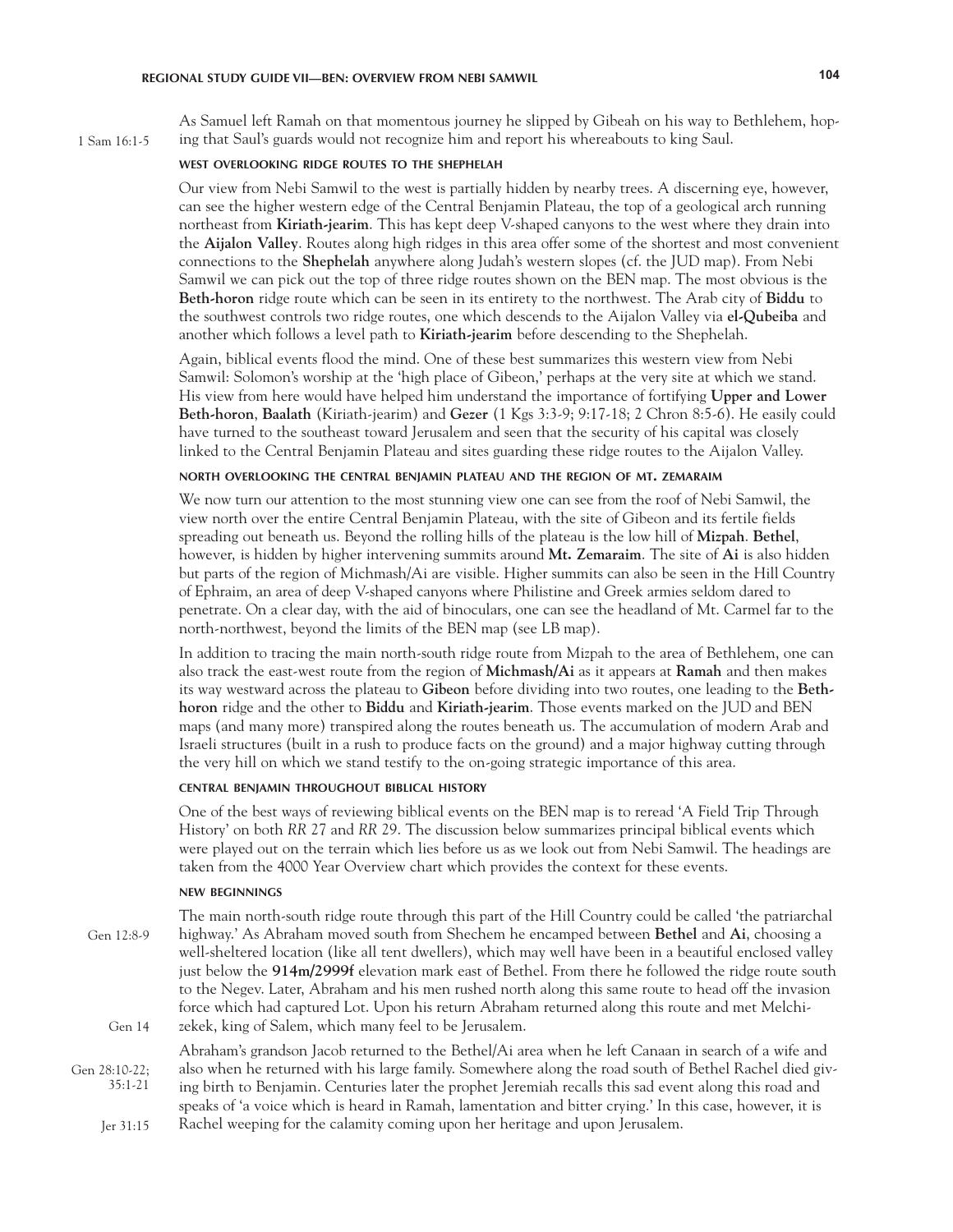When Jacob sent his beloved son Joseph north to seek news of his other sons, Joseph's route would have taken him along this same ridge route. Little did he know that he would never see this Hill Country road again but would descend into Egypt along the Coastal Highway to the west.

# **egyptian dominance**

Gen 37

Gibeon, situated below us, was the main city of the Gibeonites when Joshua made his calculated attack in the Region of Ai to the northeast. The battle was too far away to be seen from Nebi Samwil, but

word of the invading Israelites no doubt reached the Gibeonites by the time of Joshua's second campaign. As Israelites were settling the Hill Country north of Bethel there must have been intense discussions among the Gibeonites as to how to deal with this threat. They knew that their cities on and around the Central Benjamin Plateau were high on Joshua's list of regional priorities in central Canaan. They devised a plan which would save them from destruction, and it worked. As we have seen, how-Josh 9 Josh 8

ever, Jerusalem would never tolerate an enemy on the Central Benjamin Plateau. What happened next

could have all been seen from Nebi Samwil (Event 21, BEN map). Josh 10:1-14

> Israelite settlement continued in the Hill Country, and Judah migrated into the southern Hill Country around Bethlehem and Hebron. In this context we find a lone Levite from the **Remote Interior of Ephraim** traveling through central Benjamin to **Bethlehem** of Judah. His concubine had earlier taken her leave of the Levite and had made this same trip back to her father's home in Bethlehem. The climax of the story comes as the concubine and the Levite are returning to Ephraim. Middle Eastern hospitality had forced them to leave Bethlehem late in the day, and from Nebi Samwil we see that they could not have gone very far before seeking refuge for the night. Instead of turning off the road to stay with non-Israelites in **Jerusalem** they pressed north and reached **Gibeah** of Benjamin as the sun was disappearing behind the hill on which we stand. What happened next showed a total lack of Middle Eastern hospi-

tality, a symptom of a much deeper disregard for others which emerges throughout the story. The next day the Levite continued north along the ridge route into the Hill Country of Ephraim with the body of his concubine strapped upon his donkey. The affair ended with an Israelite civil war against Benjamin, which almost exterminated the Benjaminites. The potential for territorial wars between Judah and Ephraim was too high, however, and a method was devised to restore the tribe of Benjamin. Judg 19 Judg 20-21

#### **age of nations**

1 Sam 13:1-14:31

2 Sam 5:17-25

1 Kgs 15:16-22

2 Kgs 16:1-9

Much of our study in this chapter and on the SCA map focused on the period of the Benjamin-based monarchy led by Saul. The Philistines thought that they could defuse Israelite nationalism and topple this monarchy by controlling the region we see before us. This policy led the Philistines to commit their military resources to holding the Central Benjamin Plateau and the region of Michmash/Ai and thereby drive a wedge between the two prominent Israelite tribes, Ephraim and Judah. The markings on the BEN map show the disastrous retreat of the Philistines after Jonathan's courageous action.

When David moved his capital from Hebron to Jerusalem the Philistines tried a different tactic. They attempted to cut David off from Judah by twice cutting the main ridge route between Jerusalem and Bethlehem. They again failed, and the JUD map shows their disastrous retreat, which can be followed from the vantage point of Nebi Samwil.

Various episodes in the Battle of Benjamin again bring our attention to the north-south ridge route through the territory of the tribe of Benjamin. Clearly Jerusalem needed this area and covetously campaigned into the Hill Country of Ephraim in order to complete its control of the entire network of routes from Jericho to the Aijalon Valley. One can easily feel the frustration felt in Jerusalem when Baasha of Israel began building at Ramah, which cut off Jerusalem's access to the Coastal Highway. The final arrangement left the entire plateau in Judah's hands, but Bethel, the region of Michmash/Ai and Jericho were in the hands of Israel. The territory of Benjamin had been torn asunder.

### **empires control** (*RR* 30-31 provides the background for the following discussion.)

As the Assyrian war machine toppled kingdoms to the north of the Land Between, local nations scrambled to meet the threat. Some realized that their own resources could not meet the challenge and thus made alliances with others. It was in this context that the land before us again became a potential battlefield as Israel, together with its northern ally Damascus, pressed Judah to join an alliance against Assyria. Two prophetic proclamations speak of possible campaigns along routes which pass by Ramah.

The first takes us north from Gibeah. The second approaches Jerusalem from the region of Michmash/Ai. Both statements issue urgent warnings of impending crises in this strategic area before us.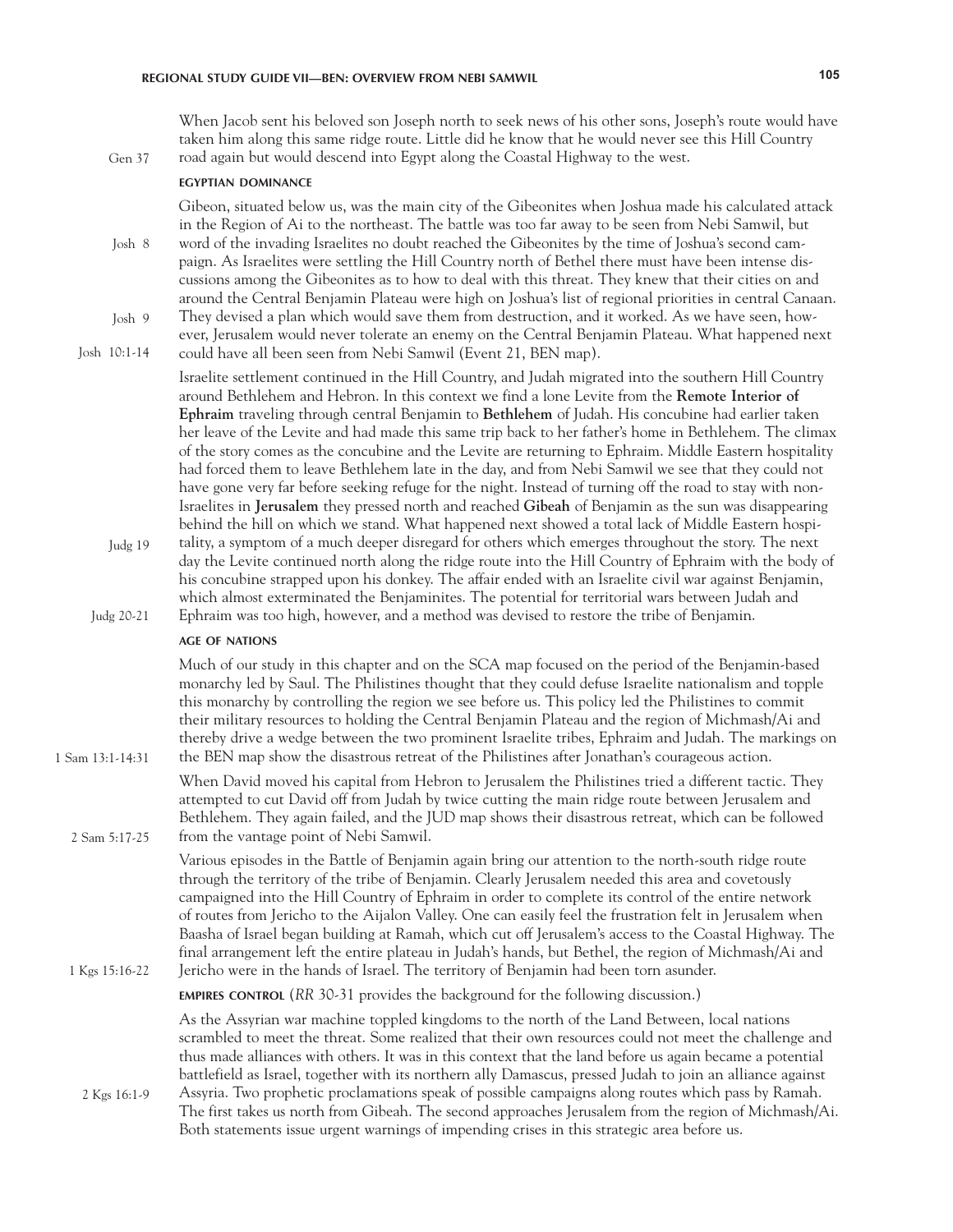Sound a shofar in Gibeah, a trumpet in Ramah, a shout of war in Beth-aven, we're behind you, Benjamin! Hos 5:8

Isa 10:28-32

He has come upon Aiath (Ai) ... stored weapons at Michmash, crossed over the pass. 'Let's stay the night at Geba!' Ramah shakes, Gibeah of Saul flees. Cry out, O daughter of Gallim..., answer, poor Anathoth ... Before the day is done he reaches Nob and shakes his fist at the mount of the daughter of Zion, the hill of Jerusalem.

Little is known about Babylon's final assault on the city of **Jerusalem,** but when its army overcame revolutionary elements in the Jewish state and destroyed the city, a prisoner of war camp was set up at **Ramah**. Babylon appointed a provisional administration, based at **Mizpah**, to oversee the lower classes which had not been deported to Babylon. It attracted a growing number of Jews, including those from Transjordan. The Ammonite king east of the Jordan saw this remnant as a threat to his designs and hired terrorists to murder and demoralize the Jews who remained in the land. A group of Jews cornered the terrorists at **Gibeon**, but they escaped and took refuge with the Ammonite king. Fearful of Babylon's retaliation for this disorder, the Jewish resistance group fled to the area of **Bethlehem** hoping to escape to Egypt. It is clear that the Ammonite leader wanted to deal a final death blow to the Jewish entity being reestablished along Benjamin's network of routes. Ultimately it could only threaten his influence in the Central Arena.

Jer 40-41

Luke 2:1-7

When Persia allowed the Jews to return, central Benjamin became one of the main areas of settlement. From here Jewish settlement spread to the Hill Country of Ephraim and toward the Shephelah. By the time the Seleucid Greeks controlled the Land Between, routes across the Central Benjamin Plateau linked outlying Jewish settlements with Jerusalem. The area bristled with action during the Maccabean revolt, which broke out at **Modiin** along a main route between the Coastal Highway and Jerusalem. Jewish rebels forayed from their refuge in the Hill Country of Ephraim northwest of Bethel (later called 'the hills of **Gophna**') to wreak havoc on Greek forces. The ascent of **Beth-horon**, **Emmaus** (by Aijalon), the Central Benjamin Plateau and the region of **Elasa** by Mt. Zemaraim all played significant roles in the decades after -168. One of the most crushing defeats for the Greeks came when the Maccabees ambushed their army by **Adasa** east of Gibeon. Busy elsewhere, the Greeks finally gave the region of **Michmash/Ai** to a Maccabean leader, Jonathan, in hopes that he would remain there. It was not long, however, before that region became a springboard for recapturing **Jerusalem** and the entire central Hill Country. Benjamin's network of routes then became avenues of expansion beyond the hills. 1 Macc 3, 4, 7 1 Macc 9:62-11:37 1 Macc 7:33-50

#### **rome supreme**

The arrival of Rome in Jerusalem in -63 brought the end of the Jewish Hasmonean (Maccabean) state and engendered rebellion among some zealous Jews. As Roman governors systematically reorganized the land, most of the area seen on the BEN map became part of the southern region of 'Judea,' in contrast to Jewish territory in Galilee and Across-the-Jordan (Perea). Roman troops appeared along the routes beneath Nebi Samwil when disturbances broke out in Judea. Rome's grip loosened only when Parthia, its archenemy in the East, invaded the land in -40. Routes on the Central Benjamin Plateau became thoroughfares for troops led by Herod, who put down the revolt. He later became Rome's 'King of the Jews.' With Herod's death in -4, rebellion again broke out throughout the country. In one incident at **Emmaus** (by Aijalon) a Roman centurion and forty of his men were massacred while conveying wheat and arms. Varus, the Roman governor of Syria, joined by Arab troops, marched through the land killing and destroying. **Arus** (top center of BEN map), **Sappho** (by Lower Beth-horon) and Emmaus were ravaged before Varus marched into Jerusalem. During the previous year (-6/5) Mary and Joseph had made their way along the ridge route south of Jerusalem to Bethlehem of Judea where Jesus was born.

The Jewish Mishna tells us that one day's journey from Jerusalem would take a traveller to the **Jordan River** in the east, to **Lod/Lydda** in the west or to **Acrabeta** in the north. Josephus Flavius states that **Anuathu Borcaeus** was the northern border of the region of Judea; beyond lay Samaria. Around +7, when Jesus 'was twelve years old,' Mary and Joseph were one day's journey from Jerusalem on their return trip to Galilee when they realized that their son Jesus was not in the group of extended family and pilgrims with whom they traveled. The next day they returned alone to Jerusalem, and on 'the third day' they found their son in the Temple. We can trace their steps, to the Jordan or to **Lebonah** (near Anuathu Borcaeus), a convenient first night stop at the northern border of Judea. If this were their route they would have passed along an historic path dating back to the period of the patriarchs. Luke 2:41-52

Over two decades later Jesus led his disciples along this patriarchal highway through the Hill Country since they 'had to pass through Samaria.' One wonders what conversations they had as they passed **Gibeah** (home of Saul), **Ramah** (home of Samuel), **Mizpah** (no doubt where Deborah was judging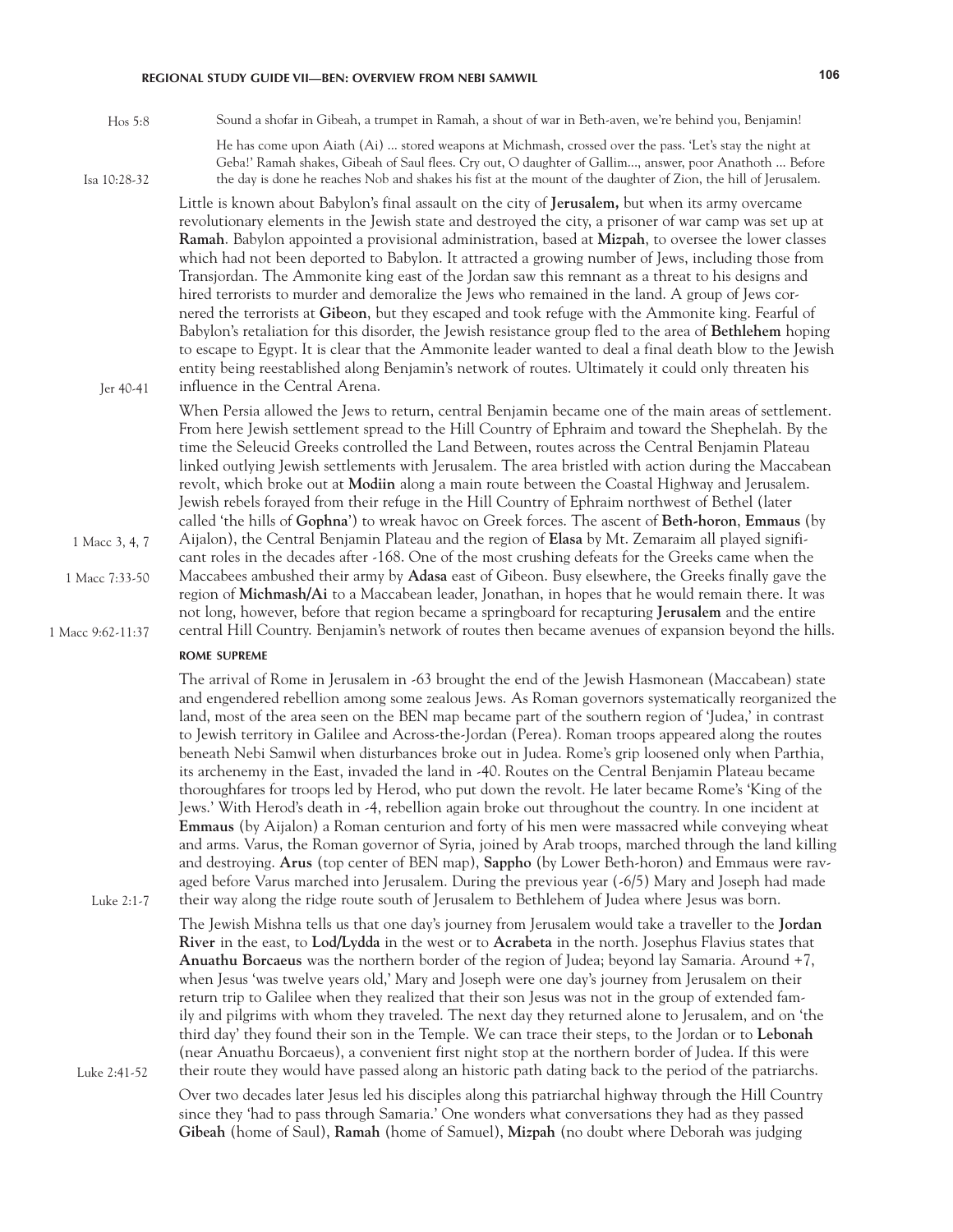| John 4:1-45        | 'between Ramah and Bethel' in Judg 4:5), Bethel (near Abraham's and Jacob's encampment) and near<br>Shiloh (where 'I [the LORD] first made a dwelling for my name,' Jer 7:12). The conversations along the<br>way may have prepared the disciples for Jesus' proclamation the next day after their overnight stay (at<br>Lebonah?): 'True worshippers will worship the Father in spirit and in truth,' a statement which was cer-<br>tainly seen in the lives of Abraham and Samuel, and others who had walked by faith.                                                                                                                                                                                                                                                                                                                                                                                                                                                                                                                                                                                                                                                                                                                                                                                                                                                                                                                                                          |
|--------------------|-----------------------------------------------------------------------------------------------------------------------------------------------------------------------------------------------------------------------------------------------------------------------------------------------------------------------------------------------------------------------------------------------------------------------------------------------------------------------------------------------------------------------------------------------------------------------------------------------------------------------------------------------------------------------------------------------------------------------------------------------------------------------------------------------------------------------------------------------------------------------------------------------------------------------------------------------------------------------------------------------------------------------------------------------------------------------------------------------------------------------------------------------------------------------------------------------------------------------------------------------------------------------------------------------------------------------------------------------------------------------------------------------------------------------------------------------------------------------------------|
| John 11            | The last time Jesus led his disciples along the highway north of Jerusalem was immediately after the<br>raising of Lazarus. Their destination was the site of Ophrah, known in Jesus day as Apherema or<br>Ephraim, a site which can be discerned by the naked eye from the summit of Nebi Samwil. Jesus had<br>already told his disciples that he would suffer, die, be raised again and usher in his kingdom. He not<br>only faced unbelief by his disciples but also mounting resistance by religious authorities in Jerusalem<br>who knew that any talk of a Jewish kingdom would bring the armies of Rome from the Coastal Highway<br>through the Aijalon Valley and along the routes of Benjamin. As he walked with his disciples through<br>the region of Michmash/Ai, Jesus (whose Hebrew name was Joshua) no doubt thought of what an earlier<br>Joshua had been told, and of Jonathan's simple faith in the midst of a totally impossible situation.                                                                                                                                                                                                                                                                                                                                                                                                                                                                                                                    |
| Josh 1:9           | Be strong and be full of courage; don't be terrified and don't be fearful—because wherever you go<br>the LORD your God is with you.                                                                                                                                                                                                                                                                                                                                                                                                                                                                                                                                                                                                                                                                                                                                                                                                                                                                                                                                                                                                                                                                                                                                                                                                                                                                                                                                               |
| 1 Sam 14:6         | for there is nothing that can prevent the LORD from bringing deliverance—be it by many or by few.                                                                                                                                                                                                                                                                                                                                                                                                                                                                                                                                                                                                                                                                                                                                                                                                                                                                                                                                                                                                                                                                                                                                                                                                                                                                                                                                                                                 |
| Acts 8:1-25        | The routes of Benjamin take on a special significance from incidents recorded in the book of Acts. The<br>first missionary journey in Acts occurred after 'great persecution' developed in Jerusalem as Philip made<br>his way north along the patriarchal highway into Samaria. Shortly thereafter Peter made a journey via<br>the Central Benjamin Plateau to Lod/Lydda. This fisherman from Galilee no doubt knew the stories of<br>the Maccabees and how Jews had settled as far as Lod and ultimately were able to take the port of Joppa                                                                                                                                                                                                                                                                                                                                                                                                                                                                                                                                                                                                                                                                                                                                                                                                                                                                                                                                    |
| $(1$ Macc $11:34)$ | (NW of Lod). Even Roman occupation had not been able to wrest this region from the Jews who had<br>settled it. Peter's arrival at Joppa must have stirred his spirit, for he saw the waters of the Mediterranean<br>which reached the pagan lands of the Egyptians, the Greeks and the Romans and realized that the Jews<br>had tenaciously held this small but important region along the International Coastal Highway. It was<br>in this context—and at Joppa where Jonah had tried to escape his mission to the Gentiles—that Peter<br>received a vision which shook his very being. As it faded there came a knock at the door and he found                                                                                                                                                                                                                                                                                                                                                                                                                                                                                                                                                                                                                                                                                                                                                                                                                                  |
| Acts 9:32-11:18    | himself on the way to Caesarea, hotbed of Jewish/Gentile relations. There the Spirit of the Jewish God<br>fell upon non-Jews. What was said here and back in Jerusalem set the early church on a new course.                                                                                                                                                                                                                                                                                                                                                                                                                                                                                                                                                                                                                                                                                                                                                                                                                                                                                                                                                                                                                                                                                                                                                                                                                                                                      |
| Acts 21:15-23:35   | Tensions grew between Gentile and Jew in the Land Between, and when Paul, the Jewish apostle to the<br>Gentiles, returned to Jerusalem from the Aegean and entered the Temple he was accused of bringing<br>Greeks into the area where only Jews were allowed. The ensuing uproar, the revelation that Paul was<br>a Roman citizen and the plot upon his life set a series of events in motion. By night Paul was escorted<br>under heavy guard to Aphek/Antipatris on the Coastal Highway, from there to Caesarea and two years<br>later to Rome. Paul's night journey from Jerusalem to Antipatris with 'two hundred soldiers, seventy<br>horsemen and two hundred spearmen' probably passed by Gibeon and along the Beth-horon ridge.                                                                                                                                                                                                                                                                                                                                                                                                                                                                                                                                                                                                                                                                                                                                          |
|                    | In +66, a few years after Paul left Caesarea for Rome, tensions in Caesarea sparked the First Revolt of<br>the Jews against Rome. Cestius, the Roman governor of Syria, marched down the Coastal Highway to<br>Antipatris and then on to Lod/Lydda which he torched. He then climbed the ascent of Beth-horon<br>and encamped at Gibeon, his rear guard and part of his baggage train having been overcome by the<br>Jewish rebels. At this point in the story, our view from Nebi Samwil above Gibeon offers us a special<br>view of events, for at Gibeon the rebels engaged the Romans and almost overcame them. When part of<br>the Roman cavalry and a group infantry counterattacked, the rebels retreated. For three days the rebels<br>occupied the heights around Gibeon, kept watch on the road to Beth-horon and no doubt observed<br>every Roman action from the very hill on which we stand. Two Jewish emissaries tried to reason with<br>the rebels in Jerusalem, but one was killed and another barely escaped from his assailants with his life.<br>Cestius thought this an opportune moment to advance from Gibeon to a hill overlooking Jerusalem<br>and began the siege of the city. However, instead of pursuing the siege he pulled back and began<br>retreating across the Central Benjamin Plateau toward the Beth-horon ridge. The rebels were ready,<br>and the slaughter which ensued once the Romans were on the narrow ridge was a disgrace to Rome. |
|                    | That night Cestius left 'four hundred of his bravest troops' as a decoy of sentinels and fled with his<br>remaining force. The rebels pursued them as far as Antipatris, on the way passing <b>Modiin</b> , the village<br>of the Maccabees. Joyfully they returned to Jerusalem with the military equipment the Romans had left<br>along the way. The wise among them, however, knew that Rome would never tolerate such defeat.                                                                                                                                                                                                                                                                                                                                                                                                                                                                                                                                                                                                                                                                                                                                                                                                                                                                                                                                                                                                                                                 |